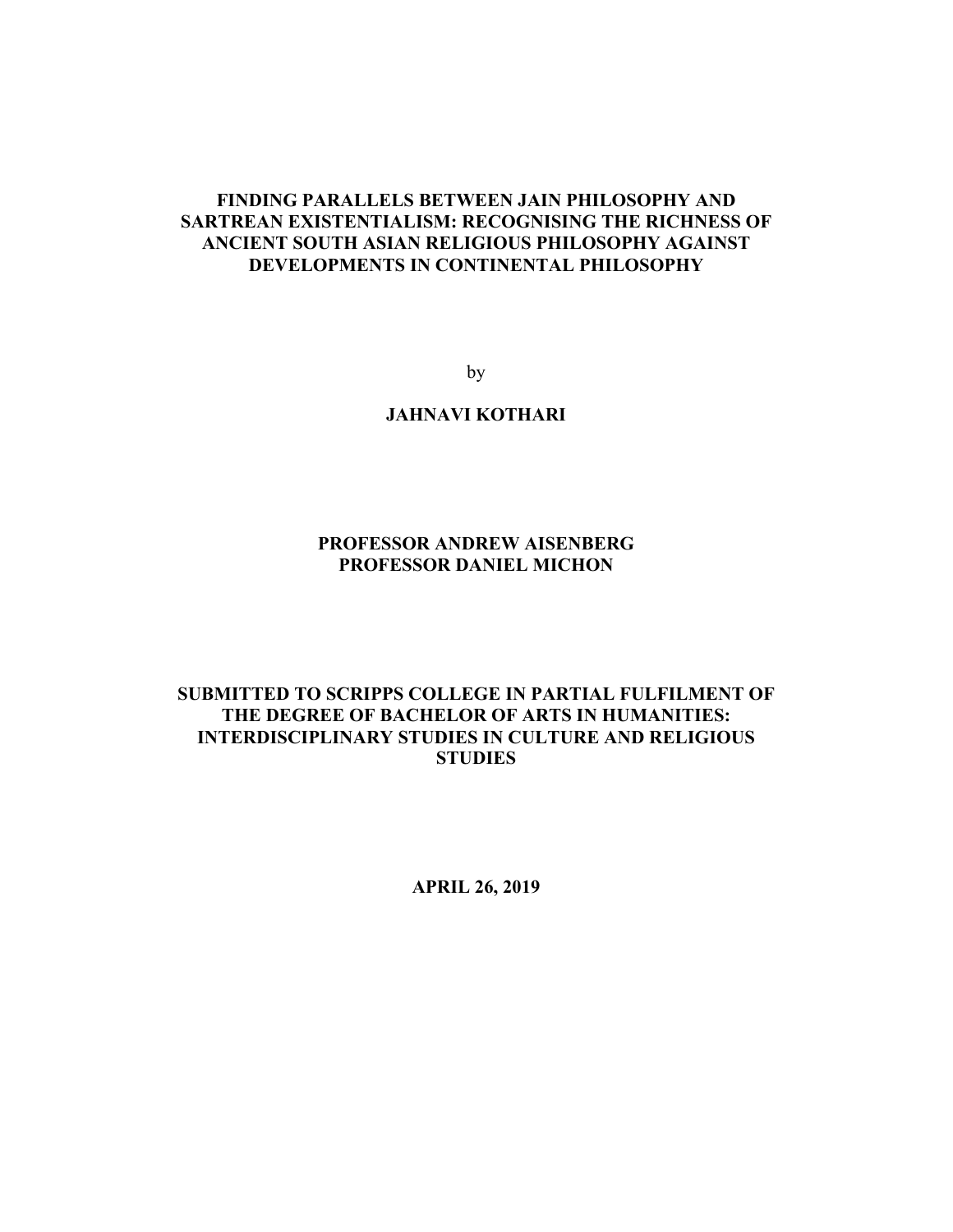## **Acknowledgements**

I would like to extend my immense gratitude to my thesis readers: Professor Aisenberg and Professor Michon. Professor Michon, thanks to your Hinduism course in my first semester of college, I decided to be a Religious Studies Major. Since then, my academic interests have always revolved around the intersection of culture and religious philosophy. And of course, a big thank you for all your help with citation and all things related to formatting. Professor Aisenberg, thank you for your course on the History and Philosophy of Culture. Through that, I became interested in finding connections between Western scholarship and South Asian religious philosophies. I could not have asked for a more supportive and caring academic adviser (I'm going to miss our never-ending conversations about Paris). While I was initially intimidated by the ambitious nature of my thesis, the mentorship, guidance and encouragement of my readers helped me channel my ideas constructively.

I would like to thank my former academic adviser Professor Marina Pérez de Mendiola. Although I never had the privilege of taking a class with you, thank you for adopting me as one of the many advisees lucky to have been nurtured by your mentorship. My time at Scripps would be incomplete without our early morning meetings, which evolved into conversations in French over the years, where you always encouraged my academic pursuits and fostered an interest in post-colonial and cultural theory.

Merci beaucoup to Professor France Lemoine. Thank you for restoring my passion for French. If it weren't for your constant encouragement and affirmation, I don't think I would have studied abroad in Paris and if it weren't for Paris, my curiosity in existentialist philosophy would not have peaked. On that note, I want to thank my host family in Paris: Madame Le Ber and Grégoire, who had a profound impact on my understanding of European history and philosophy. Thanks to our beautiful échange de culture, I began to reflect on so many similarities between Western and South Asian religious philosophy.

I would also like to thank all my professors in college who have played an instrumental role in shaping my academic interests: Alwishah Ahmed, Piya Chatterjee, Cynthia Humes, Arathi Menon, Natalia Di Pietrantonio, Jamal Velji. Thank you for providing me with meaningful feedback on all my writing assignments and for our conversations during office hours. Additionally, I want to also recognise my school teachers from my days at École Mondiale World School in Bombay. Without your gentle nudging, love and feedback, I wouldn't be at Scripps. I'd also like to thank Jainism scholar Kamlesh Jota who sowed the seeds for my interest in Jain religious philosophy.

To my friends from Scripps and the other Claremont Colleges, thank you for supporting me in this journey of discovering my interests and passions. My experiences with some of you in class and beyond - in dining halls, club meetings, Seal Court over Motley Iced Mochas- have defined my incredibly positive college experience. From like-minded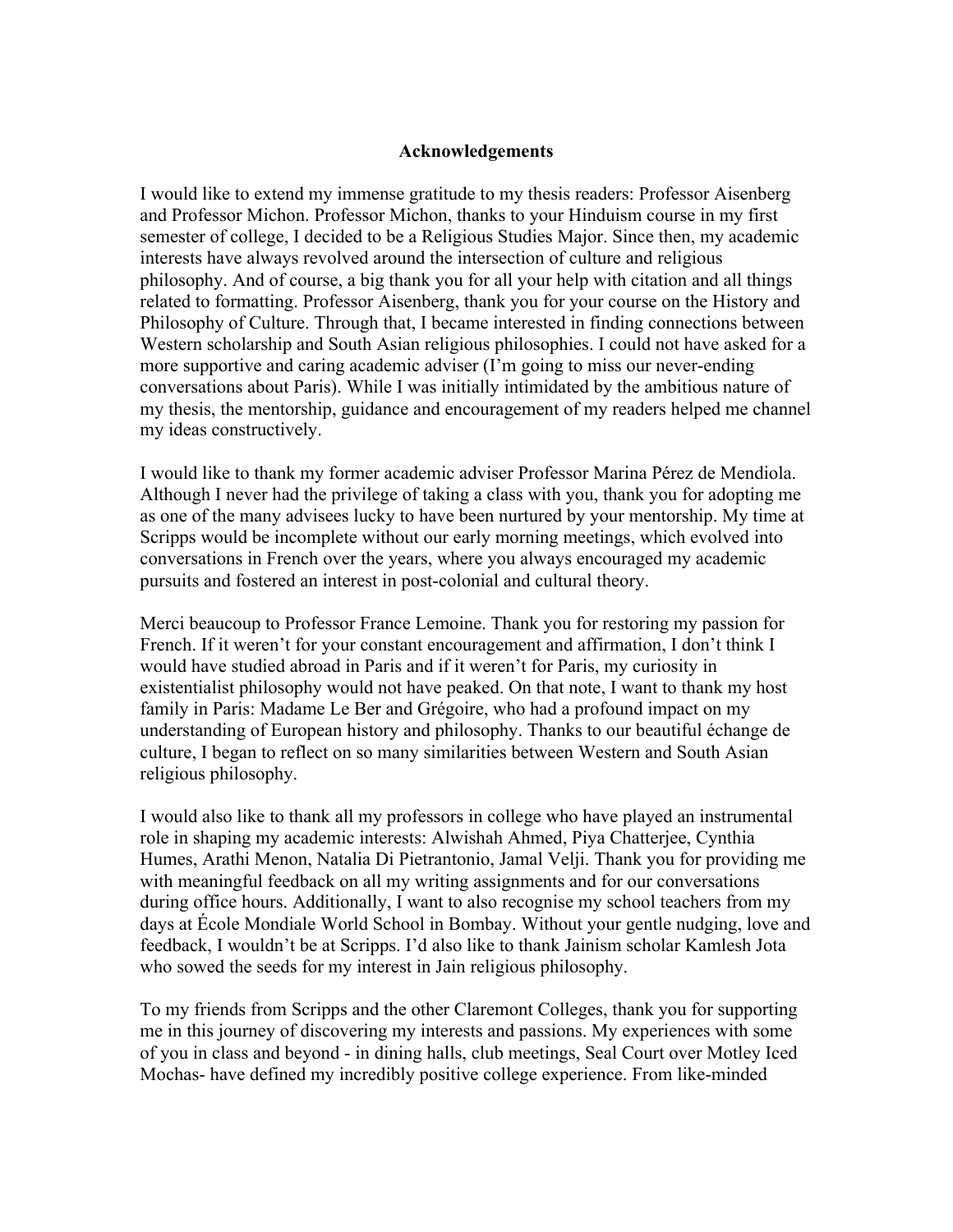conversations to sharing our diverse interests and opinions, I could not imagine college any other way. A special thank you to the Scripps College Class of 2019 and Sanskriti for providing breaks from thesis through memorable class bonding events and fun dance routines.

Lastly, I do not think I can thank my parents enough. My interest in religious philosophy can be credited to my wonderful parents, AG, who have differing religious backgrounds, but have adopted and assimilated each other's values and beliefs beautifully. Their openmindedness also led them to support me by giving me the independence to pursue all my endeavours. Thank you for giving me the courage, discipline and inspiration to pursue my interests, but also teaching me that every experience and encounter is a meaningful learning experience. From being my biggest inspirations to my cheerleaders, the two of you have given me the strength and pertinent advice to navigate my decisions over the years.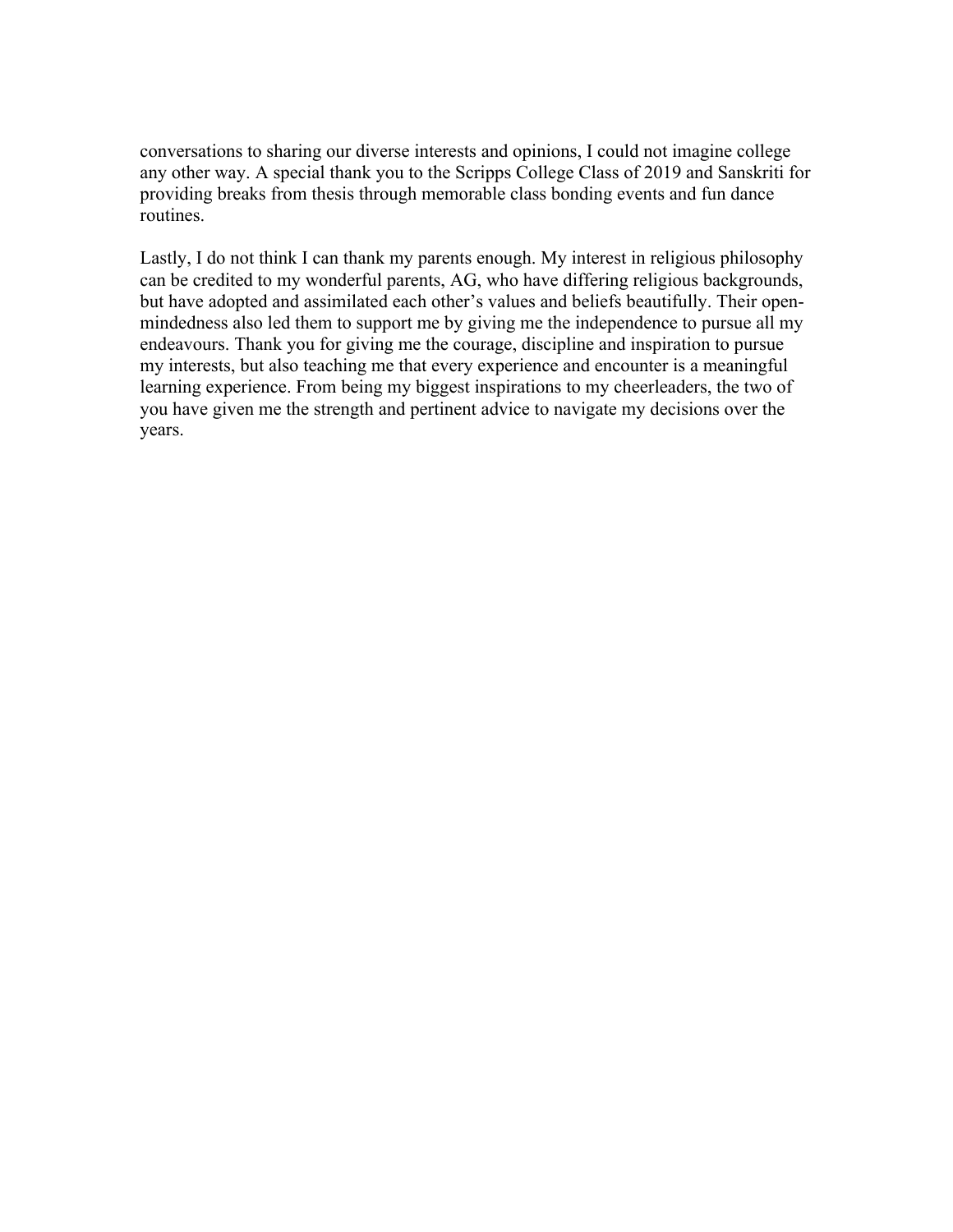# **Table of Contents**

| I.    | Introduction                                                            | $\mathbf{1}$ |
|-------|-------------------------------------------------------------------------|--------------|
| П.    | Chapter 1 - Literature Review                                           | 8            |
| Ш.    | Chapter 2 - How are Jain Philosophy and Atheist Existentialism similar? | 24           |
| IV.   | Chapter 3 - Subjectivity and Anekāntavāda                               | 40           |
| V.    | Chapter 4 - Responsibility                                              | 57           |
| VI.   | Conclusion                                                              | 70           |
| VII.  | Glossary                                                                | 75           |
| VIII. | Bibliography                                                            | 79           |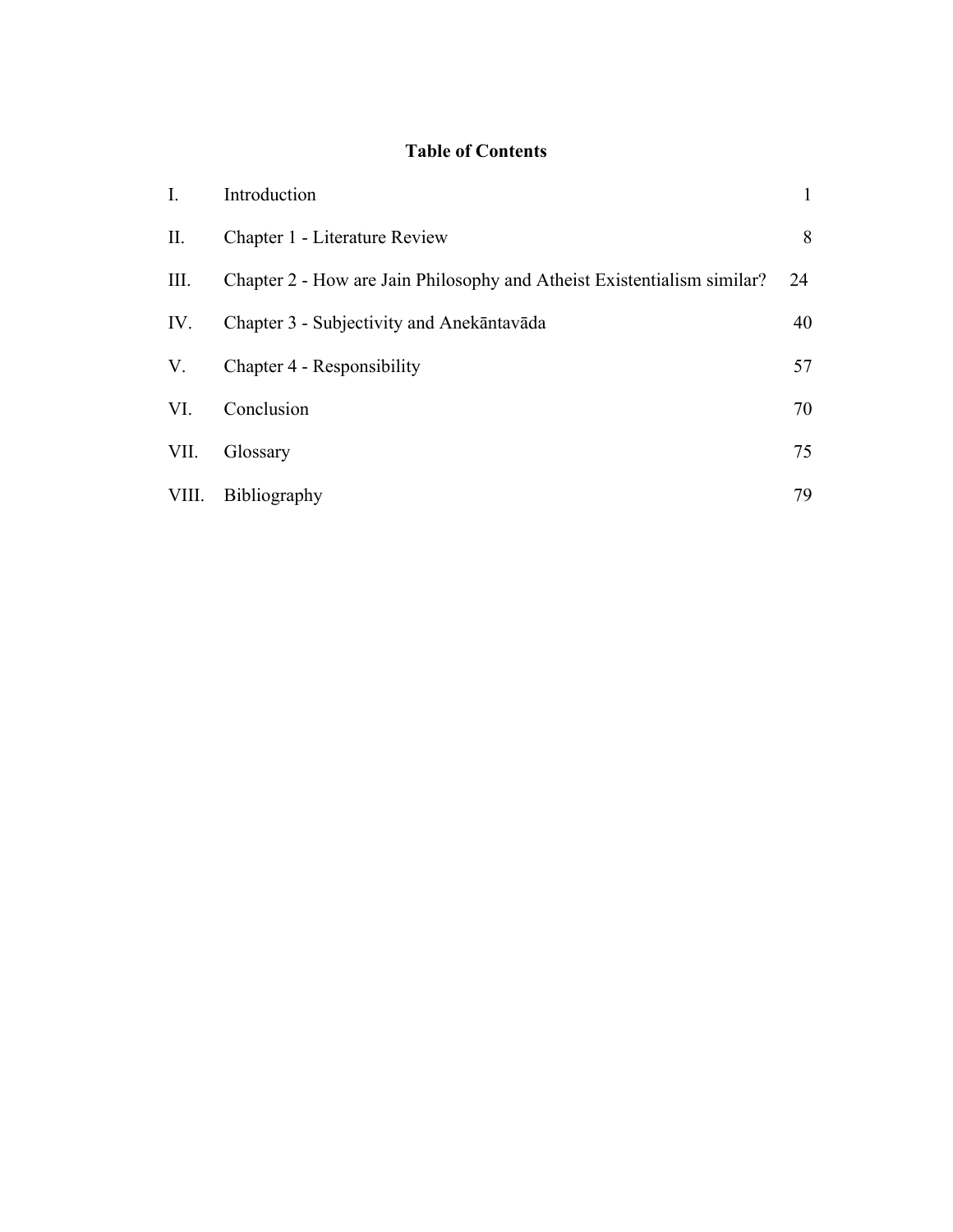## **Introduction: Framing the Thesis**

"I have made a very archaic religion the subject of my research because it seems better suited than any other to help us comprehend the religious nature of man, that is to reveal a fundamental and permanent aspect of humanity."1 - Émile Durkheim

As a Religious Studies and Humanities: Interdisciplinary Studies in Culture major, I have noticed several striking similarities between South Asian religious philosophies and Western philosophical systems of thought. However, in my philosophy and philosophy of religion classes, I have noticed a lack of representation of South Asian philosophies. However, through stimulating discussions that have revolved around the creation of society, through studying the sociological implications that structure religious order, or through comparing understandings of the self and soul or the conflation of these two concepts, I have discovered connections to South Asian philosophies. While Continental philosophy became more and more secular, its origins are certainly rooted in religious philosophies. For instance, existentialism grew from Kierkegaard's Christendom to Nietzsche's fervent rejection of theism to Sartre's disinterest with supernatural phenomena and beings. The detachment from religion gives these philosophies a sense of credibility that enabled them to become more widespread. They have gained recognition and validation from years of Western scholarship. Similarly, South Asian philosophies are born out of deep religious roots. But in the same way that Continental philosophy moves away from religion, South Asian philosophy can be treated as schools of philosophy. In class discussions, I have always remarked how South Asian religious philosophies deal with comparable concepts like the essence,

<sup>1</sup> Durkheim Émile. 1995. *The Elementary Forms of Religious Life*. Translated by Karen E Fields. New York: Free Press. 1.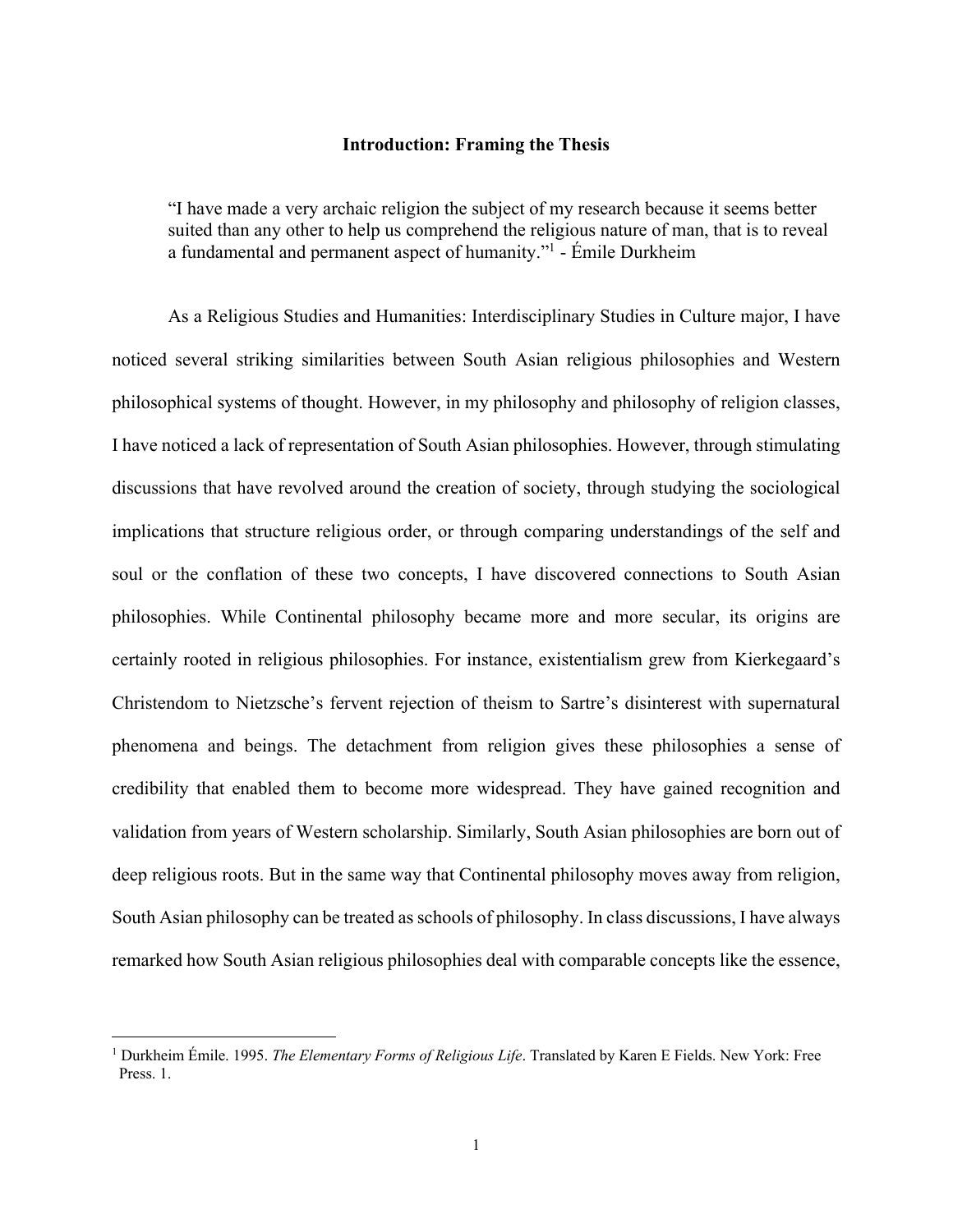soul, self, responsibility, consciousness and morality that are also present in Western philosophy. Although South Asian philosophies have addressed these concepts several years before Western philosophy has, it is interesting that they don't get the recognition they deserve in the academic study of thought.

For example, in my junior year, I took a class on the Philosophy of Religion where we discussed questions regarding religious belief, theism, immortality, the afterlife, the self and existence. In this class, no South Asian traditions were discussed, but these discussions helped me identify parallels between Western and South Asian traditions. Although many South Asian traditions believe in the afterlife or reincarnation through the explanation of the karma theory, the philosophical questions are still present. Thus, I began finding connections between Western philosophies and South Asian religious concepts. I became most interested in existentialism as I noticed fascinating links between South Asian interpretations of the soul and self with the idea of existence and essence as explored in the West. Therefore, I started reading more existentialist philosophy. I read excerpts from Kierkegaard's *Fear and Trembling* and thereafter, engaged with interpretations of Nietzsche before I read Sartre's *Existentialism is a Humanism*. After mapping the evolution of the existentialist school of philosophy through these three philosophers, I began to see the resonances with Jainism. However, before I delved deeper into these comparisons, I found scholarship that examined connections between Advaita Vedānta and Existentialism. This helped me explore existing attempts at comparing South Asian and Western philosophy, which in turn served as a framework for my interest in finding links between Jainism and Existentialism.

At the onset of this thesis, I must clarify that as I have been raised in a household that embraces Jain and Hindu religious philosophies. Much of my reflection on Jainism used to be based on conversations and observations with my great grandmother and grandaunt. When I was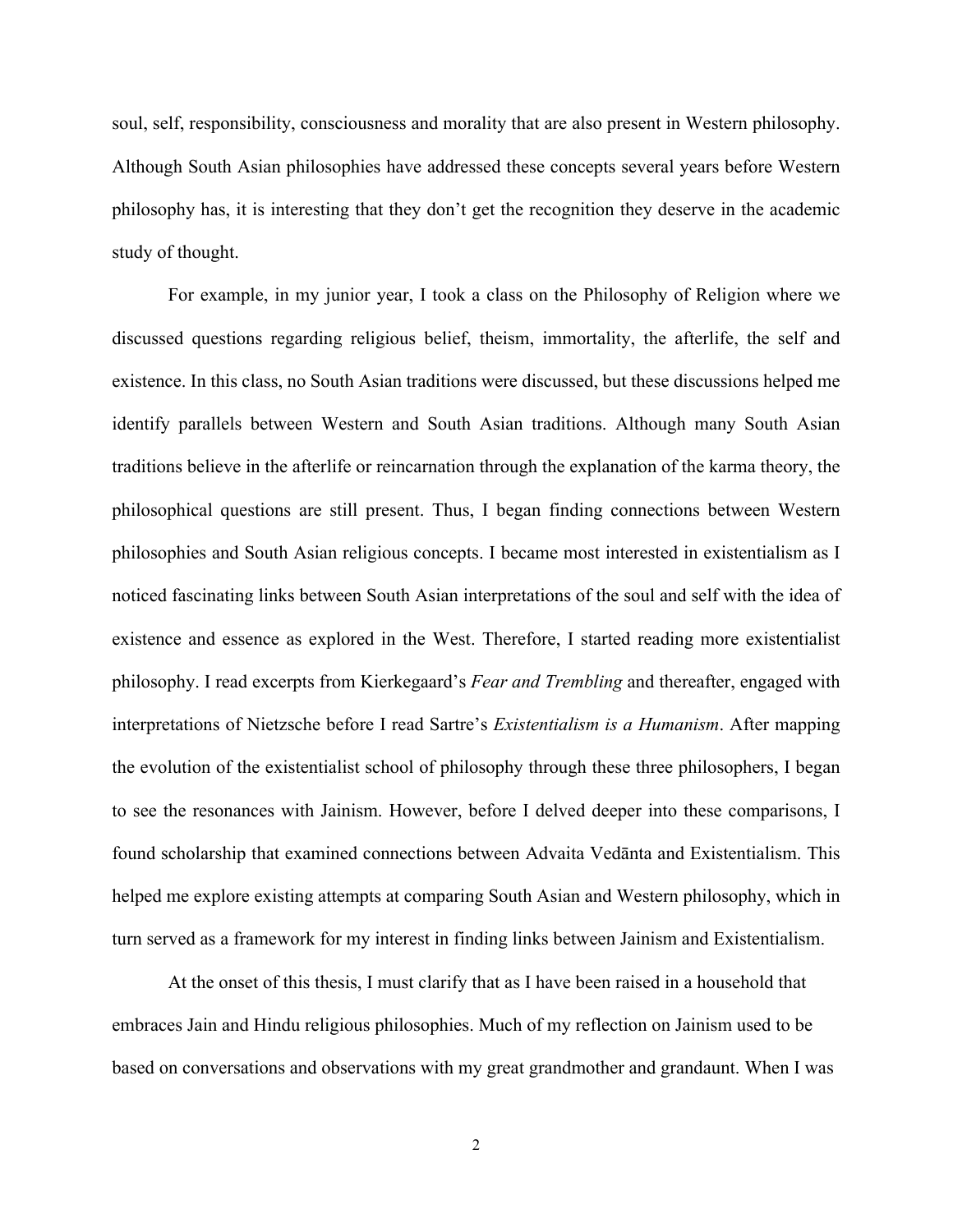in high school, I became increasingly invested in the manifestation of Jainism in business and other aspects of daily life. The sect of Jains that my family subscribes to is more inclined towards a systematically organised Jñāna Mārg (the path of seeking knowledge) and thus there is little or no focus on the religious and social ceremonies typical of that of any religion. I began formally understanding Jainism through conversation with religious teachers, scholars and seers. I noticed how our sermon halls were devoid of any idols and statues of God(s) and that discussions centred around the teachings of the Jain *Āgamas.* They are a "collection of pious and benevolent speeches of the Tirthankaras. The Ganadharas, the main disciples of Tirthankaras construct sutras [laws] from the Tirthankara's preaching. In this way, the Ganadharas have constructed 12 main *Agamas*."2 It is the duty and responsibility of these seers to put forth, in simple language, what is written in the Jain *Āgamas -* the lifeline of the Jain religion. The *Āgamas* are in the ancient Ardhamagadhi Prakrit language and are voluminous as they address so many of the issues and questions related to life and universe. However, the original literature is not within the laity's grasp. While Jainism does not have a central text like the Bible in Christianity or Quran in Islam, the *Tattvārtha Sūtra* by Umāsvati is the single most comprehensive scripture of Jainism, universally accepted by all sects of Jains as it contains the all the fundamental principles of Jainism, as well as the essence and prescribes the recommended path of liberation. Here, we realise that Jainism has a clear and well-defined eschatological and sociological path. The overarching objective is for individuals to lead a life that will exempt them from the cycles of rebirth and death by attaining mōkṣa. In general, this religious path provides a suggested list of guidelines and regulations to lead life, but it thrives on the importance of subjectivity. Therefore, every individual is entitled to a perspective. There is a celebration of multiplicity of views and

<sup>2</sup> Sahebji, Tej. *Jain Dharmsaar*. Mumbai. 11.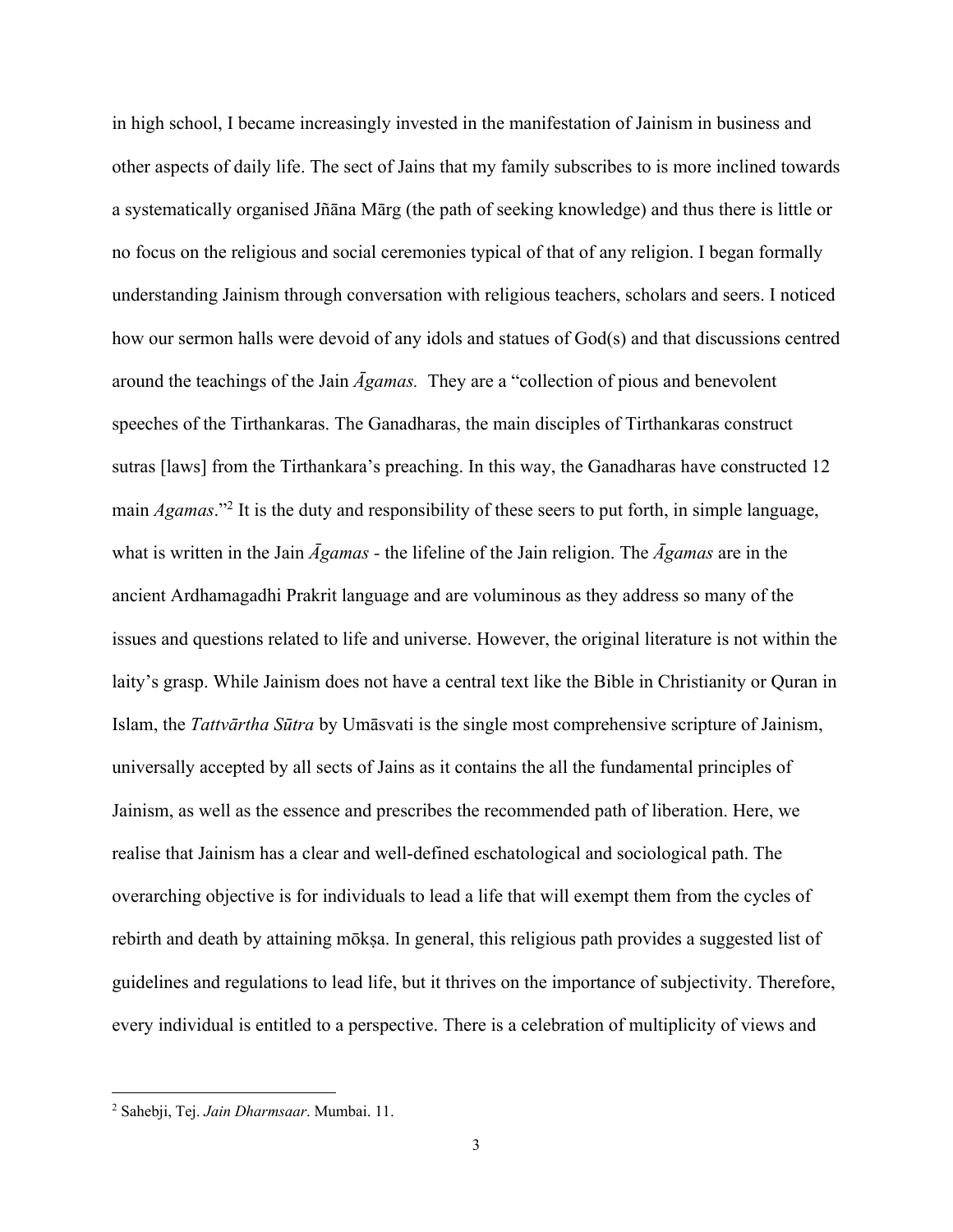the acceptance of diversity. This is possible because Jainism does not uphold a single leader or heteronomous source. In fact, it believes that every individual is capable of being elevated to divinity. However, in order to achieve that liberation, it is essential that individuals exercise their freedom and responsibility by leading a life with morality and non-violence. Although there are set principles that are recommended, the ownership of determining action is up to an individual. In essence, this religious path is a humanism.

*Existentialism is a Humanism* (1946) by Jean-Paul Sartre encapsulates his notion of existentialism that revolves around atheism, responsibility and morality. He strongly agrees that the individual is the creator of their destiny. Hence, there is an underlying accent given to freedom and thereby subjectivity. The overarching objective of Sartre's existentialist theory is to show the importance of an individual's ability to think, process and reflect without the use of a heteronomous source. According to him, the responsibility placed on the individual to make important decisions gives rise to 'anguish,' as individuals struggle with making decisions. They are given supreme responsibility as there is no external force to show them the correct path. This increased sense of self-reliance often causes an individual to be in a flux of emotions or state of confinement. Given the fervent rejection of a theist being, an individual has the responsibility to seek their own morality. There is no ultimate sense of right or wrong, but instead there is an advocacy for subjectivity. Sartre maintains that the evolved state of human beings enables them to seek virtuous behaviour. This can be linked with a sense of consciousness attributed to individuals. They are capable of using their freedom to be responsible to determine actions that will govern their purpose. At the end of the day, the goal of each individual is to lead a moral life. Hence, the practice of reflection and appraisal guides humanistic behaviour.

4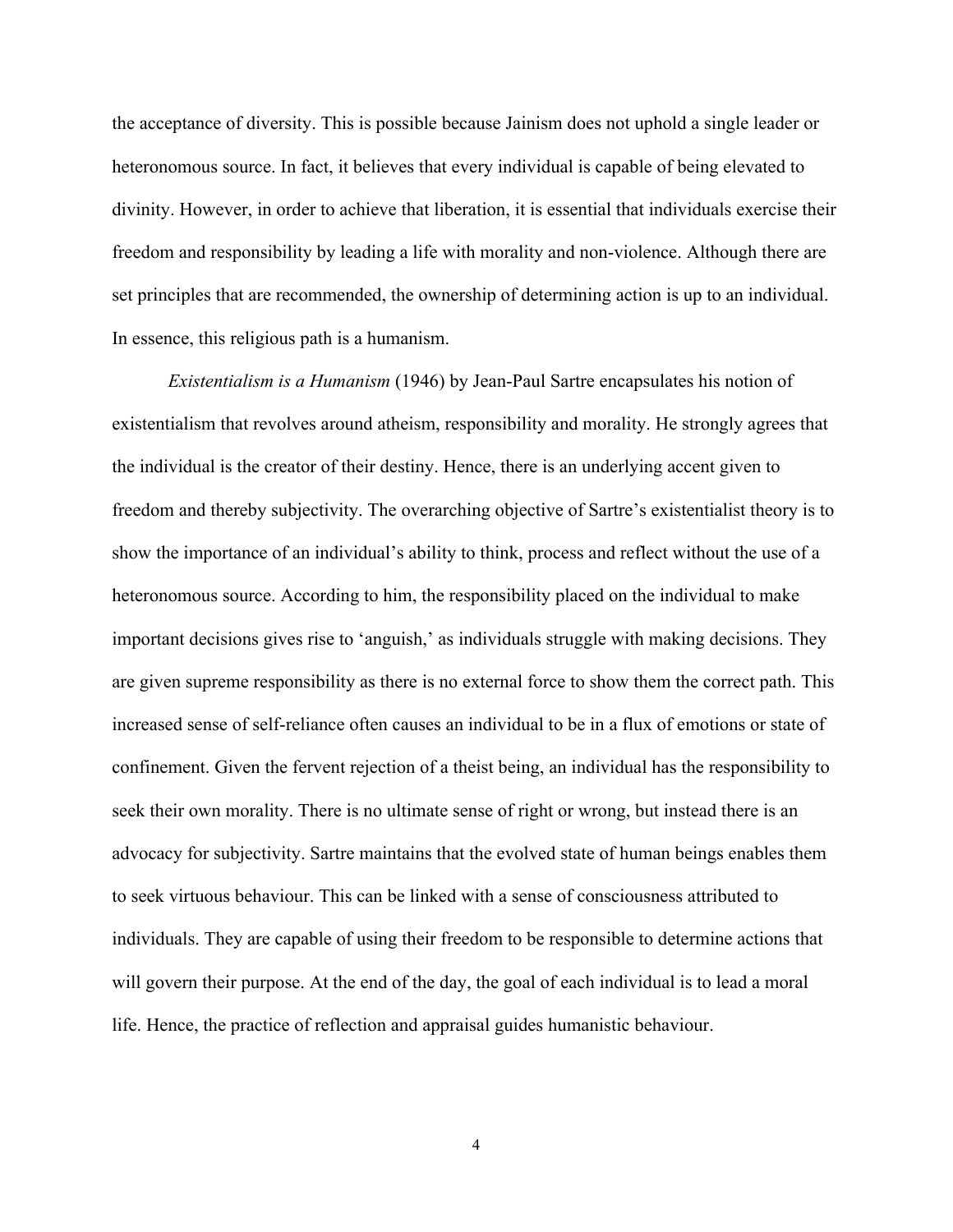Thus, humanism forms the basis of Jainism and Sartrean existentialism. The similarities stem from the core of both their ideologies that revolve around giving individuals a sense of purpose and responsibility. The chief similarity between the two philosophical systems is that they do not give power or receive power from a supreme power. Therefore, the absence of a heteronomous source helps establish and gives rise to other concepts that help order humanistic values. This attributes all responsibility to individuals. However, this responsibility does not come with a set structure. Therefore, there is prominence given to subjectivity of individuals. There is no singular correct way of life, but rather there is an acceptance of leading life on one's own terms. Both these philosophies put great weight on the freedom given to individuals. Hence, all these concepts are inter-connected as one give rise to another. For instance, individuals are free beings because they are not bound to the allegiance of a particular supernatural force. This gives them the ultimate responsibility to make their decisions and choose their path.

Although there is a plethora of similarities in the existentialist concepts of the two philosophies, it is important that I acknowledge the fundamental difference that will persist as I attempt to explore the links between Jainism and Sartrean existentialism. While Sartre quite literally argued that there is "No Exit" from this world, Jainism postulates a different realm of the universe. Therefore, the two philosophies differ soteriologically and eschatologically. Jains accept that individuals are capable of discerning the right actions in order to strive towards liberation and that Jains believe in the concept of the soul that not only has the ability to engage in rebirth, but also attain salvation. Therefore, Jains endorse this notion of a different universe. This primary difference between the two philosophies will become more apparent as I analyse Jain existentialist concepts through a comparison with a corresponding concept in Sartrean existentialism.

5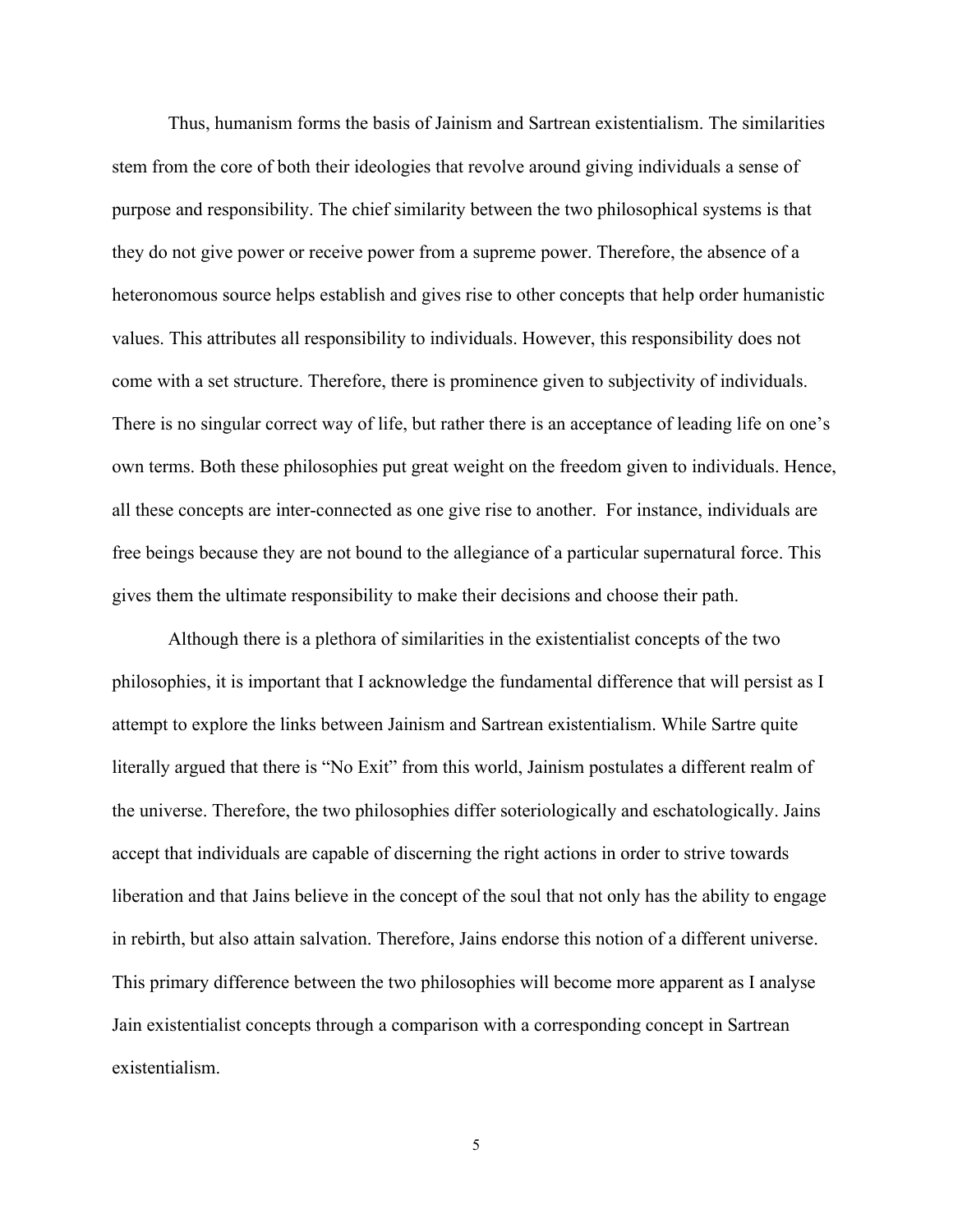The objective of studying Sartrean existentialism and Jainism is to find the consonances between the concepts. Although there is a fundamental difference between Jainism and existentialism in their understanding of the ultimate goal of the human, there are several shared concepts between the two philosophies. For the purpose of this thesis, I am interested in studying the similarities between atheism, subjectivity and responsibility as common concepts between the two schools of philosophies. The larger goal of this thesis is to draw attention to Jainism's rich philosophical roots that have barely received acknowledgement in the West.

Academia in the West is structured around a power dynamic that defines thinking. This leads me to invoke Edward Said's *Orientalism*. He encourages us to ask how to think about human. Although he grounds his framework of explaining how the West marginalises Oriental philosophy in the Middle East and North Africa, I notice a parallel with Asia. He writes, "Indeed the very project of restriction and restructuring associated with Orientalism can be traced directly to the inequality by which the Orient's comparative poverty (or wealth) besought scholarly, scientific treatment of the kind to be found in disciplines like philology, biology, history, anthropology, philosophy, or economics."3 This points to the lack of representation that South Asian philosophy has in scholarship. The contribution of South Asian thought to the understanding of the role of an individual in society is often ignored. Moreover, even if Eastern religious philosophy is acknowledged or addressed, there is a bias against its historicity and periodisation. Several Western scholars show disdain for Oriental philosophy for its antiquated nature. This is made evident as Said says, "Since the Orient is old and distant, the teacher's display is a restoration, a re-vision of what has disappeared from the wider ken. And since also the vastly rich (in space, time, and cultures) Orient cannot be totally exposed, only its most

<sup>3</sup> Said, Edward W. *Orientalism*. Brantford, Ont.: W. Ross MacDonald School, Resource Services Library, 2006. 150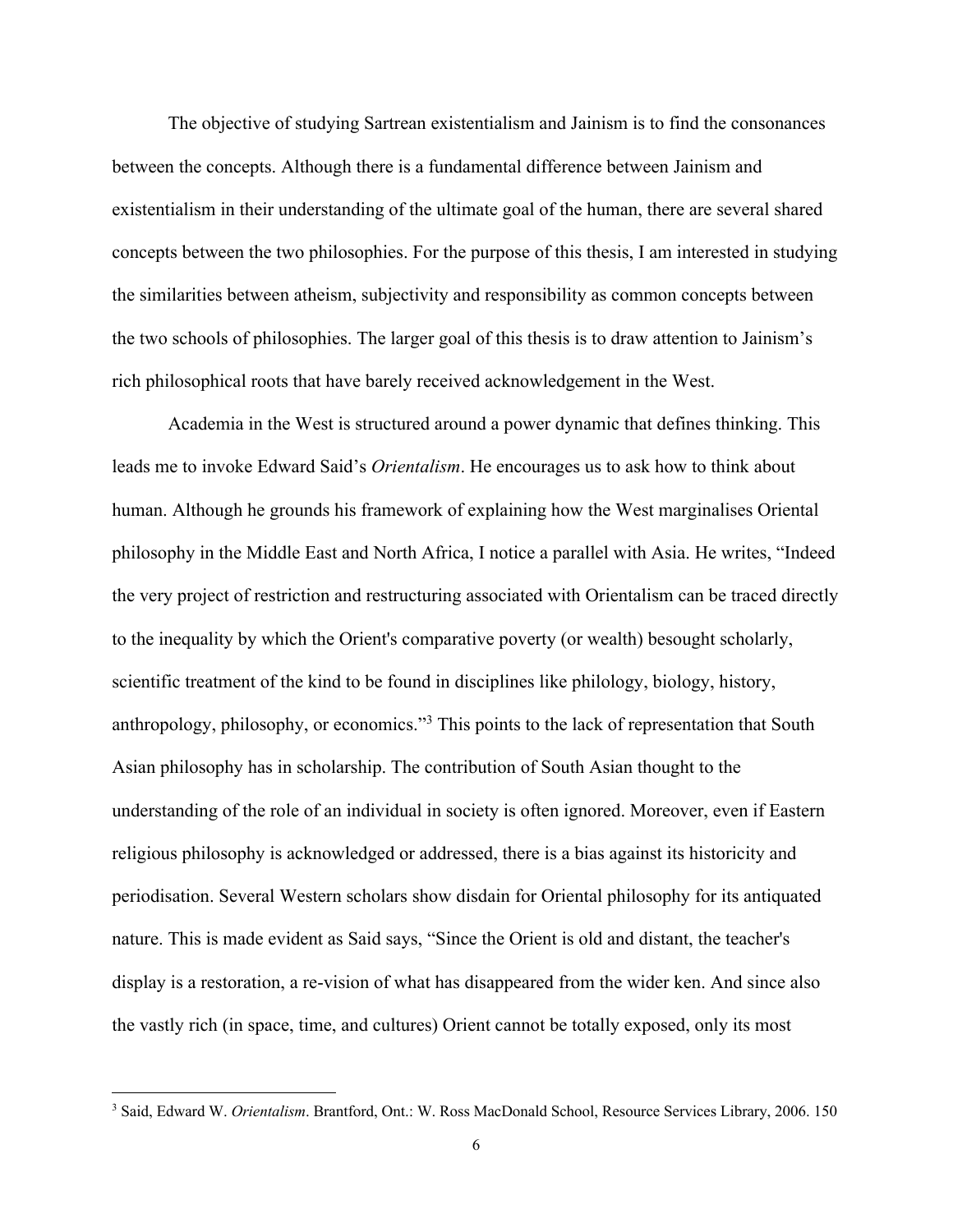representative parts need be."4 This further explains why there is an absence of South Asian thought from philosophical discourse in the West. Western existentialist thought renders the rich philosophical systems from South Asia invisible. Like Said, I am interested with Western academia's treatment or rather lack of engagement with South Asian philosophy. Therefore, I am motivated to write my thesis to demonstrate how a particular religion from South Asia shows us how to think about what it means to be human.

This fascination with understanding how to think about the human leads me directly to an existentialist framework. After evaluating the evolution of Continental existentialist philosophy, I saw the most resemblance between Jainism and Sartrean existentialism. More specifically, I noticed the strongest connection between Jain religious philosophy and Sartre's *Existentialism is a Humanism.* I am most interested with the concepts that demonstrate humanism. Thus, in my thesis, I will deconstruct the concepts of atheism, subjectivity, freedom and responsibility evident in both philosophies. My objective is to demonstrate how these concepts guide us to understanding humanistic values. Although these are the overarching conceptual comparisons, I will also address underlying notions of the soul, the body and consciousness. This analysis will establish an approach to recognising and reconsidering the value of South Asian philosophy in providing the same concepts that Western philosophy presents several years later.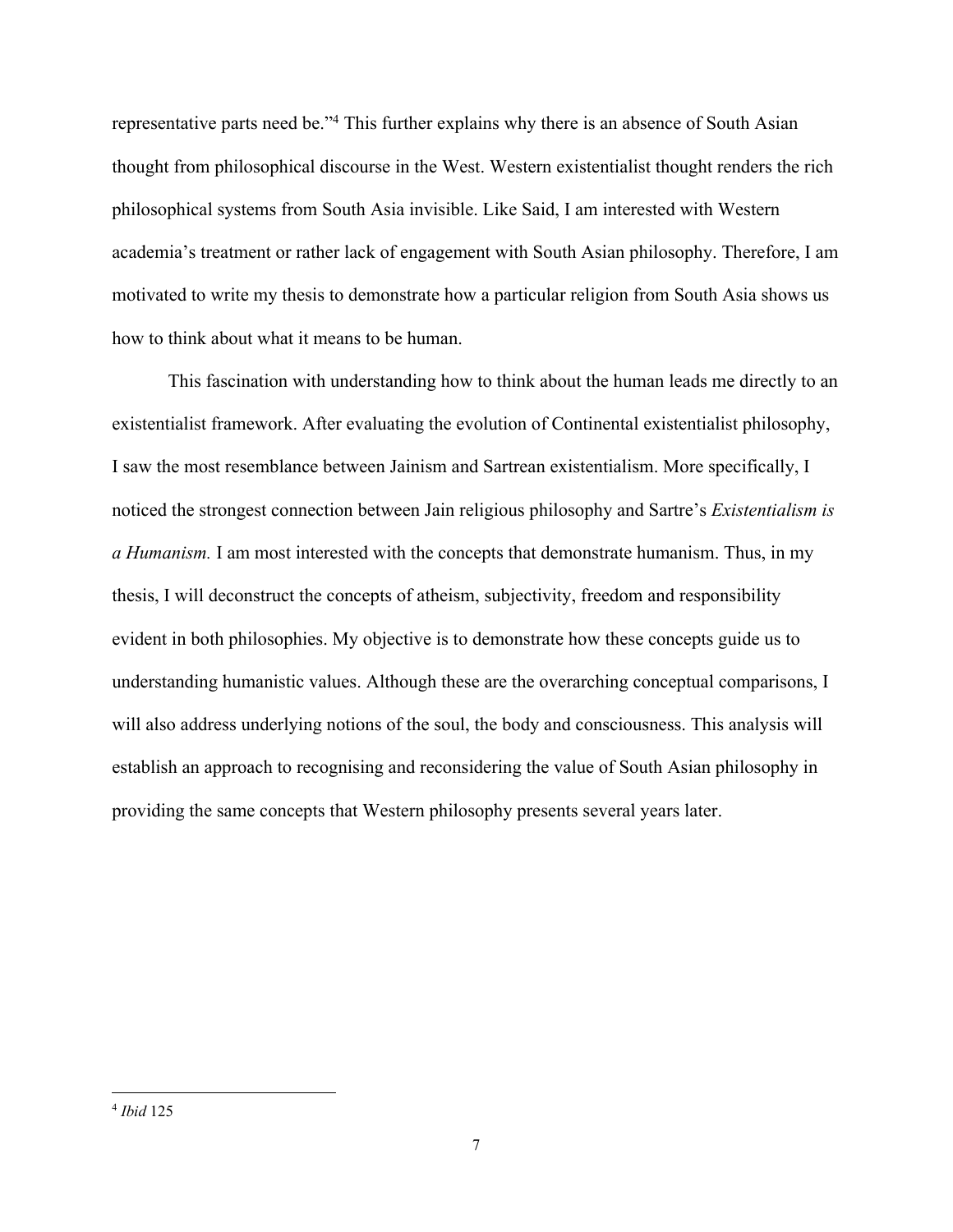#### **Chapter 1: Literature Review**

# **Tracing Existentialist Philosophy in South Asian Religious Philosophy: Studying Previous Scholarship on the Comparison between Continental Existentialist Philosophy and Vedānta**

Fritz Heinemann's theorises that humanity is losing its "sense of 'being'"<sup>1</sup> and is dominated by the spirit of "having"2 and this explains the inability of mankind to engage in selfappraisal and to seek spirituality. Dr. Haridas Chaudhuri cites this as his inspiration to write a paper on "Existentialism and Vedānta." As a result, he argues that materialism has become an important factor that prevents mankind from having an innate sense of reflection and instead perpetuates immoralities like egoism, possessiveness and greed. Existentialism and Vedānta both see these characteristics as persisting problems. They become more apparent in the study of existentialism with the rise of  $19<sup>th</sup>$ -20<sup>th</sup> century Continental philosophy and particularly through Jean-Paul Sartre's work (1905-1980).

I would first like to use Sartre's *Existentialism is a Humanism* to define existentialism as "a doctrine that makes human life possible and also affirms that every truth and every action imply an environment and a human subjectivity."3 Sartre's texts, *Being and Nothingness* and *Existentialism Is a Humanism* introduce concepts entrenched in existentialism. Similarly, Chaudhuri echoes that "being," "freedom" and "responsibility" are essentials to the study of this school of philosophy as well as are important characteristics of the Vedānta texts. However, Chaudhuri traces the origins of existentialist ideas to pre-Socratic Greek philosophy and

<sup>1</sup> Chaudhuri, Haridas. "Existentialism and Vedānta." *Philosophy East and West* 12, no. 1 (1962): 7. 2 *Ibid* <sup>7</sup>

<sup>3</sup> Sartre, Jean-Paul, Annie Cohen-Solal, Arlette Elkaïm-Sartre, John Kulka, and Carol Macomber. *Existentialism Is a Humanism = (LExistentialisme Est Un Humanisme) ; Including, a Commentary on The Stranger (Explication De LÉtranger)*. Winnipeg: Manitoba Education and Advanced Learning, Alternate Formats, 2016. 18.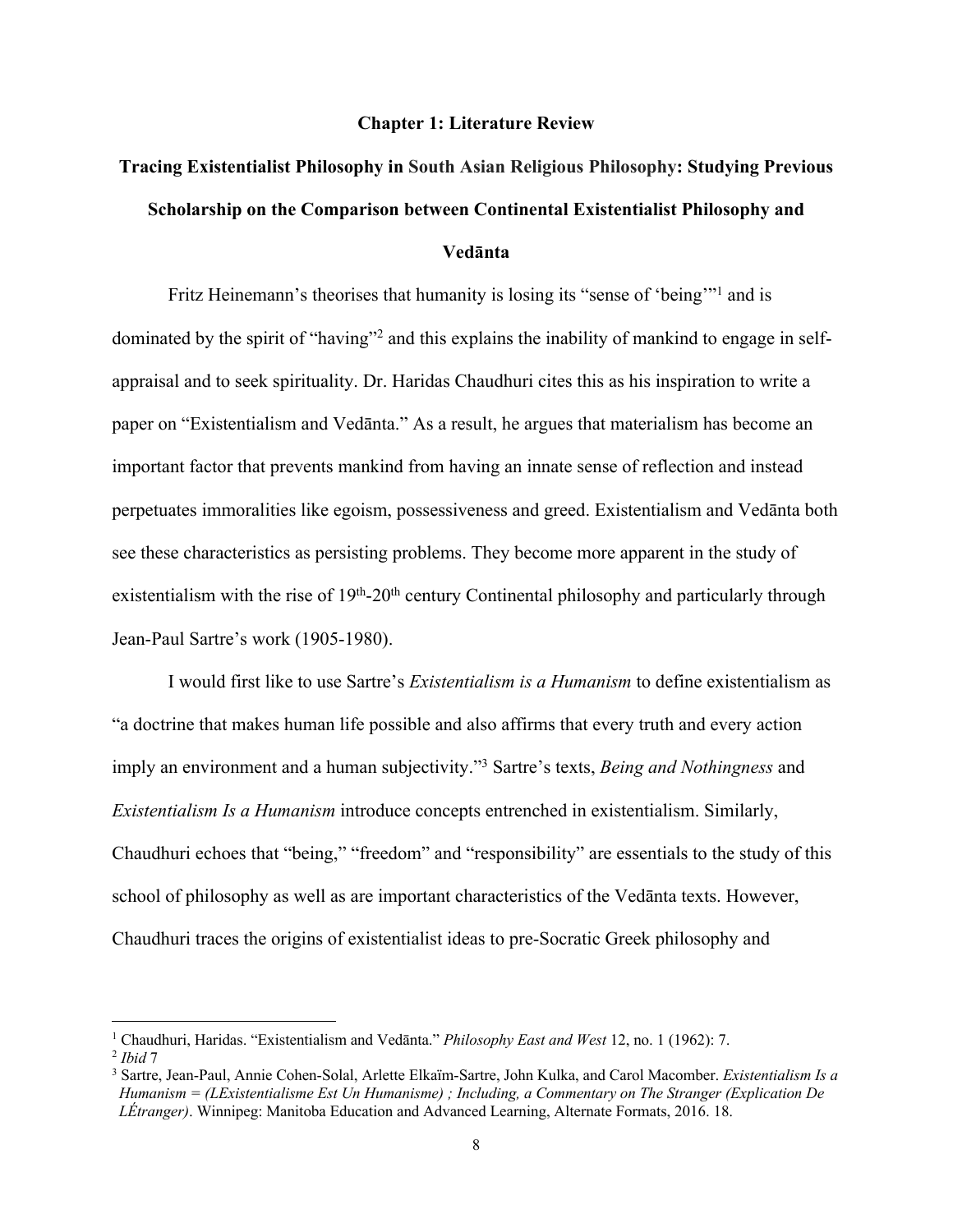discusses how it has changed with the emergence of several "metaphysical systems."4 In light of these new metaphysical systems, I would like to map the evolution of philosophical existentialist theories that endorse comparative studies between Asian religious texts and European philosophy. In a paper that encapsulates the essence of Indian and Greek comparative philosophy, anthropologist Nick Allen highlights Georges Dumézil's definition of ideology as "a means of exploring material and moral reality or as a means of ordering the capital of ideas accepted by the society. It [Indo-European ideology] was 'at once an ideal and a way of analysing and interpreting the forces that ensure the smooth running of the world (le cours du monde) and the life of men."5 This leads Allen to establish a comparison using stories from Greek and Indian traditions. He strikes comparisons that delve into the cosmological and eschatological functions of religion. This invokes a discussion of the elements of the Earth as introduced in the *Vedas* and the *Upaniṣads*, which is similarly expounded in the Greek tradition. It revolves around the idea that the soul can transcend different forms and spaces.

This Indo-European comparison can be extended metaphorically to explore existentialist ideas, as described in 20<sup>th</sup> century philosophy, in ancient Indian texts. Chaudhuri attempts to strike a comparison between Western existentialist theory and Vedānta, as he underscores how Vedānta philosophy always justifies that attachment or possession will give rise to egoism and a sense of pride that drives authoritativeness and ownership. Thereafter, he asserts that the study of the existence or the Being "has always been the dominant characteristic of the wisdom of the East."6 In essence, Chaudhuri's article explores "concepts of existentialism and to consider how

<sup>4</sup> Allen, Nick. "The common origin approach to comparing Indian and Greek philosophy" in *Universe and Inner Self in Early Indian and Early Greek Thought,* edited by Richard Seaford. Edinburgh: Edinburgh University Press, 2016.3.

<sup>5</sup> *Ibid* 12.

<sup>6</sup> Chaudhuri, Haridas. "Existentialism and Vedānta." 3.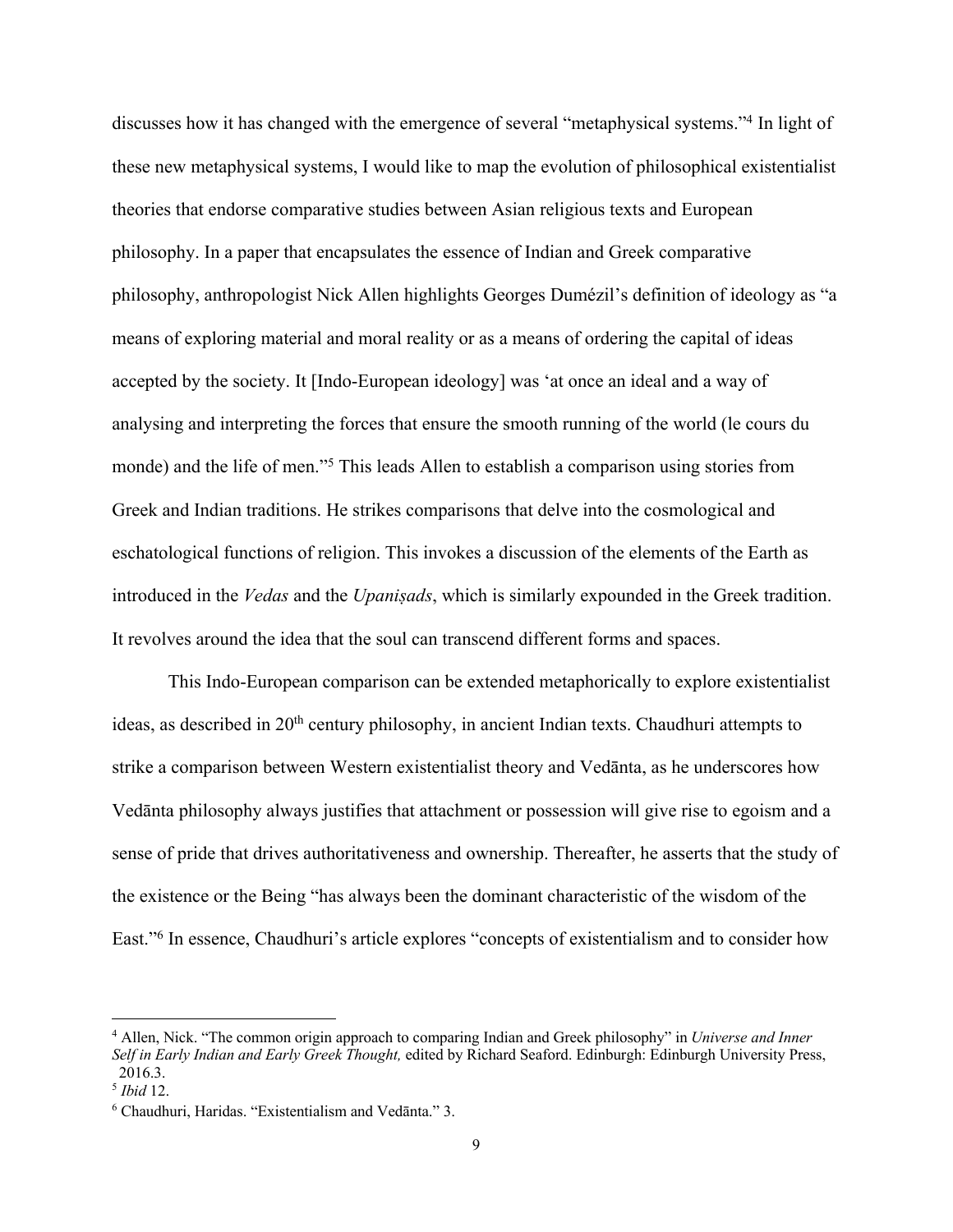they can be related to the corresponding essential concepts of the Vedānta."7 Given that Chaudhuri successfully establishes the similarities between existentialism and Vedānta, I want to extend this comparison to similar concepts in Jainism.

Jainism and Buddhism came into existence as a result of the changing social and political order of Hinduism between the 3<sup>rd</sup>-5<sup>th</sup> century BCE. They rejected the Hindu caste system and religious instruction from the *Vedas*. However, they maintained the philosophical tenets of Hinduism and particularly Jainism expounded the idea of the ātman. While Buddhism has gained recognition in the West and received extensive scholarship, Jainism still remains understudied and relatively unknown.

Given that Jainism grew out of Hinduism, it shares the metaphysical system. Concepts entrenched in the study of existentialism such as, Truth (sāt), Being (Brahman) and Existence (ātman) are also embedded in Vedānta texts. Chaudhuri uses this to note that "the point of similarity here between the Vedāntic approach and the existentialist protest against essentialism is obvious."8 Therefore, both schools of thought validate that one can only come to terms with oneself by going beyond the "essences."9 The focus on the "essences" is an imperative concept in Sartre's *Being and Nothingness.* Nevertheless, it is important to acknowledge that Vedānta does have an essence (ātman), but it cannot be located in the mind or body, but it is part of something beyond. Existentialism and Vedānta have the same critique of mind and body, but existentialism does not posit as essence in the same transcendental way as Vedānta. Chaudhuri mentions how modern existentialism thought does not hold "essences" with the same degree of importance as Vedānta and hence, creates a "false-dualism."10 This led Chaudhuri to invoke

 $\overline{a}$  $<sup>7</sup>$  *Ibid* 4</sup>

<sup>8</sup> *Ibid* 10.

<sup>9</sup> *Ibid* 10

<sup>10</sup> *Ibid* 11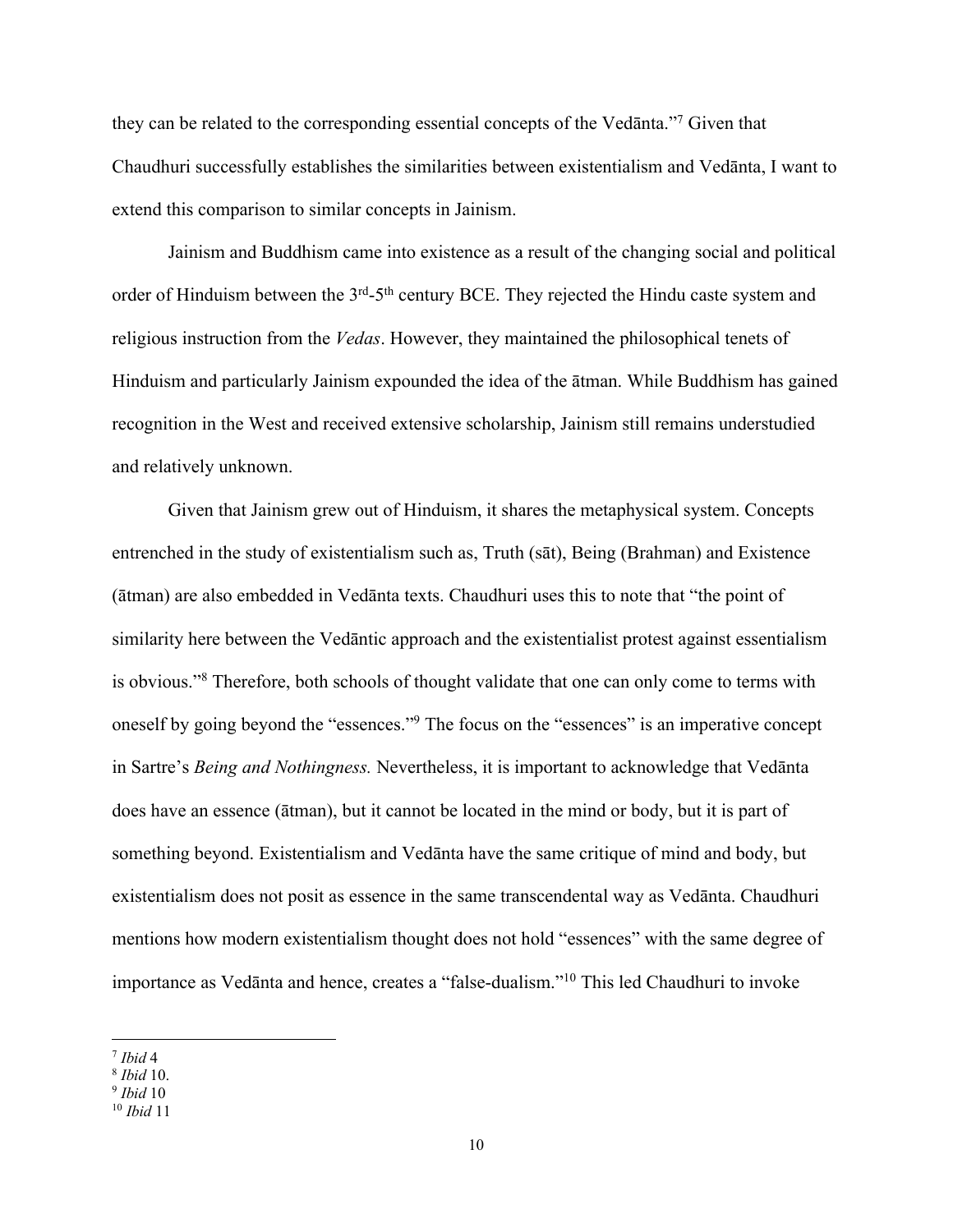René Descartes focus on dualism as a foundation to explain the concept of 'transcendence' and explain how early Indian and Greek philosophy promoted the idea to "know thyself."<sup>11</sup> Although Chaudhuri deconstructs Cartesian Dualism using other European philosophers, I find a scope of comparison with the notion of the 'essences' as laid out in Sartre's *Being and Nothingness.* While there have been attempts to illuminate Sartrean philosophy through Buddhism (a religion born out of the changing social outcomes of Hinduism, but maintain and internalises its philosophical tenets), I want to explore the compatibility between Sartrean existentialist philosophy and Jainism.

The links between Western philosophy and South Asian philosophy become more striking as we consider them from the perspective of the philosophy of religion. Although Vedānta's emphasis on metaphysical notions lose visibility with the rise of Hindu rigidity, Jain religious philosophy embodies these systems and assimilate them into the practice of religion. The *Tattvārtha Sūtra* is an ancient Jain scripture that underlines Jain eschatology and soteriology. It was written by Umāsvāti, who states that "The central themes of the *Tattvārtha Sūtra* are non-violence, non-absolutism and non-possession."12 These integral aspects of Jain religious philosophy are instrumental to make this a system of thought that turns inward. Thus, this religious philosophy does not only revolve around a theological analysis, but enhances ontological, epistemological and phenomenological approaches of study.

<sup>11</sup> *Ibid* 12

<sup>&</sup>lt;sup>12</sup> Umāsvāti, Devanandī, Siddhasenagani, and Nathmal Tatia. *That Which Is = Tattvārtha Sūtra*. New Haven: Yale University Press, 2011. xvii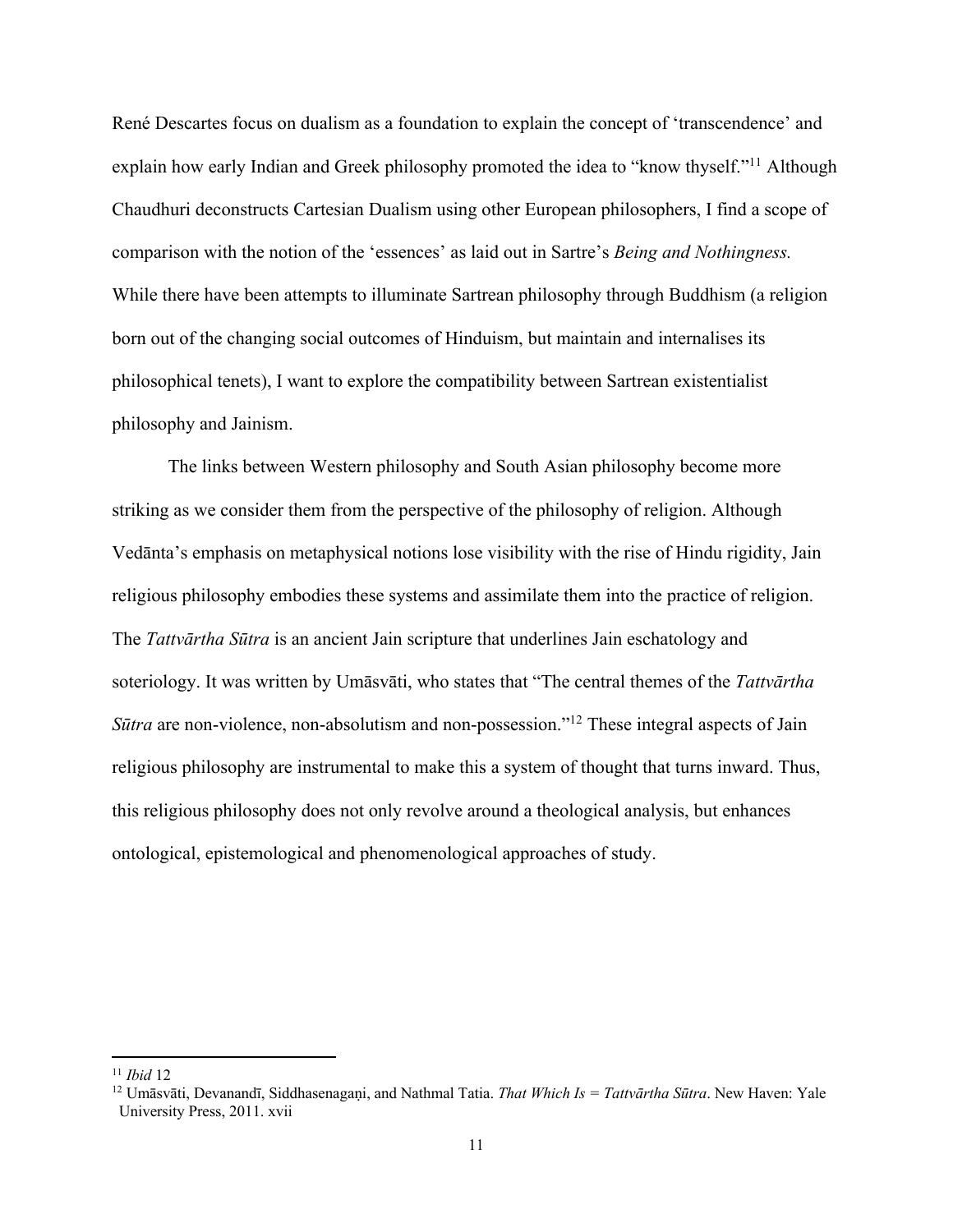## **Brief Introduction to Jainism:**

As a religious philosophy, Jainism advocates an ontological and epistemological framework that encourages individuals to engage with themselves. Thus, it deals with metaphysical concepts that are similar to those addressed in Western philosophical theories of existentialism and ethics. Jainism is a religion that firmly believes in *ahimsā* (non-violence), in which the emphasis is non-violence not only in action, but also in thoughts and speech. Jain Tīrthaṅkaras (ford-makers who lead across the sea of suffering) combated sentiments of attachment and gave up worldly desires in order to attain enlightenment and perfect knowledge through meditation and self-realisation. Jainism is derived from the term *Jina* (conqueror)13*,*  which means those liberated souls, who have achieved victory over *samsara* [cycle of rebirth and death]*.*"14 This is achieved through stages of renunciation. The soteriology of this religion is to redeem one's karmic cycle of birth and death to attain ultimate spiritual liberation, mōksa. Jains were formerly known as śramaṇa (ascetics). Arthur Schopenhauer (1788-1860) recognises the ascetic practice of Vedānta Hinduism and Buddhism in *The World as Will and Representation* as denying the Will. However, even the essence of Jainism revolves around samana -equanimity, self-control and śramaṇa -strive. Consequently, I will recognise how Jainism's way of life and religious thought lend itself to a similar comparison with western traditions. For instance, "According to the Jaina doctrine of *anekānta*, or non-absolutism, all knowledge, except omniscience, is only partial truth from a particular viewpoint. Each individual has his or her unique perception of the world, which is a mixture of truth and ignorance. All perceptions are valid, but incomplete, views of reality. To deny their validity or to see one as the total exclusive

<sup>13</sup> Partridge, Christopher. "Jainism."In *The New Lion Handbook: The World's Religions*. Lion, 2007.

<sup>&</sup>lt;sup>14</sup> Guy, John. "Worshipping the Jina: Jain Art in The Metropolitan Museum of Art." 60.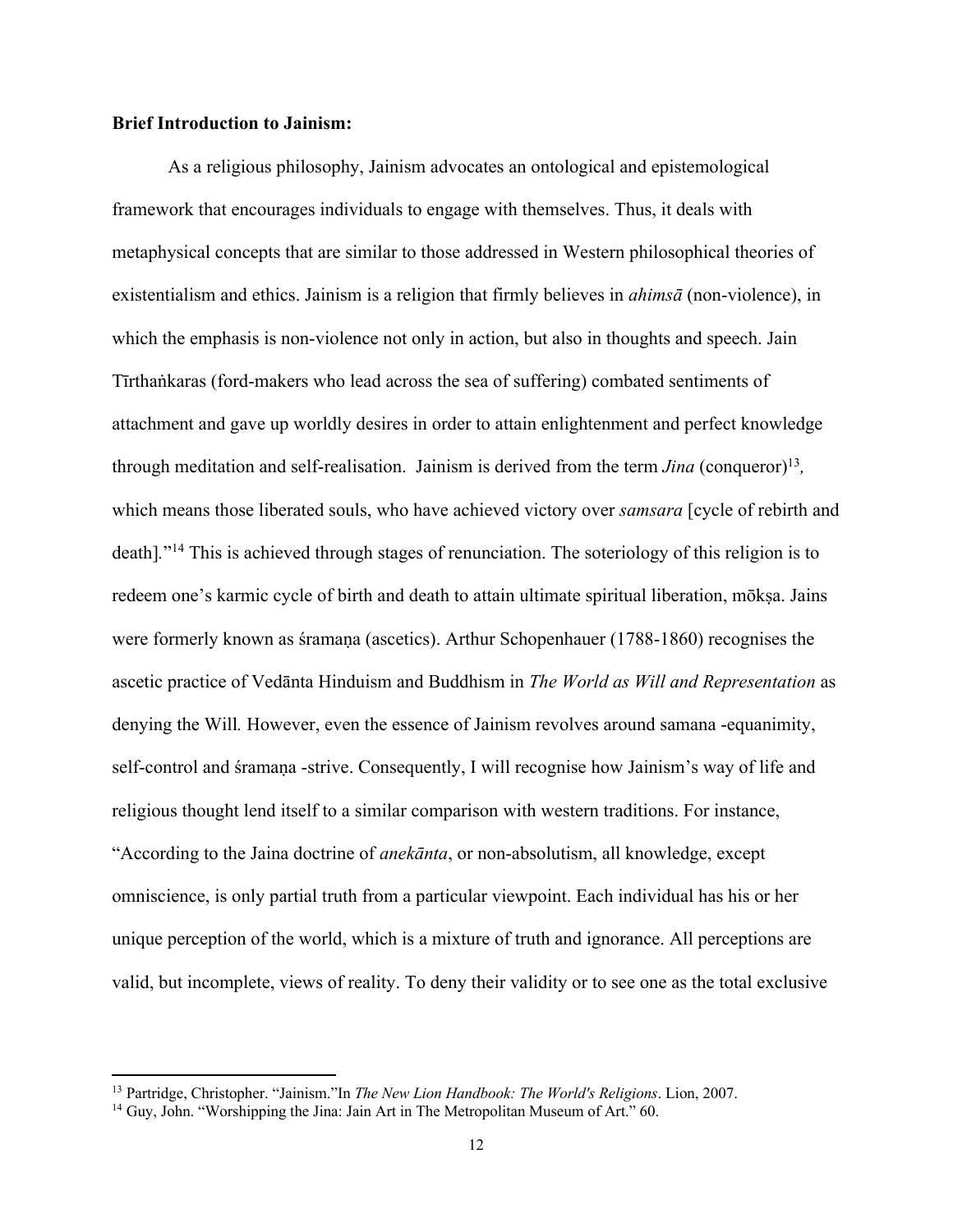truth leads to dogmas."15 Therefore, anekāntavāvada is an ontological concept that allows one to explore the meaning of existence. Moreover, it exemplifies an existentialist strand of thought.

The study of the philosophy of religion has evolved through the assimilation of different philosophical theories. Merold Westphal's essay on "Phenomenology and Existentialism" in *A Companion to Philosophy of Religion* draws upon Edmund Husserl's study of Phenomenology to highlight how it is integral to the study of the philosophy of religion. He deviates from quintessential mechanisms of "normative philosophical theology"16 and transitions to using religion as an instrument that shapes individuals. It asks important questions about "the believing soul"<sup>17</sup> as the subject and religion as the "object."<sup>18</sup> Overall, it attempts to explain "what religion" is as human experience and practice."19 However, it only became pertinent to religious studies "through its confluence with existentialism."20 Therefore, I want to propose a study that will trace existentialist theories through Jain philosophy and texts.

Western Ethics can be explored through religious histories of Indian religious thoughts. This is made evident in Nancy Bauer's article on Advaita Vedānta and Contemporary Western Ethics, which appeared in The *Philosophy East and West*. In this text, Bauer introduces "The challenge now facing influential Western ethicists is, then, to get specific about how to exhume, evaluate, modernize, and amplify the shared moral norms of Western philosophical and religious history."<sup>21</sup> She uses the ethical theory of emotivism<sup>22</sup> to explain the freedom of an individual to

<sup>15</sup> Umāsvāti, Devanandī, *That Which Is = Tattvārtha Sūtra*. xvii

<sup>16</sup> Westphal, Merold. "Phenomenology and Existentialism" in *A Companion to Philosophy of Religion* (version 2nd ed.). 2nd ed. Blackwell Companions to Philosophy, 9. Chichester,

U.K.: Wiley-Blackwell. 168

<sup>17</sup> *Ibid* 168

<sup>18</sup> *Ibid* 168 19 *Ibid* <sup>168</sup>

<sup>20</sup> *Ibid* 169 21 Bauer, Nancy F. 1987. "Advaita Vedānta and Contemporary Western Ethics." *Philosophy East and West* 37 (1): 36.

<sup>&</sup>lt;sup>22</sup> Emotivism is an ethical theory that engages emotions and feelings to drive action and judgments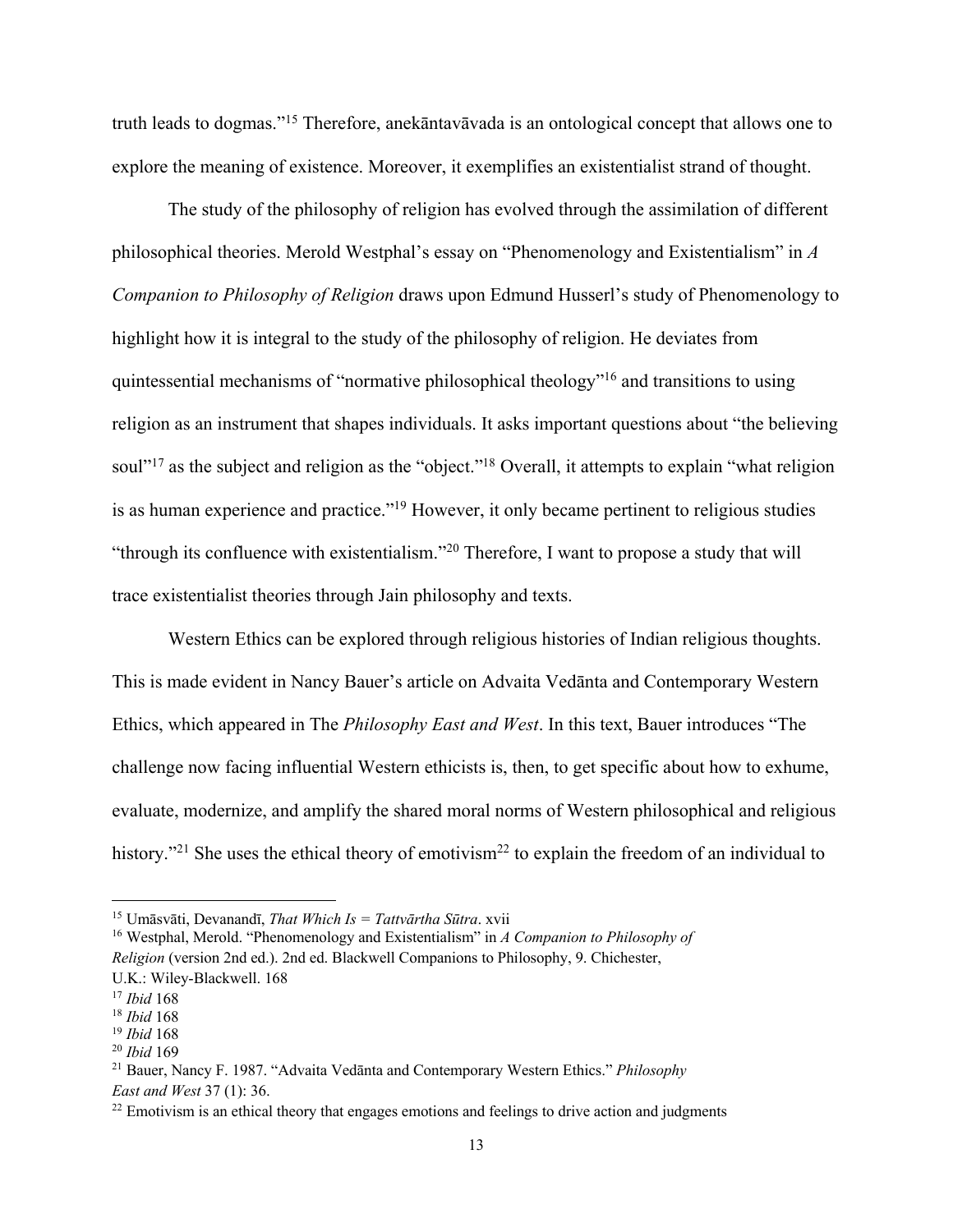rationally act and cites Immanuel Kant's (1724-1804) moral law to further demonstrate links between Advaita Vedānta and western ethical theory. She advocates that it is crucial to find a philosophical system similar to western ethics to "make comparison feasible and at the same time divergent enough to make it fruitful."<sup>23</sup> Thus, she explains that "the theoretical juxtaposition of the Western philosophical tradition and that of Advaita Vedānta, traditionally the most significant philosophical system in India"24 exhibits immense similarities to navigating human experiences. Likewise, I will argue that Jainsim's emphasis on the concept of ātman supports a compelling comparison with ideas of existentialism.

Although her paper focuses on Kantian ethics, it leads to a larger framework of discussion that demonstrates links with Søren Kierkegaard (1813-1855) and Friedrich Nietzsche (1844-1900). These philosophers are inspired by Immanuel Kant's philosophy. Bauer further describes Kant's goal as someone who "is at pains to prove the logical existence of a universal moral law that demands the highest and most disciplined exercise of a being's rational capacities and that ought to dictate all controllable human action in the phenomenal world"25 and she emphasises the importance of free will in order to conduct rational actions through Kantian ethics. This establishes an ontological framework to understand the power of human experiences. Bauer later adds, "All Advaitic philosophical concepts, while operating squarely within the of rationality, also reflect a basic respect for the standard of human experience"<sup>26</sup> The integration of Advaitic philosophical concepts introduces how this religious philosophy "describe[s] and make

 $\overline{a}$ <sup>23</sup> *Ibid* 36

<sup>24</sup> *Ibid* 36

<sup>25</sup> *Ibid* 37

<sup>26</sup> *Ibid* 38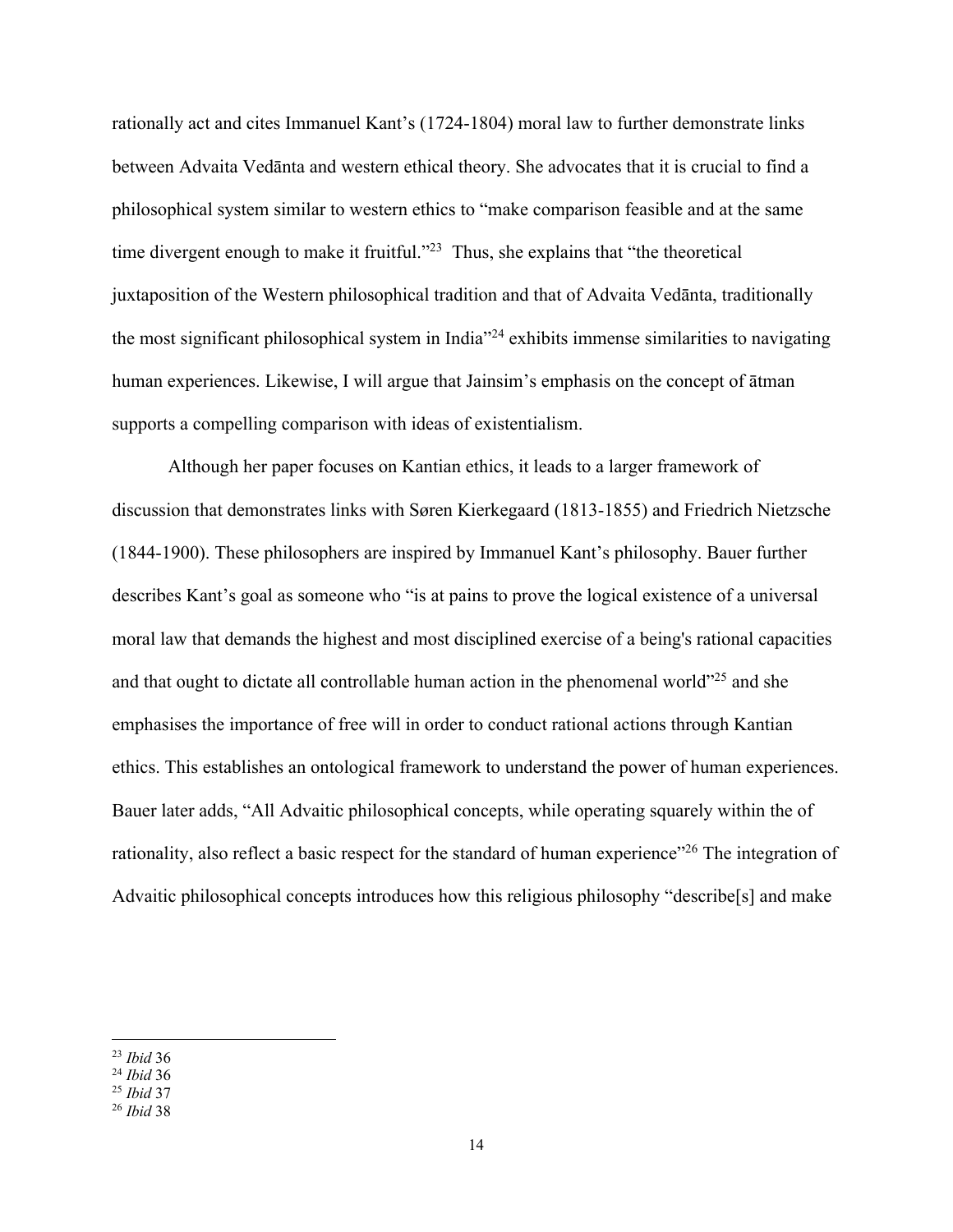sense of the conditions of being but to guide the unenlightened individual (jiva) to a spiritual awareness of his or her essential subjecthood (ātman)"27.

She underscores that Advaita uses the self as a locus to traverse abstract knowledge. She grounds this comparison in Enlightenment philosophical theories. Bauer adds that "in the wake of the Enlightenment's failure to create or identify objective rational criteria with which to make universally valid evaluations, the rational self is essentially 'free' to adopt its own standards and need not rely on data from its own culture."<sup>28</sup> While there is a difference between the concept of jīva and the Western self, there is an understanding that both "lack perfect knowledge"29 and that "their actions are devoid of ultimate value, and that their moral standards fundamentally do not reflect any base ontological or metaphysical truth."30 The major difference stems from the fact that "for the jiva (self), there is another status to which to aspire (ātman, or Self), whereas the emotivist self lacks both a well-defined psychological account of the possibilities of self-growth and a coherent or socially accepted philosophical one."31 She also acknowledges that "even though we can draw certain substantive parallels between the jīva and the emotivist self, the collective Western consciousness any genuine counterpart to the ideal of ātman, which anchors Advaita's value system by serving as the telos of self-realization."32 Therefore, this article seeks from Kantian ethics amongst other western ethical theories to explore a comparison with morality as expressed in the Vedānta. This argument can be extended to Jainism because its religious thought presents that one can live, ideally or otherwise, if the individual's existence can

- <sup>28</sup> *Ibid* 43
- <sup>29</sup> *Ibid* 44
- <sup>30</sup> *Ibid* 44
- <sup>31</sup> *Ibid* 44
- <sup>32</sup> *Ibid* 46

<sup>27</sup> *Ibid* 39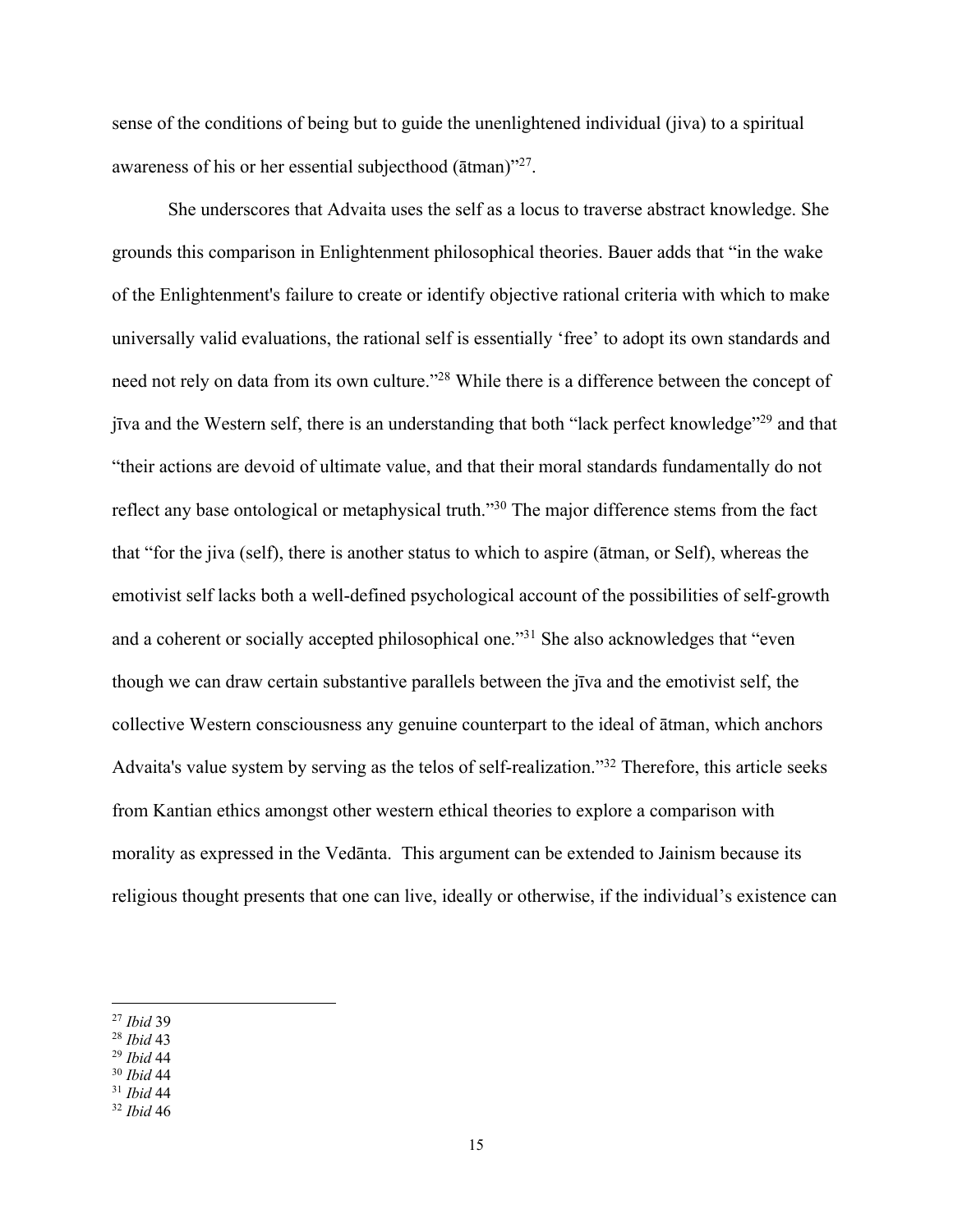be based on the three Ratnas (jewels) of Jainism, Darśana (Right vision), Jñāna (Right knowledge) and Caritra (Right conduct) in that order.

Merold Westphal attributes the origins of existentialist philosophy to Kierkegaard and Nietzsche who describe a theological or non-theological strand of focus. He summarises, "In reflecting on the meaning of human existence, Kierkegaard demands that we take the reality of God more seriously than Christendom does, while Nietzsche demands that we take the unreality of God more seriously than secular modernity does."33 Thus, Westphal presents how theism is an embedded theme in the study of existentialism. In fact, this aspect of existentialism can be found in Jainism as it is arguably an atheist religion. Given the absence of a single supreme entity, Jainism empowers individuals to be in complete charge of their own destiny. Westphal states that there is a "conflict between faith and reason, theism and atheism, whether offered by religious orthodoxy, by militant atheism, or by deisms and idealisms that sort a middle ground."34 These factors are entrenched in religious divergence. Kierkegaard not only distinguishes between individual and God, but also discusses how an individual's behaviour is determined based on their relationship to God or relative to God. In contrast, Nietzsche emphasises that "God is not real and that when religion is examined apart from the ontological support that theism would provide for it, it turns out to be the ideological support for a moral order that does not deserve our support."35 Therefore, Kierkegaard and Nietzsche "are more concerned with the social function of religion that with debates about proving the existence and nature of God and worrying about the problem of evil in that connection."36 This is similar to Jainism, which

<sup>33</sup> Westphal, Merold. "Phenomenology and Existentialism" in *A Companion to Philosophy of Religion* (version 2nd ed.) 169

<sup>34</sup> *Ibid* 169

<sup>35</sup> *Ibid* 170

<sup>36</sup> *Ibid* 170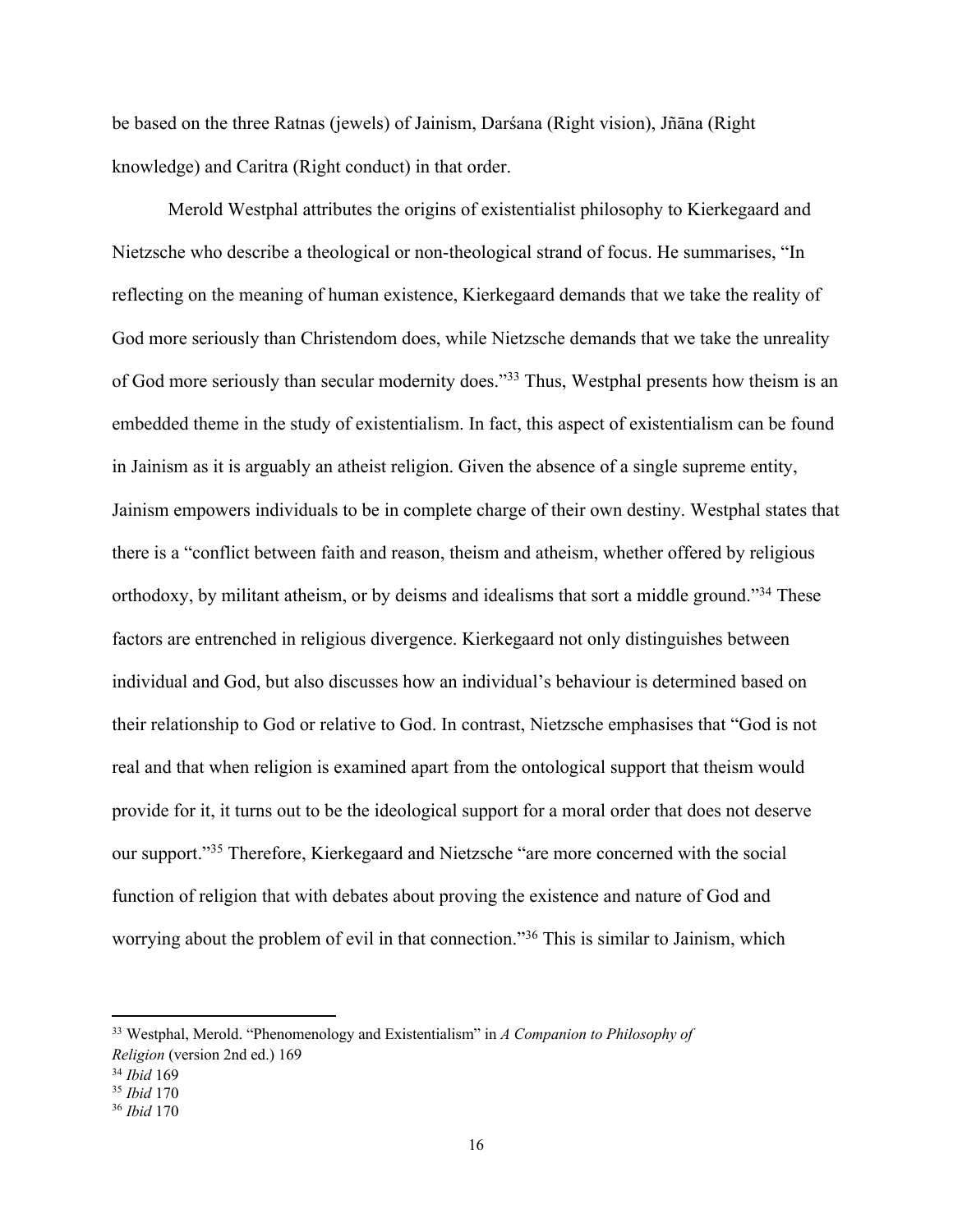believes that there is no single supreme entity that has reigns over the cosmos. In fact, Jains are more concerned with bringing out the supremeness intrinsic to every soul.

The continuities of Kierkegaard and Nietzsche's existentialist philosophies can be found in the explanations of Jean-Paul Sartre. According to Westphal, "He [Sartre] acknowledges the existence of a Christian existentialism, but defines his own as the attempt to work out the implications of atheism." Since humans are "condemned to be free,"<sup>37</sup> they have the ability to be individualistic. However, this individualism assumes that "the self is essentially relational."38 Therefore, there is the self and the "Other" as agents who navigate human existence. Sartre is a secular philosopher who believes that individuals are responsible to define their existence and in turn, society. Given that Sartre is an atheist, he challenges the role of God in upholding religious, eschatological and soteriological duty. Additionally, Westphal also introduces Heidegger as a philosopher that "adopts the phenomenological posture."39 He discusses how Heidegger differs from Sartre in that "he wishes to pose the question of the meaning of being, which he takes to be prior to discussing the existence and nature of any being, including God."40 Hence, Heidegger is more interested in notions of the "self, soul, person, and so forth."41 Corresponding notions can be found in Jainism's *Tattvārtha Sūtra*.

The phenomenologist Dr. Debabrata Sinha provides details of relations between East-West systems of thought through an anthropological lens in his book *Understanding in Human Context: Themes and Variations in Indian Philosophy*. In the chapter "how human is ātman?"42,

<sup>37</sup> *Ibid* 171

<sup>38</sup> *Ibid* 171

<sup>39</sup> *Ibid* 172

<sup>40</sup> *Ibid* 172

<sup>41</sup> *Ibid* 172

<sup>42</sup> Sinha, Debabrata. 1996. "How *human* is Ātman" in *Understanding in Human Context: Themes and Variations in Indian Philosophy*. New Perspectives in Philosophical Scholarship, Vol. 5. New York: P. Lang.150.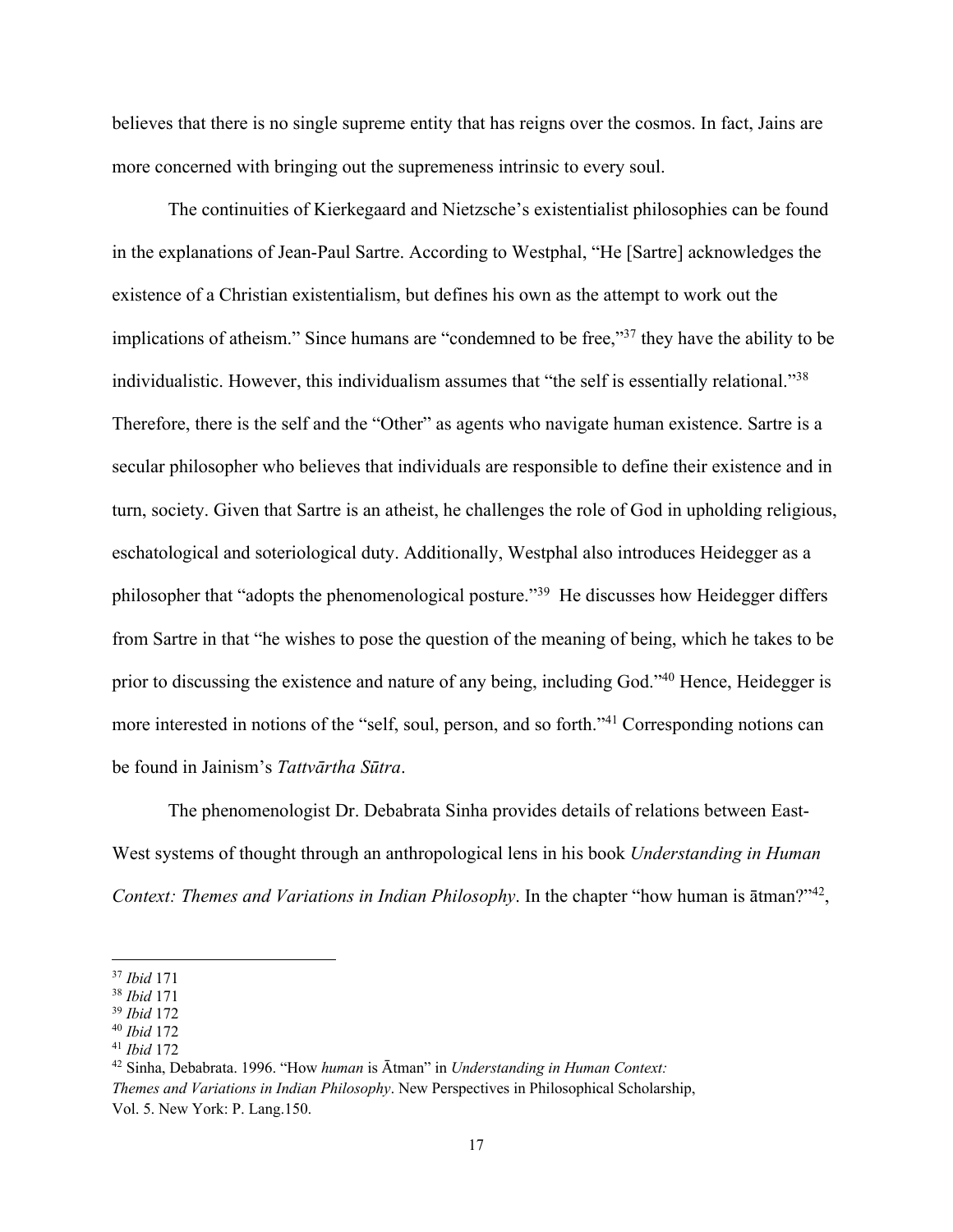he addresses this question using philosophical anthropology and Cartesianism. This framework is applicable to the analysis of Jainism and will serve as a model of many explanations of Jainism as a humanistic religion. He begins his analysis of the question "With the affirmation of the focus of universal spirit in human individual (jīva), the theme of man's self-transcendence finds its place in a distinctive perspective-call it the Ātman perspective."43 He invokes Max Scheler's philosophical anthropology when he says, "The statement reflects the Western accent on human being as *person-* a being in which spirit and the vital drive, the spiritual and the biologicalteleological, essentially unite."44 He uses Scheler to draw a comparison to "Sankara's doctrinal formation of Adavaita Vedānta, the principle of Ātman provided the highest paradigm, the ultimate principle, around which the entire reflection on man and the universe was meant to be directed."45 Through juxtaposing these two philosophies, Sinha attempts to show that while these interpretations of humanism are incongruent, there is opportunity to find similarities. He explains how Scheler's philosophical anthropology becomes more apparent in continental philosophy in order to establish a "hermeneutic interaction"<sup>46</sup> that explores the concept of  $\bar{a}$ tman through an anthropological dimension. Consequently, he uses notions of consciousness and epistemology to study "human subjectivity."47 This can be applied to Jainism through an analysis of anekāntavāvada (ontology) nayavāda (epistemology) and syāvāda (practice). These doctrines maintain the idea that existence is made up of several aspects and perspectives. This allows individuals to understand their essence and find meaning of life while realising that there are several truths to prove their humanism.

<sup>43</sup> *Ibid* 149

<sup>44</sup> *Ibid* 149

<sup>45</sup> *Ibid* 149

<sup>46</sup> *Ibid* 150

<sup>47</sup> *Ibid* 151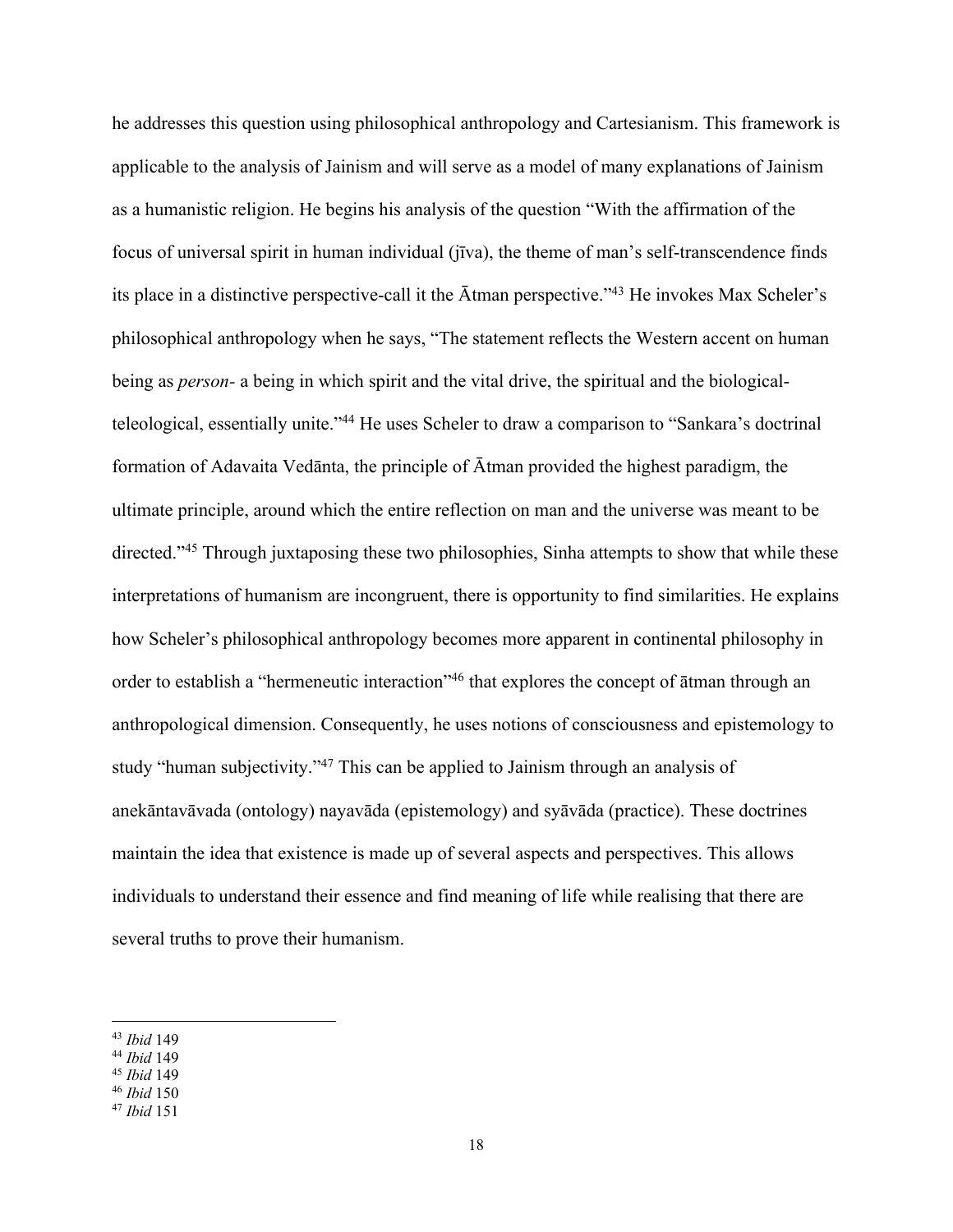In addition to using anthropology, Sinha assimilates phenomenology, as a branch of philosophy, to explain "Ātman-Brahman." Therefore, he weaves in aspects of experiential learning as an instrumental factor in moulding human subjectivity. He says, "Vedānta inquiry would thereby be brought within the range of immanent experience from the transcendental level of absolute Being, through reflection directed to the transcendental-subjective region of consciousness."48 Here, he creates a distinction between Being and the Self*.* This is essential to the understanding of subjectivity and recognises the epistemological implications. He believes that acquiring knowledge is a function that has individualistic capacities. Hence, he discusses "The accent on the 'inner,' which one can hardly miss in the Western tradition-particularly in modern European thinking since Descartes, though not necessarily as the dominant theme-comes out as the central concern in the Indian tradition right from, and in fact very much in, the *Upaniṣads.*"49 He explains that the evolution of the Self as a universal entity to an aspect that characterises an individual highlights the power of the ātman with relevance to its epistemological role that shapes subjectivity. Sinha cites Sankara who "urges the point that there is universal, though implicit, awareness of Self."<sup>50</sup> He acknowledges the Cartesian tendencies of this interpretation, but also emphasises a distinctive factor by saying, "Sankarite and Descartes' is the presence in the former, and the absence in the latter, of a basic recognition of levels of reflection and correlative evidence, moving from the psychological to the transcendental dimension of the inner."<sup>51</sup> This can be applied to Jainism as it assimilates and further bolsters the importance of the understanding of ātman.

<sup>48</sup> *Ibid* 153

<sup>49</sup> *Ibid* 156

<sup>50</sup> *Ibid* 164

<sup>51</sup> *Ibid* 165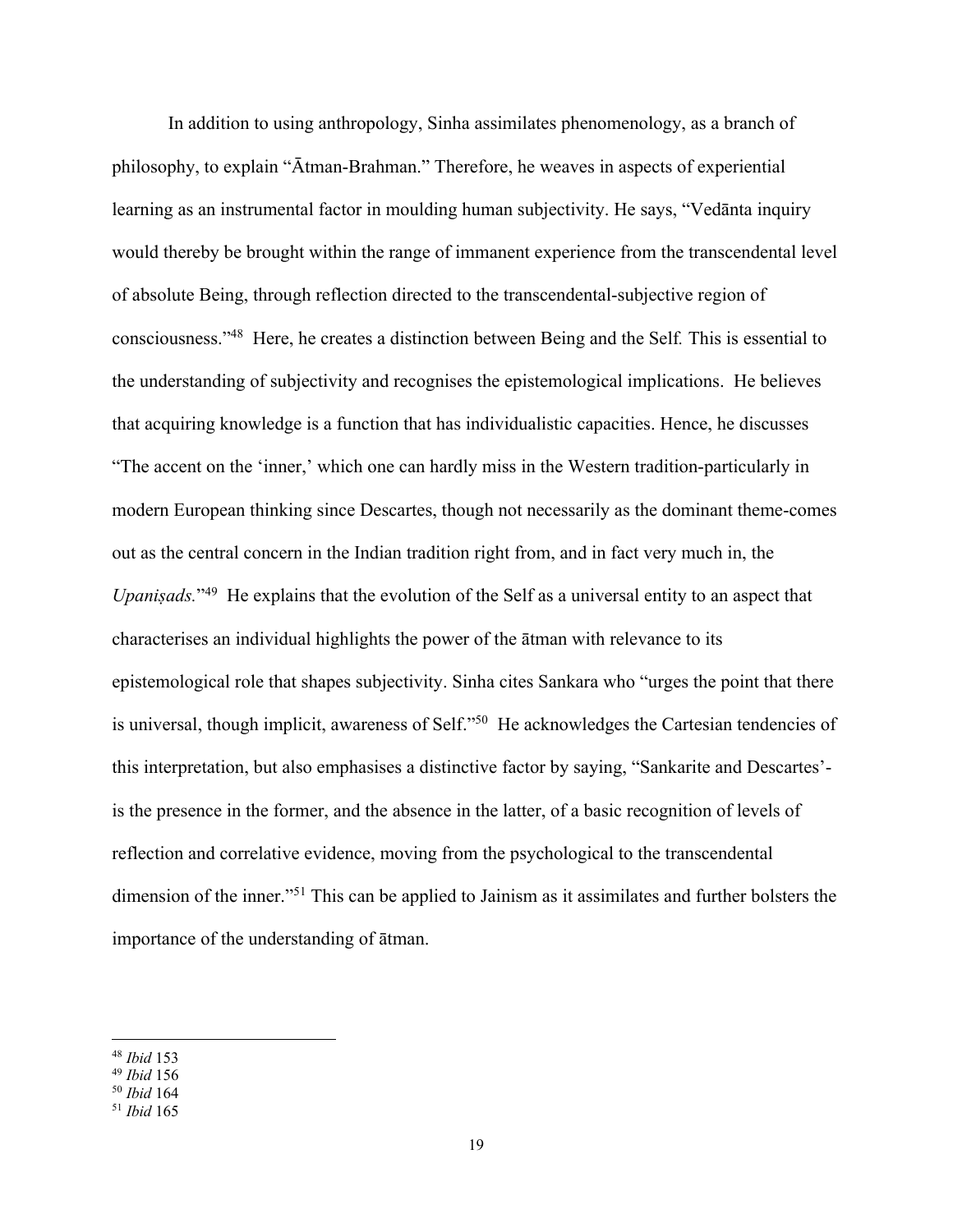Avidyā is cited by Sinha "as the key principle in the ontic subject of the human subject."<sup>52</sup> He equates avidya to a sense of nescience. He treats this concept as something that "gets divested of its essential bearing on a hermeneutic understanding of the ontic structure of human reality."<sup>53</sup> However, he claims that consciousness is an integral aspect to understanding avidyā*.* Thus, he suggests that the complex nature of this concept lends it to an ontological discussion. He believes that "human condition, involving the non-cognitive modes no less than the cognitive, should be explored through the transcendental dynamics of avidyā."54 Therefore, the notion of *"*nescient*"* is entrenched in the "ātman*-*centred avidyā-oriented concept of human subjectivity."<sup>55</sup> This can connect to Jainism as there is a strong focus on the ability to seek and attain knowledge as described in the tenets of the three jewels: Darśana (Right vision), Jñāna (Right knowledge) and Charitra (Right conduct).

While knowledge is an important theme of Western and Eastern existentialism, consciousness is another central aspect of these philosophical systems. Eastern philosophy highlights the concept of ātman, state of sleep and in turn, consciousness. Joel Kupperman wrote a paper that deconstructs "Asian and Western views of the self."56 This paper unravels Sartre's philosophy as it attempts to examine the complicated nature of the self that ties into notions of consciousness. "For Sartre this is a phenomenon of reflecting consciousness which, insofar as it is consciousness of itself, is non-positional (that is, non-dualistic) consciousness. The reflective act gives birth to the me in the reflected consciousness."57 Hence, he establishes a strong

<sup>52</sup> *Ibid* 173

<sup>53</sup> *Ibid* 168

<sup>54</sup> *Ibid* 173

<sup>55</sup> *Ibid* 173

<sup>56</sup> Kupperman, Joel J. "Investigations of the Self." *Philosophy East and West* 34, no. 1

<sup>(1984): 37.</sup>

<sup>57</sup> *Ibid* 45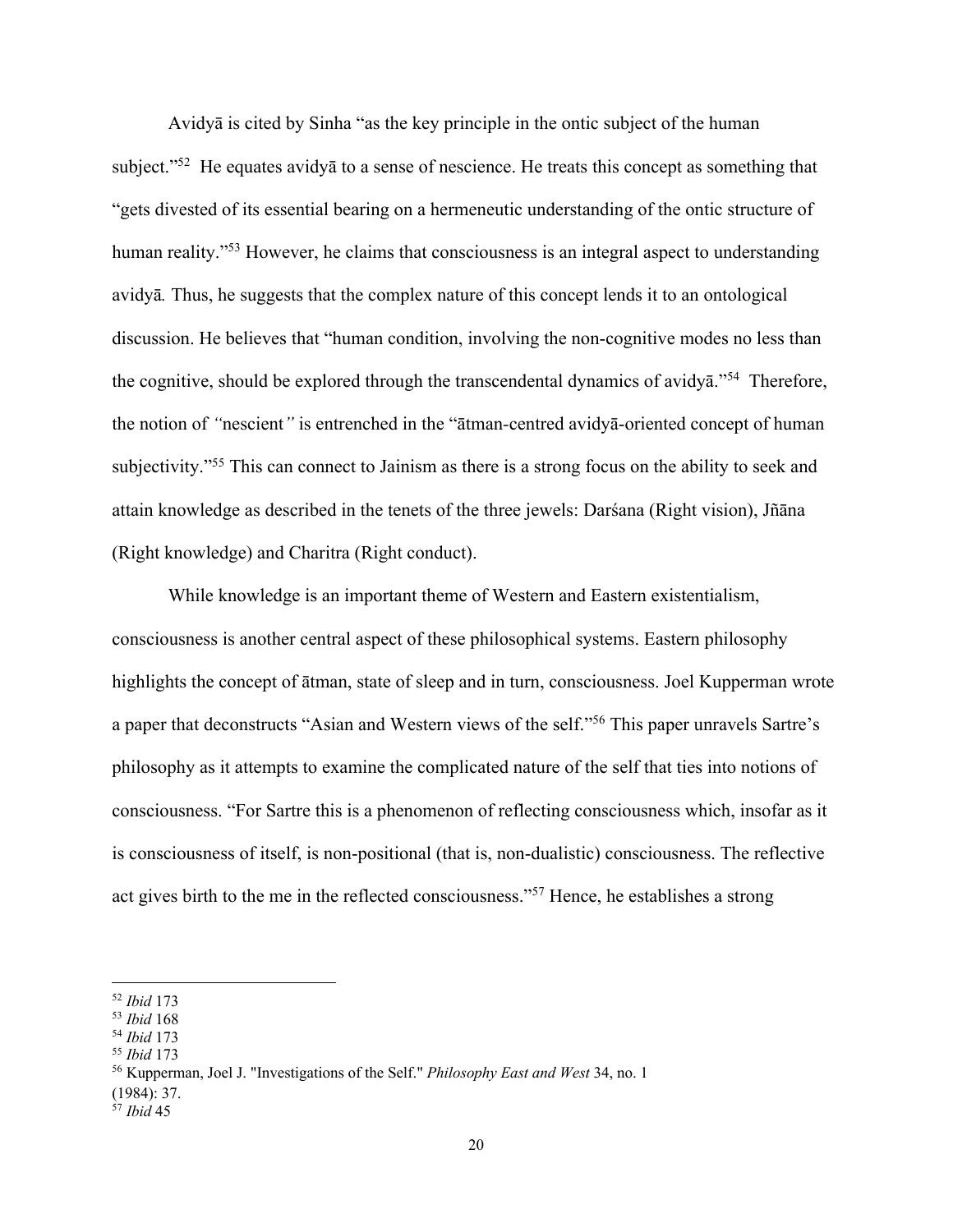connection between the *Upaniṣadic* philosophy of the ātman and Sartre's advocacy for human consciousness. He alludes to how Kant's philosophy He says, "in other words, we now are in a position to see how natural it is, as a result of logical reflection on the common sense concept of the self, to say (as in the *Chandogya Upanisad*) that 'when a person has entered into deep sleep ... he becomes united with Pure Being (sat), he has gone to his own Self."58 He describes the self with regards to not only its waking sense, but also its cognition capacity in a state of sleep. Through these different states, Kupperman underscores how consciousness is intrinsic to the self. This is made evident when he cites, "Eliot Deutsch's reconstruction of Advaita Vedānta includes the claim that in deep sleep there is consciousness, even if there are no object."59 Here, he explains how the ātman remains active regardless of the state of being. It is this entity that transcends in the afterlife too. In order to clarify his philosophical discussion, he clearly states "the self one encounters, of course, is ātman. The requirement, which seems to follow with some plausibility from the common sense conception of the self-that ātman be stripped of what changes from one day to the next-has further implications."60 Essentially, he describes the ātman as an eternal reality that is permanently conscious. It is this entity that is capable of engaging an individual in introspection and meditation. He says, "the self can be regarded as a construction to unify the khandhas and as a creative construction. Something like this line of interpretation can be found in the work of Kant and Sartre."<sup>61</sup> influences Sartre's proclamations about 'free will.'

Sartre's *Being and Nothingness* introduces his theory of consciousness. This is underscored in Mark Woodhouse's paper on "Consciousness and Brahman-Ātman." The objective of his paper is to underscore theories of consciousness as developed in the West and to

<sup>58</sup> *Ibid* 42

<sup>59</sup> *Ibid* 42

<sup>60</sup> *Ibid* 43

<sup>61</sup> *Ibid* 45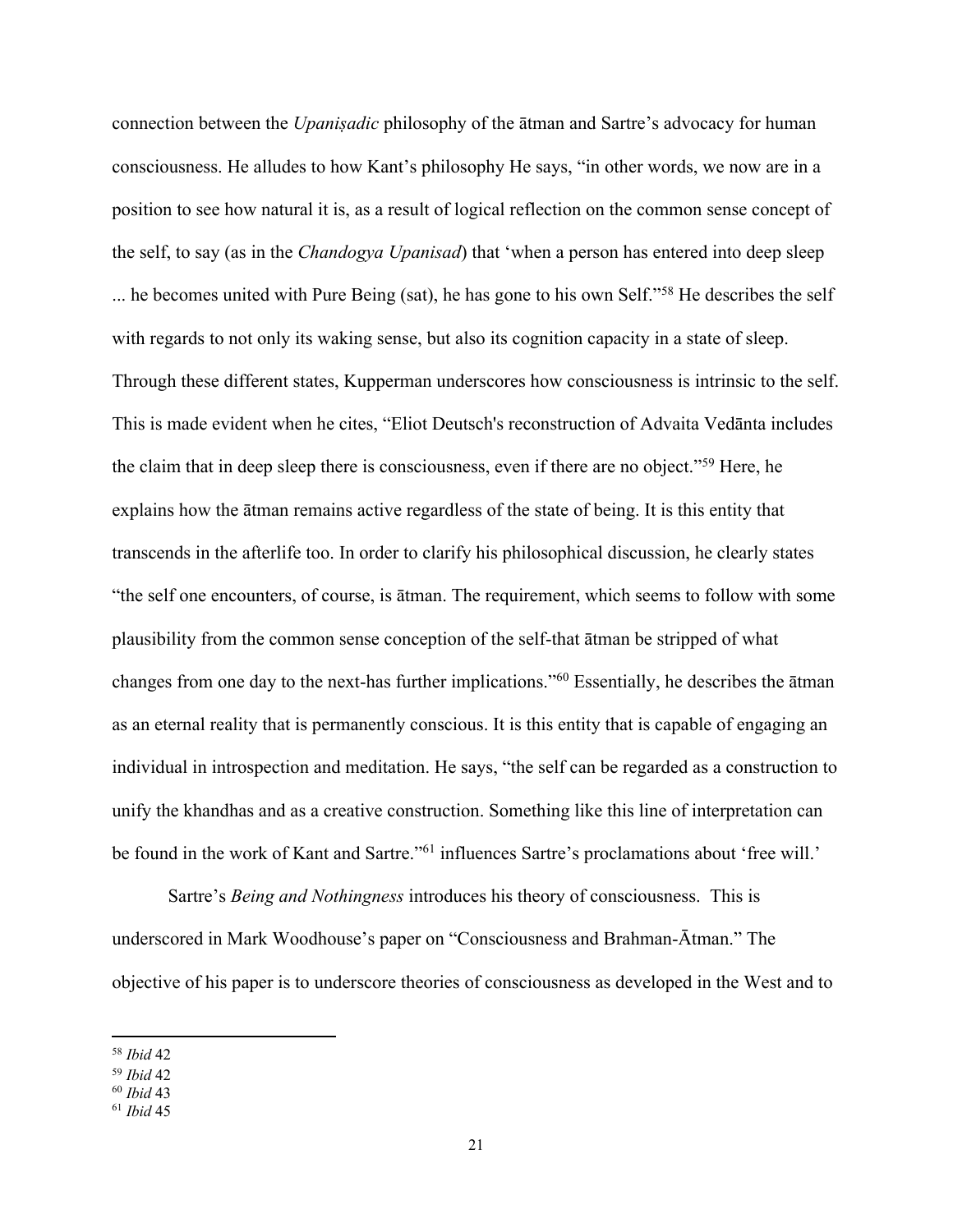find compatibility in Eastern philosophy. He initially introduces the "five theses about consciousness"62 that he chooses to explore. Essentially, these theses involve the uncertainty and theoretical nature of consciousness and its relations to objects. He believes that aspects of these theses are echoed in Elliot Deutsch's description of ātman as "pure, undifferentiated self-shining consciousness, timeless, spaceless, and un thinkable, that is not-different from Brahman and that underlies and supports the individual person."<sup>63</sup> Thereafter, Woodhouse introduces his analysis that likens consciousness to ātman. He says, "To begin, while 'Ātman' is usually translated as 'self, it may be rendered as 'consciousness', although the latter is technically translated as 'cit'. For our purpose, 'consciousness' is the preferable rendition of Ātman."64 Thereafter, he characterises consciousness "changeless."65 This is similar to Sartre's views on death as a phenomenon that exemplifies that consciousness transcends and exemplifies the ability of an individual to continue to exist. This is made evident when Woodhouse says, "The transcendental character of consciousness, whether depicted as the spaceless, timeless Ātman of Vedānta or as the nothingness of Sartre, escapes particularization."66 This shows that the definition of consciousness cannot be constrained and integrates "emotions, sensations."67

While this literature frames a comparison between Hinduism's interpretation of ātman, I will employ a similar analysis to examine a comparison with Jainsim and Sartrean existentialism. I will engage Sartre to discuss the state of consciousness and establish connections with the concept of ātman as described in Jain texts. Most of the previous scholarship on a comparative study between Western existentialism and Hinduism texts do not provide a conclusion that

<sup>62</sup> Woodhouse, Mark B. "Consciousness and Brahman-Ātman." *The Monist* 61, no. 1 (1978): 109.

<sup>63</sup> *Ibid* 109

<sup>64</sup> *Ibid* 110

<sup>65</sup> *Ibid* 112

<sup>66</sup> *Ibid* 121

<sup>67</sup> *Ibid* 120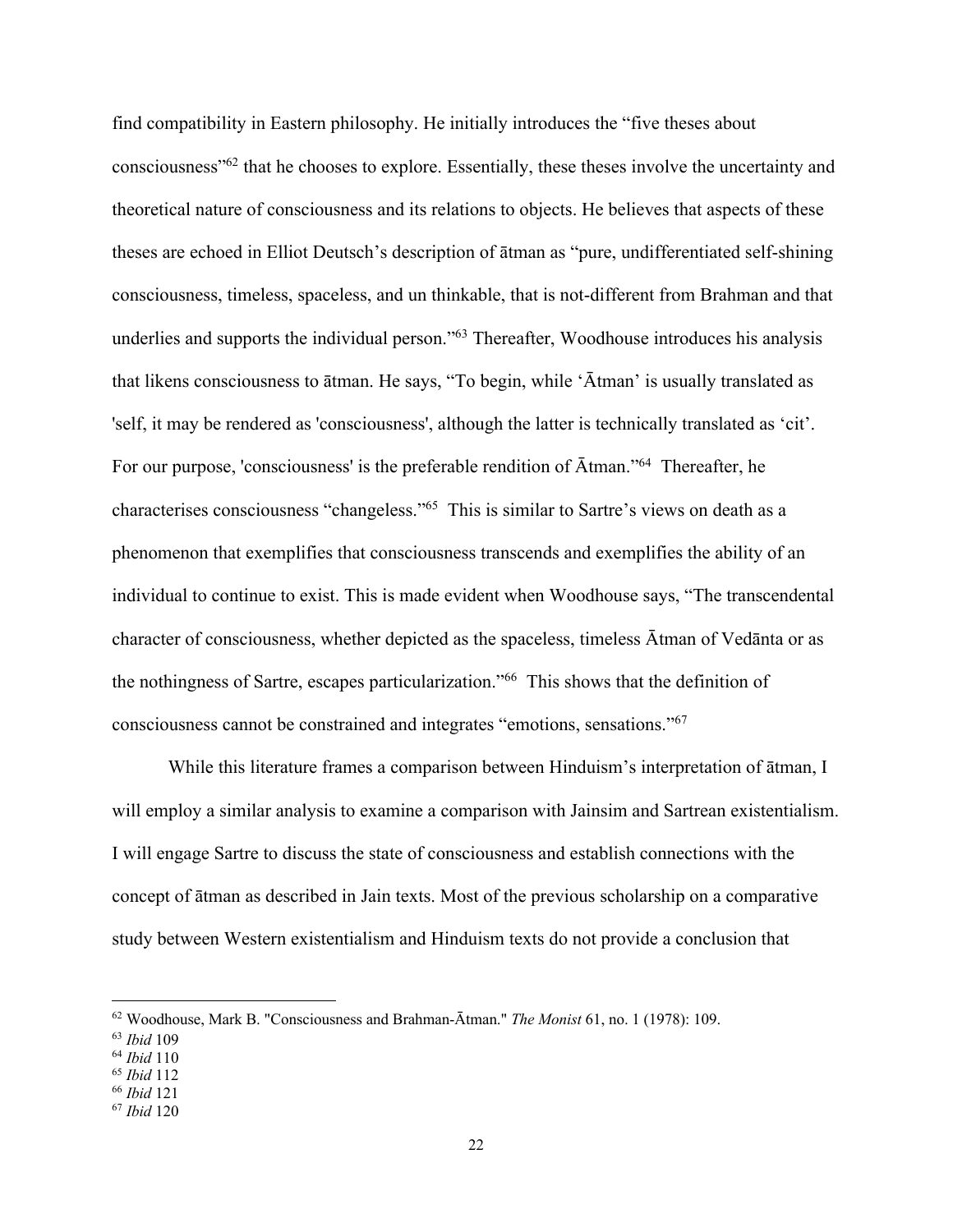brings together a solid juxtaposition of the two concepts of philosophy. However, I will continue to explore the ties between western existentialism and ātman through a Jain lens. Using Sartrean analysis as representative of 20<sup>th</sup> century continental existentialist philosophy, I will study Jain scriptures and texts to further explore the consonances, and potential dissonances, between the two systems of philosophy. Nevertheless, I will argue that given Jainism's intense accent on the self, consciousness, responsibility, attainment of knowledge, atheist religious philosophy and overall, comprehension of the essences, it can be perceived as an existentialist religious philosophy.

## **Constructing an argument:**

The thesis will be organised in chapters that highlight thematic overlaps between Jainism and Western existentialist philosophy. However, to form a nuanced comparative study, I will focus on sections of Sartre's *Existentialism is a Humanism.* While the objective of this thesis is to explore existentialist interpretations, there will be a divergence to incorporate ontological, phenomenological and epistemological theories to enhance the argument. Given that Sartre's inspiration stems from existentialist philosophers like Kierkegaard and Nietzsche, hermeneutics of Heidegger and ethics of Kant, the thesis will solely treat *Existentialism as a Humanism* as a consolidated version of Sartrean philosophy. I will demonstrate how Jainism's religious philosophy similar to Advaita Vedānta can be studied through the same concepts of existentialism.

23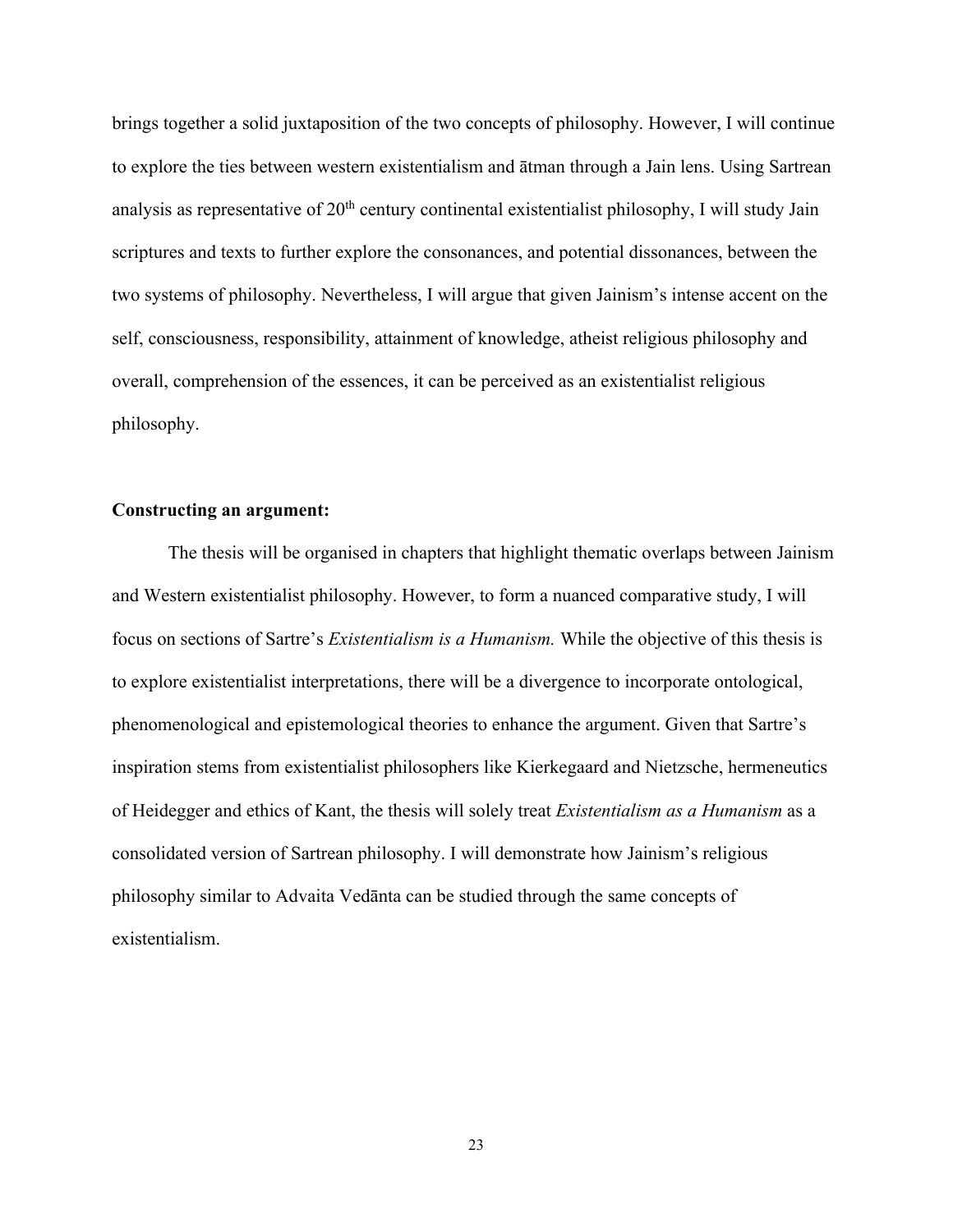## **Chapter 2**

### **How are Jain Philosophy and Atheist Existentialism similar?**

"God", "immortality of the soul", "redemption", "beyond" -- Without exception, concepts to which I have never devoted any attention, or time; not even as a child. Perhaps I have never been childlike enough for them? I do not by any means know atheism as a result; even less as an event: It is a matter of course with me, from instinct. I am too inquisitive, too questionable, too exuberant to stand for any gross answer. God is a gross answer, an indelicacy against us thinkers - at bottom merely a gross prohibition for us: you shall not think!"  $1 -$  Friedrich Nietzsche

The idea of God is central to the study of theology, but given its intrinsic link to religion, it has become an important theme of religious studies. While God drives theological studies, it is important to understand how this supreme entity manifests in philosophy. The belief and disbelief in God has been a debate from time immemorial. It has given birth to ideologies like theism, atheism and agnosticism. These schools of thought have become integral strands of different philosophies as their existence or nonexistence lead to extensive probing. It results in the contemplation of creation, assessment of good and bad in the world and most importantly, the justification of injustice. These questions are posed in philosophical discourses and have resulted in atheistic philosophies. Given that our aim is to understand the implication of God or a theist being in existentialist philosophy, it is important that we first lay out a few definitions.

*A Dictionary of Atheism*, published by Oxford University, gives a definition of atheism that states,

> "An absence of belief in the existence of a God or gods. This broad definition, faithful to the Greek etymology and favoured in much recent scholarship, encompasses a range of related positions, including (inter

<sup>&</sup>lt;sup>1</sup> Curry, William. "Atheism." Nietzsche Quotes: Atheism. Accessed February 8, 2019. https://www.theperspectivesofnietzsche.com/nietzsche/nath.html.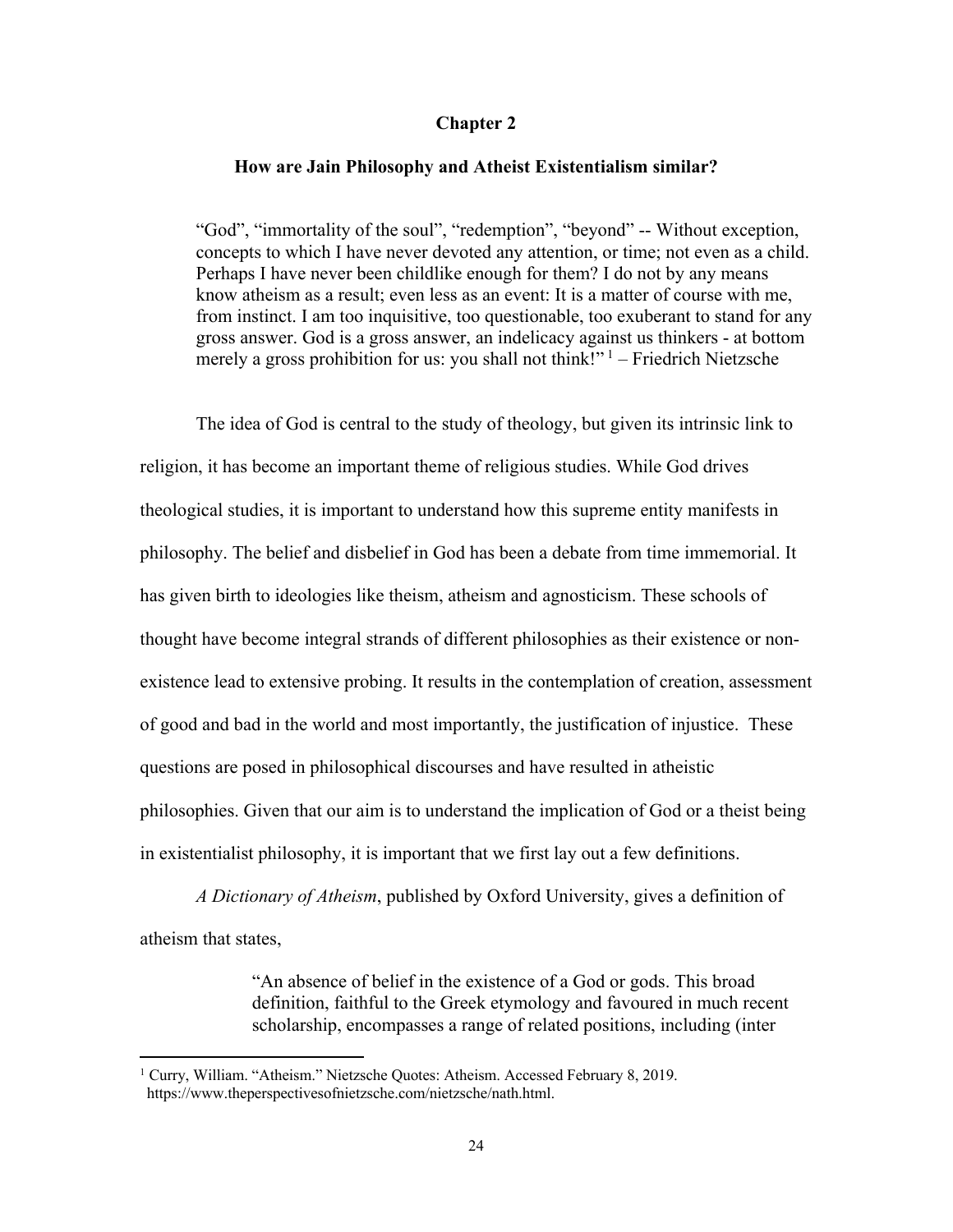alia) active disbelief, as well as most forms strong agnosticism and religious indifference, and some technical philosophical stances (e.g. logical positivism). Sometimes referred to as negative atheism or non theism  $(1)$ , or less commonly weak or soft atheism."<sup>2</sup>

For the purpose of this thesis, I will ground my analysis in this definition. Using this as a primary definition, it is evident that atheism suggests a disbelief in God, but also regards ambivalent positions like agnosticism as prevalent. In fact, it also likens atheism to "non-theism," which further denotes a distinction that explains it is important to recognise that many conflate atheism with the idea of being non-religious. However, I will argue against this misconception by showing how Jainism, as a religion, is atheistic in nature by this definition. It presents similarities to atheist existentialism. Therefore, religious philosophies are capable of being devoid of a supreme entity. In fact, *A Dictionary of Atheism* acknowledges this in its section that defines non-theism. It clearly indicates,

"Jainism is often described as a 'non-theistic religion', meaning that it does not have a theistic element. Because atheism has come to be associated with positive atheism and is often used as an identity label by or about positive atheists, nontheism is frequently used to identify negative atheism or to differentiate a positive atheist outlook from others that are referred to as atheism."3

Given the use of non-theism and atheism as analogous, we can further explain why Jainism can be explored as an atheistic religious philosophy. While the above definitions of atheism are standard in that it upholds the disbelief of God to be a primary characteristic, they also allude to the distinctions between different types of atheism. This dictionary does not pigeonhole the definition of atheism, but explains that "In common

<sup>2</sup> Bullivant, Stephen Sebastian, and Lois Lee, eds. 2016. *A Dictionary of Atheism*. Oxford: Oxford University Press.

<sup>3</sup> *Ibid*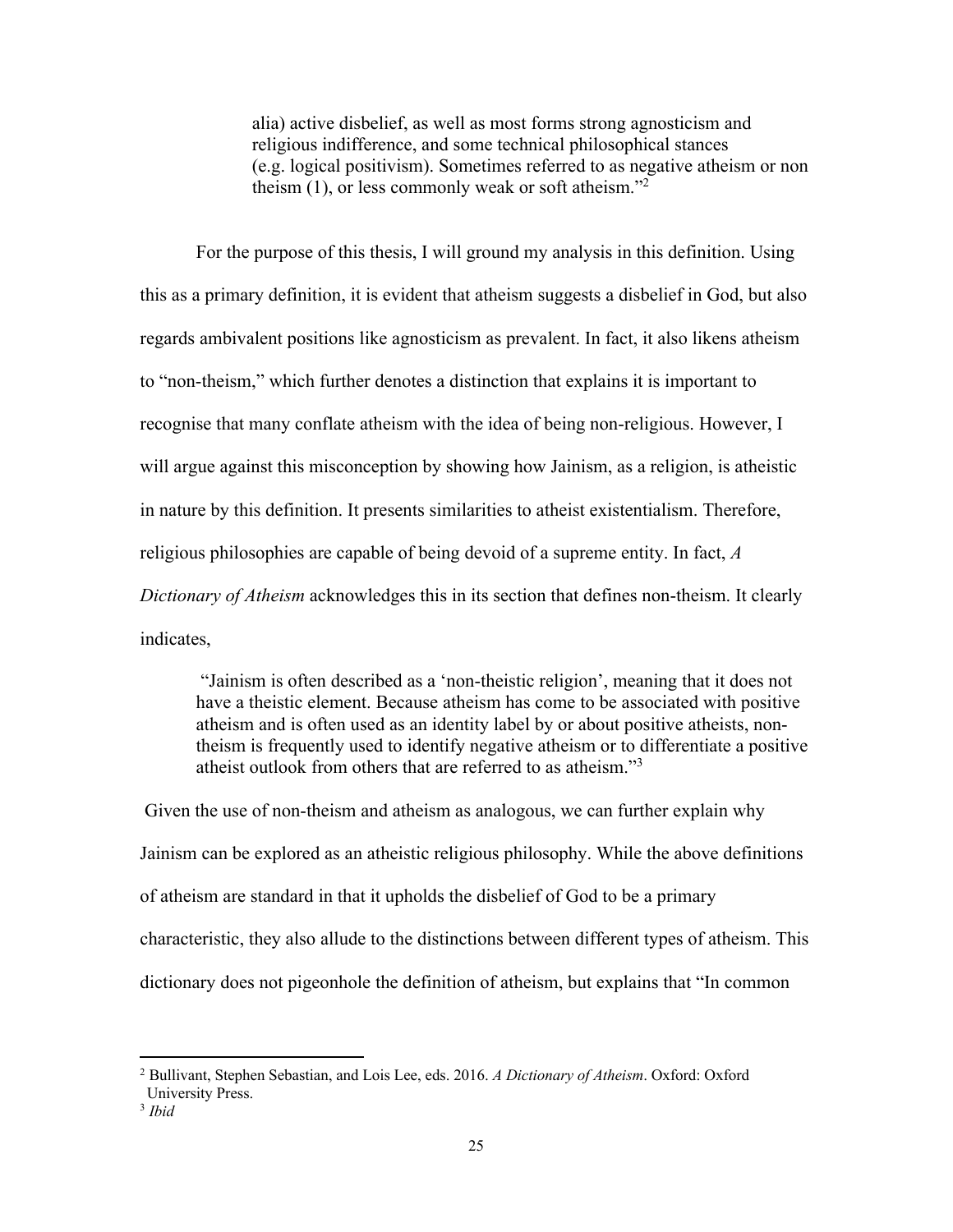usage, non-theism tends to indicate the absence of theism (negative atheism), as distinct from the explicit rejection of theism (or positive atheism)."4 Thus, it is clear that the absence of God is different from the absolute denial of God as a supreme entity. This is further supported with atheistic existentialism that is not concerned with the disproval of God or the supreme deity's role in creation, but rather emphasises the role and responsibility ascribed to every individual. While this viewpoint gained relevance in the West through Sartre's 20<sup>th</sup> century lecture *Existentialism is a Humanism*, it has been an integral aspect of Jain philosophy since the  $3<sup>rd</sup>$  century BCE.

Given that Indian Philosophy is largely made up of its rich religious philosophies that originated with the *Vedas* and thereafter, evolved into Hindu, Buddhist and Jain as distinct religions, it is important to acknowledge the presence of theological studies in philosophy. L. R Joshi wrote a paper on a *A New Interpretation of Indian Atheism* where he references different Indian religious schools, which are considered atheist by stating the following definition, "The term atheism, when applied to a system of thought, usually means that the system has no use for the concept of God and that it is opposed to all forms of spiritualism and religion."5 However, this definition explicitly mentions the implications of spiritualism and religious philosophy cannot be considered atheistic. By that definition, he writes "The Sāmkhya, the Sāmkhya, Buddhism, and Jainism are atheistic systems with a difference, for while they deny the reality of a personal God, they openly embrace spiritual and religious ideas"6 and clearly states that they have "theistic

<sup>4</sup> *Ibid*

<sup>5</sup> Joshi, L. R. 1966. "A New Interpretation of Indian Atheism." *Philosophy East and West* 16 (3/4): 189–89. 189

<sup>6</sup> *Ibid* 189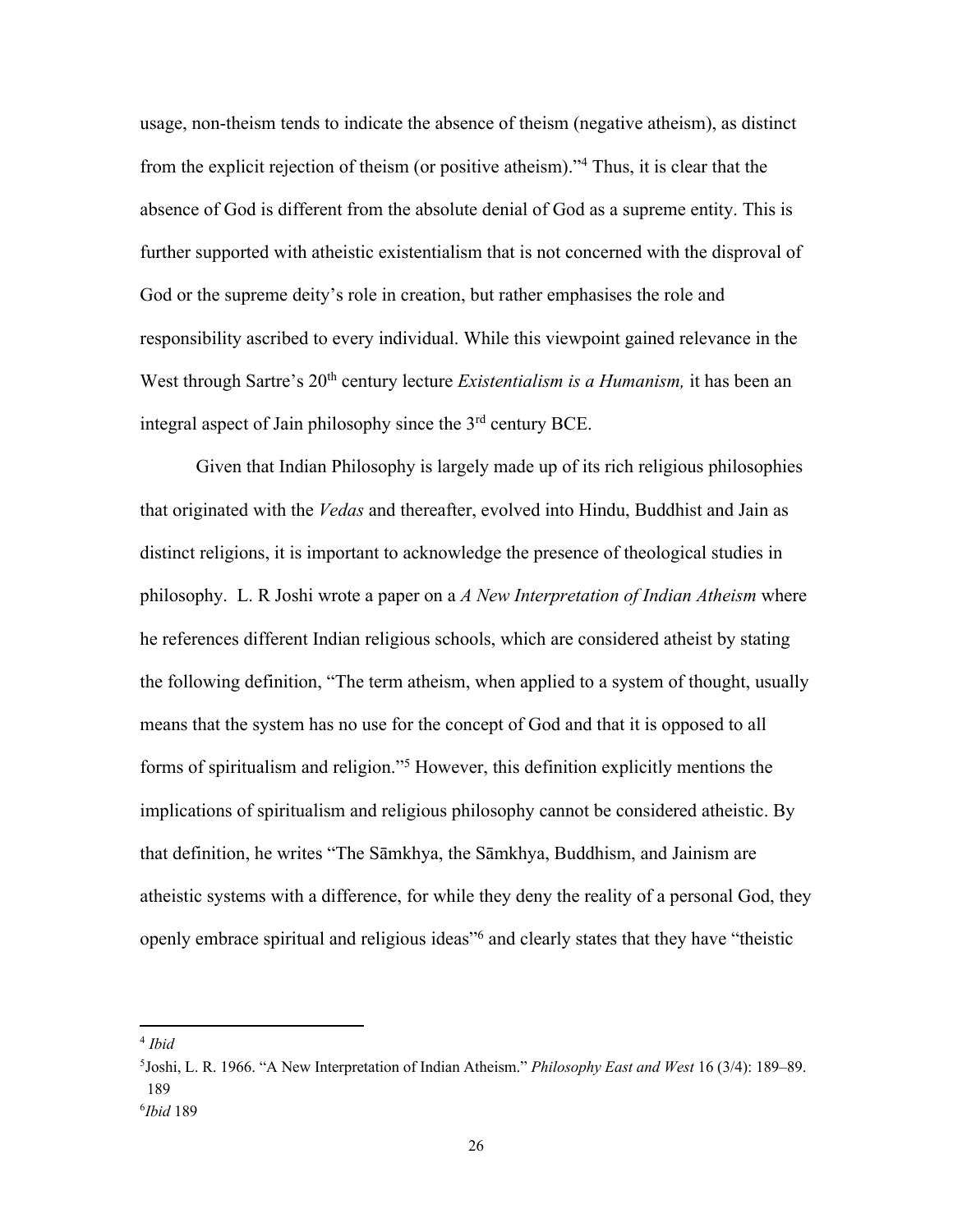tendencies."7 However, I want to clarify that I will use *A Dictionary of Atheism*'s definition, which does not limit the presence of religious philosophy to be a deviation from atheism. I choose to use this definition as it best aligns with Jainism's rejection of the supernatural and supreme deity. Therefore, I will use that definition to explore why Jainism with its non-theistic roots is an example of an atheistic philosophy. In fact, in the West, atheism has grown to become part of various schools of philosophy and particularly became a strand of focus in existentialism. *A Dictionary of Atheism* explains, "Most religious traditions can be understood to have existential philosophical aspects, as can many nonreligious and areligious philosophies and traditions such as humanism, materialism, existentialism."8 To this effect, I can evoke Sartre's *Existentialism is a Humanism* to further contextualise the meaning of atheistic existentialism and how it has become essential to his understanding of humanism. This will exemplify the similarities between Sartre's atheistic existentialism and Jain religious philosophy. Moreover, it will also further illuminate how Jainism's philosophy aligns with existentialism to the extent that its philosophy can also be considered a humanism. This further exemplifies how Jainism is emblematic of existentialist philosophy even before existentialism came into existence as a school of philosophy in the West.

In order to compare the two philosophies, it is important to understand the evolution of existentialist philosophy from a theistic perspective. This can be traced back to Kierkegaard. Although he never formally recognised his school of thought as existentialist, his philosophy has grown to become the foundations of this philosophical

<sup>7</sup> *Ibid* 189

<sup>8</sup> Bullivant, Stephen Sebastian, and Lois Lee, eds. 2016. *A Dictionary of Atheism*. Oxford: Oxford University Press.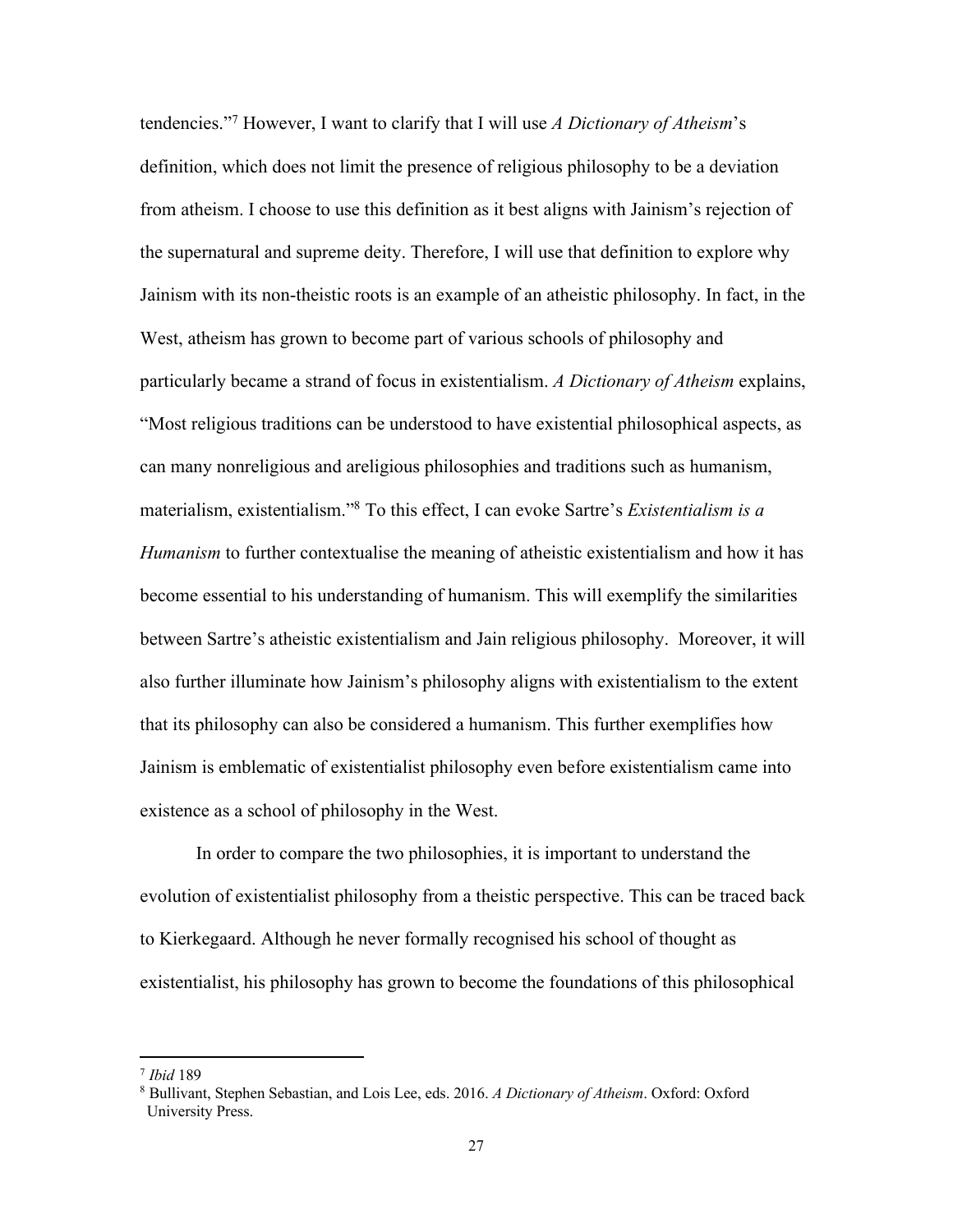system. He emphasises the distinction between individual and God as well as explains how individuals behave in relation to the existence of God. He believes, "When God is taken seriously neither the individual (the aesthetic stage) nor society (the ethical stage) is taken to be absolute, but both are seen in their finitude and sinfulness to stand before the judgment of God."9 However, he maintains that individuals reserve the right to independently make decisions and follow belief systems. This analysis is grounded in the Christian faith and it is this faith that Nietzsche vehemently opposes. "What is wrong with the old values of ascetic and altruistic morality, according to Nietzsche, is that they are rooted in the resentment of the weak against the strong."<sup>10</sup> In fact, he became infamous with his phrase, "God is dead." Although Nietzsche's atheist philosophy is consistent with Sartrean philosophy, Sartre, just like Kierkegaard, maintains that individuals have innate capacities to determine and discern their behaviour. In fact, "Sartre's individualism, like Kierkegaard's, presupposes that the self is essentially relational. It is the Other who teaches me who I am."11 Unlike Nietzsche, Sartre is not overcome with the purpose of disproving God, but rather is interested in the role of individuals. This leads Sartre to claim, "existence precedes essence"<sup>12</sup> in his lecture *Existentialism is a Humanism*. In brief, this means that humans have the independence through which they are capable of creating their own conduct. This is strongly evocative of Jain philosophy that individuals have the svátantra or freedom to act rationally and determine their essence. However, the forces of existence are grouped into two categories

<sup>9</sup> Westphal, Merold. "Phenomenology and Existentialism" in *A Companion to Philosophy of Religion* (version 2nd ed.). 2nd ed. Blackwell Companions to Philosophy, 9. Chichester,

U.K.: Wiley-Blackwell. 169

<sup>10</sup> *Ibid* 170

<sup>11</sup> *Ibid* 171

<sup>12</sup> Sartre, Jean-Paul, *Existentialism Is a Humanism.* 22.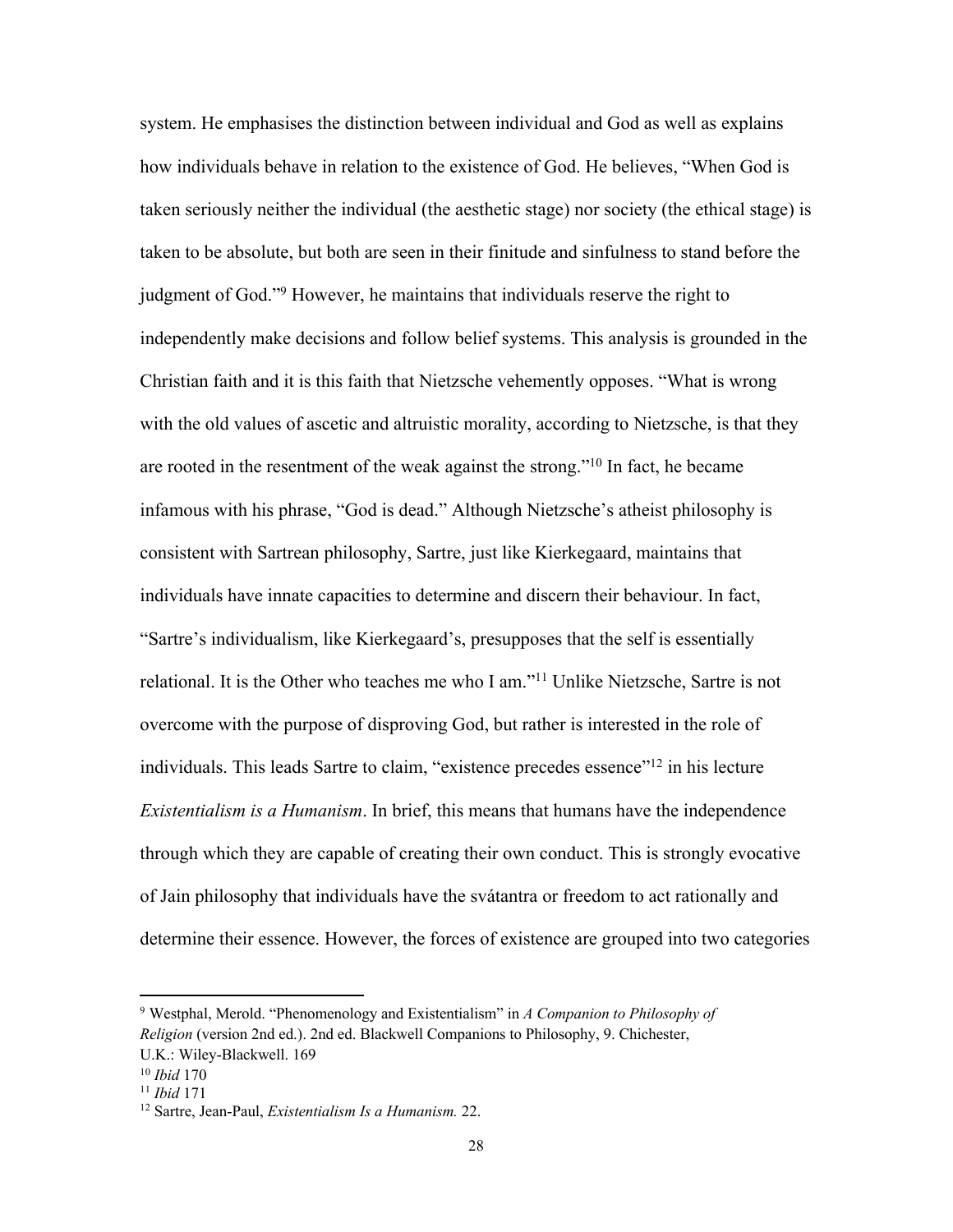in Jainism: "Those two entities are *Jiva* that which has life; and *Ajīv* that which has no life; or that which is conscious and that which is inert."<sup>13</sup> Although this does not align with Kierkegaard's theistic perspective, there is a strong resonance of Jainism found in Sartre's *Existentialism is a Humanism*, which will lead us to understand that parallels can be drawn between this Western school of philosophy and Jainism's ancient philosophy to explain their atheistic nature.

Jainism and Sartrean existentialism emphasise the role and responsibility of an individual. In *Existentialism is a Humanism,* Sartre defines atheistic existentialism with the following statement "It states that if God does not exist, there is at least one being in whom existence precedes essence-a being whose existence comes before its essence, a being who exists before he can be defined by any concept of it. That being is man, or, as Heidegger put it, the human reality."<sup>14</sup> This means that individuals become part of society only after understanding and determining their role and characteristics. According to Sartre, there is no preconceived doctrine that stipulates an individual's purpose. Moreover, there is no supreme deity that upholds ordinance. Hence, the mere fact of an individual's existence raises questions about its essence. Similarly, Jainism posits that every individual is the architect of their own faith. Since there is no divine being controlling the action, Jainism maintains "Every creature living in this universe possesses a separate and independent existence and individuality. Every one's soul is independent. Everyone has a separate existence. Every creature has to put forth its own efforts to get deliverance from the bondage of *Karmas* and to attain salvation in order to end the

<sup>13</sup> Bhadrabahuvijay. *Guidelines of Jainism*. Gandhinagar, India: Shri Mahavir Jain Aradhana Kendra, 2012.107.

<sup>14</sup> Sartre, Jean-Paul, *Existentialism Is a Humanism.* 22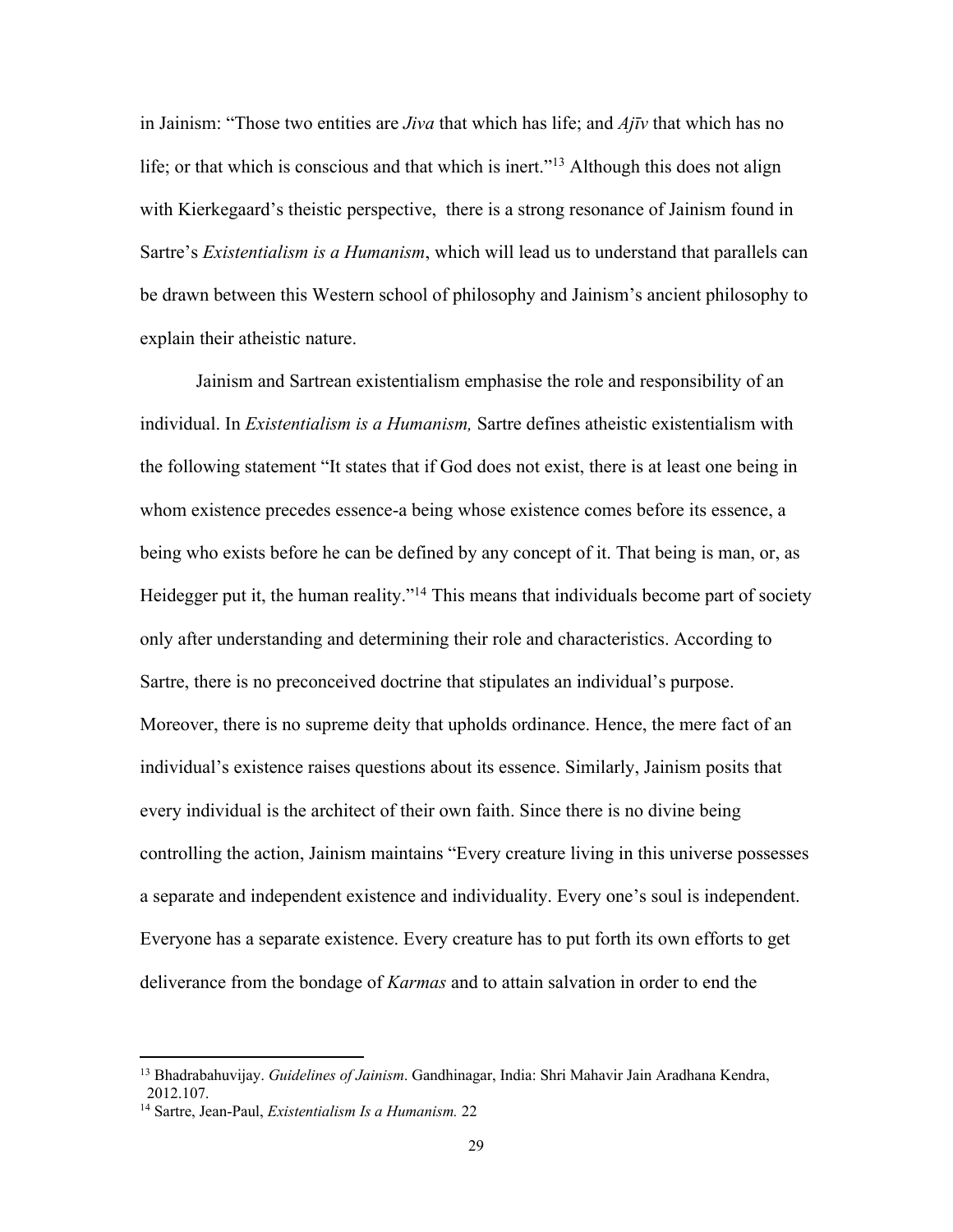persistence of rebirth. Dharma [duty] is essentially a personal affair. It is an attainment to be made by one's own self."15 This sense of responsibility implies subjectivity is attributed to every individual. Consequently, every individual has the capacity to seek their essence and give meaning to their svabhava (nature). Jainism believes each individual has their innate svabhava that can be brought to life by an individual's actions, which essentially determines their essence. The existence varies largely on "The *Jīva* is also called *Atma* soul or *Chetan* consciousness and that which has no life is called *Ajiv.*"16 Individuals are the evolved beings that have the ātman and have the ability to become parmātman- a more evolved being that breaks away from the shackles of Karma and paves their path to liberation. While L.R. Joshi argues that this implies "theistic tendencies," it is important to note that " 'God', should be interpreted as being directed towards this and as an acknowledgement of the spiritual principle within every individual."17 Therefore, in Jainism, every individual must strive to the soteriological goal of attaining mōkṣa. However, this is a function that is influenced by "morality," "freedom" and "responsibility" as we know in the West and Jainism would call it sachai, svátantra and javabdhari respectively. Jainism believes that there is no supreme deity that has control over these attributes, and it is solely in the hands of an individual to strive to seek liberation. <sup>18</sup> There is no singular understanding of what must constitute an individual's nature and hence, an individual is an architect of their own doing. This is consistent with Sartre's lecture that says, "Man is nothing other than his own project. He

<sup>15</sup> Bhadrabahuvijay. *Guidelines of Jainism*. Gandhinagar, India: Shri Mahavir Jain Aradhana Kendra, 2012.106.

<sup>16</sup> *Ibid* 107.

<sup>&</sup>lt;sup>17</sup> Dundas, Paul. 2002. *The Jains* (version 2nd ed.). 2nd ed. Library of Religious Beliefs and Practices. London: Routledge. 110.

<sup>18</sup> Sahebji, Tej. *Jain Dharmsaar*. Mumbai. 151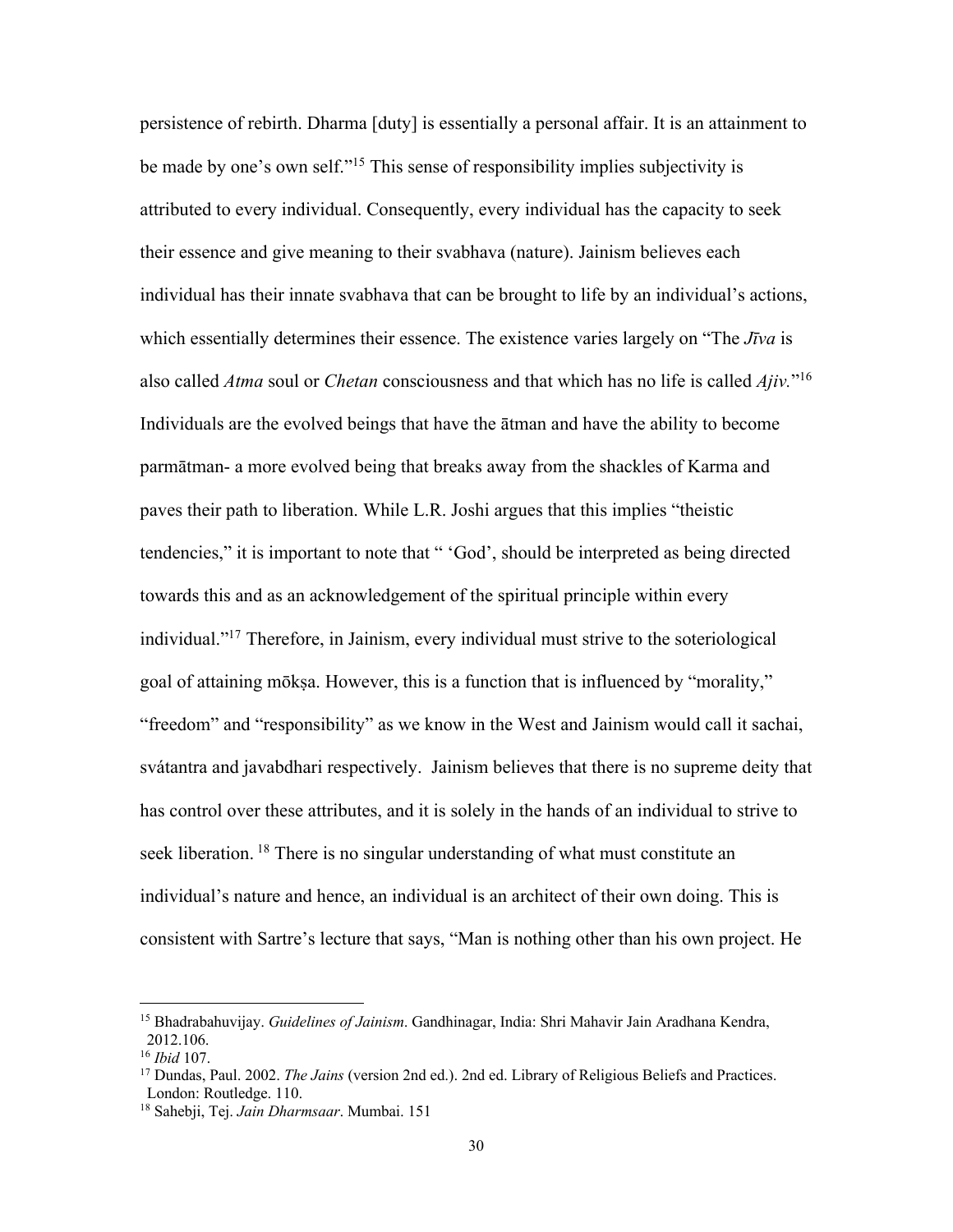exists only to the extent that he realizes himself, therefore he is nothing more than the sum of his actions, nothing more than his life."<sup>19</sup> While Jainism discusses action as an accumulation of karma, Sartre endorses the same belief that an individual is a product of their actions.

The heightened sense of individualism is strongly displayed in Sartre's *Existentialism is a Humanism*. This is made evident when he says, "We mean that man first exists: he materializes in the world, encounters himself, and only afterward defines himself. If man as existentialists conceive of him cannot be defined, it is because to begin with he is nothing. He will not be anything until later, and then he will be what he makes of himself. Thus, there is no human nature since there is no God to conceive of it."20 Similarly, this can be echoed by "The distinguishing feature of Jain philosophy is its belief on independent existence of the soul and matter, denial of supreme divine creator, owner, preserver or destroyer, a strong emphasis on non-violence, accent on relativity and multiple facets of truth, morality and ethics based on liberation of the soul."21 Here, we notice the poignancy in that both these philosophies abandon the notion of a creator deity and place the understanding of society on an individual. There is an acceptance or rather celebration for the multiplicity of perspectives. While Sartre emphasises the practices of appraisal and recognition in a more ambiguous tone, Jainism shows a more definitive path. However, both philosophies maintain that it is only an individual's responsibility to tread on these paths. There is no support that can be provided through

<sup>&</sup>lt;sup>19</sup> Sartre, Jean-Paul, Annie Cohen-Solal, Arlette Elkaïm-Sartre, John Kulka, and Carol Macomber. *Existentialism Is a Humanism = (LExistentialisme Est Un Humanisme) ; Including, a Commentary on The Stranger (Explication De LÉtranger)*. Winnipeg: Manitoba Education and Advanced Learning, Alternate Formats, 2016. 37

<sup>20</sup> *Ibid* 22.

<sup>21</sup> Sahebji, Tej. *Jain Dharmsaar*. Mumbai. 151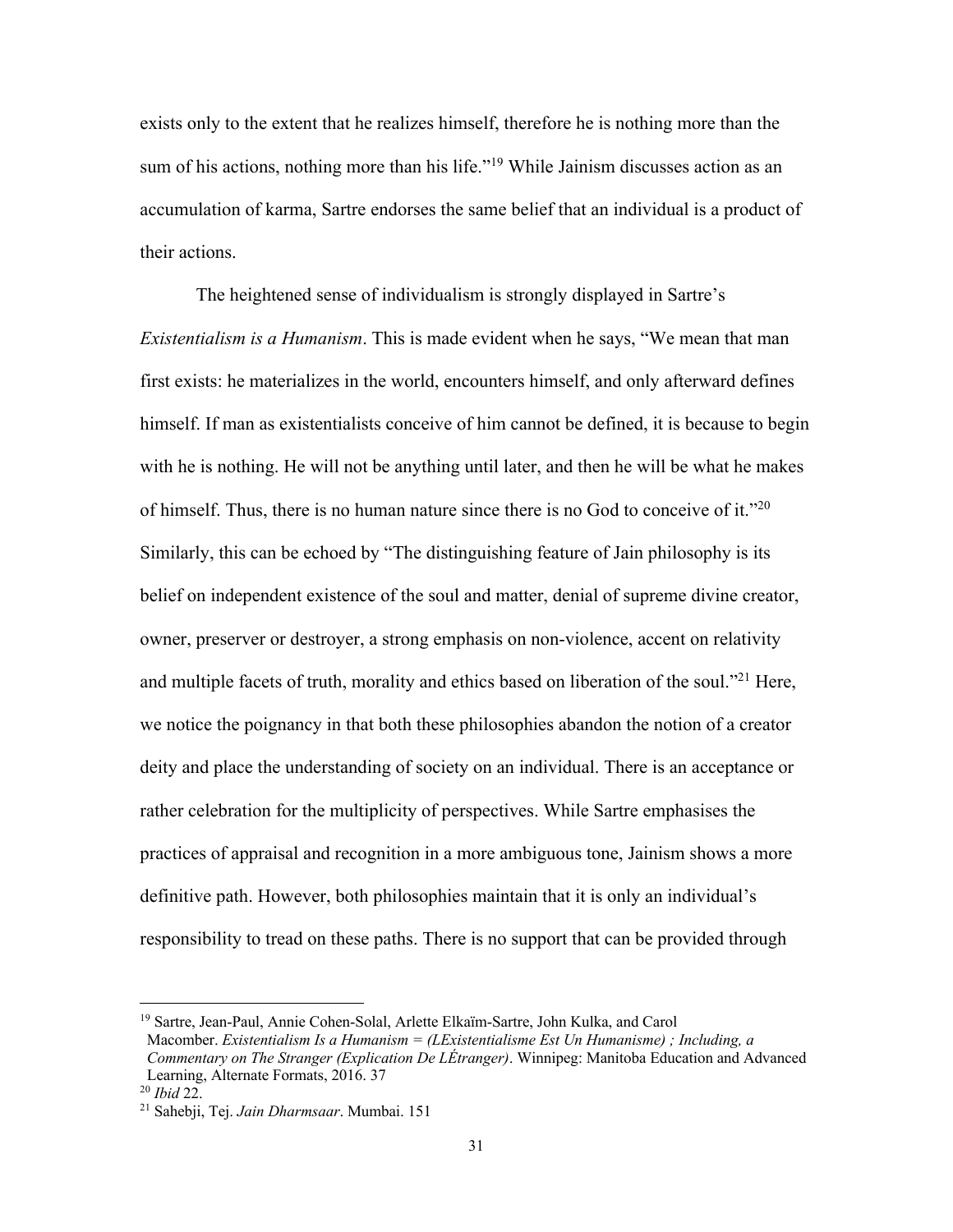the form of a supreme deity. Atheist existentialism denounces that God can save an individual from death and likewise, Jainism maintains that an individual's death is a result of their karma. Although atheist existentialism does not operate on the term karma, there is an evident focus on the actions of an individual. As a result, an individual's responsibility is powerful in guiding rational conduct. The focus on the ability to engage in right conduct further shows the commonalities between the atheist existentialist philosophy and the Jain path.

Atheist existentialism and Jainism strongly advocate that the individual is responsible for their own actions. Jainism believes that every individual is in charge of their own karma. "Creation and destruction; production and disposal are always going on. Behind this eternal process there does not exist anyone's planning or organization. The whole universe is a self-regulated one. But in this organization, *Karma* plays an important role. In this process the effect of Karma is empathetically evident."<sup>22</sup> An individual's karma is contingent on performing samvār<sup>23</sup> (stops the influx of the pap) and staying away from  $p\bar{a}p^{24}$  (sins). An individual is capable of distinguishing good from the bad because of their consciousness, which is another integral theme of existentialism. However, in understanding the role of an individual, it is important to remember that this individual is not influenced by a supreme entity. It denotes that Jains trust individuals with the freedom to determine their actions. This is also representative of Sartre's existentialist philosophy when he says, "If, however, God does not exist, we will encounter no values or orders that can legitimize our conduct. Thus, we have neither

<sup>22</sup> Bhadrabahuvijay. *Guidelines of Jainism*. Gandhinagar, India: Shri Mahavir Jain Aradhana Kendra, 2012.107.

<sup>23</sup> *Ibid* 108

<sup>24</sup> *Ibid* 108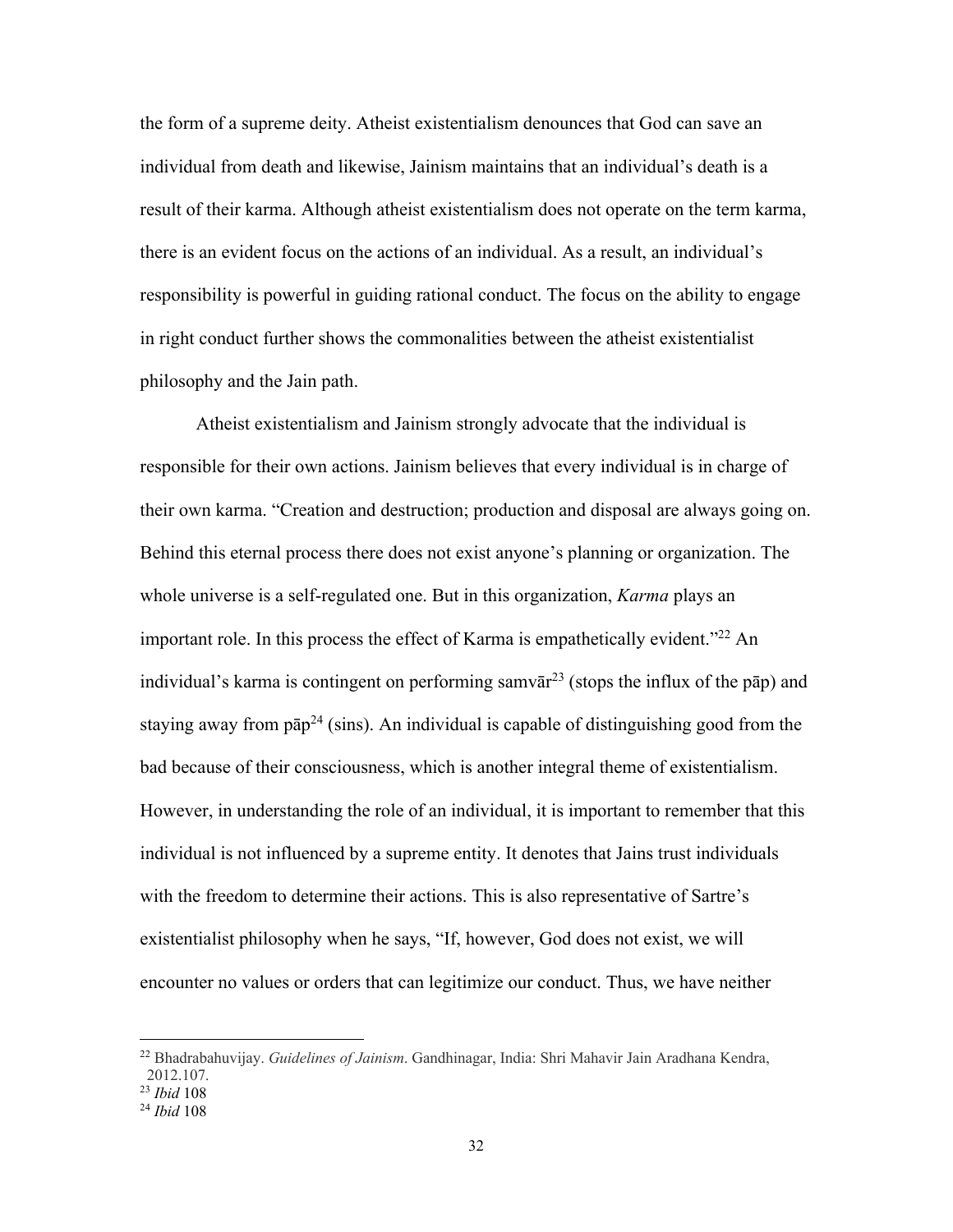behind us, nor before us, in the luminous realm of values, any means of justification or excuse. We are left alone and without excuse. This is what I mean when I say that man is condemned to be free: condemned, because he did not create himself, yet nonetheless free, because once cast into the world, he is responsible for everything he does."25 In essence, both these philosophies describe that the role of individual is superior to any being and is solely responsible for leading their life with morality. It is evident that even in the presence of a God or supreme entity, the role of an individual must be self-decided. This demonstrates that both these philosophies encourage contemplation, self-appraisal and reflection. These tenets are fundamental to drive the behaviour of an individual. Sartre further emphasises this when he says, "From the moment that the possibilities I am considering cease to be rigorously engaged by my action, I must no longer take interest in them, for no God or greater design can bend the world and its possibilities to my will.<sup>"26</sup> This explains that an individual must exercise their inherent freedom to guide their behaviour. There is no supreme deity that holds the reins to steer an individual's conduct. It is exclusively an individual's duty to be responsible for their actions.

Given that an individual has ownership of their action in both these philosophies, the presence or absence of God is not aggressively questioned. While Sartre's existentialism and Jainism are atheistic, they do not examine the belief in a God. Both philosophies admit that it is futile to waste time mulling over the existence of a divine being. It does not serve any purpose, but instead detracts from an individual's primary responsibility of determining their action. They believe that individuals become overcome and absorbed in proving theism or atheism. This is exemplified when Sartre

<sup>25</sup> Sartre, Jean-Paul, *Existentialism Is a Humanism.* 29

<sup>26</sup> *Ibid* 35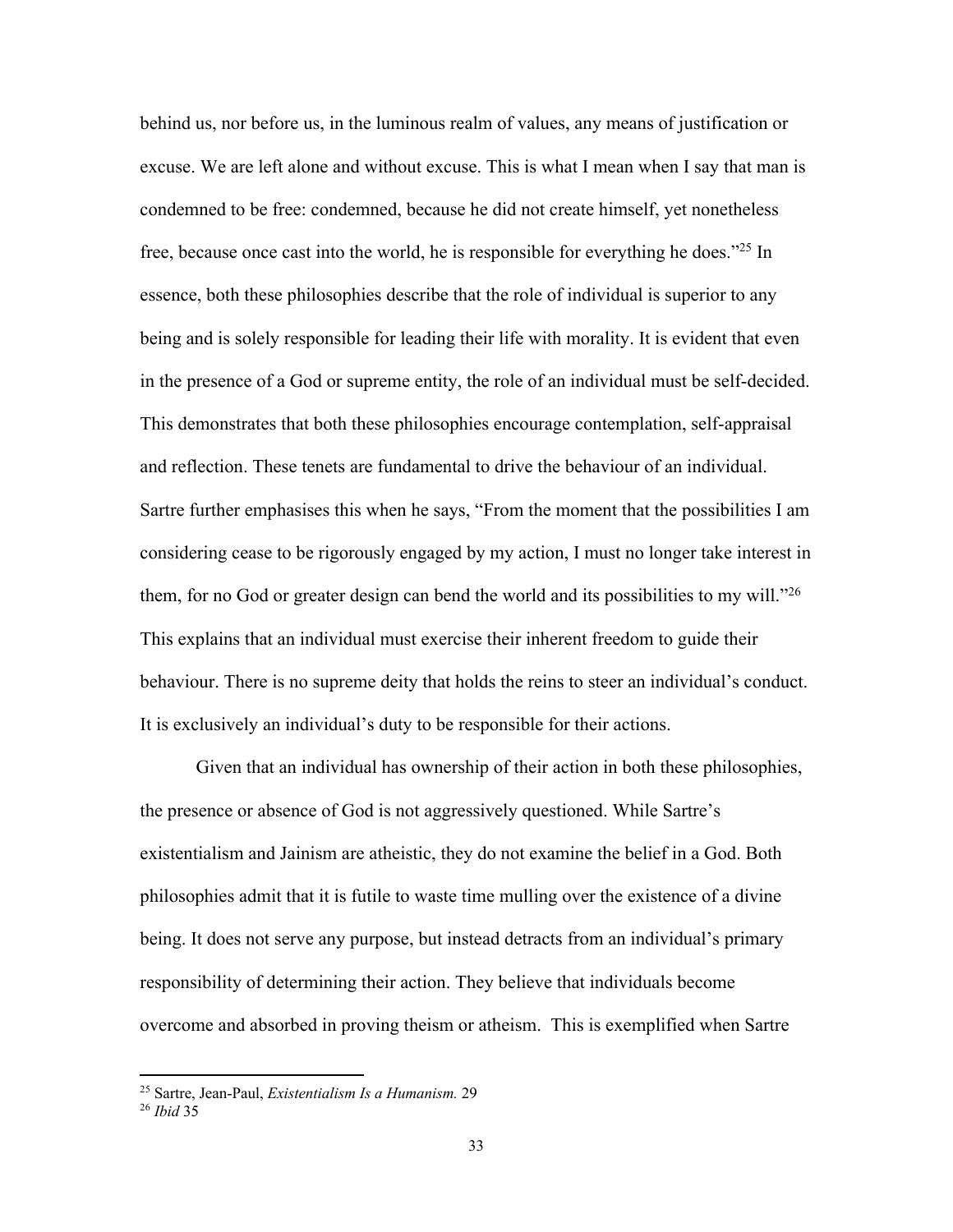says, "Existentialism is not so much an atheism in the sense that it would exhaust itself attempting to demonstrate the nonexistence of God; rather, it affirms that even if God were to exist, it would make no difference-that it is our point of view."<sup>27</sup> It is common that individuals question creation or require justifications to comprehend the injustice in the world. Several individuals might attribute the suffering in the world to a supreme being's control while others believe that if a supreme being were to exist, there would be more balance in society. This naturally raises questions regarding external powers. Individuals believe that the lack of uniformity and equality in the world flaws the argument for a God. Hence, this leads to theistic versus atheistic debates. However, Sartre and Jains don't want to be overwhelmed by questions like "If God really has these attributes, then why did he create this world which is groaning in agony and anguish?"<sup>28</sup> Jainism thinks "Instead of getting caught in the meshes of such questions, it would be better to consider the universe as being devoid of any beginning. We have to think that after all some truth is without a beginning; then why is it not possible to consider that the universe itself is without a beginning?"<sup>29</sup> Therefore, the idea of not getting consumed in the details of creation is a shared idea between the two philosophies.

Although Jainism believes that there is no God that is at the helm of creation, it endorses that every individual is capable of becoming supreme. Jainism scholar Paul Dundas says, "It nonetheless must be regarded as a theist religion in the more profound sense that it accepts the existence of a divine principle, the paramātman, often in fact referred to as 'God' (e.g. ParPr 114–16), existing in potential state within all beings. Jain

<sup>27</sup> *Ibid* 53

<sup>28</sup> Bhadrabahuvijay. *Guidelines of Jainism*. Gandhinagar, India: Shri Mahavir Jain Aradhana Kendra, 2012. 105

<sup>29</sup> *Ibid* 106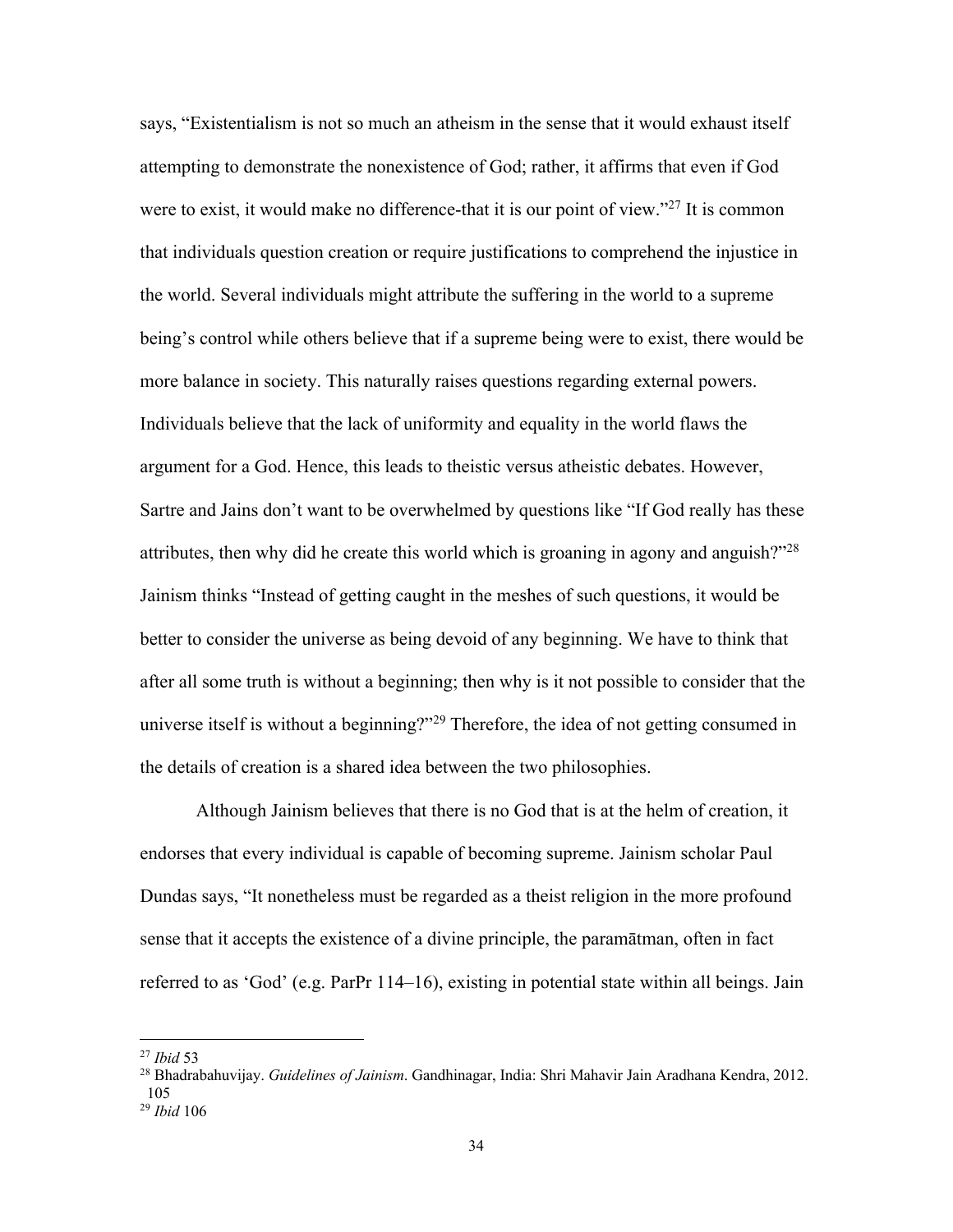devotional worship of the fordmakers, who as a totality are frequently also designated."<sup>30</sup> In my analysis, this interpretation can be categorised as an example of 'soft atheism' by the definition provided in *A Dictionary of Atheism.* In that sense, I see more concreteness in classifying Jainism as atheistic. It is imperative to recognise that Jains have made clear that there is no hand of the supreme in creating or generating the functions of the universe. "As compared with most other religions, it is important to notice that Jainism has a very definite and uncompromising attitude towards the conception of God. It is accused of being atheistic. This is not so, because Jainism believes in Godhood and in innumerable gods; but certainly Jainism is atheistic in not believing its gods to have created the Universe."31Instead Jainism gives individuals the dominance over creation. Although it does not support the notion of a supreme deity, Jainism believes every individual has the potential to be supreme. Since there is no hierarchy or power dynamic with regards to worship or belief, Jainism focuses primarily on morality that enables individuals to seek liberation. Although Sartre's existentialist philosophy stresses that there is no secondary universe, the ideology behind an individual's existence and essence remains consistent between the two schools of thought. This is similar to existentialism's "existence precedes essence," in that an individual's existence must be followed by living in accordance with the three Ratnas (jewels) of Jainism, Darśana (Right vision), Jñāna (Right knowledge) and (Right conduct). Moreover, individuals have the authority to choose their behaviour that aligns with the fundamentals of this moral path. There is no absolute correct way to lead life and nor is there a prescribed path in existentialism.

<sup>30</sup> Dundas, Paul. 2002. *The Jains* (version 2nd ed.). 2nd ed. Library of Religious Beliefs and Practices. London: Routledge. 110.

<sup>31</sup> Jaini, Jagmanderlal. "THEOLOGY." Chapter. In *Outlines of Jainism*, edited by F. W. Thomas, 1–6. Cambridge: Cambridge University Press, 2013. 4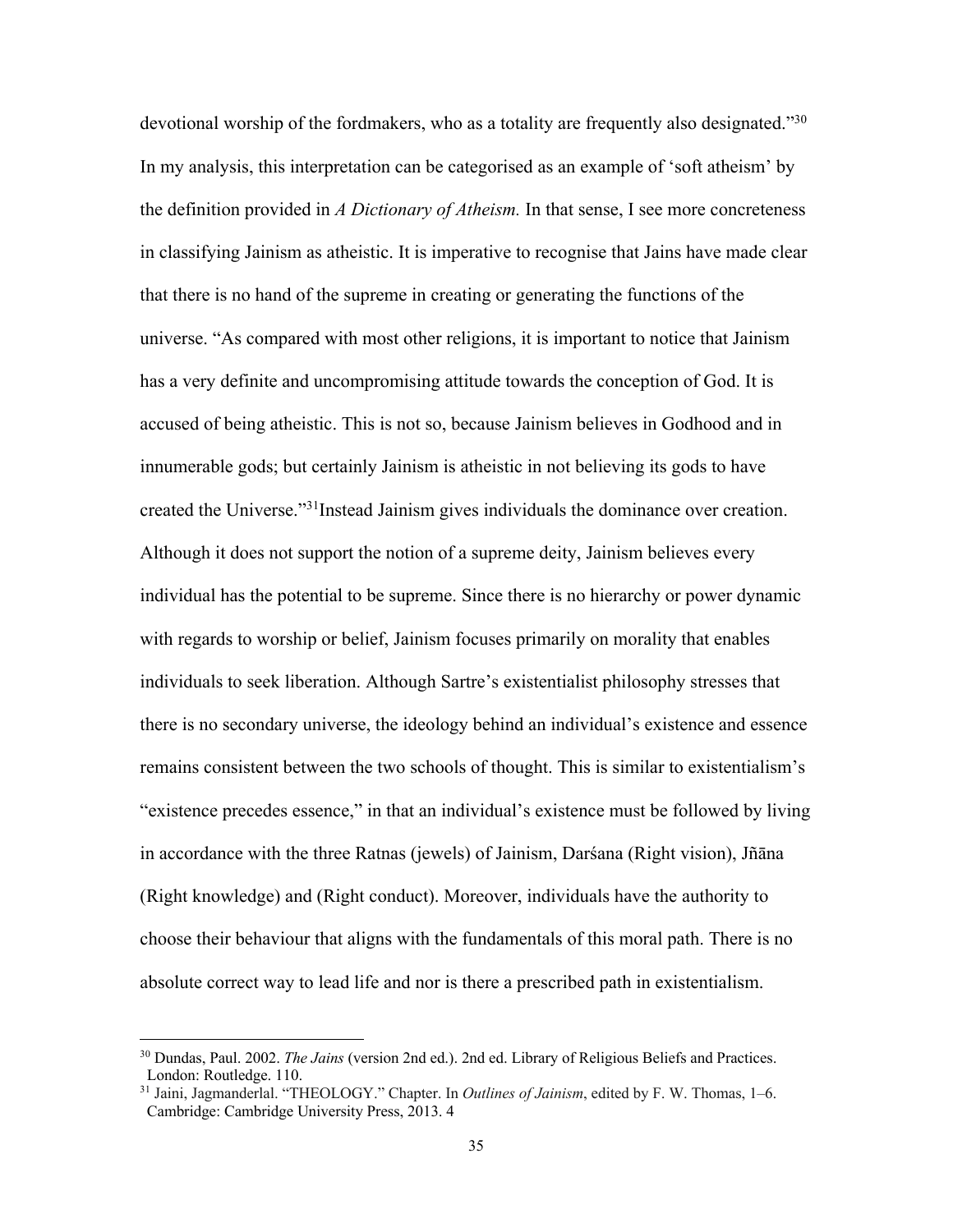Jainism believes that every ātman comes with intrinsic rationality to be accountable for their own doing. While there is a suggested path in Jainism, there is a strong agency given to subjectivity. This is representative of atheistic existentialism, as well, since it disregards a focus on a supreme deity and prides itself on being an inward philosophy. This inward philosophy keeps the individual at the centre of societal functions without the influence of any supernatural force. The absence of the supreme implies the atheistic nature of the philosophical system. It is an individual's freedom along with their responsibility that must give them the wherewithal to act rationally. Hence, Sartre argues that this philosophy is a *Humanism*. It allows individuals to be agents of their actions as well as learn from the consequences of their actions. It is not about knowing oneself as much as constantly engaging and learning with one's actions, emotions and behaviour. This is attributed to the fact that "man is this transcendence."<sup>32</sup> This supremacy conferred on individuals make them the pioneers of their actions.

Given our understanding that humanism is detached from supreme forces and based on the ascendency of individuals, it is important to understand exactly what Sartre meant when he described *Humanism.* This will help us draw parallels to explain the consonances with Jain religious philosophy.

"Since man is this transcendence, and grasps objects only in relation to such transcendence, he is himself the core and focus of this transcendence. The only universe that exists is the human one-the universe of human subjectivity. The link between transcendence as constitutive of man (not in the sense that God is transcendent, but in the sense that man passes beyond himself) and subjectivity (in the sense that man is not an island unto himself but always present in a human universe) is what we call "existentialist humanism." This is humanism because we remind man that there is no legislator other than himself and that he must, in his abandoned state, make his own choices, and also because we show that it is not by turning inward, but by constantly seeking a goal outside of himself in the form of

<sup>32</sup> Sartre, Jean-Paul, *Existentialism Is a Humanism.* 52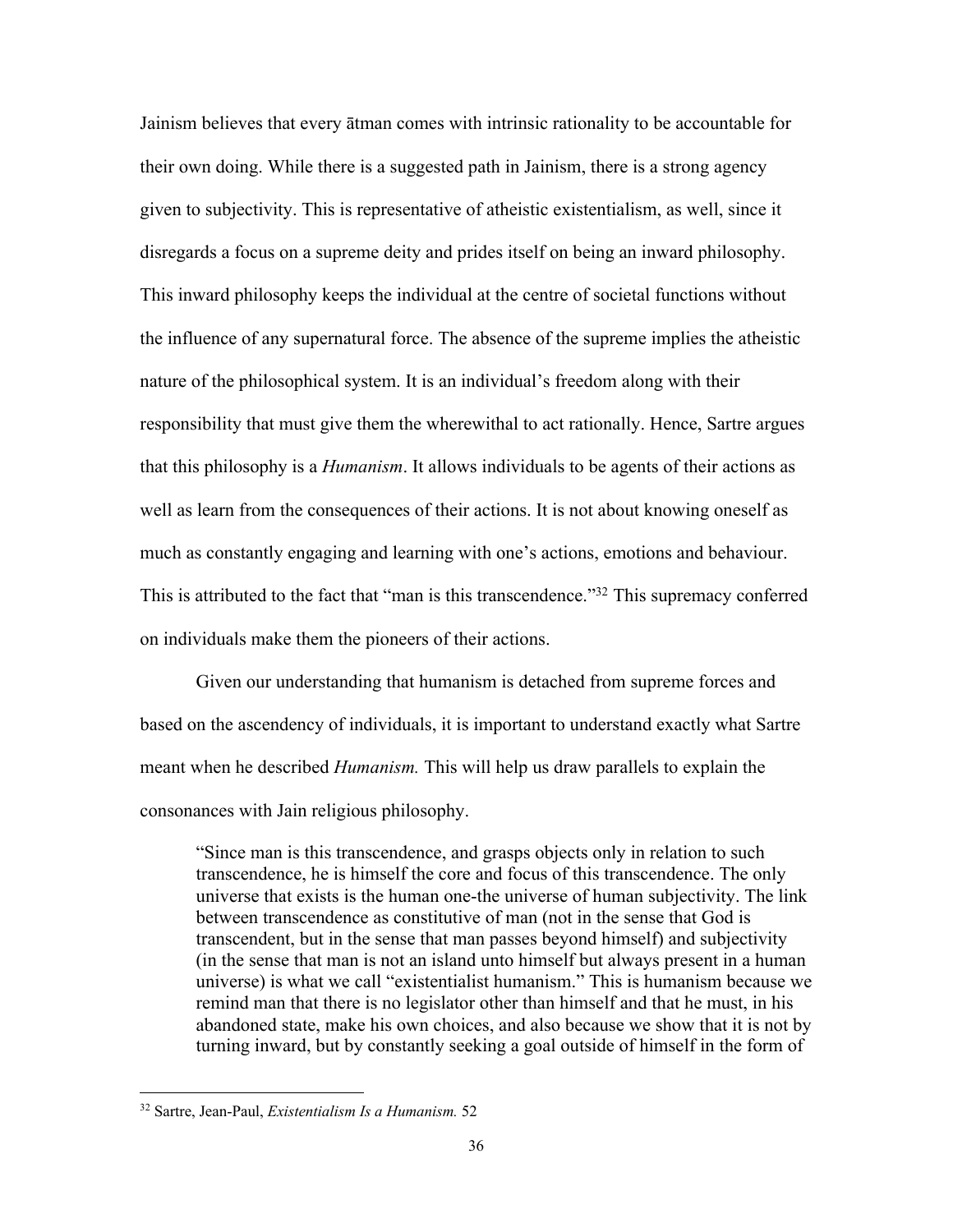liberation, or of some special achievement, that man will realize himself as truly human<sup>"33</sup>

This transcendence is similar to the concept in Jainism, which states that every ātman is capable of being parmātman. Once again, Jain ontology differs in that they believe in another world and Sartre emphasises "No Exit," but they both suggest the transcendental natural of an individual. Moreover, this theme of existentialist philosophy has a connotation of allowing individuals to go beyond what is conceived to be standard. Since existentialism does not prescribe a singular path of human conduct, it raises individuals to the capacity of being judges of their own actions. Likewise, in his book on the Jain *Āgamas*, Tej Sahebji says, "Jainism believes that every soul is a potential God. Every soul can become God, so, Jainism can be called a kind of Humanism soul, by its own efforts, can reach the highest form of perfection."34 This corresponds with the idea of "transcendence" in atheist existentialism. Therefore, according to both these philosophies, individuals are instinctive and responsible to maintain their subjectivity. The absence of an established supreme being allows individuals to become that being. Sartre's existentialism believes that individuals are "abandoned" since there is no individual watching over them. This sense of neglect promotes them to be the sole decision-makers. This can be found in Jainism, which says, "The loka [world] is without beginning or end in time and was not brought into existence through the agency of any divine being. To this extent, Jainism is an atheist religion, inasmuch as it regards it as an illegitimate conclusion that there is a conscious creator who can intervene in or control

<sup>33</sup> *Ibid* 52-53

<sup>34</sup> Sahebji, Tej. *Jain Dharmsaar*. Mumbai. 148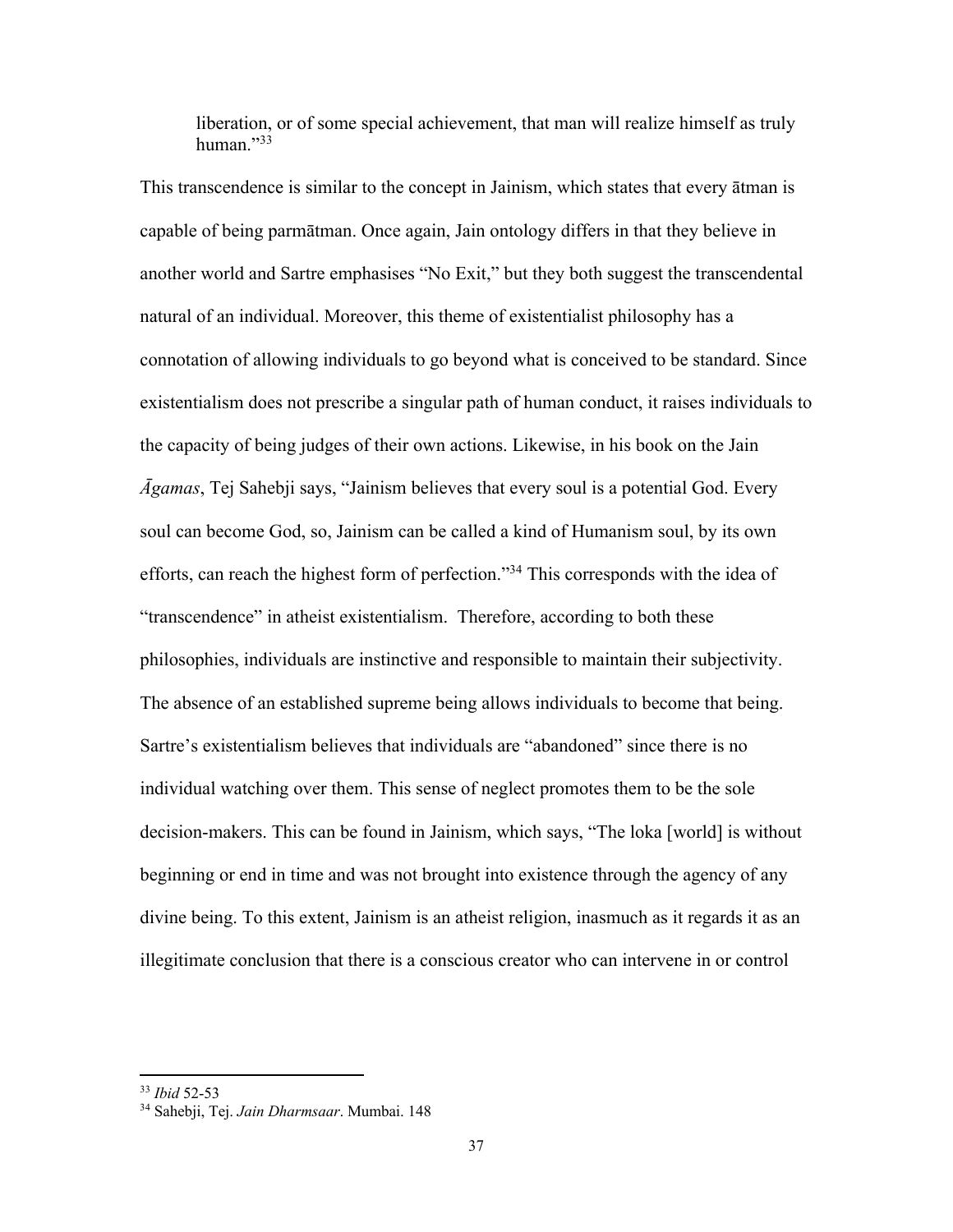the affairs of living creatures."35 Therefore, individuals are not influenced by external forces that serve as the conduit of their actions. As a result, humans are "subjective." This subjectivity is a vital aspect of Jainism as discussed through the concept of anekāntavāvada, which will be discussed in the following chapter of this thesis.

There is a compelling accent given to the importance of reflection and introspection in existentialism. These practices are an indispensable part of Jain philosophy as well. Jainism posits that an individual's ability to engage in meditative practices gives them the potential to become supreme entities. Although Sartre alludes to "liberation," he does not define or characterise what he means by that. He believes we are trapped in this world and must continue to exist by finding purpose. This void can be answered by Jainism's soteriological objective of attaining mōkṣa. While there is a definite ultimate aim in Jainism, it can be achieved through the principles of "responsibility" and "freedom" as described in Sartre's existentialist philosophy. Therefore, it is crucial that individuals use their cognitive abilities to perform their actions without depending on validation of a supreme entity in both these philosophies.

As per the definition provided by *A Dictionary of Atheism's* rigorous explanations of the various connotations of 'atheism,' Jainism can be regarded as an atheistic religion. While we've drawn distinctions that unravel the nuances between atheistic and nontheistic perspectives, it is important to recall that the absence of a supreme deity is a classification of atheism. In that case, Jainism falls under the category of an atheist philosophy albeit those looking at Jainism as an organized religion may consider Tīrthaṅkaras as Gods; but even they accede that those divine beings are not keeping a

<sup>35</sup> Dundas, Paul. 2002. *The Jains* (version 2nd ed.). 2nd ed. Library of Religious Beliefs and Practices. London: Routledge. 90.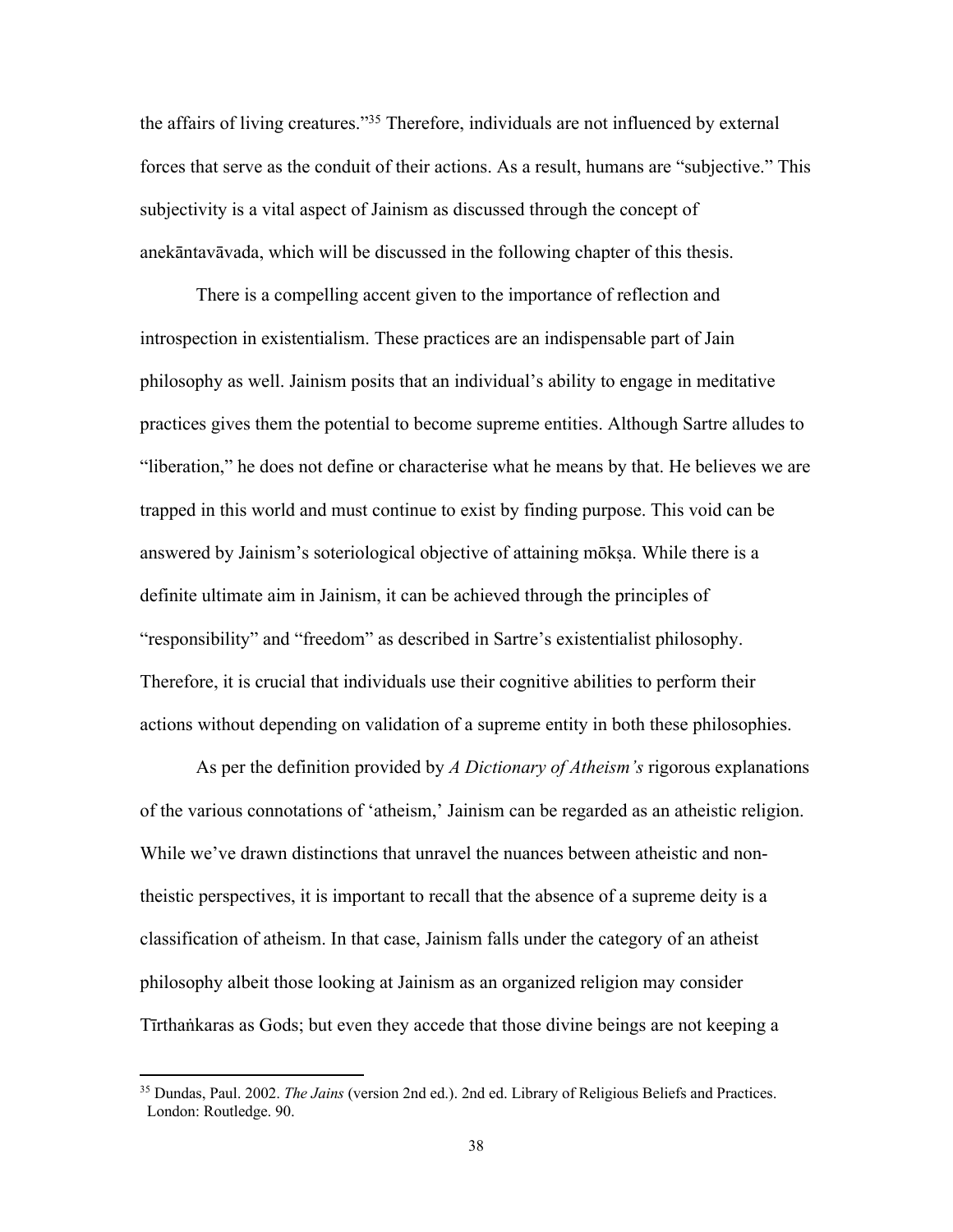watch over their actions; they discovered a path of liberation for themselves and hence documented it with the help of the Gandharas as *Āgamas*. They are definitely not hand holding them to walk on the path, just strongly recommending a way of life. In a more nuanced conclusion, one can say that Jainism leans more towards soft atheism in that it does not promote arguments against divinity. This analysis can also be extended to Sartre's version of atheist existentialism as he does not question or prove the presence of a supreme being. Both these systems of philosophy uphold the notions that humans are the supreme beings capable of controlling their actions. These actions are a result of their responsibility and freedom and not those influenced by a supreme being. In essence, Jainism's recommended path can be a potential answer to the vacuum that Sartre leaves us with when he insists that there is no escape from this world.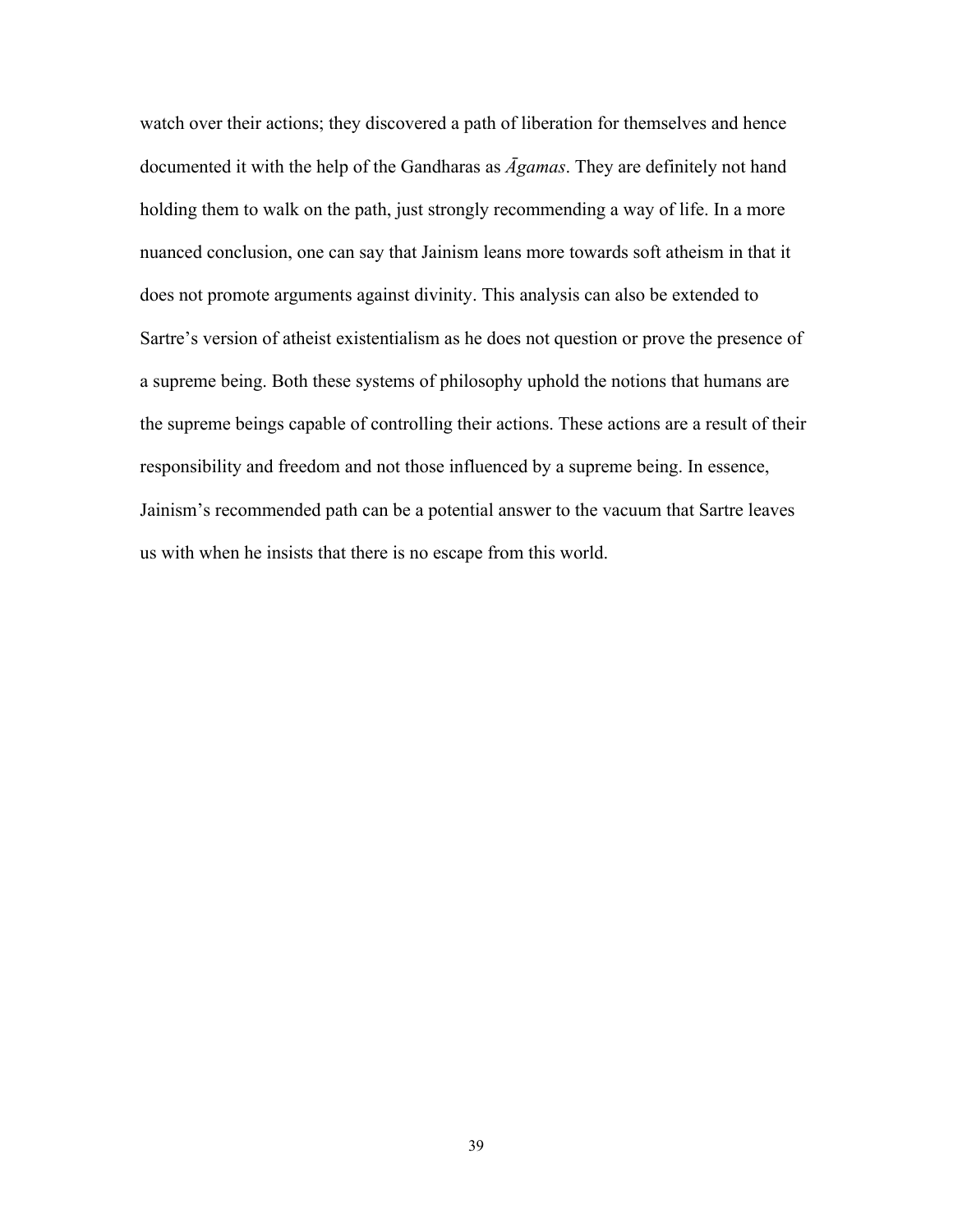## **Chapter 3**

## **Subjectivity and Anekāntavāda**

"I think, therefore I am" <sup>1</sup> - René Descartes

The human-world revolves around the interactions of individuals with the material world. Consequently, individuals have the ability to determine their actions and thereby, create their own identity. This discerning power of individuals is often attributed to the notion that humans are the most evolved species. In Jainism, individuals belong to the category of Jīv Tattva (living elements), which is in contrast to Ajīv Tattva (non-living elements). The primary difference between the two categories is that the Ajīv lack the ability of "self-realisation."2 In *Guidelines of Jainism*, the author Bhadrabahuvijay says, "All living beings are called Jīvs. Jīvas have a consciousness which is called *Ātman* (soul-chetana*).* The soul and the body are two different entities according to Jainism and Existentialism. "The soul cannot be reproduced, it is described as a sort of energy that is indestructible, invisible and shapeless. The body is merely a home for the soul. At the time of death, the soul leaves the body to occupy a new body."3 Therefore, the soul enables an individual to seek knowledge and realisation. In fact, ātman-chetana is comparable to Western notions of the self in existentialism. It helps us answer existentialist questions like What is my purpose? What is the function of my soul? Why am I in this body? What Jainism and existentialism both have in common is a fervent acknowledgement of subjectivity with regards to an individual's conduct.

<sup>1</sup> Internet Encyclopedia of Philosophy. Accessed February 24, 2019. https://www.iep.utm.edu/descarte/.

<sup>2</sup> Bhadrabahuvijay. *Guidelines of Jainism*. Gandhinagar, India: Shri Mahavir Jain Aradhana Kendra, 2012.114.

<sup>3</sup> Sahebji, Tej. *Jain Dharmsaar*. Mumbai. 23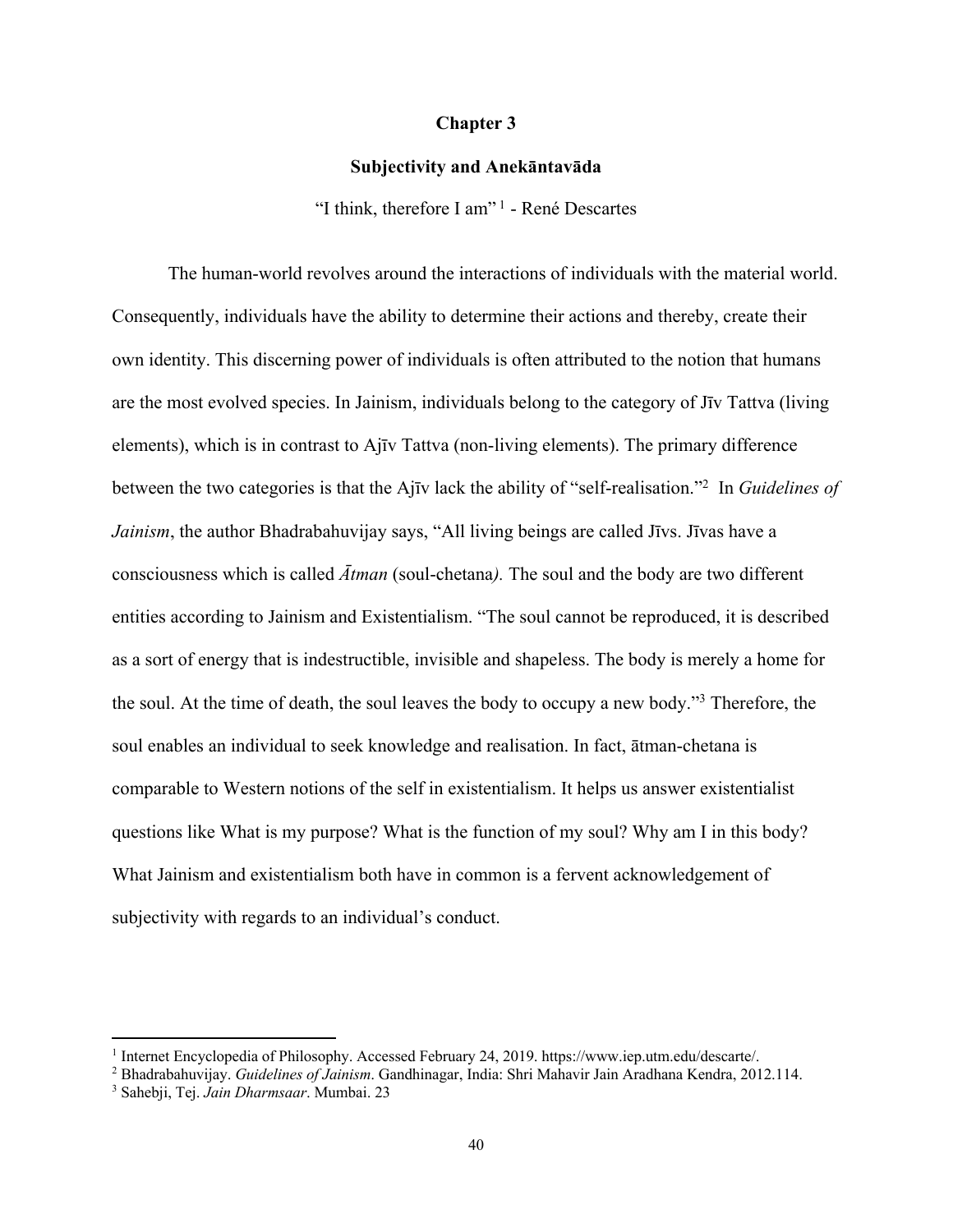Jainism and existentialism both ascertain that individuals determine their own essence and existence. This is made evident in Sartre's *Existentialism is a Humanism* when he says, "Man is indeed a project that has a subjective existence, rather unlike that of a patch of moss, a spreading fungus, or a cauliflower. Prior to that projection of the self, nothing exists, not even in divine intelligence, and man shall attain existence only when he is what he projects himself to be-not what he would like to be."4 This denotes that individuals, unlike mere unicellular organisms, have the ability of sense perception. Similarly, Sartre stresses that an individual's sense perception is the guiding force of their existence as there is no heteronomous power that determines essence. This enables us to control our existence. We are capable of rationalising, reasoning, feeling and emoting and hence, shaping our outlook and personality. There is no singular way of life and this gives us subjective freedom. Individuals are responsible for the expression of their identity. Similarly, Jainism explains that individuals are evolved beings since they inherently have five senses. In fact, Jainism theorises it is from fungus that each soul begins its journey and it is a long road ahead until one reaches the stage of achieving all five senses of a human being. Thereafter, the soul transmigrates from one birth to another. The soul's form is contingent on the karma accumulated in former lives. However, a consistent aspect of the soul is that it "possesses the inherent knowledge and intuition which can empower it to destroy the beginning less deluded *world*-view tormenting it."5 The soul has the ability to realise an enlightened world-view. Jains postulate that individuals, unlike Ajīv tattva "have consciousness."6 This consciousness gives us purpose and identity. However, these aren't

<sup>4</sup> Sartre, Jean-Paul, *Existentialism Is a Humanism*.23

<sup>5</sup> Umāsvāti, Devanandī, Siddhasenagaṇi, and Nathmal Tatia. *That Which Is = Tattvārtha Sūtra*. New Haven: Yale University Press, 2011. 6.

<sup>6</sup> Sahebji, Tej. *Jain Dharmsaar*. Mumbai. 26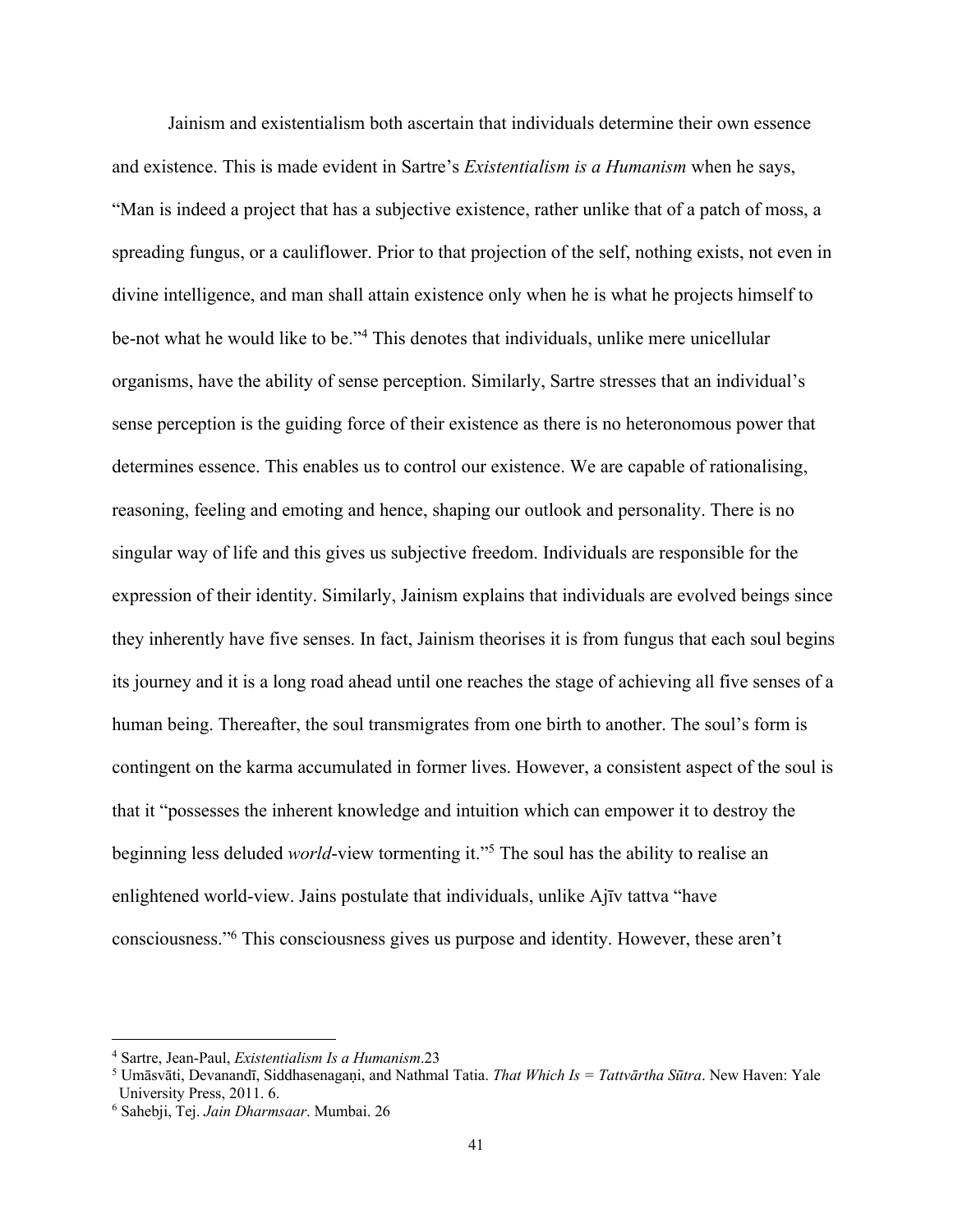universal entities and instead Jainism thrives on the idea of "non-absolutism."7 Several examples of this can be found in Jain parables. These parables are shared daily in households, schools, theatre and in community assembly halls by the seers to reinstate values of humanity and to harmonise sacred and secular strings.

In Jainism, a parable that demonstrates the acknowledgment of pluralism is that of an elephant and six blind men. Although this might not be originally a Jain text, it is referenced to showcase the diversity in beliefs and understanding. In this story, a group of blind men heard that a strange animal had been got to their town. Since none of them were aware of its shape, size and form, they decided to find out for themselves. They use their heightened sense of touch. Therefore, they sought it, found it and felt it. The first blind man's hand fell on the elephant's big trunk and he said, "this being is like a thick snake." For the second one, whose hand reached its ear, the creature felt like some sort of a fan. The third one managed to touch the elephant's leg and found the creature to be like a pillar and likened it to a tree trunk. The fourth one touched one side of the elephant's body and described the being as a wall. The fifth one placed his hand on the tail and thought the elephant was a rope. The last one, who felt the elephant's tusk, announced that it was like a spear-smooth and hard. From this story, one can say that each of the blind men grasped the partial truth, not the whole truth and so each one was right in their own way. As a result, this story expounds the idea that one cannot obtain the whole truth by knowing only one aspect of reality. This concept of a many-sided outlook is called Anekāntavāda in Jainism. "The term, Anekāntavāda may be translated as the doctrine of many sidedness of reality and knowledge. It is relative pluralism or non-absolutism."8

<sup>7</sup> Umāsvāti, Devanandī, Siddhasenagaṇi, and Nathmal Tatia. *That Which Is = Tattvārtha Sūtra*. New Haven: Yale University Press, 2011. xvii

<sup>8</sup> Dr Kokila Hemchand Shah,pg 122, Prabudhh Jeevan, March 2015, Published by Shri Jain Yuvak Sangh, Mumbai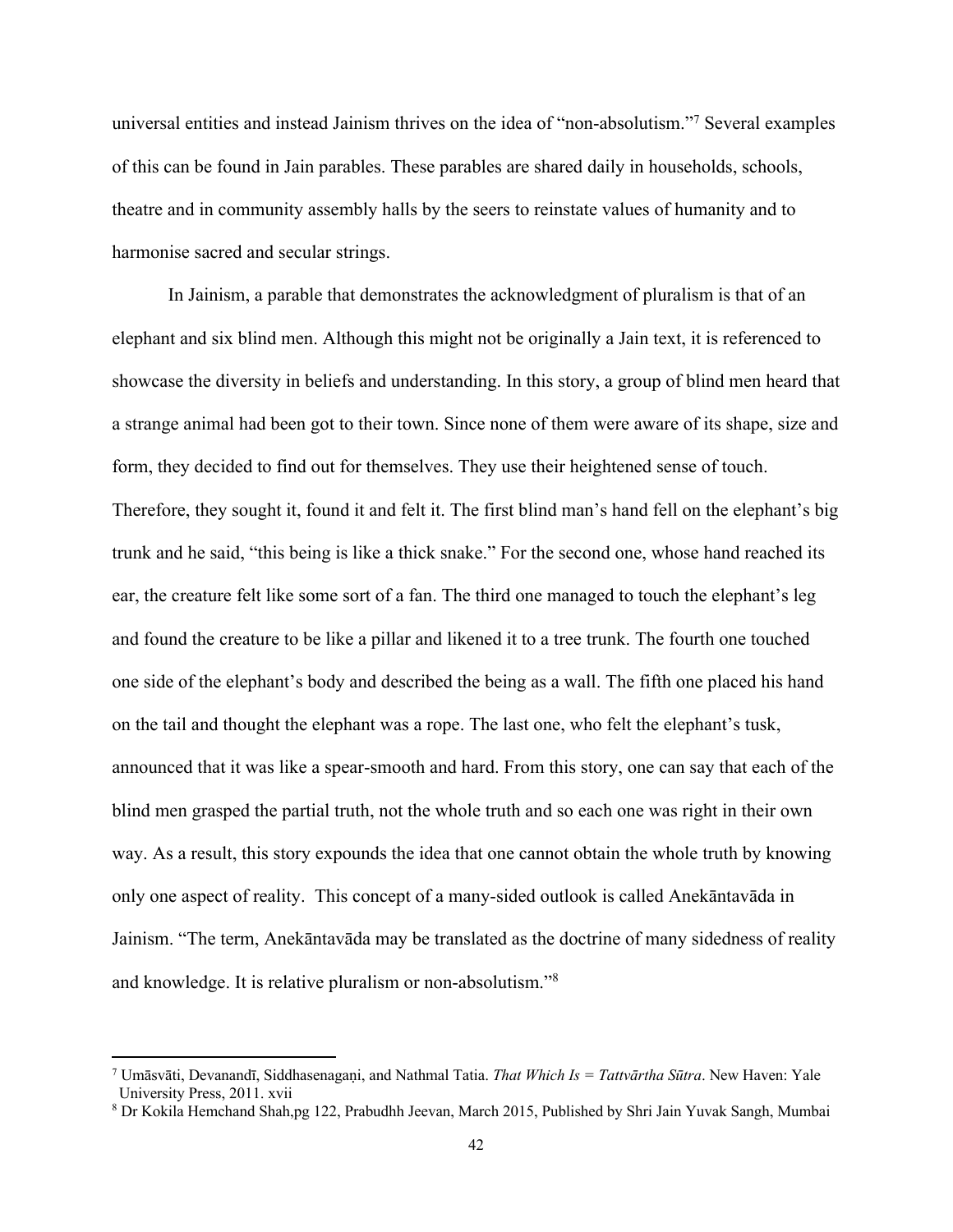Pluralism in self-determination in Jainism and Sartrean existentialism is based on the heightened evolved senses of mankind. Sartre also believes "It is also what is referred to as "subjectivity," the very word used as a reproach against us. But what do we mean by that, if not that man has more dignity than a stone or a table?"9 Here, he emphasises that individuals have the power of sensitivity and perception far superior than any other form of existence. Therefore, individuals are associated with a higher dignity than an inanimate object. This is echoed in Jainism as "The body can consume food and water; can speak and move because of the presence of the soul in it; and because for all these activities the motive force is the soul."10 The entity of the soul gives humans more authority and agency as opposed to inanimate objects. This gives humans the liberty to find their own path. This path involves the interaction of individuals with not just themselves and other individuals, but also the material world around them. In Jainism, "The framework of the Tattvārtha Sūtra, recognize two fundamentals of existence. The first is the beginningless and interdependent co-existence of physical and spiritual reality. The interaction between soul and matter is the nature of a worldly life."11 Just like Western existentialism, Jainism demonstrates that individuals are on their own quest to perceive, adapt, assimilate and traverse their milieu and material environment. There isn't a universal path, but there is definitely a recommended path. On the other hand, Sartre does not suggest a path as he deems existentialism is a result of an individual's absolute freedom to make decisions. While existentialism acknowledges that the objective is to seek the truth, Jainism has a recommended structured way of life. Nevertheless, both these philosophies uphold the notion of subjectivity that is possible because of an individual's evolved state.

<sup>9</sup> Sartre, Jean-Paul, *Existentialism Is a Humanism*.23

<sup>10</sup> Bhadrabahuvijay. *Guidelines of Jainism*. Gandhinagar, India: Shri Mahavir Jain Aradhana Kendra, 2012.109

<sup>&</sup>lt;sup>11</sup> Umāsvāti, Devanandī, Siddhasenagani, and Nathmal Tatia. *That Which Is = Tattvārtha Sūtra*. New Haven: Yale /University Press, 2011. xix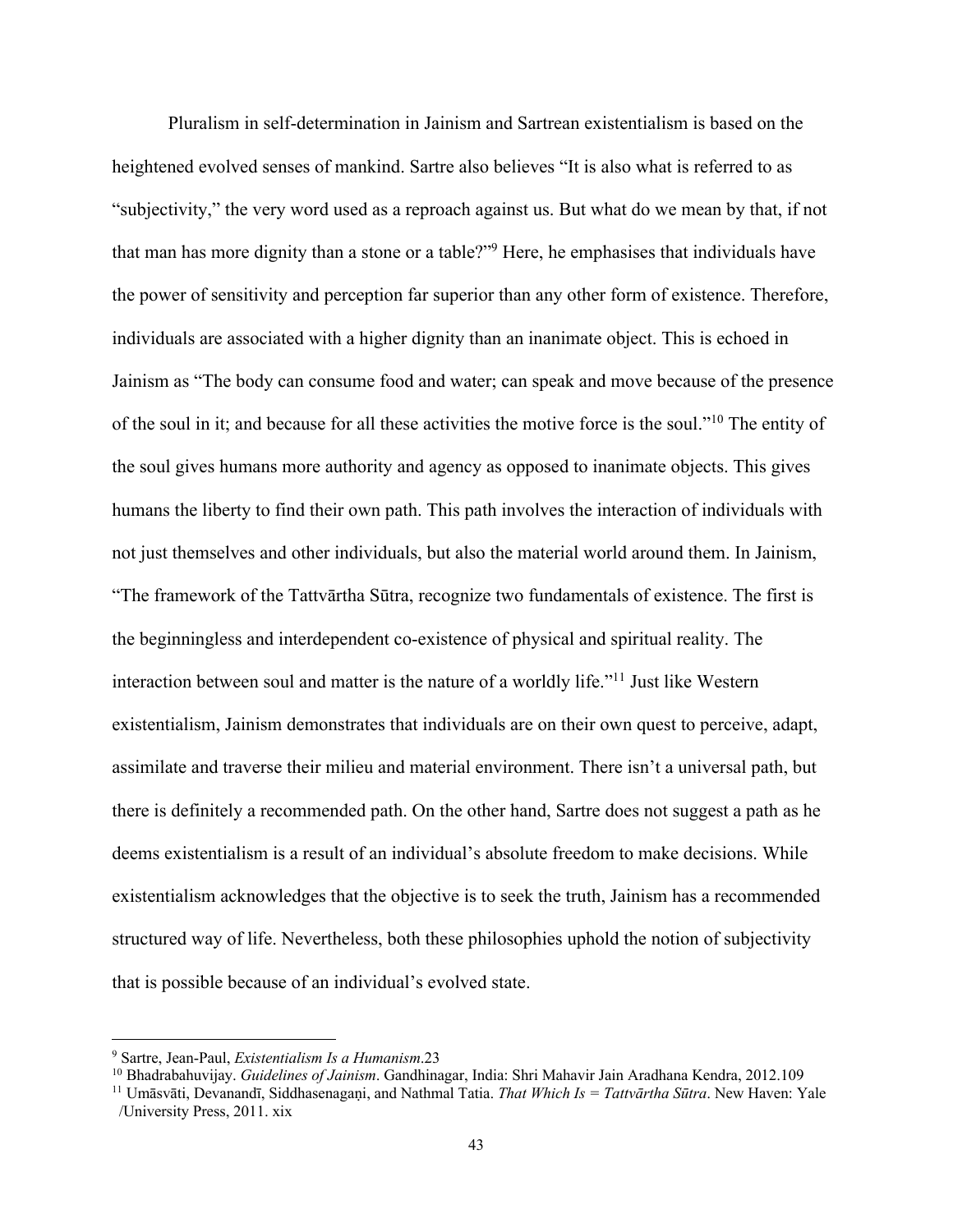Subjectivity is at the core of existentialism and Jainism. In the case of both these philosophies, subjectivity is a product of the freedom attributed to individuals. In Western philosophy, subjectivity can be traced back to Cartesian and Kantian ethics. Their philosophical reasoning for this concept is related to understanding the fundamentals of an individuals. Therefore, philosophical concepts like freedom, consciousness and truth become pertinent. Sartre's advocacy for subjectivism is inspired by Cartesian and Kantian philosophy and this is made evident in *Being and Nothingness.* However, he solidifies this argument with relevance to the importance of subjectivism for individuals to seek morality in *Existentialism is a Humanism*. This link between subjectivism and morality can be directly compared with Jainism's focus on seeking the truth. Although the path of realising this truth might be recommended, there is an accent placed on diverse beliefs and behaviour as long as the overarching objective is to lead a moral life. Sartre says, "Subjectivism means, on the one hand, the freedom of the individual subject to choose what he will be, and, on the other, man's inability to transcend human subjectivity. The fundamental meaning of existentialism resides in the latter."<sup>12</sup> This explains that an individual isn't capable of traversing life without an original outlook. Individuals flourish in a state of diversity and hence, achieving uniformity is not endorsed by existentialist philosophy. Similarly, the *Tattvārtha Sūtra* of Jainism acknowledges that trying to find a common structure "leads to an oscillating world-view in which we become unable to conceive of spiritual and material reality at once, and as a whole."13 Thus, Jainism upholds that individuals aren't able to overcome their intuitive desire and nature until they attain liberation. If individuals strive to find a common approach to life, there would be more instability. This will distract an

<sup>12</sup> Sartre, Jean-Paul, *Existentialism Is a Humanism*.24

<sup>&</sup>lt;sup>13</sup> Umāsvāti, Devanandī, Siddhasenagani, and Nathmal Tatia. *That Which Is = Tattvārtha Sūtra*. New Haven: Yale /University Press, 2011. xix.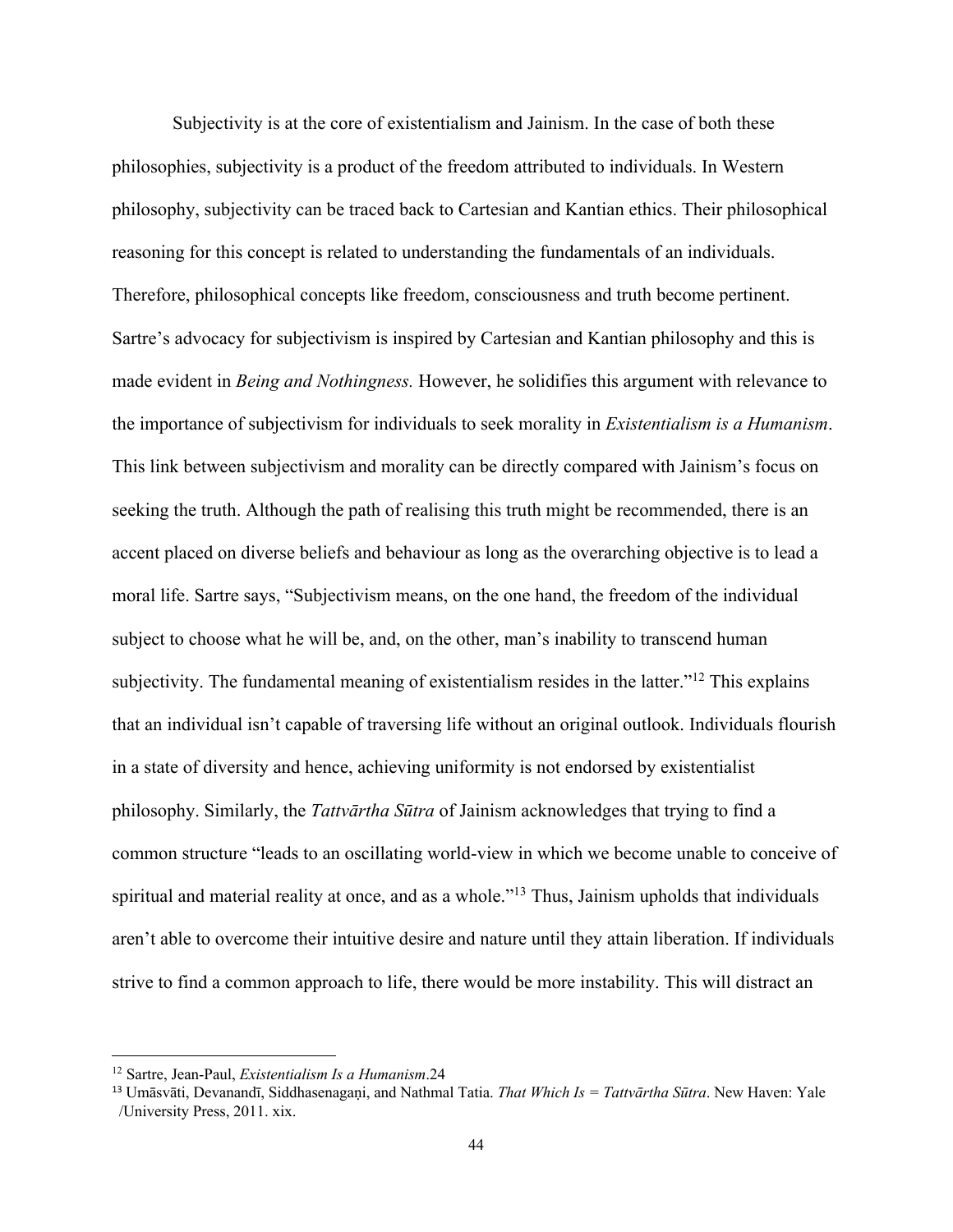individual from their quest for seeking truth and morality. Therefore, both philosophies are strong proponents of a multi-dimensional truth.

In *Existentialism is a Humanism*, Sartre focuses his attention on an individual's responsibility to engage with the truth. This is similar to Jainism in that the *Tattvārtha Sūtra*  written by Umāsvāti suggests paths for an individual to seek truth. Sartre says, "For strictly philosophical reasons, our point of departure us indeed, the subjectivity of the individual-not because we are bourgeois, but because we seek to base our doctrine on truth, not on comforting theories full of hope but without any real foundation."14Here, it is evident that truth is one of the primary principles of existentialism. However, the notion of truth is grounded in subjectivity. In Jainism, "Following the logic of non-absolutism, Umāsvāti shows that the truth or distortion of our knowledge is not determined by the grasp of practical facts but by ethical and spiritual values which provide our viewpoint."<sup>15</sup>As a result, Jainism's ontology does not reduce the truth to a single concept. In fact, it is explained by the epistemological concept of nayavāda that confirms the presence of multiple perspectives. These perspectives are a result of leading a moralistic and ethical life. However, these perspectives might be true or untrue depending on which perspective that one views as a claim. This doctrine is syāvāda and means that one can view the truth from differing stances. There is no universality in truth as long as individuals undertake a virtuous path. Given that every individual has the right to perceive the world in their own instinctive way, there is diversity in perspective. "To deny their validity or to see one as the total, exclusive truth leads to dogmas."16Therefore, it is essential to become accepting of differing perspectives whilst

<sup>14</sup> *Ibid* 40

<sup>&</sup>lt;sup>15</sup> Umāsvāti, Devanandī, Siddhasenagani, and Nathmal Tatia. *That Which Is = Tattvārtha Sūtra*. New Haven: Yale /University Press, 2011. xviii

<sup>16</sup> *Ibid* xviii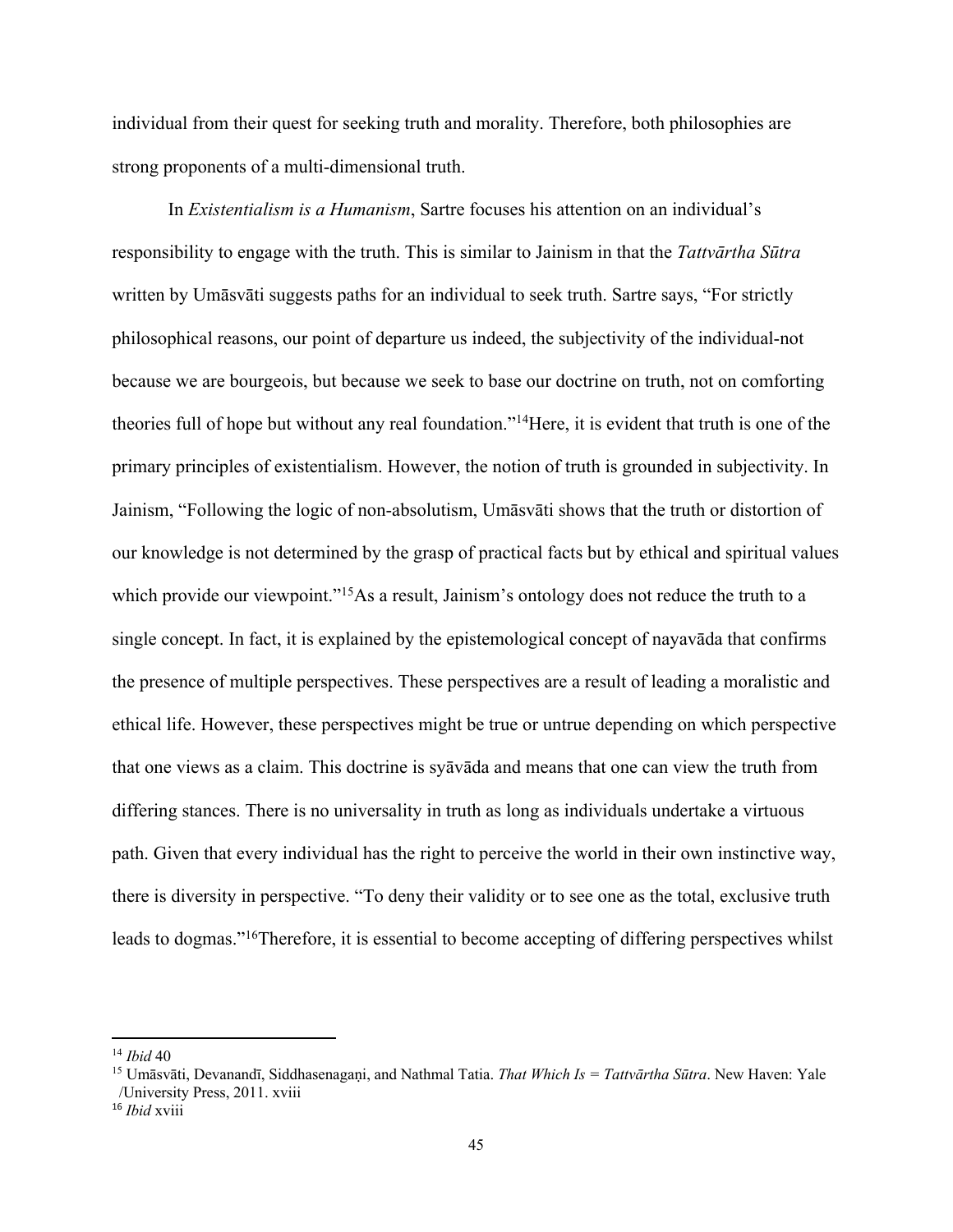maintaining individuality. This becomes the basis of Umāsvāti's dogma as the process of learning and acquiring the truth is not definitive.

Sartre's existentialist philosophy and Jainism describe the discovery of truth as a constant work in progress. Both philosophies stress upon the fact that an individual is in control of determining their way of life. Sartre says, "Man makes himself; he does not come into the world fully made, he makes himself by choosing his own morality, and his circumstances are such that he has no option other than to choose a morality."17 This exemplifies that there is no singular reality or morality. In fact, it is the individual that is responsible for discovering their truth and discerning morality. This belief of Western existentialism can be compared to the objectives of Umāsvati in Jainism. In the *Tattvārtha Sūtra,*

"Umāsvāti presents the gateways of investigation and the philosophical standpoints as a means for broadening one's knowledge and understanding. The "gateways" are various aspects of a phenomenon, such as its definition, cause, location, duration, etc., which provide a means of understanding it better. The "standpoints" are different perspectives from which a phenomenon can be understood. For instance, in the first stand point, that of the "common person's view, the distinction between the remote and the immediate is overlooked, and one or the other is noted as if it were the whole, depending upon the intention of the observer. So, speaking from the common person's view, we might describe an area of tropical forests as "timber" in which case we are seeing the remote, the use of the trees for building materials. On the other hand, standing two inches from a deadly snake we might describe the area as a "death trap" in which case we are describing it in terms of the immediate. Umāsvāti presents the gateways and standpoints as a means of undertaking one's own exploration of truth."18

In this text, it is made clear that Umāsvāti celebrates heterogeneity by promoting the importance of expanding one's views. This is based on the doctrine of syāvāda where one can understand claims from different perspectives. The ability to process viewpoints from differing dimensions cultivates a sense of acceptance and uniqueness. These unique perspectives contribute to an

<sup>17</sup> Sartre, Jean-Paul, *Existentialism Is a Humanism*. 46

<sup>&</sup>lt;sup>18</sup> Umāsvāti, Devanandī, Siddhasenagani, and Nathmal Tatia. *That Which Is = Tattvārtha Sūtra*. New Haven: Yale /University Press, 2011. xviii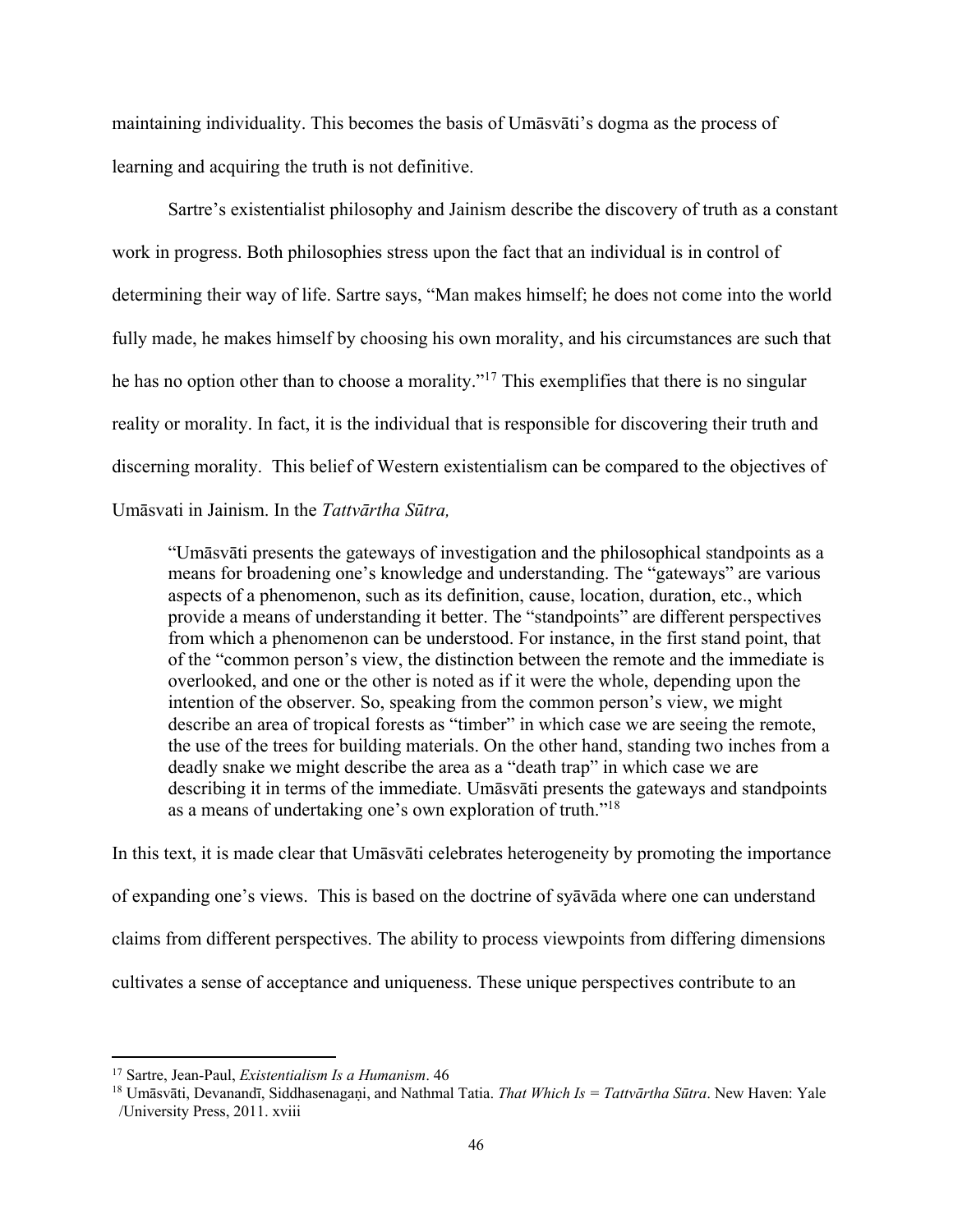individual's understanding of the truth. It is clear that there is no standard truth, but multiple views that are valid. This plurality gives the accountability to the individual to understand the truth. Interestingly, Tej Sahebji explains that the five major vows held by Jains at the centre of their lives are Āhimsa (Non-violence), Satya (Truthfulness), Brahmacharya (Celibacy), Āsteya (Non-stealing) and Āparigraha (Non-possession) cannot be fully implemented without the philosophy of non-absolutism. He states, "Anekāntavāda is the foundation of Jain philosophy."19 Hence, it is important to be able to lead a life where one is accepting and understanding of multiple points of views. This links to Sartre's idea that individuals are responsible to create themselves. They do not come into this world with a monolithic disposition. Thus, it is important for us to select our way of life that is founded in morality. In a similar way, Jainism delegates the duty of finding a righteous path to the individual. However, the only difference is that Jainism provides more structure to describe practices and conducts that inhibit a life of morality. Nevertheless, the individual is encouraged to lead a life of independence where they can exercise their free will to determine principled practices. In essence, the overarching objective binding these philosophies is the idea that individuals do not come into this world as a whole but are constantly subject to change. This gives rise to the notion of subjectivity.

Sartrean existentialism and Jainism draw from the fundamentals of René Descartes philosophy. There is an emphasis on the fact that individuals are a product of their beliefs, thoughts and ideas. Sartre says,

"As our point of departure there can be no other truth than this: *I think therefore I am*. This is the absolute truth of consciousness confronting itself. Any theory that considers man outside of this moment of self-awareness is, at the outset, a theory that suppresses the truth, for outside of this Cartesian *cogito*, all objects are merely probable, and a doctrine of probabilities not rooted in any truth crumbles into nothing."20

<sup>19</sup> Sahebji, Tej. *Jain Dharmsaar*. Mumbai. 138

<sup>20</sup> Sartre, Jean-Paul, *Existentialism Is a Humanism*. xviii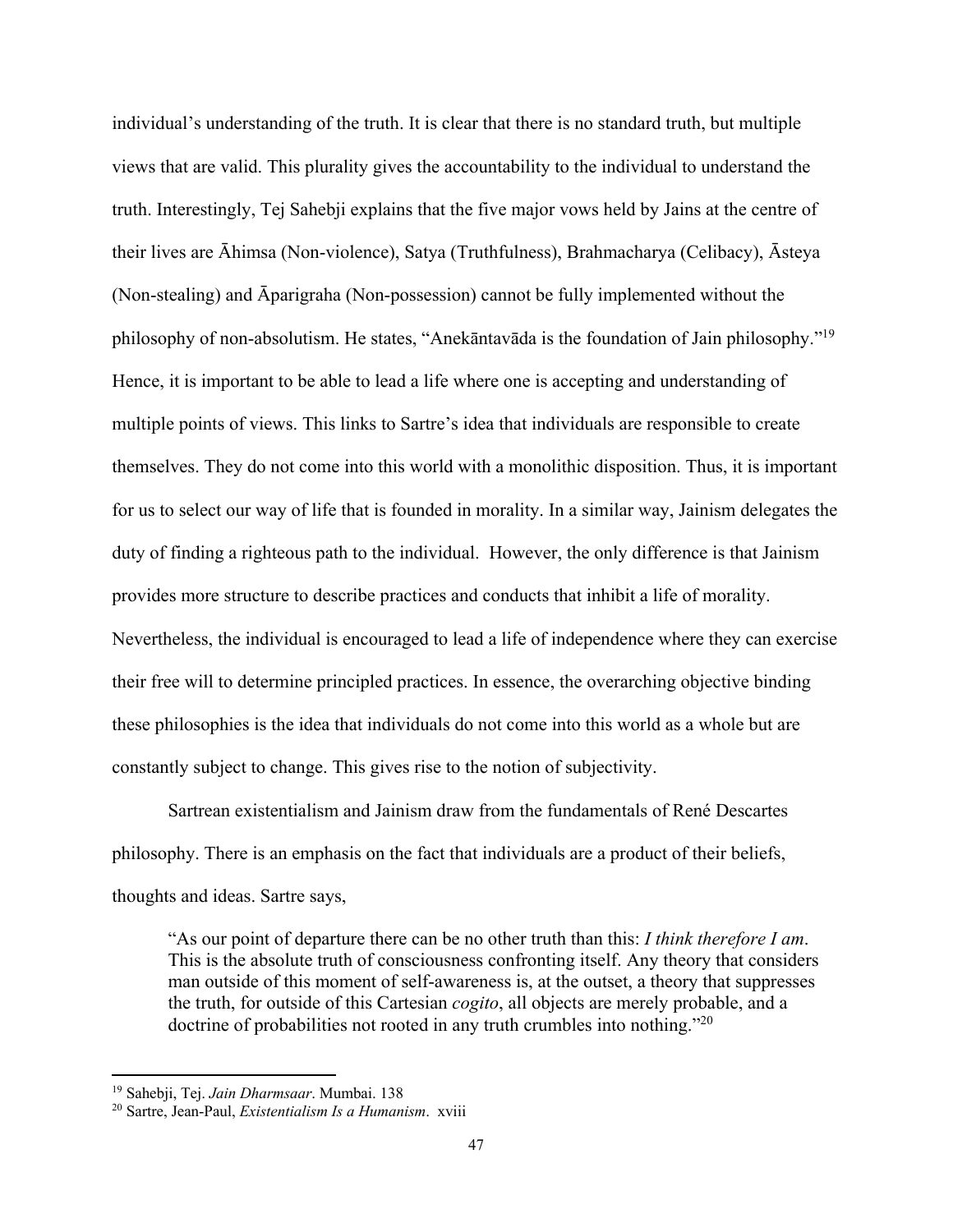This denotes that seeking truth is a projection of an individual's thinking. It is important to acknowledge that consciousness is the conduit that leads to self-awareness. Sartre's philosophy follows the lines of Cartesianism and explains the importance of placing the responsibility to generate perspective on the individual. These philosophies endorse an individual's innate ability to think. Along the same lines, Jainism also expresses an importance of being self-aware and introspective. They believe that every soul has the consciousness to pursue reflective practices. This is an integral feature of Jainism as it is a religious philosophy that relies on practices that allow an individual to engage inwards. The *Tattvārtha Sūtra* states "Limited knowledge, which is all we can hope for as worldly souls, will be distorted by ignorance unless we uncover within ourselves the insight and wisdom born of an enlightened world-view.<sup>21</sup>" Therefore, Jainism highlights that an individual must seek worldly knowledge through their intrinsic and wisdom. However, once again this follows "the logic of non-absolutism."<sup>22</sup>This shows that an individual has the reigns to their own line of thoughts. Consequently, these thoughts become an outward expression through behaviour and morality. While this is similar to Sartre's existentialist philosophy in that it prescribes the idea of an individual's thinking as the conduit of the truth, Jainism demonstrates a more structured framework that classifies truth. Nevertheless, a common factor between both these philosophies is that it is based on individuals interacting with themselves before they interact with other individuals and worldly matter. Therefore, the individual is the locus of thought.

Sartrean existentialism and Jainism both acknowledge that seeking the truth involves the understanding of other individuals. Sartre says, "But the subjectivity is that we thereby attain as a

<sup>21</sup> Umāsvāti, Devanandī, Siddhasenagaṇi, and Nathmal Tatia. *That Which Is = Tattvārtha Sūtra*. New Haven: Yale /University Press, 2011.

<sup>22</sup> *Ibid* xviii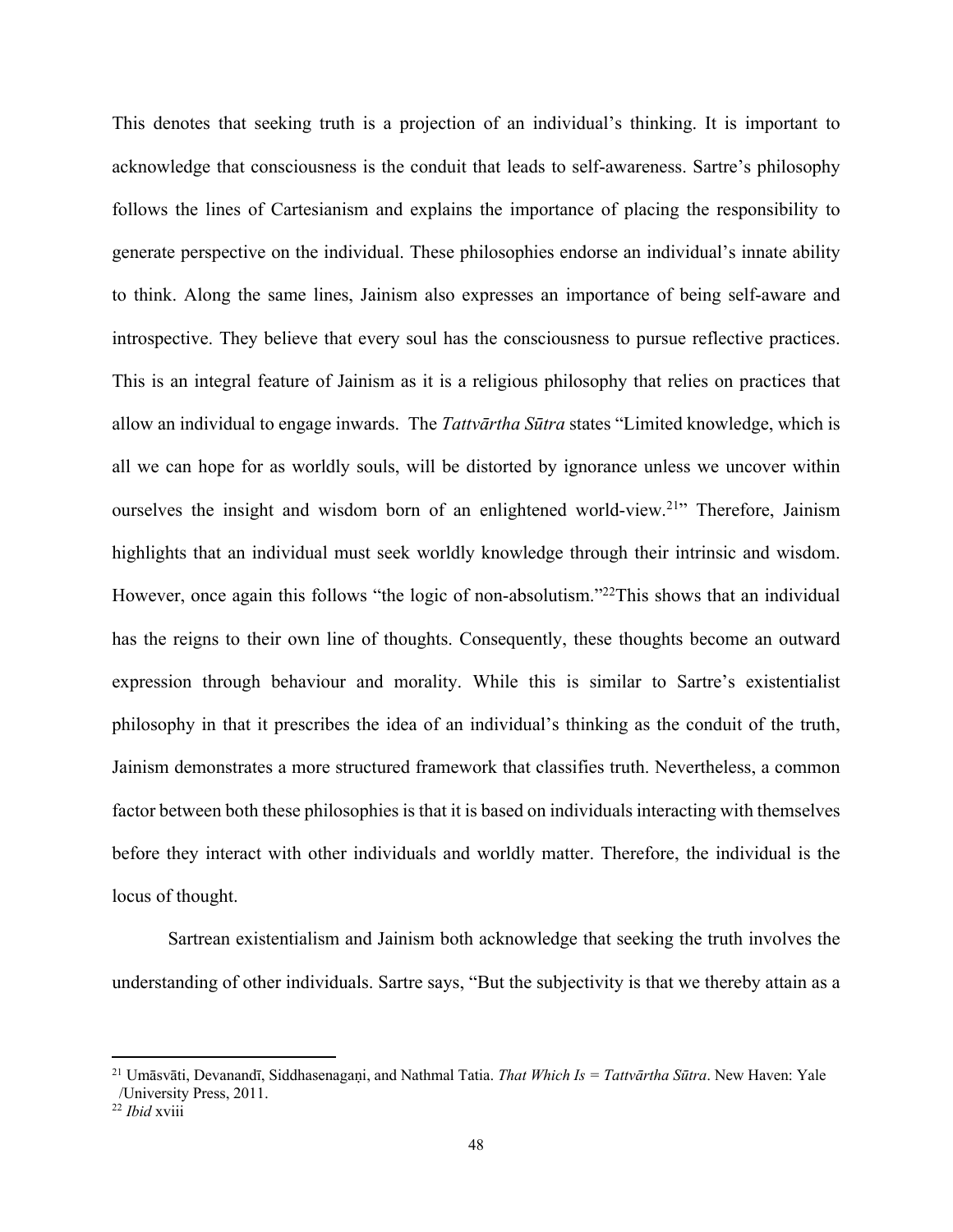standard of truth is not strictly in nature, for we have demonstrated that it is not only oneself that discovers in the *cogito*, but also the existence of others.<sup>"23</sup> This signifies that an individual's quest to seek the truth is also dependent on learning about the existence of others. It is important to realise that an individual is not alone in his search to seek the truth. This results in the generation of differing identities. In Jainism, a similar rationale applies wherein Jains believe that despite an individual's independence, there must be respect and recognition of other souls. It is one of the primary principles of the *Tattvārtha Sūtra* and this is made evident in *That Which Is, A Classic Jain Manual for Understanding the True Nature of Reality* as it highlights, "Scientific materialism denies or ignores the existence of the soul in its exploration of reality, while on the other, religious fervor can turn too sharply toward the spiritual verities and disregard the physical ones. This leads to an oscillating world-view in which we become unable to conceive of spiritual and material reality at once, and as a whole."24 While others might impinge on our subjectivity, there must be a sense of acceptance. This exemplifies that the world revolves around differing ways of thinking. While this is the reason for several conflicts, the notion of subjectivity must promote a harmony. Thus, the truth can only be unravelled by being conscious of the fact that there are other individuals on the journey to seek their own truth. Since there is no expectation of consistency, there is weight on acknowledging the multiplicity of perspectives. In both these philosophies, an individual's quest for seeking the truth is a personal one, but also shaped by one's acceptance of other individuals.

Relativity is an integral concept to Sartrean existentialism and Jainism. In both these philosophies, the absence of absolutism results in relativism. This can be attributed to the fact that

 <sup>23</sup> Sartre, Jean-Paul, *Existentialism Is a Humanism*. Xix.

<sup>24</sup> Umāsvāti, Devanandī, Siddhasenagaṇi, and Nathmal Tatia. *That Which Is = Tattvārtha Sūtra*. New Haven: Yale /University Press, 2011. xix.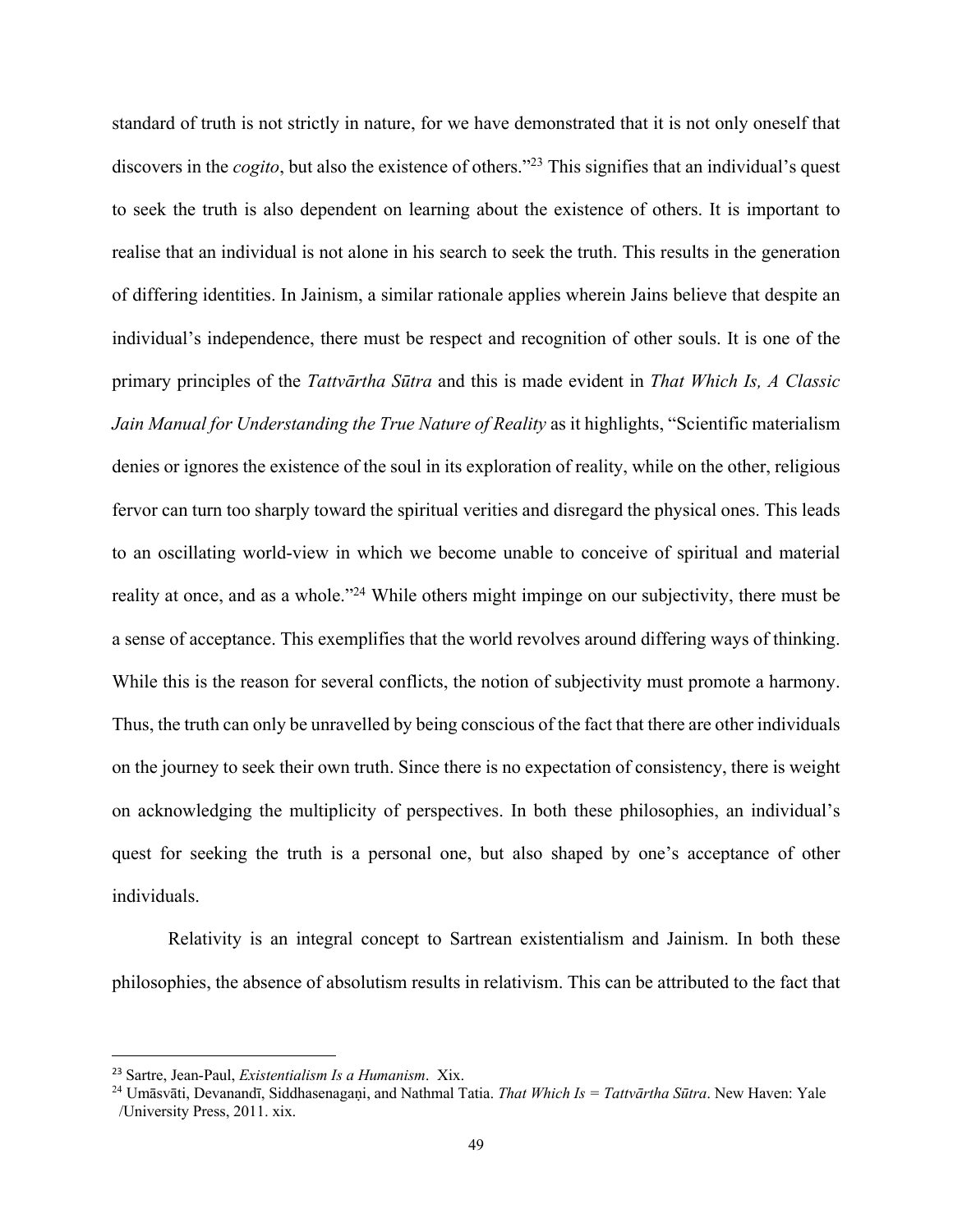individuals are evolved beings that possess unique sense perception. The truth lies within each individual and hence, morality is not universal. This philosophy features in *Existentialism is a Humanism* when Sartre says, "We must also note the relativity of Cartesianism and the absolute nature of the Cartesian commitment. In this sense, we can say, if you prefer, that every one of us creates the absolute by the act of breathing, eating, sleeping, or by behaving in any fashion at all.<sup>"25</sup> This makes it evident that every individual must live in their own truth. Similarly, in Jainism, it is believed that "Whatever a soul possesses, whether the capacity for speech, breath, or thought, is a result of its interaction with matter."26 This further demonstrates the similarity between Jainism and Sartrean existentialism in acknowledging that regardless of an individual's behaviour, they have the consciousness and freedom to determine the truth.

Western Existentialism and Jainism both deal with the positionality of an individual. However, they both bring to the force that regardless of an individual's status, they have the responsibility to act and think freely. There is no sense of homogeneity associated to these thoughts and actions. In *Existentialism is a Humanism,* Sartre encapsulates this by saying:

"Historical situations vary: a man may be born a slave in pagan society or a feudal lord or a member of the proletariat. What never varies is the necessity for him to be in the world, to work in it, to live out his life in it among others, and, eventually, to die in it. These limitations are neither subjective nor objective; rather they have an objective as well as subjective dimension: objective, because they affect everyone and are evident everywhere; subjective because they are *experienced* and are meaningless if man does not experience them-that is to say, if man does not freely determine himself and his existence in relation to them."27

This further demonstrates that every individual possesses the same level of cognition. This is an innate feature that enables an individual to seek the truth. Essentially, they are responsible to find

<sup>25</sup> Sartre, Jean-Paul, *Existentialism Is a Humanism*. 44

<sup>26</sup> Umāsvāti, Devanandī, Siddhasenagaṇi, and Nathmal Tatia. *That Which Is = Tattvārtha Sūtra*. New Haven: Yale /University Press, 2011. xix

<sup>27</sup> Sartre, Jean-Paul, *Existentialism Is a Humanism*. 42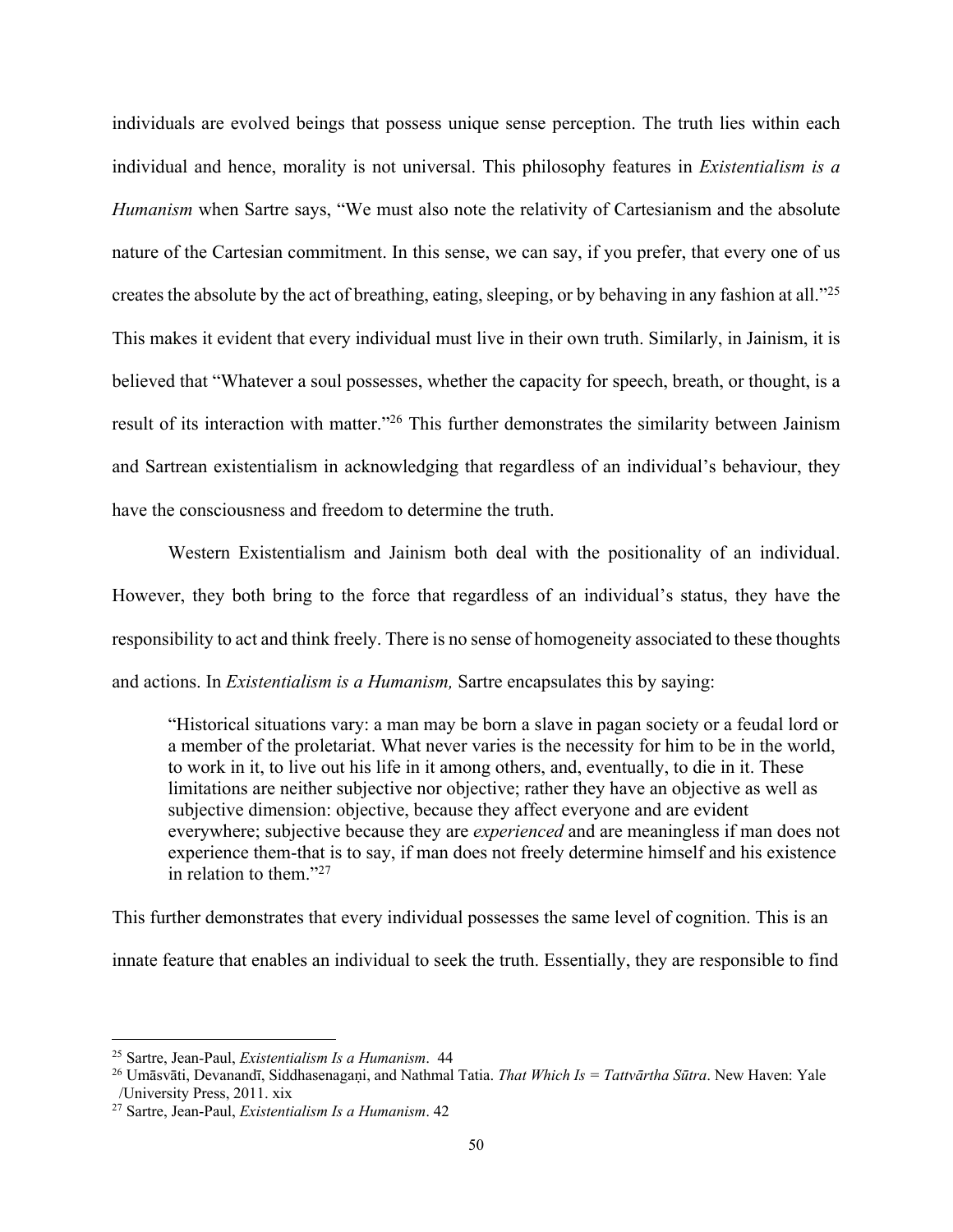their way of life without fearing the possibility of being wrong. It is important to learn how to exist and one constantly learns by merely existing. As a result, existence is an ongoing experience that shapes an individual's subjectivity. Although individuals might be performing the same action, their understandings might differ. Therefore, an individual must exercise their free will. While Jainism upholds the same idea of reality, it provides an answer that rationalises an individual's action. This is found in Jainism's theory of karma. In the Jain scripture of the *Tattvārtha Sūtra*, "the second critical principle underlying the categories of truth is the inexorable law of cause and effect (through karma) which drives the universe."<sup>28</sup> The concept of karma justifies more concrete explanations than what is encapsulated in Sartrean existentialism. For instance, an individual's socio-economic position is determined by the merits of an individual's past life. The body is the mere carrier of the immortal soul that gets carried forward through lifetimes, hence, the form that individuals take is based on former deeds. The more merit accumulated, the more likely that an individual will be born as a human-the most supreme of living beings. However, "each unique soul possesses the inherent knowledge and intuition which can empower it to destroy the beginningless deluded world-view tormenting it."29Therefore, the soul is the most integral feature of an individual. It carries the capacity of perceiving and discerning. These abilities are associated with a sense of relativism. This relativism, or as Jains call Anekāntavāda, illustrates that reality is not universal. Thus, an individual is the sum-total of their interactions with living and non-living material. Given that experiences differ, so do perspectives.

<sup>28</sup> Umāsvāti, Devanandī, Siddhasenagaṇi, and Nathmal Tatia. *That Which Is = Tattvārtha Sūtra*. New Haven: Yale /University Press, 2011. xix

<sup>29</sup> *Ibid* 6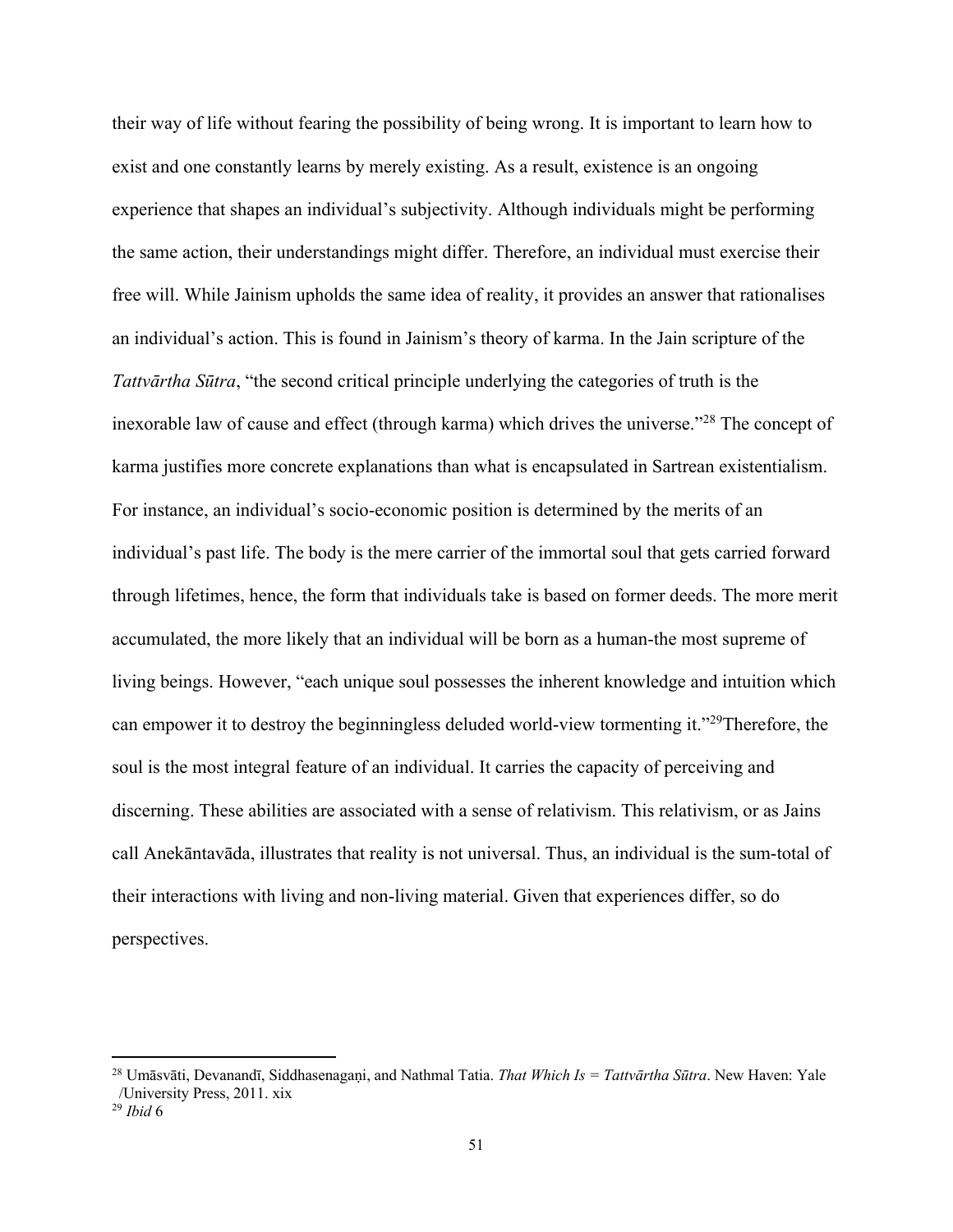This multiplicity in perspectives is a consequence of several factors according to Sartrean existentialism and Jainism. While it is representative of an individual's thinking and morality, it is formulated based on an individual's past, interactions with other individuals and the material world. This remains consistent in both philosophies. Although there is a strong assertion of subjectivity, there is also a sense of a certain universality. Sartre says,

"In this sense, we can claim that human universality exists, but it is not a given; it is in perpetual construction. In choosing myself, I construct universality; I construct it by understanding every other man's project, regardless of the era in which he lives. The absolute freedom of choice does not alter the relativity of each era. The fundamental aim of existentialism is to reveal the link between the absolute character of the free commitment, by which every man realizes himself in realizing a type of humanity-a commitment that is always understandable, by anyone in any era-and the relativity of the culture ensemble that may result from such a choice."30

Here, it is evident that the focus is for an individual to examine their identity. The ability to understand oneself is essential to humanity. It demonstrates that an individual has the ability to be accepting of several perspectives. It validates the importance of relativity in examining perspectives. Therefore, the truth resides in several factors. To provide a more nuanced understanding of what truth entails, we can turn to Jainism. In the *Tattvārtha Sūtra*, there are

"The Seven Categories of Truth

The essential concepts which a person must understand as true before they acquire an enlightened world-view are classified by Umāsvāti as the seven categories of truth:

- (1) The existence of souls
- (2) The existence of non-sentient entities (matter, time, space, media of movement and of rest)
- (3) The inflow of karmic particles to the soul
- (4) The binding of karmic particles to the soul
- (5) Stopping the karmic inflow
- (6) The falling away of the karmic particles
- (7) The liberation from worldly bondage."31

<sup>30</sup> Sartre, Jean-Paul, *Existentialism Is a Humanism*. 43

<sup>31</sup> Umāsvāti, Devanandī, Siddhasenagaṇi, and Nathmal Tatia. *That Which Is = Tattvārtha Sūtra*. New Haven: Yale /University Press, 2011. xix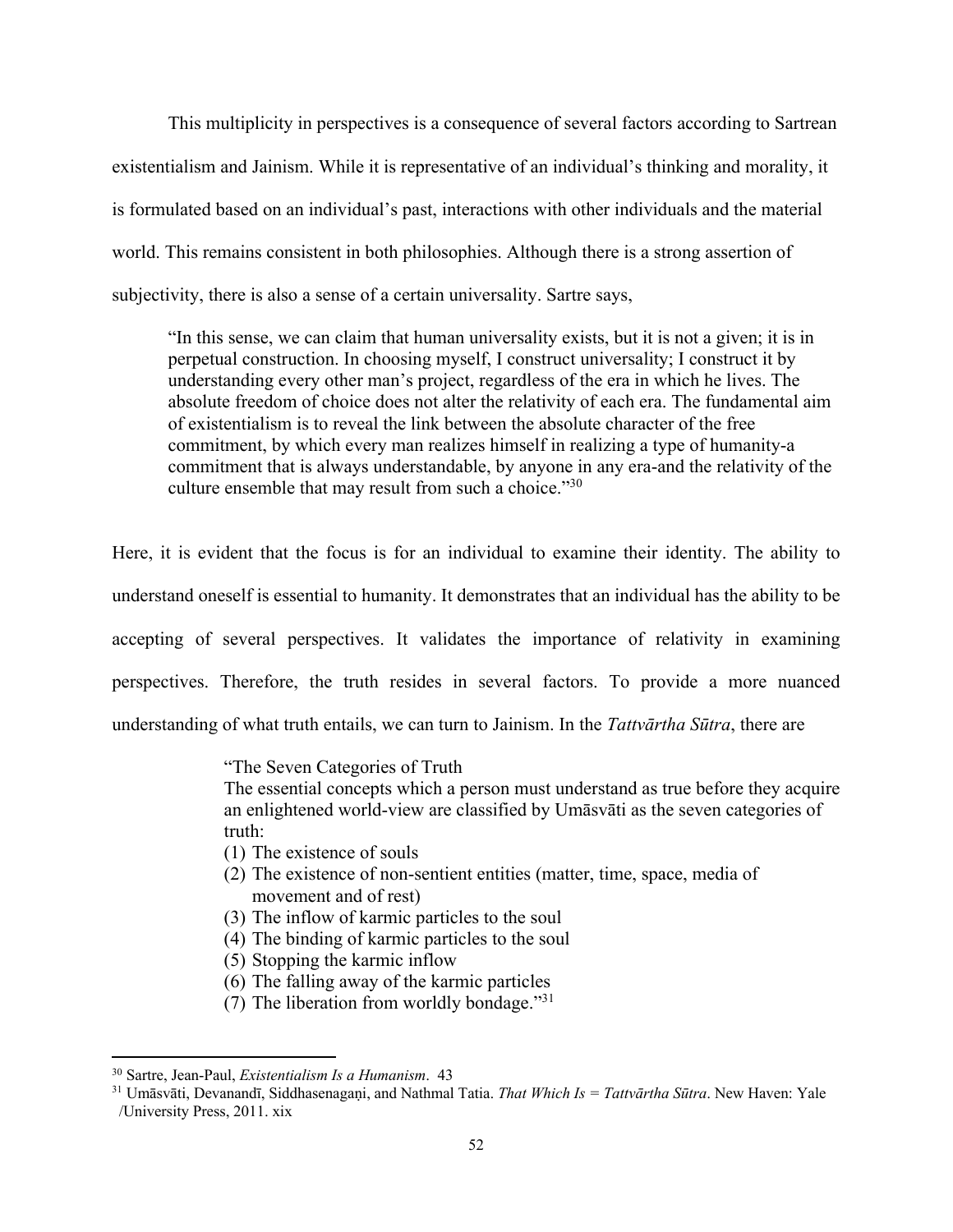This framework gives us the ability to understand the nature of factors associated with an individual's quest for seeking truth. It is clear that it starts with recognising oneself and understanding oneself in relation to the material world. These interactions with other beings as well as intangible entities characterise the relativity with which an individual begins to view the world. While the first two categories of truth are reflective of Sartrean principles of existentialism that represent the importance of relativity, the categories based on karma provide a detailed analysis of the pluralism prevalent. Jainism, unlike Sartrean existentialism, shows that there is a certain reason that is common or universal that affects an individual's quest for the truth. Hence, there is a possibility of an enlightened world-view in Jainism, but not in existentialism.

Although Sartrean existentialism and Jainism do not endorse universality, it indicates that morality is widespread and collective. While *Existentialism is a Humanism* lacks detail on how one achieves this morality, Jainism provides a recommended path and explanations for these differences. Sartre says, "Thus, although the content of morality may vary, a certain form of that morality is universal."32This makes it apparent that an individual's undertaking may differ, but the objective of finding the truth is ubiquitous. This understanding can also be found in the "Jaina view that all things are both autonomous and interdependent and spells out our join responsibility for the common environment we create and share."33Once again, the *Tattvārtha Sūtra* explains that an individual has the freedom to grapple with the truth, there is a certain sense of collectiveness. This further shows the similarity in the two philosophies that highlight how individuals are able to seek the truth with individuality. While this is a shared goal of the two

<sup>32</sup> Sartre, Jean-Paul, *Existentialism Is a Humanism*. 49

<sup>33</sup> Umāsvāti, Devanandī, Siddhasenagaṇi, and Nathmal Tatia. *That Which Is = Tattvārtha Sūtra*. New Haven: Yale /University Press, 2011. xx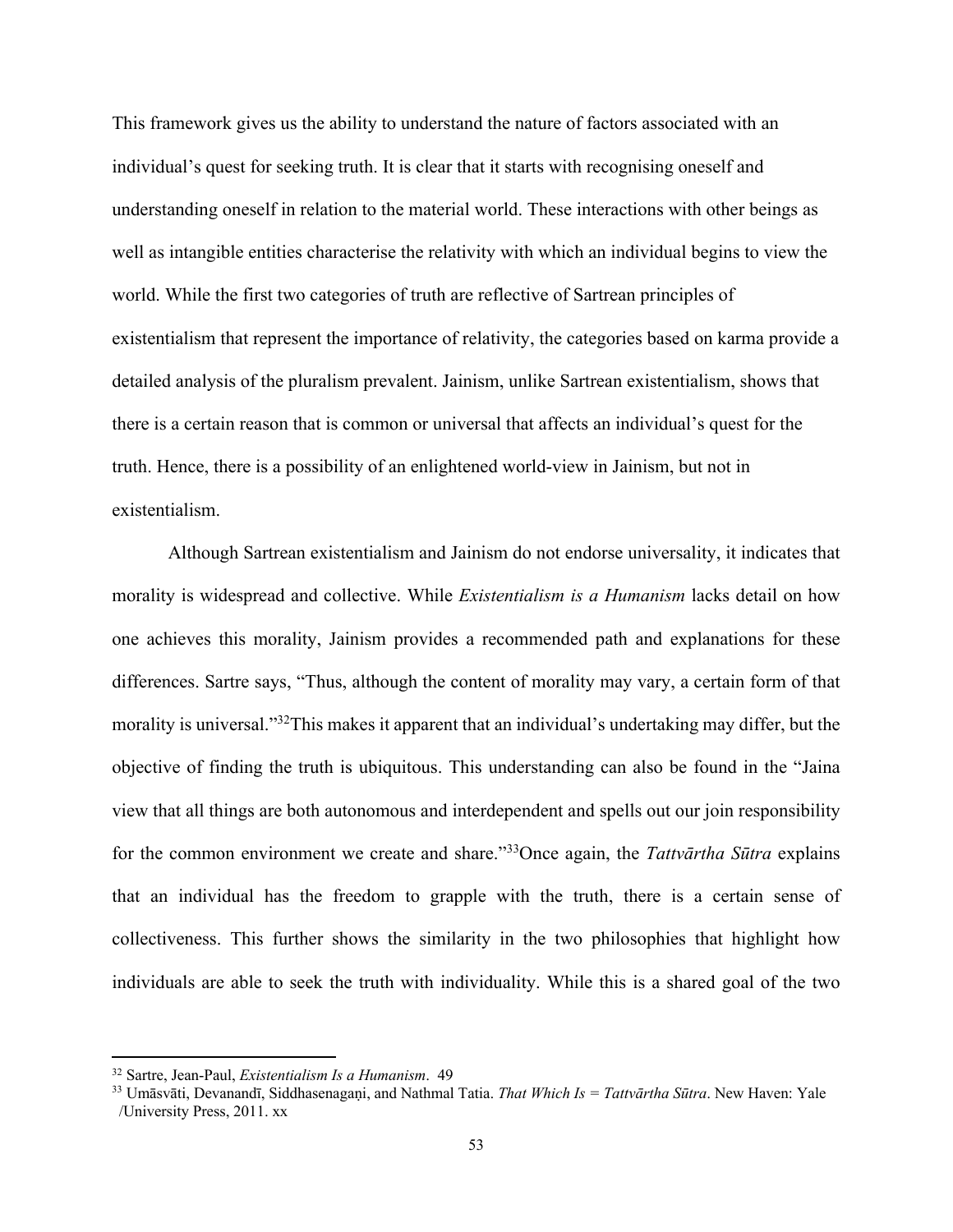philosophies, Jainism provides a suggested path that helps individuals in their search for the truth. The categories of truth are indicated above, but more importantly, they support an individual's ability to engage with metaphysical nature. This contact with metaphysical concepts, like the soul, has a result in the direct outward expression of identity.

In Sartrean existentialism and Jainism, the duty of an individual as a responsible and free agent to find morality remains consistent. Nevertheless, the material world is in constant flux. This impacts an individual's ability to seek a moral way of life. As a result, individuals assimilate perspectives that thrive on relativism. Sartre says, "Progress implies improvement, but man is always the same, confronting a situation that is forever changing, while choice always remains a choice in any situation."34 This exemplifies that an individual's role might not be structured, but it is clear that they are responsible for existing within a continuously changing environment by judiciously exercising their freedom. Thus, there is a relation between an individual and the persistently altering world that generates relativity. This interpretation is also found in Umāsvāti's text the *Tattvārtha Sūtra*, which shows that "The broad version of the anekānta world-view maintains that, contrary to the Shakespearean world-view, it is possible for something "to be *and*  not to be." A phenomenon is "real" as it is called, flows through "modes" which are infinite and ever-changing."35Therefore, individuals are expected to use their individuality to perceive the ongoing changes around them. This results in the lack of correctness, but rather an understanding that is approved by relativity. The ability of an individual to possess this relative way of thinking is strongly advocated for in Sartrean existentialism and Jainism.

<sup>34</sup> Sartre, Jean-Paul, *Existentialism Is a Humanism*. 47

<sup>35</sup> Umāsvāti, Devanandī, Siddhasenagaṇi, and Nathmal Tatia. *That Which Is = Tattvārtha Sūtra*. New Haven: Yale /University Press, 2011. xxii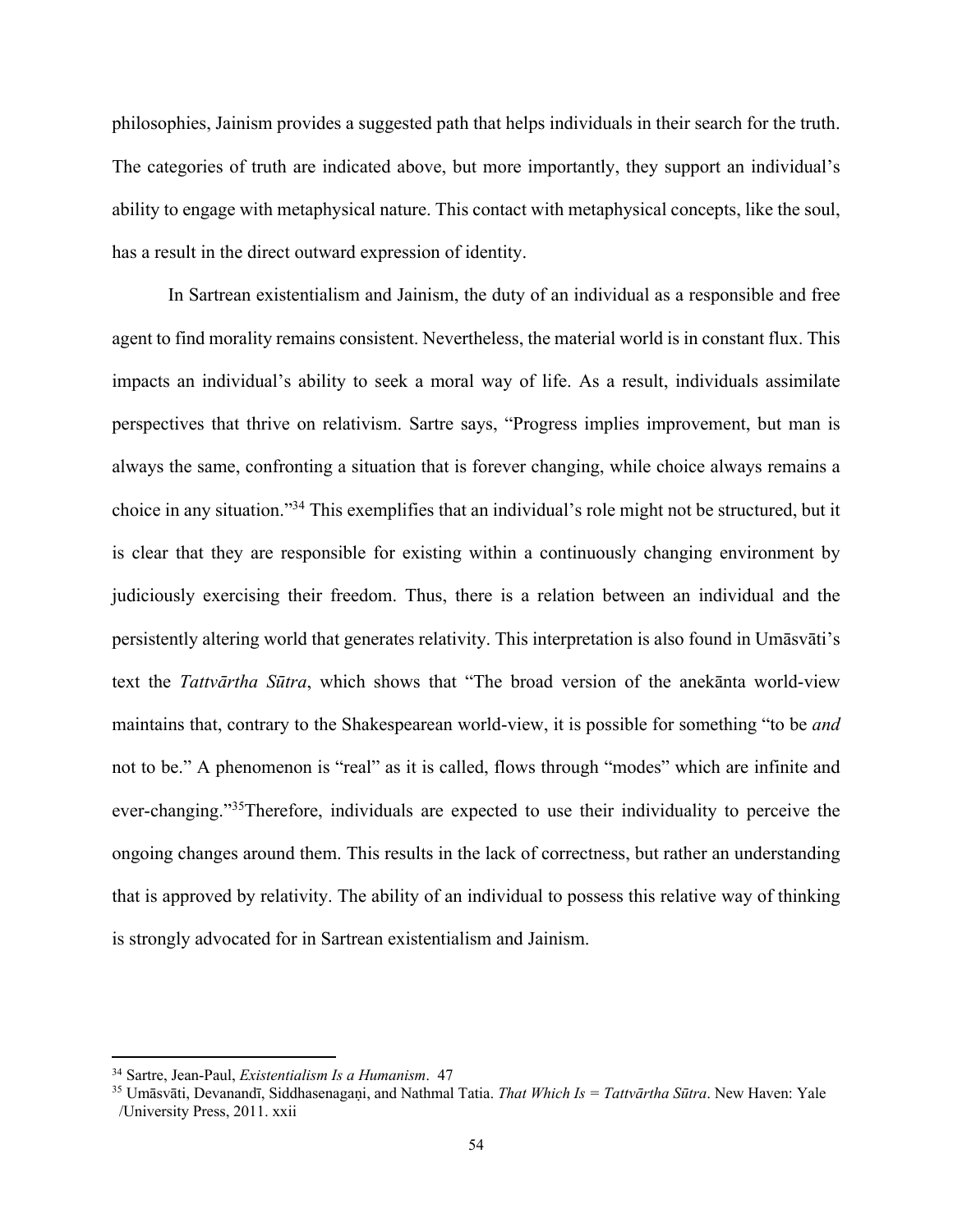Given that humans are associated with the responsibility to seek the truth in an everchanging environment, they learn from experience. This experiential learning shapes ideologies and morality. According to Sartrean existentialism and Jainism, individuals are accountable for creating a sense of humanity. Sartre says, "Life itself is nothing until it is lived, it is we who give it meaning, and value is nothing more than the meaning we give it. You can see, then, that it is possible to create a human community. Some have blamed me for postulating that existentialism is a form of humanism."36This, once again, exemplifies that humans evolve from experience that is supplemented by appropriate appraisal and introspection. Hence, permitting individuals to engage with morality. To engage in moral practices is a sense of humanism. This can be testified by Jainism that justifies the acceptance of individuality will bring harmony. Thus, there is definitely a humanism associated with this doctrine of relativism. It instils tolerance and diversity in perspective amongst other imperative principles. This can be attested by the *Tattvārtha Sūtra's* guidance to seek the truth as "these are the only values that can save humanity from the deadly acts of war, economic exploitation and environmental destruction."37 This further symbolises that the practice of reflecting on lived experiences to understand one's innate ability to live a virtuous life will sustain a more peaceful world. Therefore, both these philosophies prescribe values and in turn practices that are congruent with humanistic approach.

While Sartrean existentialism and Jainism both uphold humanism that strongly endorses relativism, it is evident that there are certain characteristics that remain constant. The foremost characteristic that is universal is that of the human. The role of an individual is pre-determined only to the effect of giving them the responsibility of finding purpose. However, there is no

<sup>36</sup> Sartre, Jean-Paul, *Existentialism Is a Humanism*. 51

<sup>37</sup> Umāsvāti, Devanandī, Siddhasenagaṇi, and Nathmal Tatia. *That Which Is = Tattvārtha Sūtra*. New Haven: Yale /University Press, 2011.xvii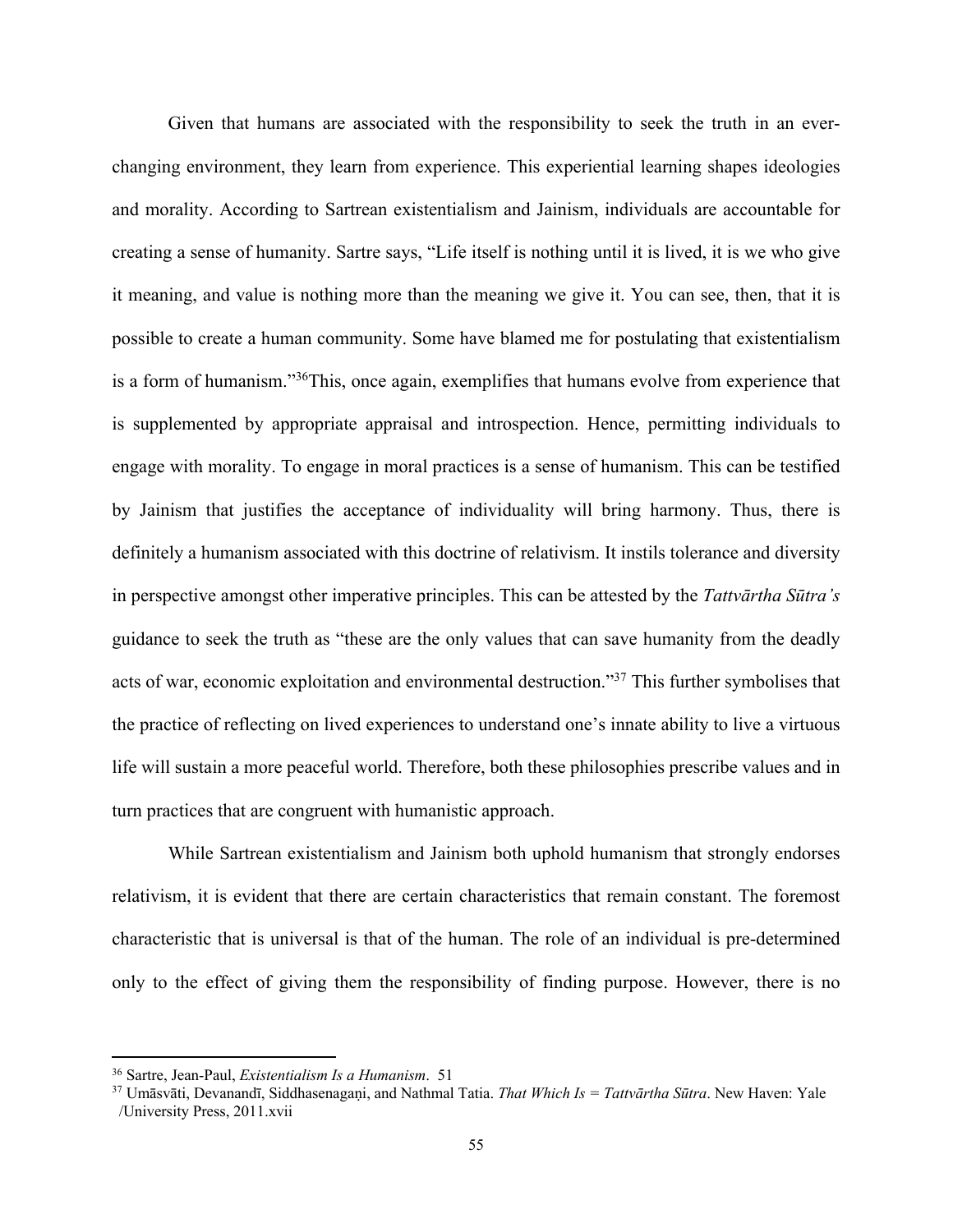preconceived path or outcome for an individual to follow. In fact, the overarching objective is to ensure that seeking the truth leads to morality. Sartre says, "Furthermore, although it is impossible to find in every man a universal essence that could be said to comprise human nature, there is nonetheless a universal human *condition*."38This concludes that it is impossible to expect individuals to be clones, but that their existence is a universalistic characteristic. The lack of justification and examples in *Existentialism is a Humanism* can be supplemented with Jainism's detailed framework found in the *Tattvārtha Sūtra* that leads individuals on a quest for the truth. While both these philosophies have the shared purpose of encouraging an individual to seek morality by engaging with the truth, Jainism has more concreteness for ideas and explanations. Although this religious philosophy does not particularly indicate that this is the singular right way of life, there is a recommended path. Nevertheless, what makes this religious philosophy similar to Sartrean existentialism is the emphasis on relativism. This relativism is reminiscent of Cartesianism. It gives individuals the authority to be the architects of their morality. This process revolves around reflective practices that impacts behaviour and perspectives of an individual, thereby celebrating uniqueness. Although, I use truth and morality interchangeably in this chapter, the overarching objective is to demonstrate that they are both open to interpretation. While truth is about knowledge and morality is more about action, they are both essential components that constitute the ontological and epistemological framework that help individuals navigate life.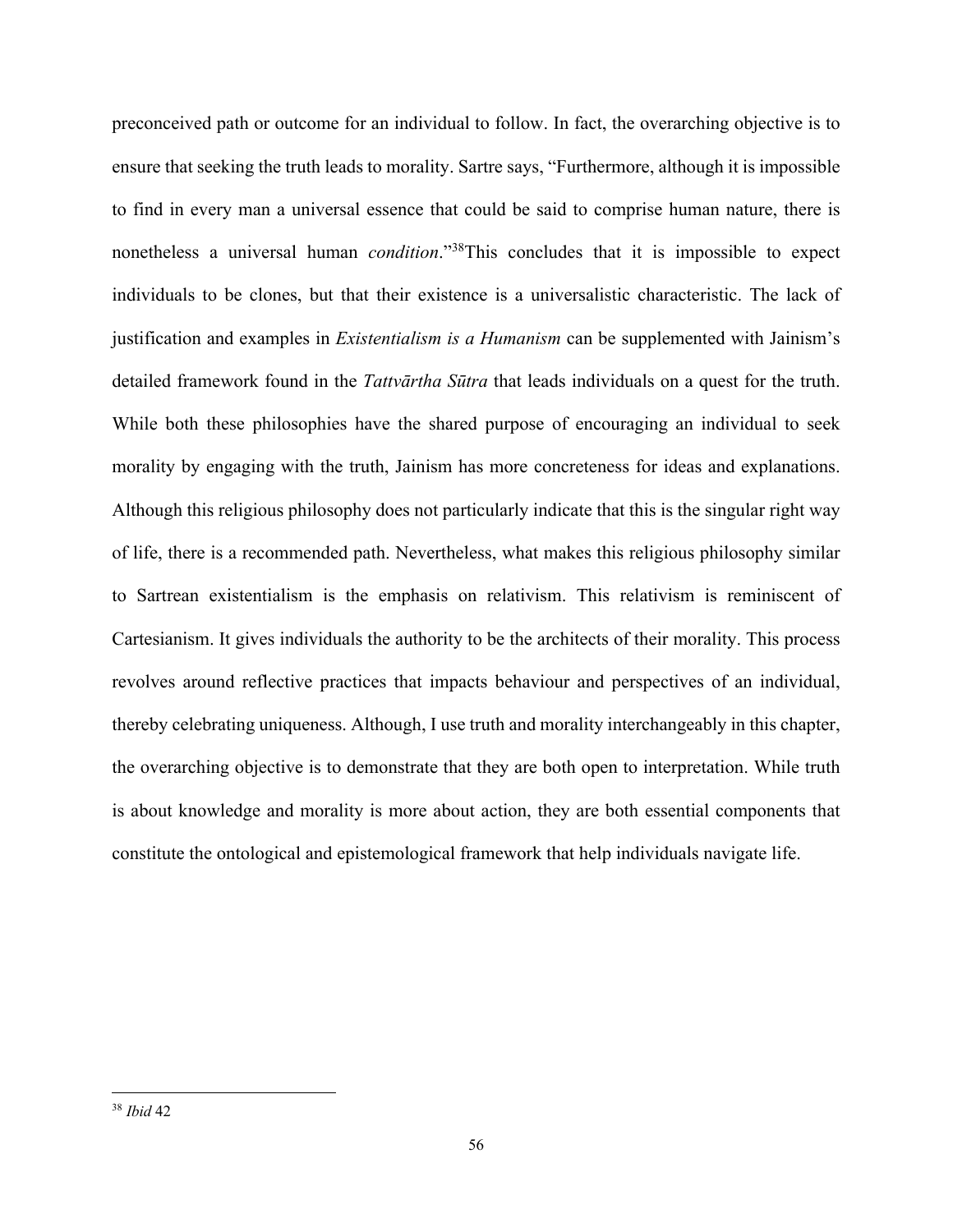## **Chapter 4**

## **Responsibility**

"Consciousness is a being whose existence posits its essence, and inversely it is consciousness of a being, whose essence implies its existence; that.is, in which appearance lays claim to being."1 - Jean Paul Sartre

Sartrean existentialism and Jain philosophy focus intensely on the nature of human consciousness and its ability to drive action. It is believed that Sartre's idea of consciousness, and the Jainism concept of Chetan, enable an individual to cognise, feel and conduct themselves. An individual's conduct must be a virtue of their responsibility. Sartrean existentialism and Jainism posits that an individual's action has the power to affect humankind, which places them in an evolved state to be a responsible stakeholder in society. Therefore, an individual's consciousness allows humankind to recognise their existence and give expression to their beliefs and thoughts. It is the guiding force behind responsibility. This responsibility, or as Jainism would call javabdhari, results in human actions. It gives individuals the capacity to introspect, seek knowledge and divinity. In the previous chapter, we learned that Sartrean existentialism explains that an individual's subjective nature is a direct result of their conscious being. Similarly, Jainism as a philosophy that believes the ātman or soul intrinsic to every individual is the map that guides an individual's potential for conducting rightful action. This notion of morality, common to both Sartrean existentialism and Jainism, exemplify that an individual's action is the utmost force of society. This allows us to engage with metaphysical, epistemological and ontological aspects of the two schools of philosophy. While Sartre emphasises the purpose of action as a guiding force behind human conduct, Jainism discusses

<sup>1</sup> Sartre, Jean-Paul, Sarah Richmond, and Richard Moran. *Being and Nothingness: An Essay in Phenomenological Ontology*. Abingdon, Oxon, UK: Routledge, 2018. Lxii.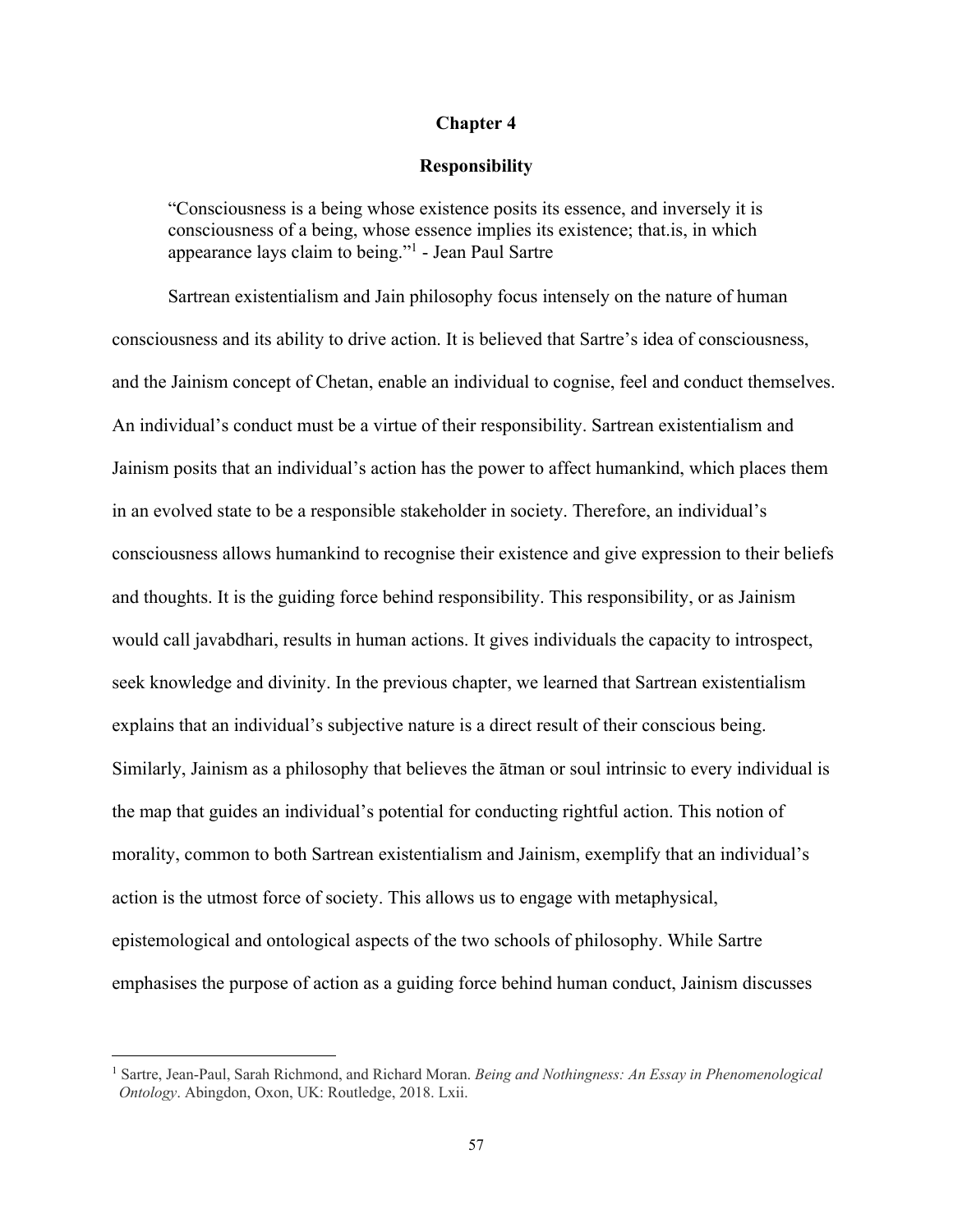how action contributes to the perpetuation of the karmic cycle and the indefinite durability of the soul.

The overarching objective of existentialism and Jainism is to demonstrate the power of responsibility attributed to mankind. Sartrean existentialism upholds that individuals are at the helm of the future of society. Moreover, the focal point of existentialism is an individual and how their role contributes to the shaping of the collective. However, this collective notion is not necessarily based on uniformity. In fact, there is a remarkable accent on subjectivity in the conduct of an individual. Nevertheless, what remains constant is that individuals are the agents of their conduct. Therefore, Sartre says, "Our **responsibility** is thus much greater than we might have supposed, because it concerns all mankind."<sup>2</sup> He believes that the freedom conferred to individuals comes with a responsibility. This responsibility enables an individual to discern and act in a manner that is moral and rightful. On the other hand, Jains believe that there is an innate soul in every individual. They believe, "The synonyms of Ātman are soul, spirit, jeeva, chetana, etc. It is characterised by consciousnesses and Upayoga, i.e. Knowledge and Perception [Samyak Gnâna and Samyak Darshan]. It is eternal and formless. It is indestructible. It is conscious energy characterized by infinite qualities like knowledge, bliss and power in its pure state and in the impure state; all these qualities are veiled by Karmas."<sup>3</sup> According to Jainism, the soul is an entity that exercises consciousness to seek knowledge, determines emotions and discerns responsibility. The dichotomy constructed between pure and impure is essentially analogous to moral and immoral behaviour. Hence, an individual has the ability to lead their life on their own terms. However, every aspect of their conduct is being recorded as karmic actions. Thus, Jains believe that the soul, a constant and identical, entity present in every individual is an agent of

<sup>2</sup> Sartre, Jean-Paul, *Existentialism Is a Humanism.* 24.

<sup>3</sup> Sahebji, Tej. *Jain Dharmsaar*. Mumbai. 107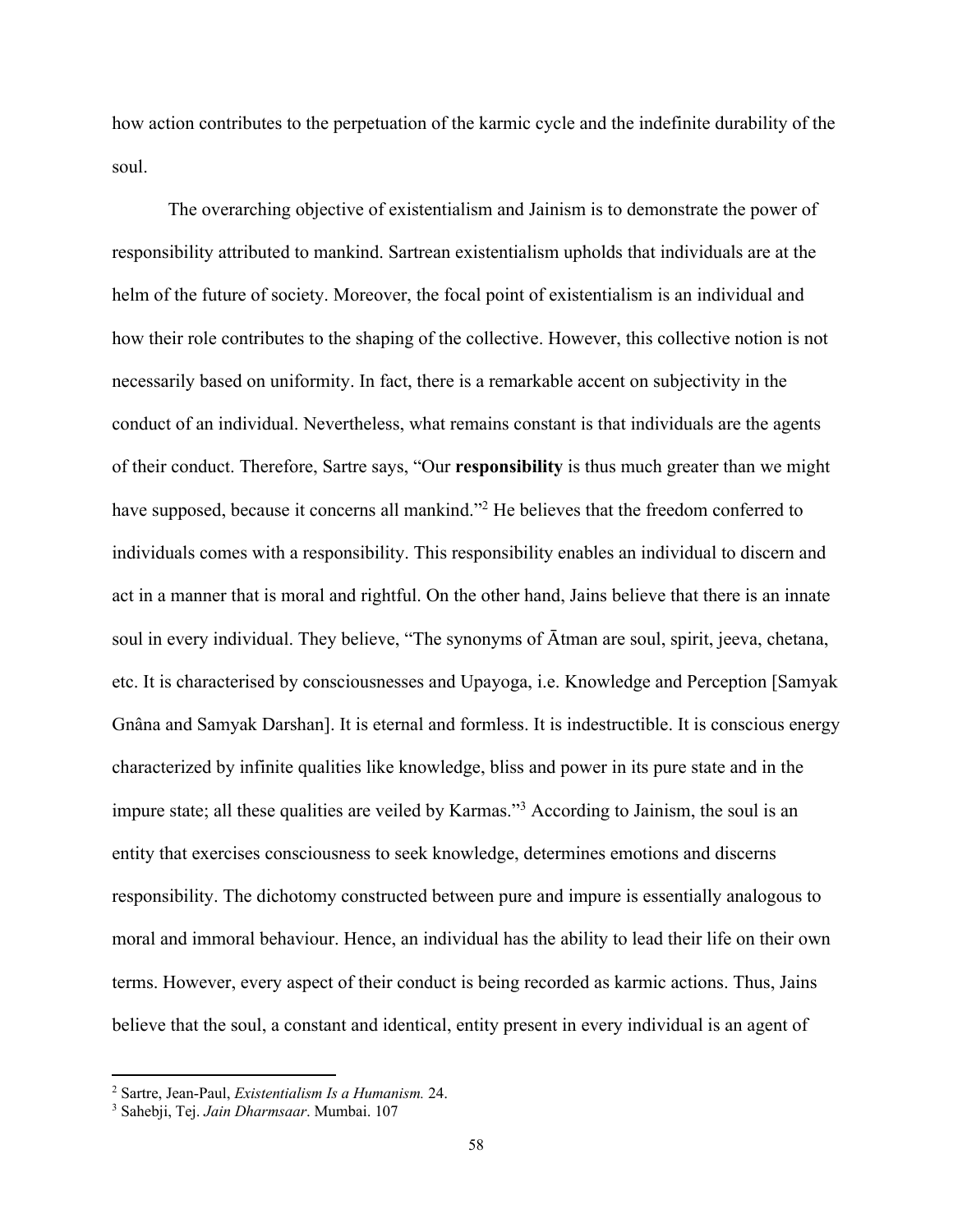responsibility. This is similar to Sartrean existentialism that will emphasise the responsibility of an individual to act rationally and morally given the acknowledgment of subjectivity and multiplicity of views. This responsibility determines actions. However, the only difference between Jainism and Sartrean existentialism is that Jains attribute the responsibility of an individual to the soul as it is a persisting element of an individual that carries forward through lifetimes. Nevertheless, both philosophies ascribe the same level of responsibility to the individual for their actions. Both philosophies maintain that responsibility is defined by us and not by an external law. Therefore, individuals are in charge of defining what is moral. There is no responsibility placed in the power of a heteronomous source.

Sartrean existentialism and Jainism credit individuals with their inherent wherewithal to be responsible agents. However, these philosophies also recognise that an individual has the potential to feel a flux of emotions. These emotions can be a product of how an individual determines to live their life based on their responsibility. Therefore, the feeling of these sentiments is also a result of an individual's own conduct. This signifies that responsibility also drives an individual's emotional faculties. Sartre says, "Existentialists like to say that man is in anguish. This is what they mean: a man who commits himself, and who realizes that he is not only the individual that he chooses to be, but also a legislator choosing at the same time what humanity as a whole should be, cannot help but be aware of his own full and profound responsibility."4 This explains that humans can be overcome or be over-whelmed by responsibility and thereby, leads them to a state of anguish. However, the operative term lies in "legislator" that renders clear an individual's agency to act in anyway. This ties back to the notion of subjectivity in Sartrean existentialism and Jainism's Anekāntavāda. Jains say, "The

<sup>4</sup> Sartre, Jean-Paul, *Existentialism Is a Humanism.* 25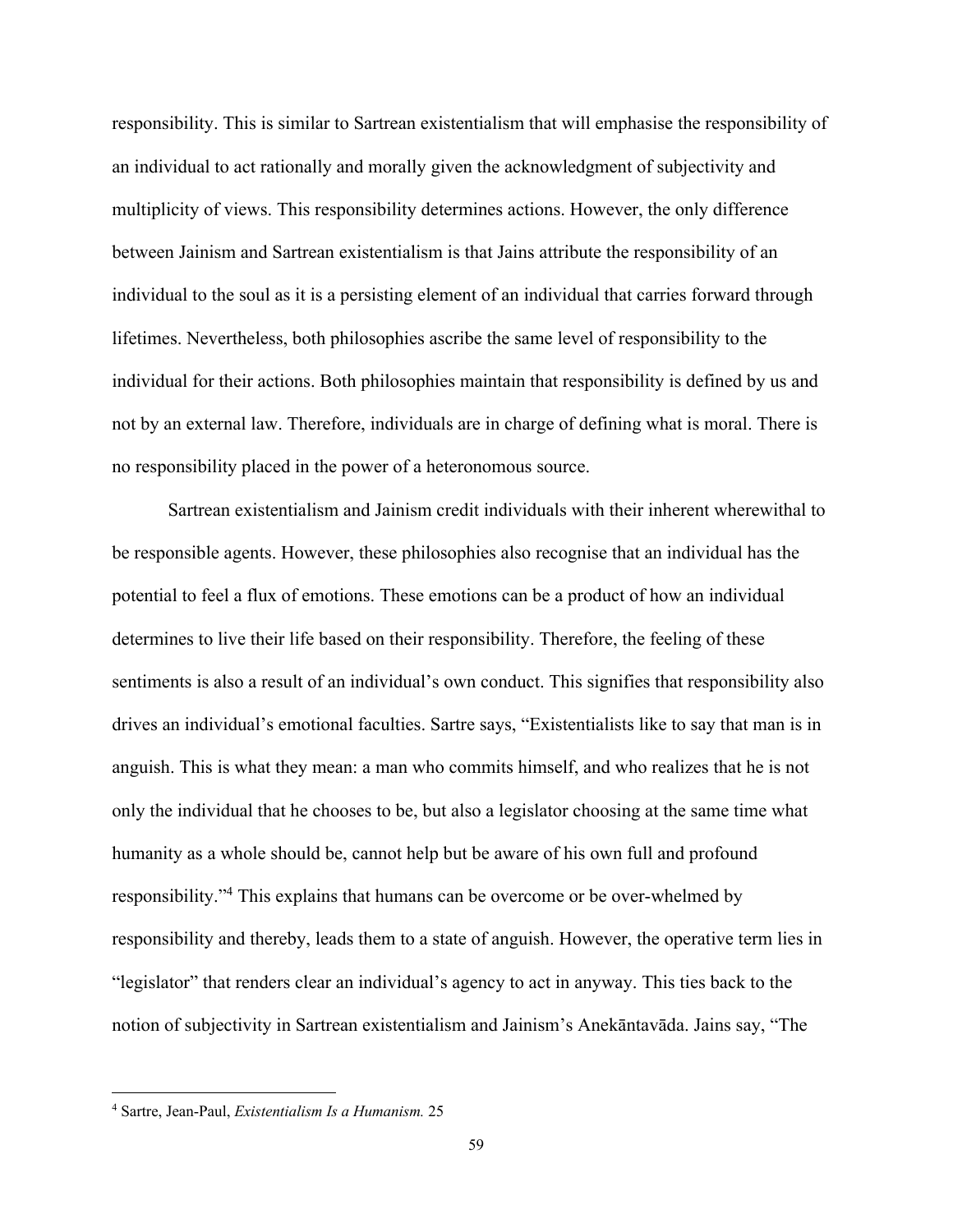bondage and deliverance of each individual belong to himself or herself. The experience of happiness or sorrow belongs to each individual and it is his own."<sup>5</sup> This further explains that Jains endorse that an individual is solely responsible for their feelings and sentiments. There is no external force that governs an individual's emotions. In fact, it is the human consciousness that gives rise to externalities. Therefore, Jains also honour the idea that individuals are the architects of their own doing. In essence, Sartrean existentialism and Jainism both strongly advocate that an individual's power to use their responsibility is deterministic of their emotional state. Given the heightened sense of responsibility and autonomy ascribed to individuals, they are often in anguish. There is no heteronomous being controlling their feelings.

An individual's emotional state is manifested in different ways according to Sartre and Jainism. However, both these philosophies suggest responsibility is the reason behind an individual's purpose. While Sartre believes an individual's inability to successfully process their reason for existence will result in anguish, Jains insist that every individual is capable of being aware. Sartre says, "The anguish we are concerned with is not the kind that could lead to quietism or inaction. It is anguish pure and simple, of the kind experienced by all who have borne responsibilities."<sup>6</sup> Thus, anguish is a common feature of those individuals facing inner turmoil or to those who can't rely on an external guidance. Those individuals tend to feel confined in their perturbed emotional sense. They struggle with finding meaning, cognising and becoming aware. Here lies the fundamental difference between Jainism and Sartre. Sartre explores responsibility can lead to a state of discomfort that results in an individual feeling trapped. Nevertheless, "The Jain dharma clearly believes that the soul is conscious, formless, and animate. Awareness is the feature of consciousness. This shows itself in the form of sorrow and

 <sup>5</sup> Bhadrabahuvijay. *Guidelines of Jainism*. Gandhinagar, India: Shri Mahavir Jain Aradhana Kendra, 2012. 106.

<sup>6</sup> Sartre, Jean-Paul, *Existentialism Is a Humanism.* 27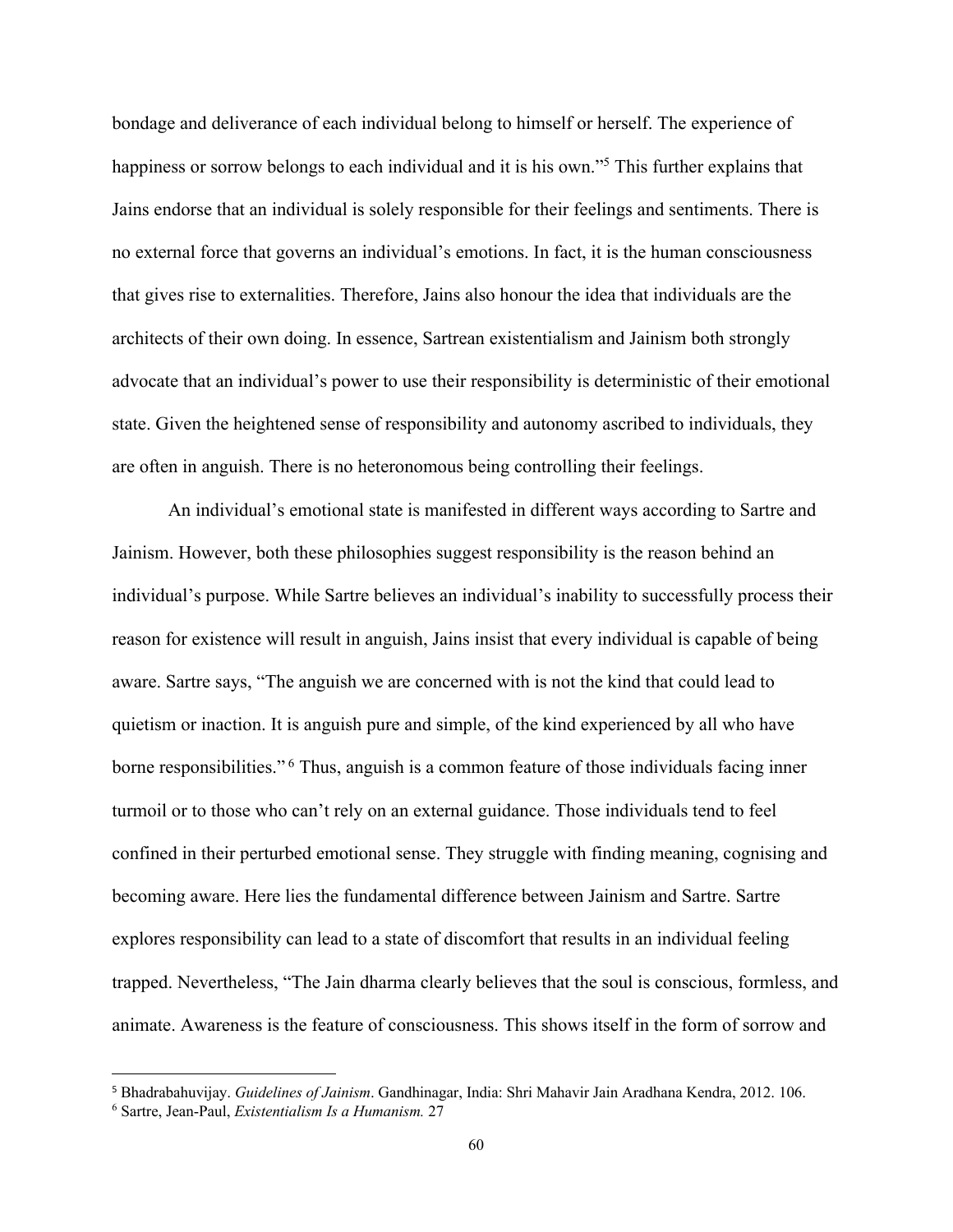happiness, knowledge and self-realization. The soul is spotless and formless, the soul is neither masculine nor feminine. It is a collection or composite of countless conscious, formless entities and is formless."7 Jains posit that following the Jina is not ordained by God, but an individual's choice. This makes it evident that Jains believe, every individual, given their inherent soul, has the bandwidth to be conscious and accountable for their emotional state. It is important that individuals are aware of their innate faculty to be at the centre of their emotions. This inborn faculty is another feature of an individual's soul or ātman according to Jainism. This aspect of an individual allows them to determine their actions. Hence, the responsibility is within an individual's power to self-recognise. Given the transcendent nature of an individual's soul, there is certainly the opportunity for an individual to end their suffering. Thus, unlike Sartrean existentialism, Jainism believes that individuals can break free from this realm of life should they follow the path of rightful action. Nevertheless, both these philosophies entrust individuals with the propensity to be in charge of their emotions.

Sartre and Jains attribute anguish to be a result of living a life devoid of external factors. This notion of suffering arises from an individual's presence to lead an autonomous life, but also because of material attachments. This dependence on other factors causes individuals a sense of agony. Sartre says, "It is the very condition of their **action**, for they first contemplate several options, and, in choosing one of them, realize that its only value lies in the fact that it was chosen. It is this kind of anguish that existentialism describes, as we shall see it can be made explicit through a sense of direct responsibility toward the other men who will be affected by it."8 This signifies that individuals have the freedom to be responsible for their own actions. Their behaviour is based on deliberation and realization. Individuals undergo a thinking process

 <sup>7</sup> Bhadrabahuvijay. *Guidelines of Jainism*. Gandhinagar, India: Shri Mahavir Jain Aradhana Kendra, 2012.114.

<sup>8</sup> Sartre, Jean-Paul, *Existentialism Is a Humanism.* 27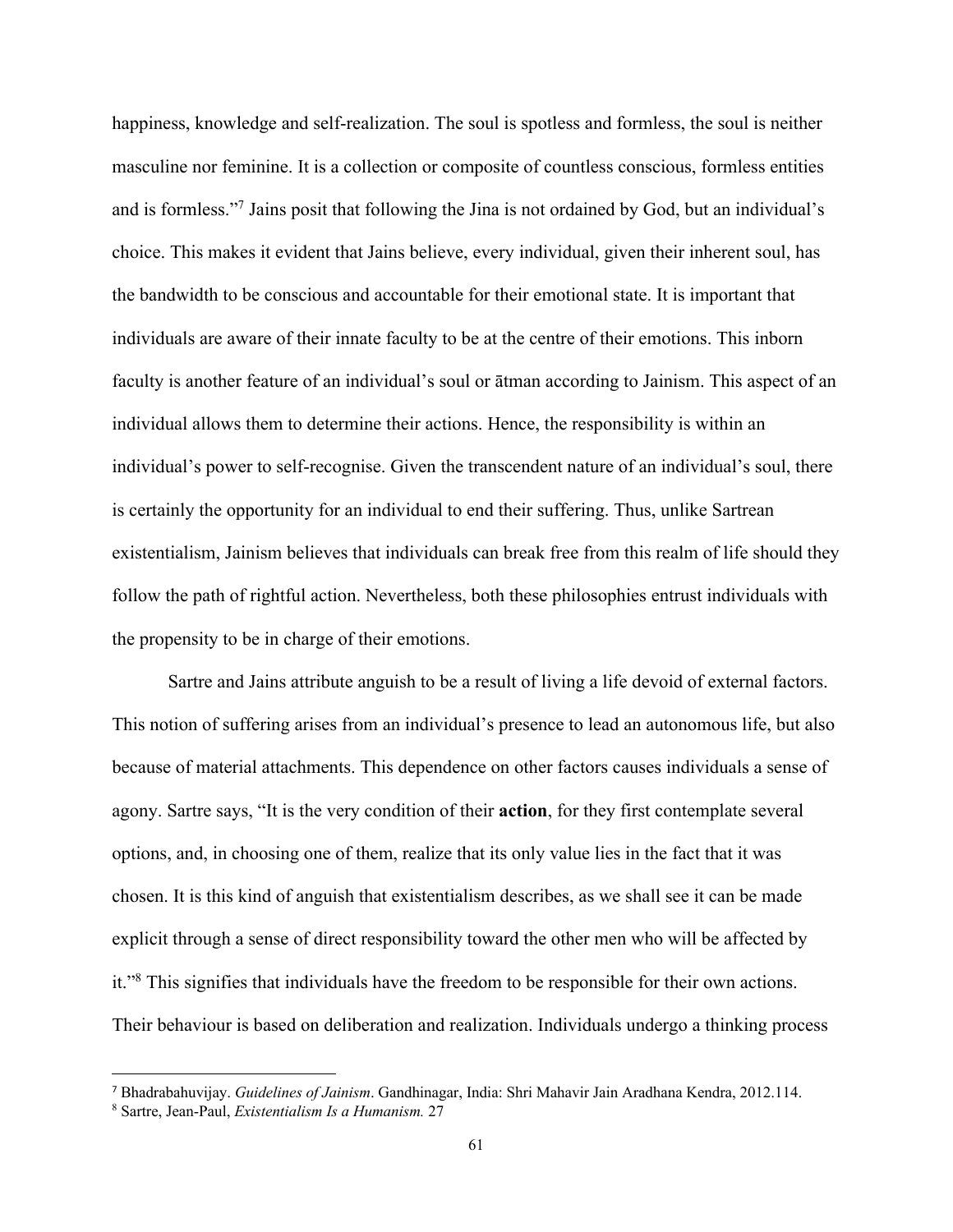given their evolved state and hence, must exercise their aptitude to act rationally. This rationality will guide them on the path of morality by constructively affecting their actions. Hence, Sartre believes that if an individual take control of their suffering, they become more responsible agents of change in society. This positively influences other individuals. In a similar vein, Jains believe that individuals have the autonomy to elevate their souls to be released. The satisfaction that one receives from rightful impact further enables an individual to achieve Jainism's soteriological objectives. Jains maintain, "The inherent nature of the soul is absolute freedom. It can choose to either steadily abide in its blissful Self or run outside for worldly pleasures and suffer. Man is at such stage of evolution that if he awakens, he is liberated; otherwise he will have to repeat transmigration."9This makes it evident that should individuals cling to other individuals or worldly attachment, they will perpetuate this cycle of suffering. Given an individual's evolved status of discernment and realization, they choose to use their freedom to strive to be on the path of liberation. This eschatological focus in Jainism explains that regardless of the fact that individuals have the freedom to seek their emotional fulfillment, they must work towards liberation. This notion of liberation means a permanent end to the suffering. Therefore, should an individual desire a way out of this anguish state, they must judiciously use their responsibility to accumulate good karma. As a result, Sartrean idea of 'action' can be undoubtedly linked to the Jain belief of karma. Additionally, Sartre says, "This is what "abandonment" implies: it is we, ourselves, who decide who we are to be. Such abandonment entails anguish."<sup>10</sup> Hence, this immense freedom assigned to individuals will place them in a continued sense of uncertainty, particularly because of the absence of an heteronomous source. It is imperative that individuals use this liberty to introspect and deem the path of conduct that is best suited to their emotional

<sup>9</sup> Pujya Gurudevshri Rakeshbhai. *Sadguru Insights*. Dharampur: Shrimad Rajchandra Mission, 2016. 17

<sup>10</sup> Sartre, Jean-Paul, *Existentialism Is a Humanism.* 34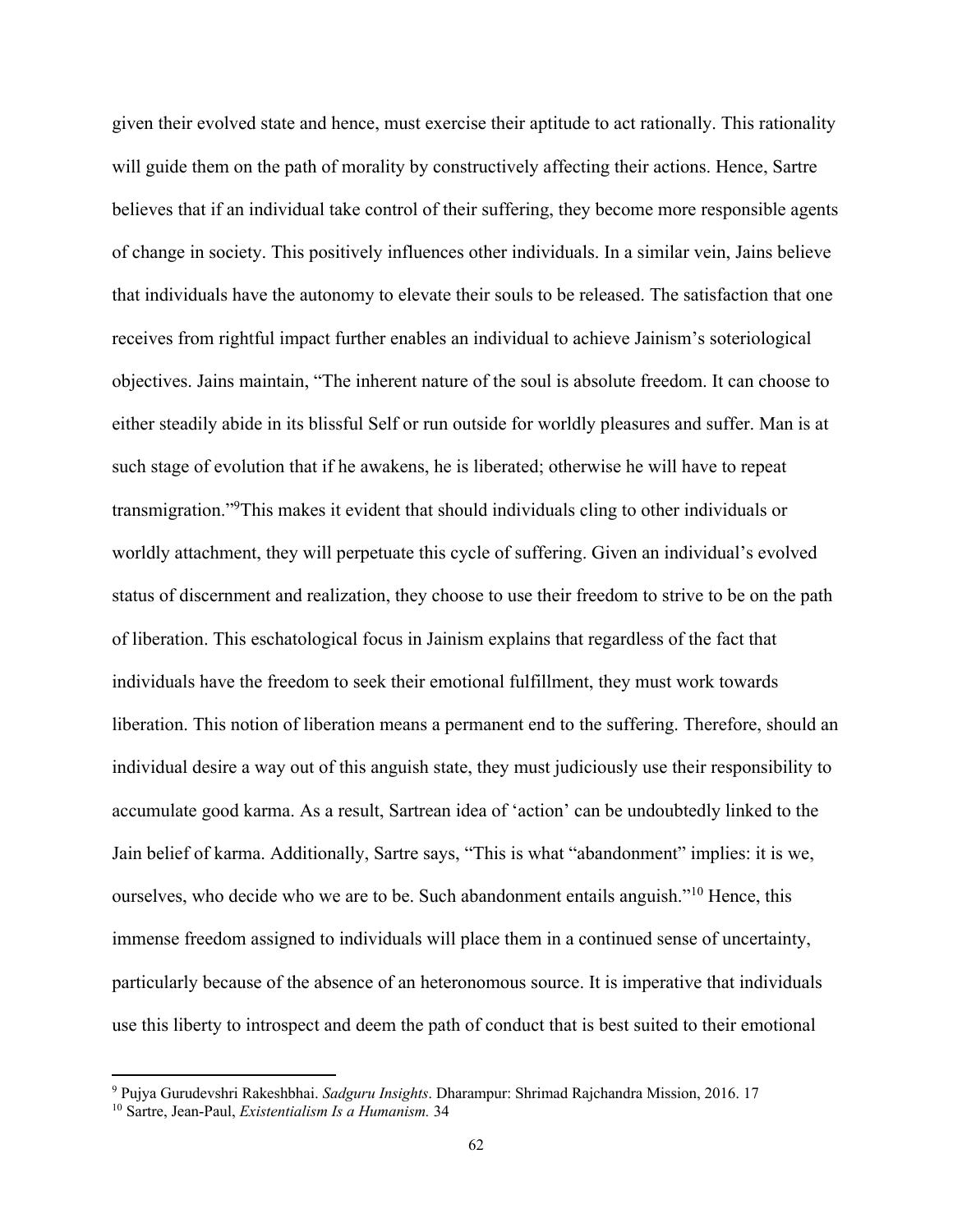being. This will have a direct impact on their effect and role in society. In essence, the individual is the agent of action that governs society. Moreover, Sartre further adds, "As for "despair," it has a very simple meaning. It means that we must limit ourselves to reckoning only with those things that depend on our will, or on the set of probabilities that enable action."11 Therefore, it is clear that an individual's purpose is to effectively take responsibility for their own emotions and act in a manner that will put an end to their suffering. This path involves a sense of detachment. Here, we once again notice a strong connect to the Jain value of renunciation. This is an essential aspect of a Jain's desire to attain salvation or an escape from the flux of emotions that individuals undergo on Earth. In essence, both Jains and Sartrean existentialism give individuals the absolute freedom to be responsible agents in society. This not only allows an individual to put an end to their suffering, but also become better citizens. Thus, an individual's emotional state has direct impact on their ability to act in a manner that is moral.

Sartrean existentialism and Jainism believe an individual's character is reflective of a combination of an internal and external factors. Consequently, individuals are a sum total of their relationship with themselves and their equations with others. An individual's relationship with themselves is an outcome of their emotional being. This human characteristic makes an individual's behaviour or actions part of a causality. Sartre explains, "What we mean to say is that a man is nothing but a series of enterprises, and that he the sum, organization, and aggregate of the relations that constitute such enterprises."12 Although individuals are attributed with the freedom to act on their own terms, these actions are affected by societal or other deterministic reasons. This demonstrates a certain causality in the analysis of comprehending why individuals choose to lead their life in a certain way. Jains discuss this action as representative of karma.

<sup>11</sup> *Ibid* 34

<sup>12</sup> *Ibid* 38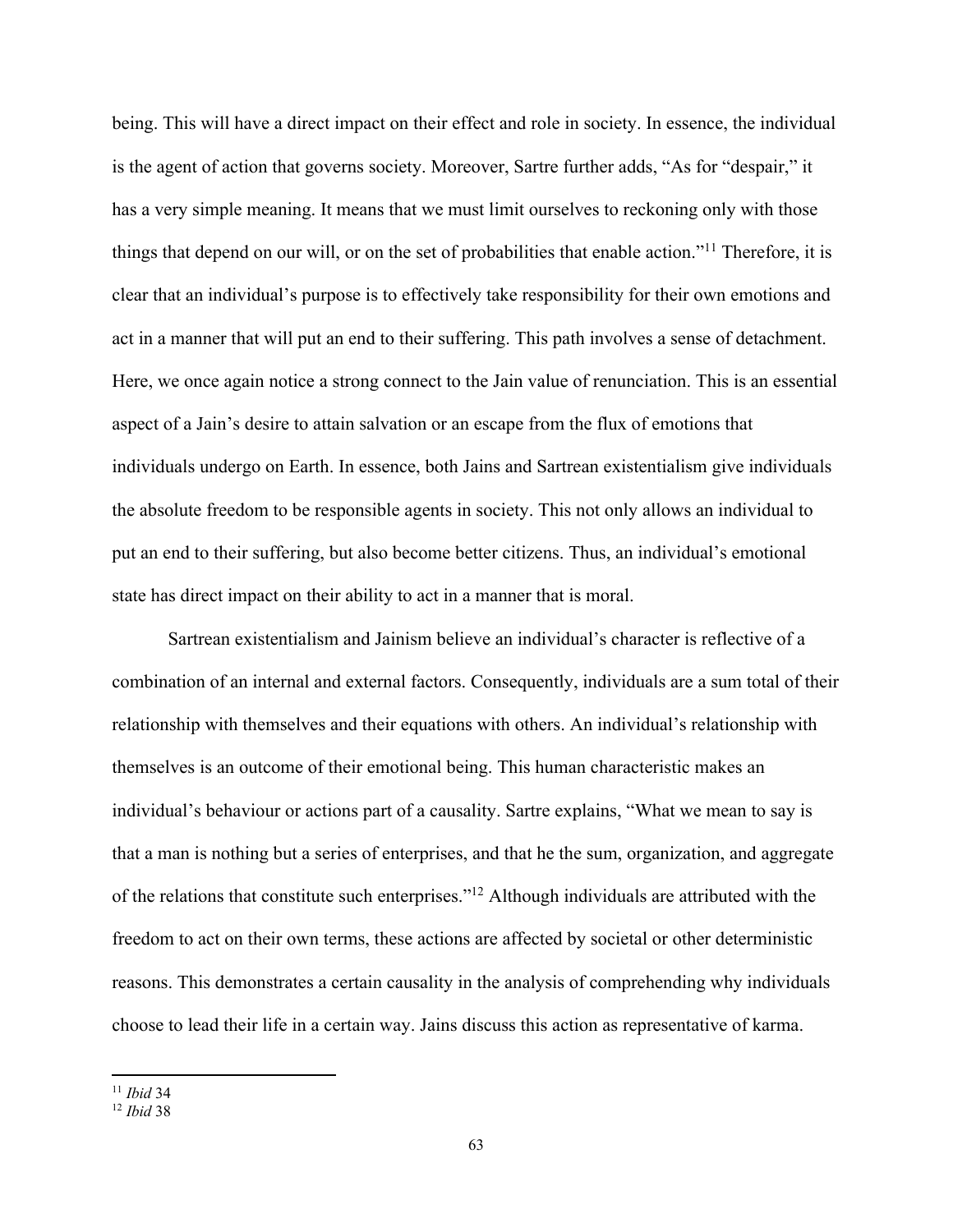Essentially, action become deeds that engage an individual's duty in this lifetime and carries forward through other lives, "The Jain dharma considers Karma as an independent and separate entity. It has been calculated in terms of Pudgals [Pud meaning hell and Gals meaning essence that is not pure] because the body is made up of Pudgals. Karma is its cause. Hence, Karma is also made up of Pudgals. The impact of Karma and Pudgals on the soul is deep. The relationship between the soul and Karma is without a beginning."<sup>13</sup>Once again, we notice the weight given to an individual's soul and not a transcendental being. It is the soul that channels an individual's freedom to act responsibly. This consciousness arises from the evolved state of humans and certain actions are inborn. Nonetheless, karma encapsulates the existentialist idea of acting with responsibility and exercising freedom with awareness.

The inborn consciousness that comes with being human is considered *a priori* knowledge according to Jains and Sartre. It is evident that with the responsibility of being a human, the most evolved species on this planet, there are certain virtues that become innate. Sartre says, "It must be considered mandatory *a priori* for people to be honest, not to lie, not to beat their wives, to raise children, and so forth. We therefore will need to do a little more thinking on this subject in order to show that values exist all the same, and that they are inscribed in an intelligible heaven, even though God does not exist."<sup>14</sup> As a result, this notion of morality is intrinsic to the idea of existence. This level of truth is part of being human. There is no way to teach an individual this practice but is rather acquired by simply being born in this evolved state. While Sartre thinks nothing is instinctive, he asserts consciousness is a faculty that is a result of being born in this evolved state. They are responsible to contemplate and distinguish right from wrong. As a child, I remember hearing from my Jain religious philosophy teacher that being honest and harmless is

<sup>13</sup> Bhadrabahuvijay. *Guidelines of Jainism*. Gandhinagar, India: Shri Mahavir Jain Aradhana Kendra, 2012. 121.

<sup>14</sup> Sartre, Jean-Paul, *Existentialism Is a Humanism.* 28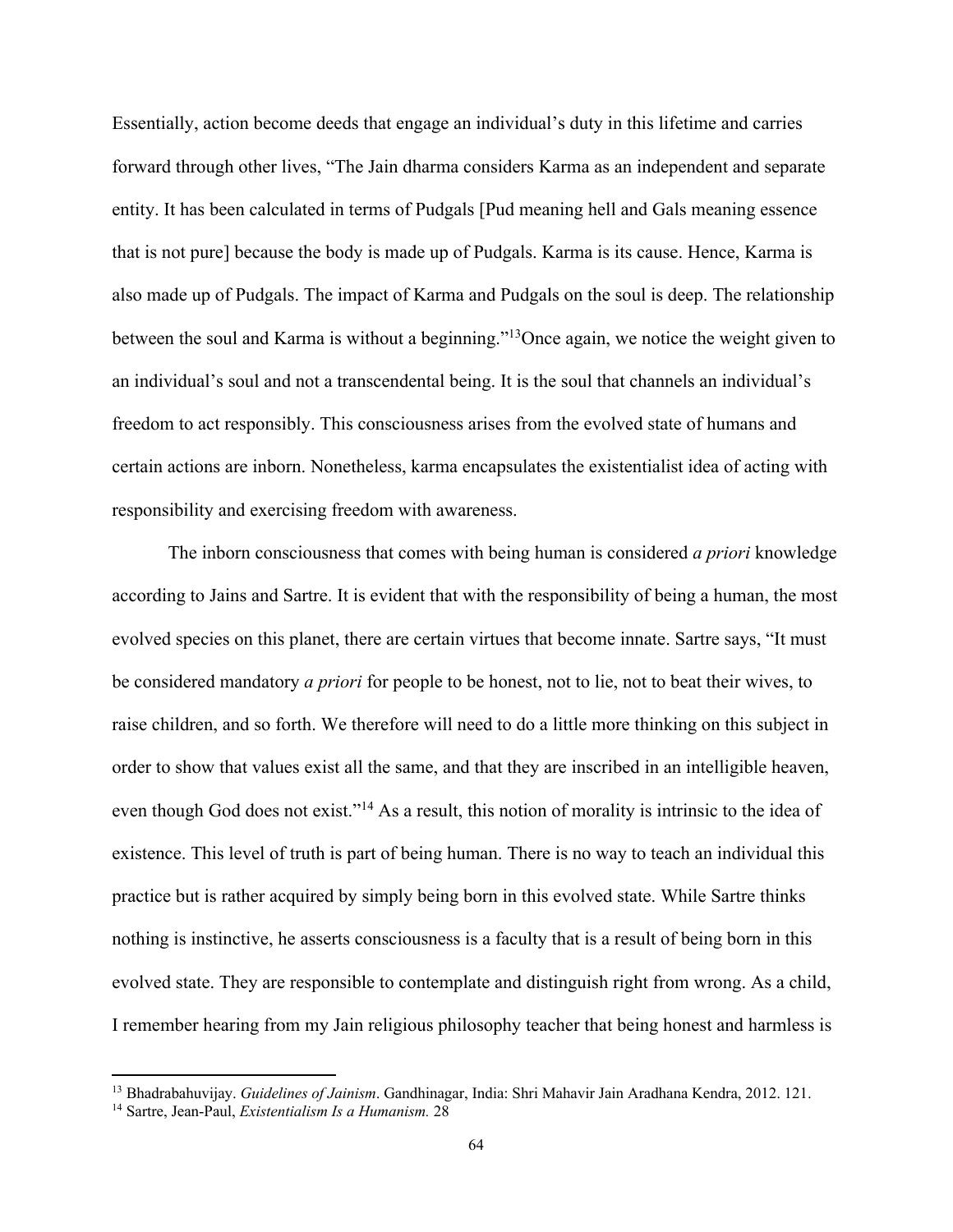not dharma*,* that is duty and anyone with reasonable amount of common sense should perceive that, as a given. Dharma lies in how useful to make my life to ensure that I uplift someone else's. Here again, I notice the strong link between existentialism and Jainism. While Jains may attribute an individual's level of cognition to their previous karma or actions from former lives, they accept that every individual has the consciousness to be aware of the truth. Sartre echoes this when he says, "There could no longer be any *a priori* good, since there would be no infinite and perfect consciousness to conceive of it. Nowhere is it written that good exists, that we must be honest or must not lie, since we are on a plane shared only by men."<sup>15</sup> This is, again, linked to the action of an individual. Jains also believe that karma guides an individual's morality and not a heteronomous source. This is possible because individuals possess the consciousness to be responsible agents. Their behaviour severely impacts the structuring and organising of society. Sartre also acknowledges this when he mentions, "In an excellent article, Francis Ponge once wrote: 'Man is the future of man.; This is absolutely true."<sup>16</sup>Jains say, the inner feature of life is *Chetan* or consciousness. The Jain dharma believes that the soul or Jiva embodies consciousness. It goes on manifesting itself in various states, retaining its original and essential form."17 This explanation makes it clear that consciousness results in awareness. Moralistic lessons can be acquired but are mostly an extension of an individual's ability to be conscious. This *a priori* sense is an epistemology that comes with the good karma of being born a human versus another primitive organism. It is important for individuals to channelise their consciousness to be responsible agents in society. They must realise how their actions affect not just their future, but also other individuals. Therefore, both philosophies uphold that there are external impacts to an

<sup>15</sup> *Ibid* 28

<sup>16</sup> *Ibid* 29

<sup>17</sup> Bhadrabahuvijay. *Guidelines of Jainism*. Gandhinagar, India: Shri Mahavir Jain Aradhana Kendra, 2012. 108.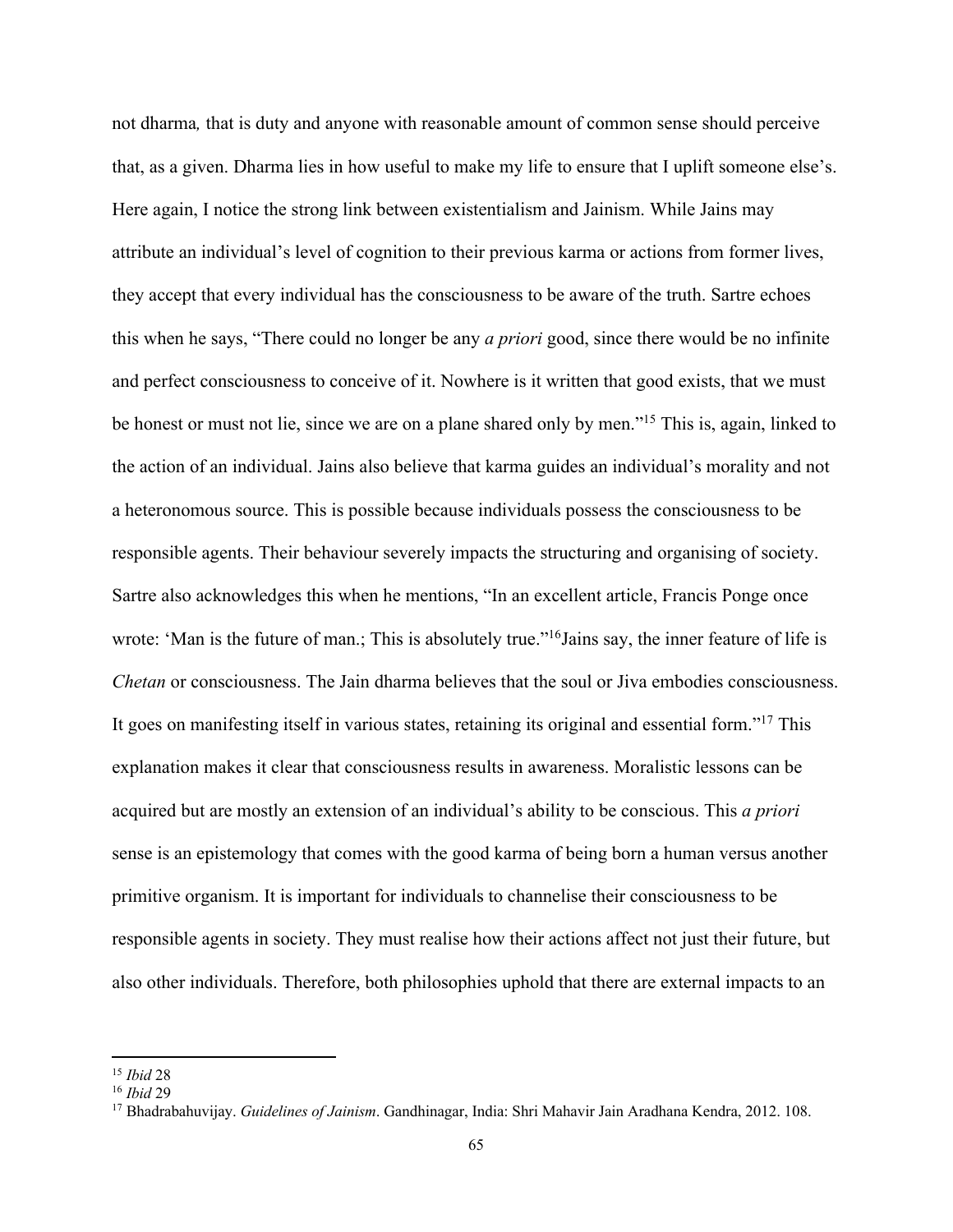individual's actions. Nonetheless, every individual has the freedom yet access to *a priori* knowledge. It is about rightfully subscribing to a consciousness that allows morality to prevail. This is further made evident when Sartre reiterates, "Who can decide that *a priori*? No one. No code of ethics on record answers that question."18This ties in to the atheist nature of Sartrean existentialism and non-theistic nature of Jainism. *A priori* knowledge cannot be acquired but must be homed in on. Jains say, "The universe has not been created by God; but has been revealed by him. He does not create this universe…he does not rule it; does not govern it; and does not direct it and "the creation is such."<sup>19</sup> This further underscores that an individual cannot learn morality from a supreme being. They are capable of receiving this knowledge by using their consciousness productively. Their actions have the capacity to influence other individuals. Although both philosophies argue that individuals are allowed to be subjective in nature, there are certain virtues that are universal and innate. This is a function of consciousness. As a consequence, consciousness drives responsibility. This becomes part if the Karmic account in Jainism. Sartre cites an example of the hero and a coward to express his confusion as to why one is born victorious and triumphant while the other a weakling. However, Jains would clearly attribute the status of an individual to the past karma. However, these states are not permanent and are subject to constant change based on the deeds of an individual.

In Jainism and Sartrean existentialism, there is a strong focus on the responsibility of an individual. This responsibility is part of a cycle of causality in that there is a sense of cause and effect given to the actions of individuals. Sartre says,

"If you are born a hero, you need not let it concern you either, for you will be a hero your whole life, and eat and drink like one. What the existentialist says is that the coward makes himself cowardly and the hero makes himself heroic; there is always the possibility that one day the coward may no longer be cowardly and the hero may cease to

<sup>18</sup> Sartre, Jean-Paul, *Existentialism Is a Humanism.* 31

<sup>19</sup> Bhadrabahuvijay. *Guidelines of Jainism*. Gandhinagar, India: Shri Mahavir Jain Aradhana Kendra, 2012. 106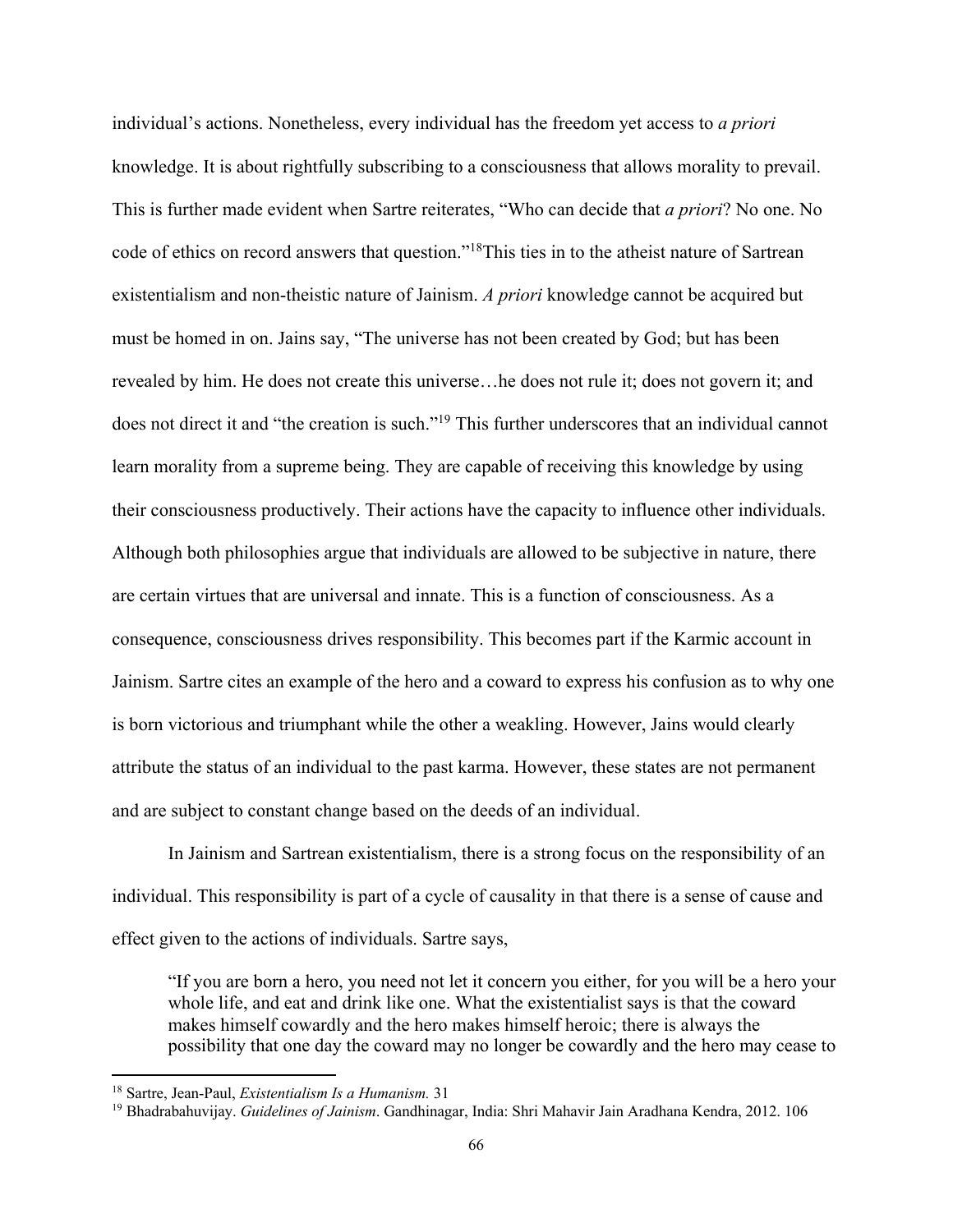be the hero. What matters is the total commitment, but there is no one particular situation or action that fully commits you, one way or the other."<sup>20</sup>

This illustrates that an individual is completely in control of perpetuating their emotional state or choosing to act in a manner that will use their freedom to grow. However, this does not require a universally accepted path. The action is left to the assessment of an individual. Thus, an individual is responsible for their own fate. Their action will determine their role in society. Their destiny is not permanent and subject to change. It will be based on the nature of their actions. Therefore, an individual should not assume the same positionality or status in society. This is heavily contingent on their propensity to conduct themselves. In this case, it is evident that existentialists accredit individuals with the permanence of existence in this world, but emphasises that it is based on alteration of fate. Jainism, similarly argues that individuals are responsible for their actions and thereby, karma. However, they sustain that this is a function of the ātman present in every individual. They believe that the "The Jīva is that which grows; which decays, that which fluctuates and varies, that which eats, sleeps, is awake, acts, fears, takes rest, makes attempts for self-defense and that which can reproduce. All of these qualities appear in the Jiva when it enters a physical body. These are the external features of the Jīvātmā."21Therefore, this explains how individuals are at the helm of their action. They have the opportunity to use their developed senses to act in a manner that will enable them to lead a life based on morality and virtue. The soul of an individual is immortal and transmigrates into different life forms. Its functionality will remain the same, but the individual's consciousness is the responsible conduit of its action. This action will modify their fate. Thus, the Sartrean concept of action strongly resonates with the theory of karma with the underlying thread of responsibility.

<sup>20</sup> Sartre, Jean-Paul, *Existentialism Is a Humanism.* 39

<sup>21</sup> Bhadrabahuvijay. *Guidelines of Jainism*. Gandhinagar, India: Shri Mahavir Jain Aradhana Kendra, 2012. 108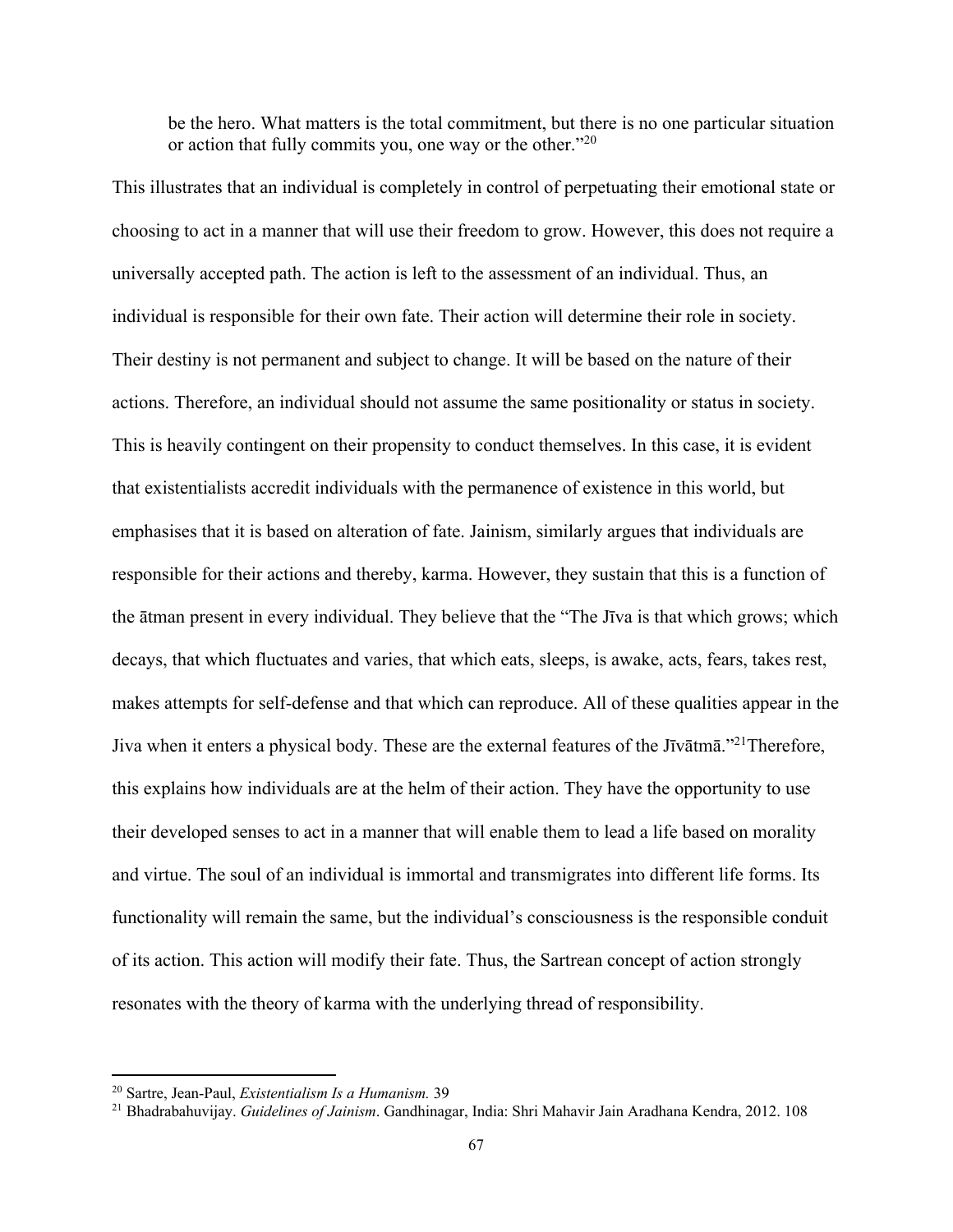Sartre and Jainism heavily draw attention to how an individual's existence is based on action. Sartre says, "existentialism [is not] an attempt to discourage man from taking action, since it tells him that the only hope resides in his actions and that the only thing allows him to live is action."<sup>22</sup>Therefore, there is a strong value given to the ability to act. It is important to note that action is the reason behind an individual's existence. This signifies that an individual's presence on this Earth is to act. This action might be a result of subjective thinking, but must be geared by responsibility. This action contributes to karma according to Jainism.

Although this action predominantly affects an individual's destiny, it affects society. As we discussed earlier, there is a causality with other societal elements. An individual's behaviour is driven by certain knowledge that is *a priori*, a sense of relativity and then dependence on other factors. Sartre summarises this as, "The effect of any form of materialism is to treat all menincluding oneself-as objects, which is to say as a set of predetermined reactions indistinguishable from the properties and phenomena that constitute, say, a table, a chair, or a stone. Our aim is exactly to establish the human kingdom as a set of values distinct from the material world."<sup>23</sup> This further signifies that individuals have an advanced sense perception that gives them access to high order epistemology. This grants them the knowledge of choosing morality through acting in a manner that is informed by responsibility. This exactly echoes Jainism as they believe that individuals are evolved beings with an ātman that is capable of seeking virtues surrounding detachment and compassion. They say that "The soul pervades the body it occupies. It has the characteristic of contracting and expanding. Just as air fills the balloon, the soul occupies the body in which it exists."<sup>24</sup>This shows the ephemeral connotation of life, but the permanence of

<sup>22</sup> Sartre, Jean-Paul, *Existentialism Is a Humanism.* 40

<sup>23</sup> *Ibid* 41

<sup>24</sup> Sahebji, Tej. *Jain Dharmsaar*. Mumbai. 107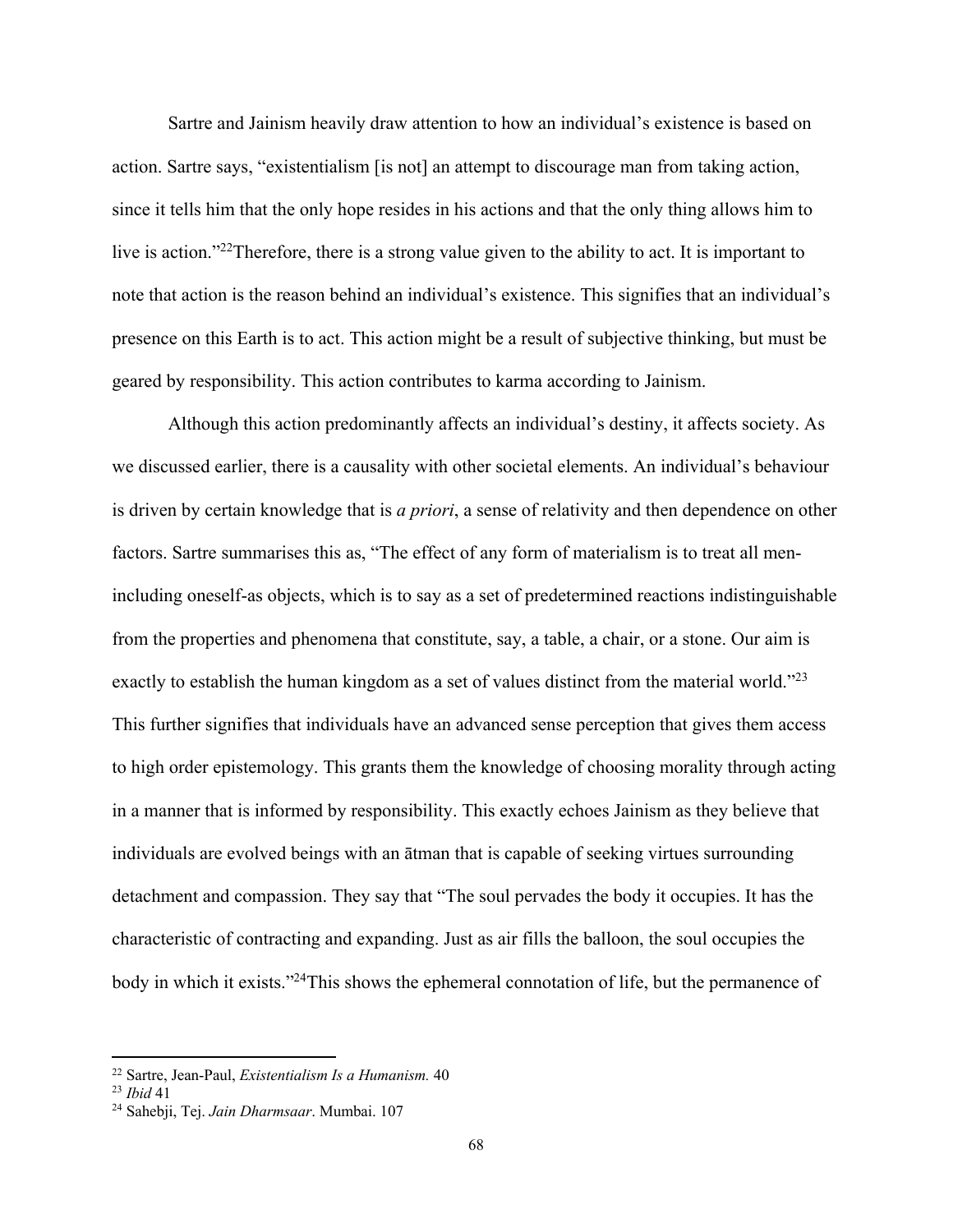the soul as an entity. Therefore, an individual has the opportunity to escape agony should they act morally. Their conduct will give them the salvation or liberation they seek. "One ought to reflect everyday on the transitory nature of all worldly things and concentrate on spiritual matters to exert spiritually for emancipation."25 Thus, while both philosophies ascribe individuals with the freedom to act responsibly towards determining their own actions, Jains have found a more structured theory regarding these actions. In essence, the karma theory uses the same Sartrean principles of freedom, *a priori* knowledge, evolved sense perception, suffering, but packages it with the possibility of breaking away from the shackles of pain and sorrow. Additionally, karma also justifies the level of an individual's evolvement and quality of life. Nevertheless, it emphasises that every individual is capable of achieving liberation. However, it is solely the responsibility of the individual to strive towards that. This liberation is possible because every individual has an inherent soul that is inclined to transmigrate to a different lifeform and eventually, achieve mōkṣa or enlightenment.

<sup>25</sup> *Ibid* 111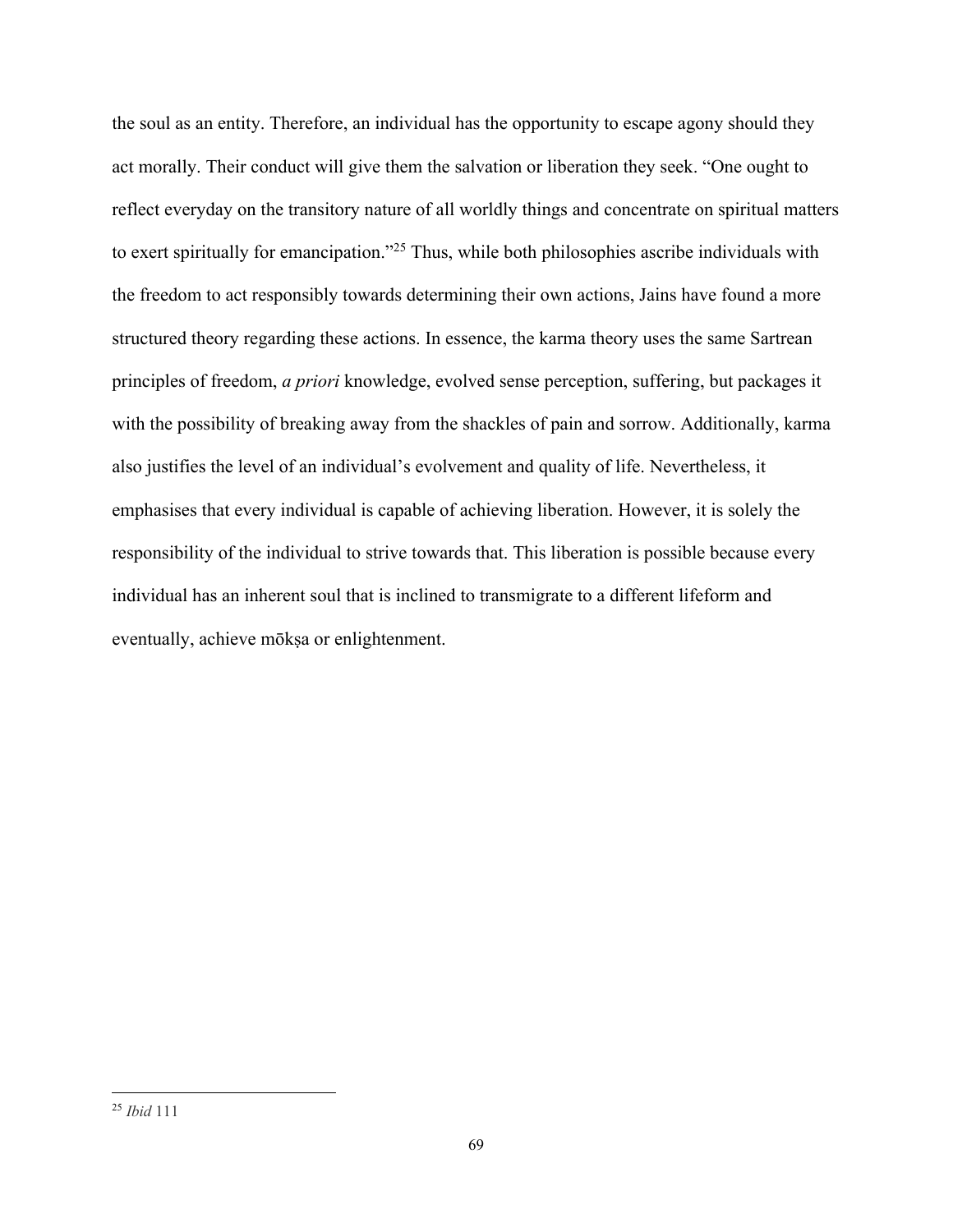## **Conclusion**

"By "humanism" we might mean a theory that takes man as an end and as the supreme value."1 - Jean Paul Sartre

After examining the similarities between Jainism and Sartrean existentialism, it is evident that, at least with reference to this world, the two philosophies share a similar understanding with regards to concepts like theism, freedom, responsibility and subjectivity. In both philosophies, there is a sense of cyclical connection between these concepts. Both reject the notion of a supreme 'theos' and place the reins of an individual's actions in their own hands. Both also posit that individuals have the freedom to define their individual existence and hence, subjectivity is of utmost importance while navigating purpose and meaning of life. This is succinctly summarised in Sartre's explanation of humanism as:

"Man is always outside of himself, and it is in projecting and losing himself beyond himself that man is realized; and, on the other hand, it is in pursuing transcendent goals that he is able to exist. Since man is this transcendence, and grasps objects only in relation to such transcendence, he is himself the core and focus of this transcendence. The only universe that exists is the human one-the universe of human subjectivity. The link between transcendence as constitutive of man (not in the sense that God is transcendent, but in the sense that man passes beyond himself) and subjectivity (in the sense that man is not an island unto himself but always present in a human universe) is what we call "existentialist humanism." This is humanism because we remind man that there is no legislator other than himself and that he must, in his abandoned state, make his own choices, and also because we show that it is not by turning inward, but by constantly seeking a goal outside of himself in the form of liberation, or of some special achievement, that man will realize himself as truly human."2

As Sartre argues, that individuals do not conform to a singular path postulated by a 'theos.'

Therefore, individuals are evolved beings that are capable of seeking morality and truth on their

own. Their ability to discern and formulate a way of life is a result of their conscious and

autonomous nature. Jainism concurs that individuals are the most evolved of species and hence,

<sup>1</sup> Sartre, Jean-Paul, *Existentialism Is a Humanism.* 51

<sup>2</sup> *Ibid* 52-53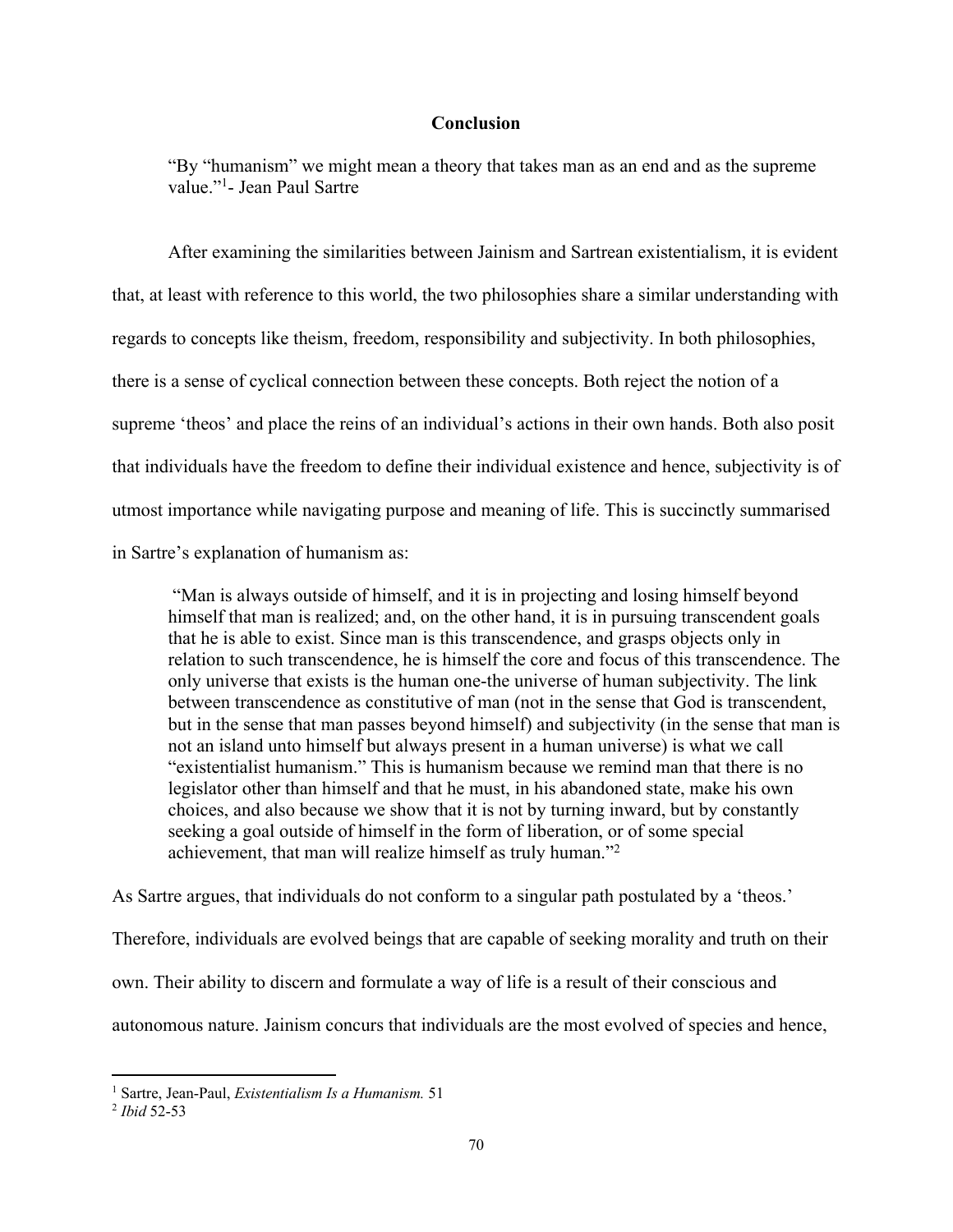possess the unique capacity of being able to discern moral behavior without reference to a heteronomous 'other.' They are encouraged to reflect and self-appraise in order to lead a life on their own terms. Sartre also cites that human sense perception gives them the wherewithal to navigate a way of life. The emotional state that results from the lack of a theos that places the burden on the individual to seek a virtuous path. But we must note, it is like Kantian philosophy in which a man acts in accordance with his desires, with regards to reason and moral duty. Nevertheless, this lack of a theos is a feature of Jainism as well.

While both these philosophies dismiss the power of a heteronomous source as clarified above, there is a fundamental eschatological and soteriological difference between the two philosophies. Jainism upholds the eschatology that a soul's journey is adorning the bodies of the likes of a fungus to that of the most highly evolved individual. Jainism's soteriology dictates that every soul (Jīv Tatva) has the potential to achieve salvation, mōkṣa*,* provided the soul can detach itself from all karmic particles. This solely depends on one's acts and thoughts that are based on karma of one's previous births. Simply put Jainism says,

"The inherent nature of the soul is free. It can choose to either steadily abide in its blissful Self or run outside for worldly pleasures and suffer. You are not dependent. No one can ever interfere in your activities. You are free to wander too. The path of transmigration and the path to liberation from the cycles of birth and death are equally open to you. No one can stop you from taking either one. You are free to choose whether you want to be reborn or not. You provide the cause and inevitably, the effect will follow."3

Despite these variations, the underscoring aspect of both these philosophies is that they are both a humanism.

<sup>3</sup> Pujya Gurudevshri Rakeshbhai. *Sadguru Insights*. Dharampur: Shrimad Rajchandra Mission, 2016. 17-18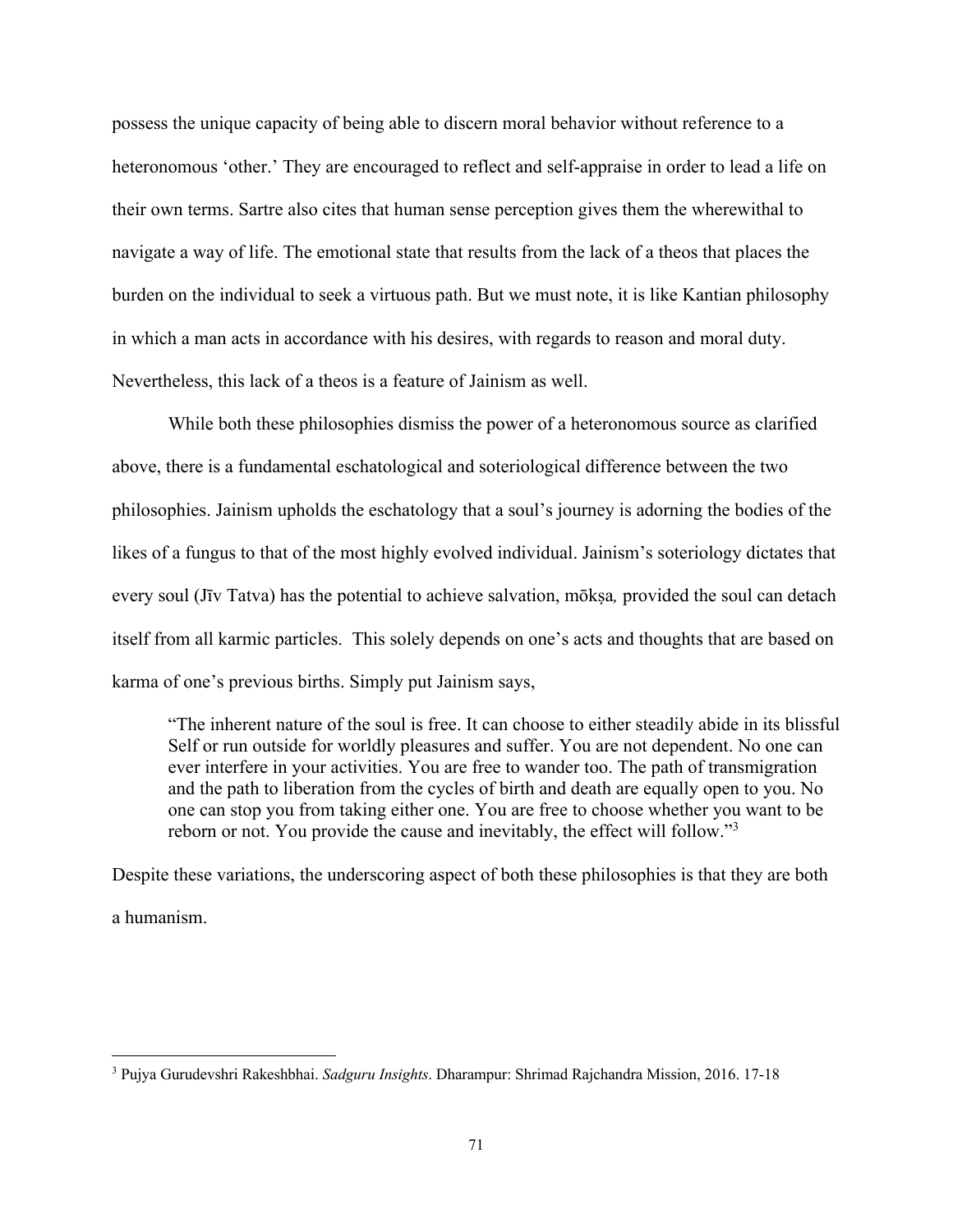As summarised above, although the two philosophies differ in their eschatological and soteriological focus, the two philosophies share concepts entrenched in similar ontology and epistemology. Sartre puts forward the idea that the human-world is the only realm of society and that humans are trapped in a flux of emotions and problematic decision-making. Jains posit that there is another universe out there and that individuals can strive to attain liberation in order to get access to that world, but for that they biologically need to be born as human beings, because to achieve that liberation, a certain level ok knowledge, faith and action is required and that is only in the possession within the intellect an individual. Therefore, Jains suggest a recommended path to seek that sense of enlightenment. However, they strongly emphasise the multifarious approaches that individuals can take to seek that reality. This is strikingly comparable to Sartre's notion of subjectivity in that he validates multiplicity of points of views and possible actions. Thus, the epistemological framework of the two philosophies are in accordance with each other.

These ontological and epistemological concepts of subjectivity, responsibility, freedom and consciousness are common to both philosophies. However, it is interesting that Jainism's cognition of these abstractions is philosophy is not just side-lined, but mostly overlooked in current philosophical discussions. I can attribute the lack of its recognition to its under-studied and under-researched nature largely because the vows of Jain ascetism are so austere that there are no representatives that spread the philosophy widely. However, it is important that I also acknowledge the literature review that presented how Vedānta has consonances with Western philosophy. Even though Vedānta has gained reputable scholarship, its philosophies aren't incorporated into the typical philosophy of religion studies in the West either. There is a great sense of marginalisation of South Asian philosophy, as Said also argues.

72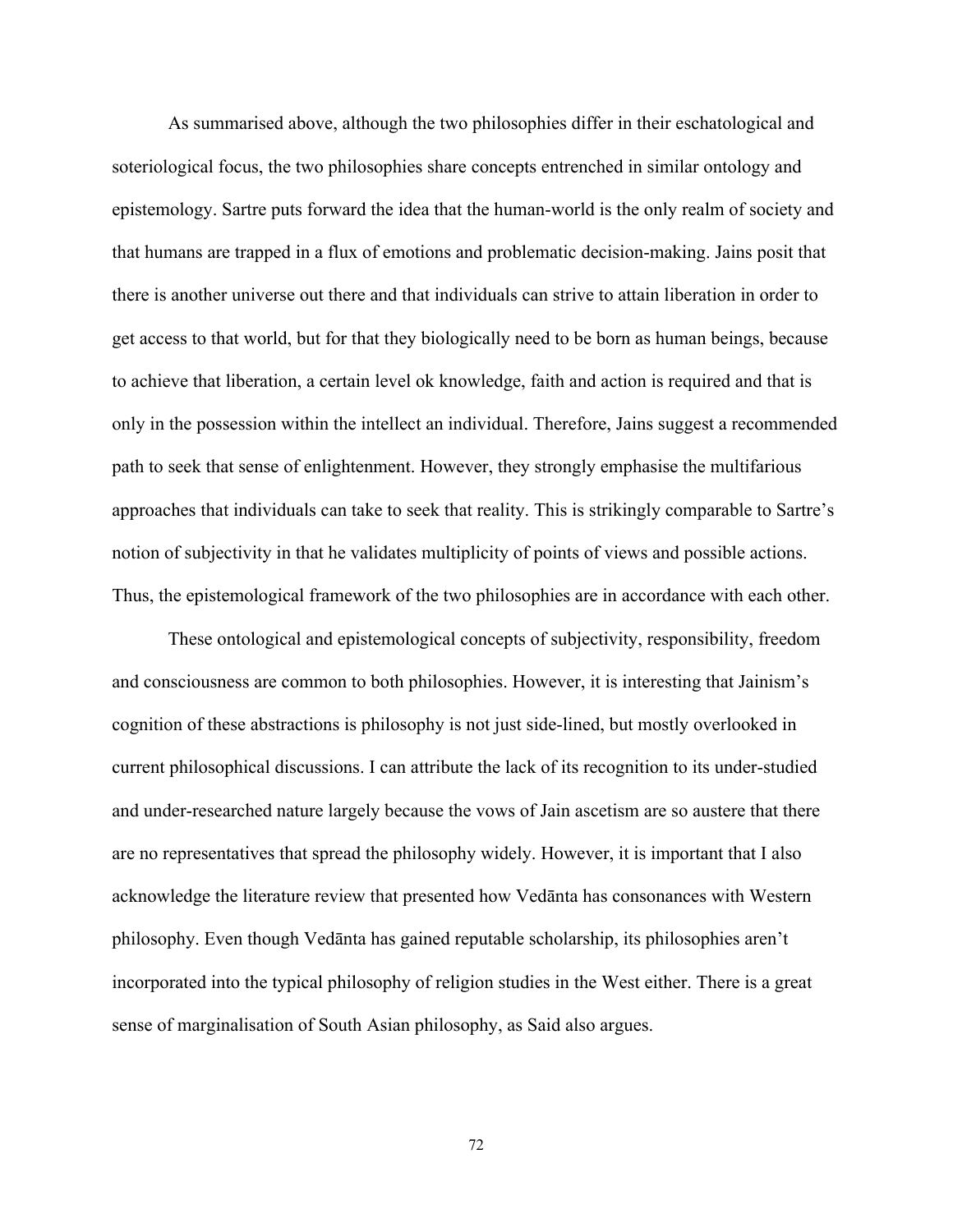Through the course of writing this thesis, I have noticed the rich array of philosophical concepts that were born in the South Asia long before they made their way in Western philosophy. At this juncture, I am reminded of my initial classes in Jain religious philosophy, where my teacher used to always say that Jainism is a not a religion, it is a way of life and it is based on Niyamas i.e. fundamental rules, that means it can be likened to the law of gravity and it is same for all individuals. It seems my teacher was saying 'truth is out there'– we all are victims of our psychological egoism and that no 'one' viewpoint, person or account of the truth that is correct because it is very complex to grasp. Nevertheless, the lack of exposure and engagement with these philosophies in the West do not give them the credibility.

The comparison that outlines how Jainism follows the same existentialist framework of Sartre underscores its humanistic nature. The fact that Jains reject the idea of a heteronomous source and encourage individuals to use their javabdhari (responsibility) and svátantra (freedom) to determine their karma shows that they give paramount importance to individual choice and freedom. This is in complete alignment with Sartre's existentialist philosophy, particularly in Jainism's focus on anekāntavāda (subjectivity). These inter-linked concepts contribute to a humanistic system.

However, it is essential to acknowledge that Sartre accentuates that there is "no exit" from this cycle of thought whereas Jainism does posit an 'escape.' This is the most significant contrast to Jainism's notion of the existence of different universal realms and external enlightenment. It is this rudimentary dissonance that requires more exploration in this thesis. Having studied the conceptual consonances between Jainism and existentialism, it is extremely evident that the two philosophies have more commonalities than dissimilarities. Having attempted to juxtapose similar concepts from both these philosophies, I am still interested to

73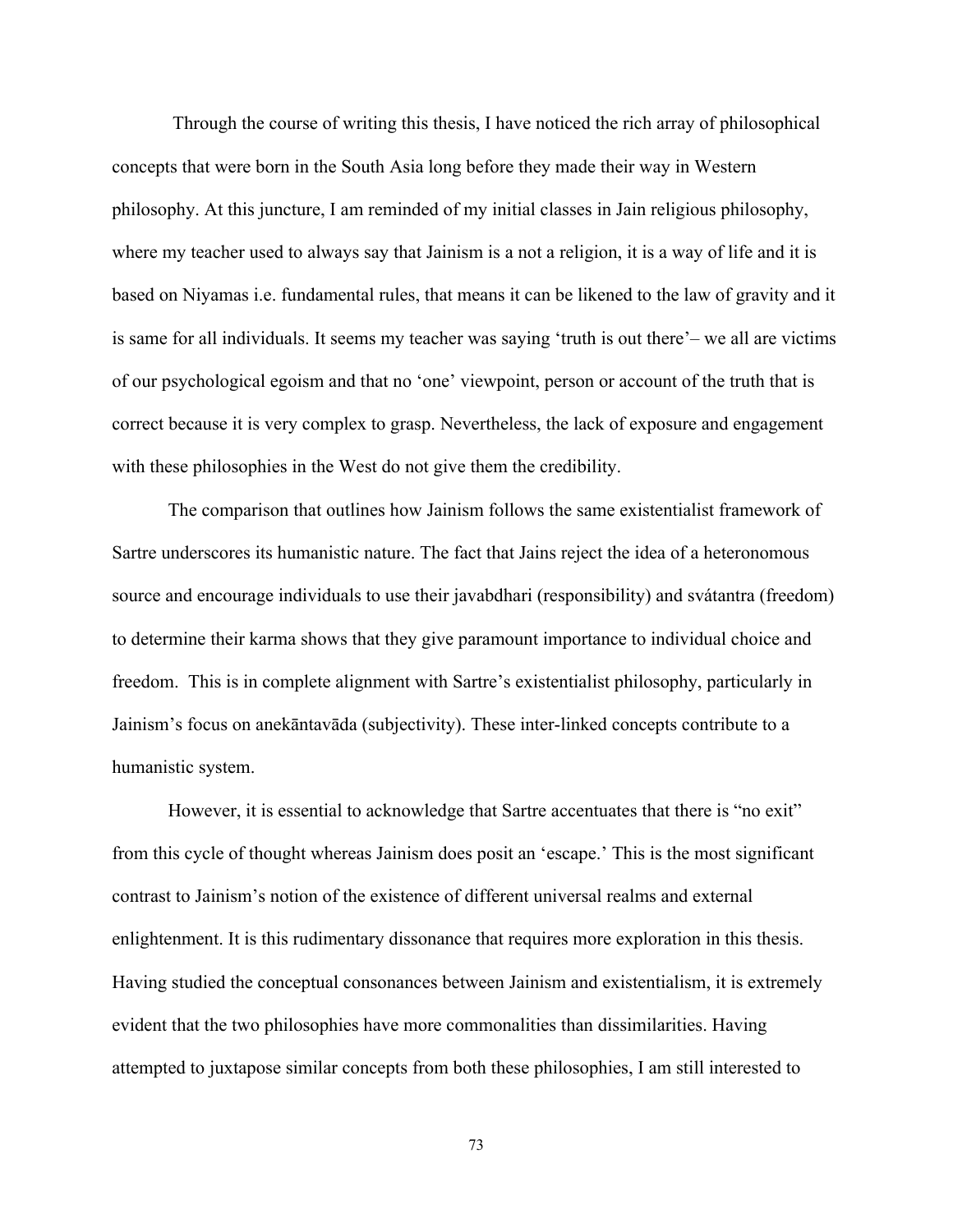study whether Jainism's relatively more structured framework, in that it has a recommended path or a syāvāda (practice), is the answer to the vacuum or sense of helplessness that Sartre highlights as "anguish?" I can extend the scope of investigation of this thesis by drawing analogies between Jain parables and Sartre's anecdotes. This would enhance the study by providing more context to help establish abstract notions.

Although the thesis requires more illustration of the philosophical concepts, it renders clear the similarities between the explanation of atheism, subjectivity and responsibility as seen in Jainism and Sartrean existentialism. It demonstrates that these three notions are pillars of human behavior in both systems. In summation, the concepts encapsulate the power of an individual, and not a supreme being, in controlling their world. They thrive on a sense of distinctiveness in that every individual's journey is their own and hence, their emotional state would differ. While Jainism justifies this variance due to an individual's karma, Sartre does not provide a rationalisation. Once again, I am encouraged to further explore how or if Jainism's complex philosophy can answer some of the questions that Sartre leaves unanswered or openended.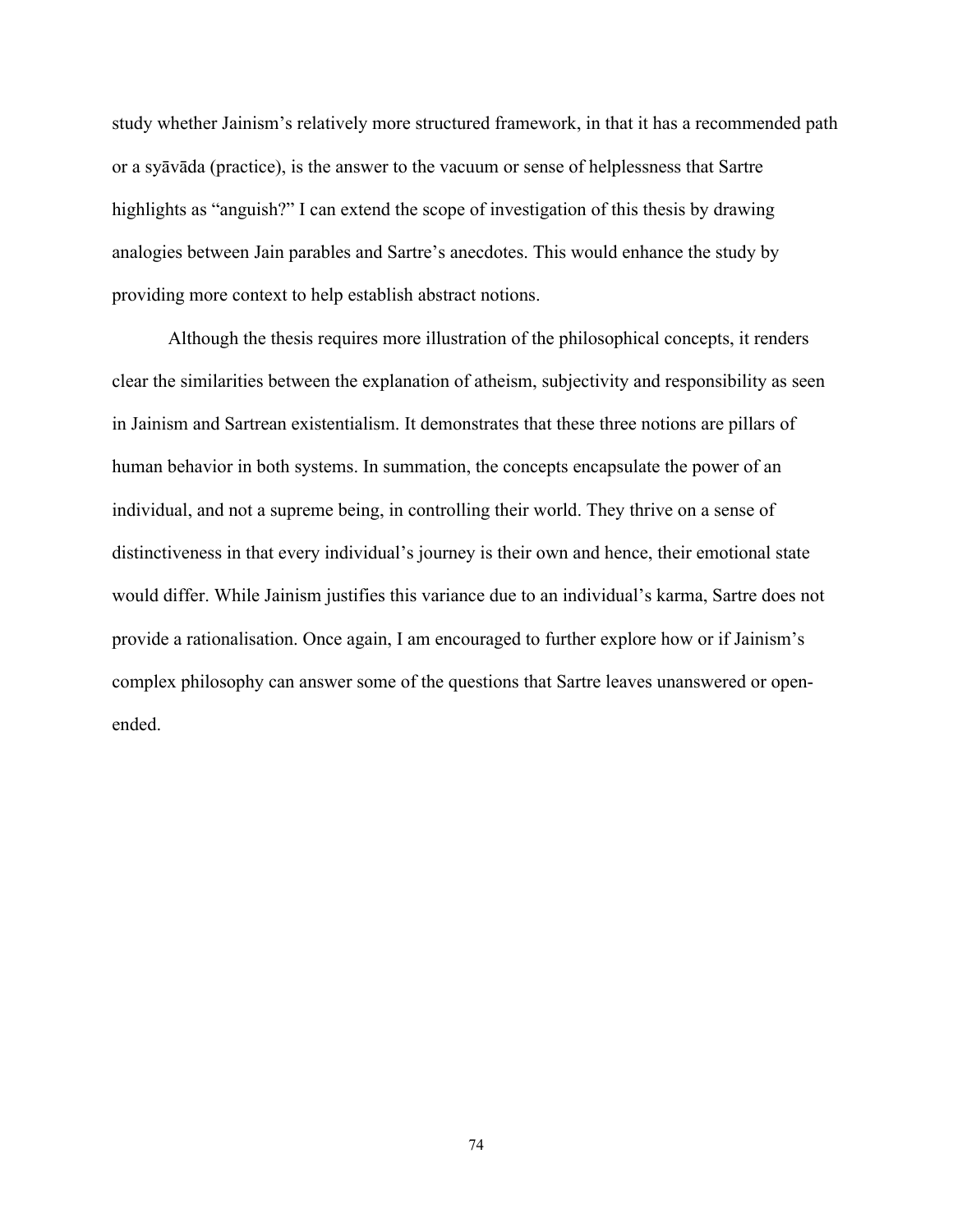## **Glossary**

**Advaita Vedānta:** Advaita Vedānta is one version of Vedānta. Vedānta is nominally a school of Indian philosophy, although in reality it is a label for any hermeneutics that attempts to provide a consistent interpretation of the philosophy of the Upaniṣads or, more formally, the canonical summary of the Upaniṣads, Bādarāyaņa's Brahma Sūtra. Advaita is often translated as "nondualism" though it literally means "non-secondness<sup>1</sup>

**Āgamas:** scripture; literally 'coming' down from the past, being passed on from one generation to the next; what has been passed down from the enlightened beings of the past; term used by many Indic traditions for their collections of scripture, including the Jains2

**Ajīva:** matter; substance which lacks awareness (jñāna), perception (darśana), bliss (sukha), or energy  $(v \bar{u}rya)^3$ 

**Ajīva Tatva:** non-living elements

**Anekāntavāvada:** doctrine of the multi-faceted, complex nature of reality; metaphysical basis for the Jain philosophy of relativity<sup>4</sup>

**Ātman:** self; sometimes used as a synonym for the individual soul (jīva) in Jainism; in Hindu thought, there are individual souls (jīvātman), but there is also a supreme soul (paramātman – 'God') that dwells in all souls and is identical to Brahman<sup>5</sup>

**Avidyā:** lack of knowledge

**Caritra:** acting, behaving, behaviour, habit, practice, acts, adventures, deed, exploits

<sup>6</sup>Chetan: consciousness<sup>7</sup>

**Darśana:** literally 'view' or 'vision,', but often understood in Jain contexts as 'faith'; 'right faith' or samyagdarśana , along with right knowledge (jñāna) and right conduct (caritra), is one of the three essential components of the path to liberation according to Umāsvāti's Tattvārthasūtra ; darśana as 'worldview' refers to any traditional Indian system of philosophy; as 'vision', it refers to the act of seeing (and being seen by) a sacred image or person as a form of blessing; also perception, one of the characteristics of the soul<sup>8</sup>

<sup>&</sup>lt;sup>1</sup> Internet Encyclopedia of Philosophy. Accessed April 24, 2019. https://www.iep.utm.edu/adv-veda/.

<sup>2</sup> Long, Jeffery D. Jainism: An Introduction (I.B.Tauris Introductions to Religion) (Kindle Locations 4660-4661). I.B.Tauris. Kindle Edition.

<sup>3</sup> *Ibid*

<sup>4</sup> *Ibid*

<sup>5</sup> *Ibid*

<sup>6</sup> Monier-Williams, Monier. *Sanskrit-English Dictionary*. Delhi: Motilal Banarsidass, 1984 [1899].

<sup>7</sup> Bhadrabahuvijay. *Guidelines of Jainism*. Gandhinagar, India: Shri Mahavir Jain Aradhana Kendra, 2012.106.

<sup>8</sup> Long, Jeffery D. Jainism: An Introduction (I.B.Tauris Introductions to Religion)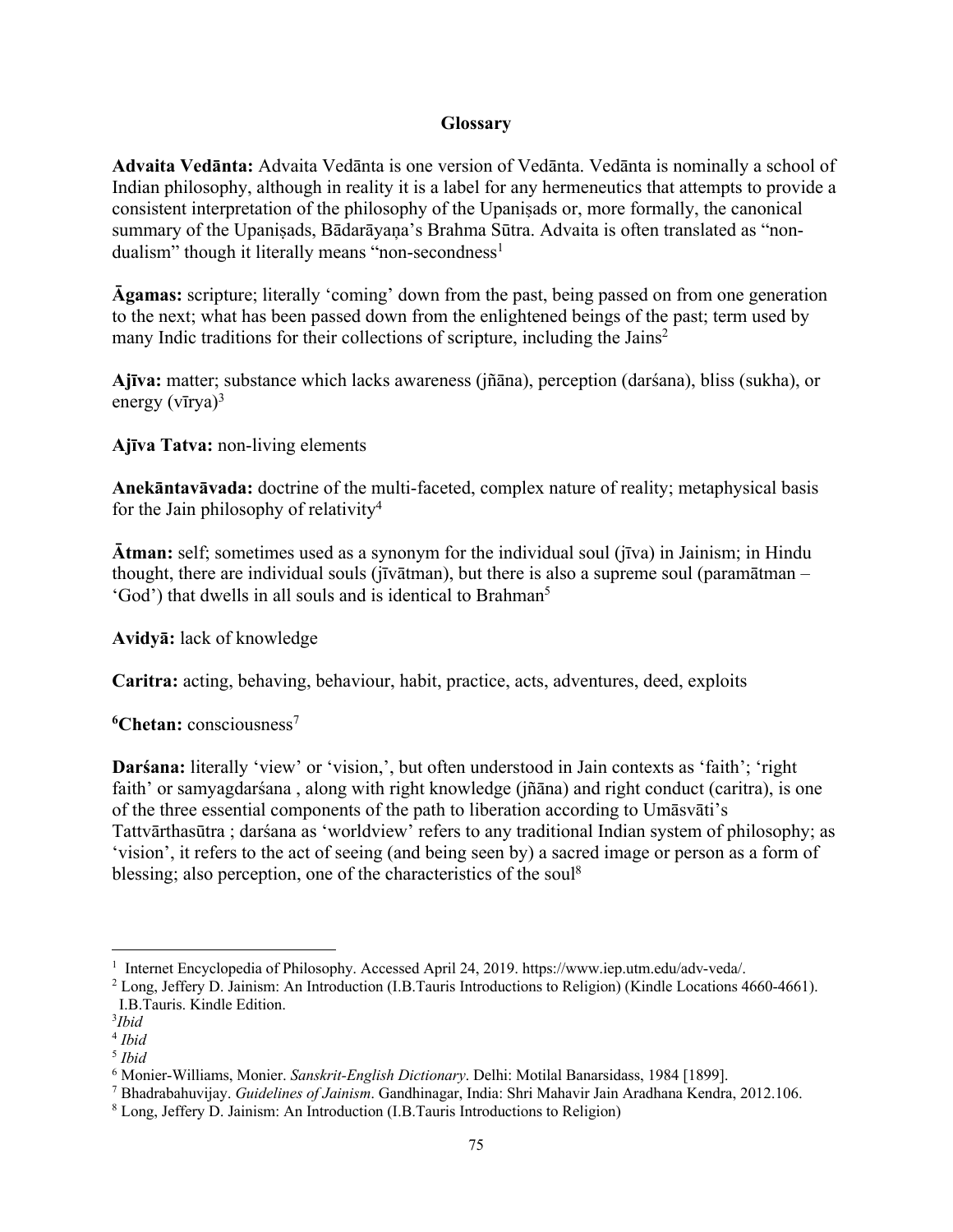Ganadharas: the main disciples of Tirthankaras construct sutras<sup>9</sup>

**Javabdhari:** responsibility

**Jina:** victor, spiritual conqueror; one who has attained kevalajñāna; the word Jain is derived from Jina<sup>10</sup>

**Jīva:** soul; life-force; substance characterized by unlimited awareness (jñāna), perception (darśana), bliss (sukha), and energy (vīrya), all of which are obscured by karmic matter prior to liberation ( moksa); there are as many souls as there are living beings<sup>11</sup>

**Jīv Tatva:** Living elements

**Jñāna:** gnosis, knowledge, awareness; one of the essential characteristics of the soul that are obscured by karmic matter prior to liberation moksa<sup>12</sup>

**Jñāna Mārg:** the path of seeking knowledge

**Karmas:** principle of cause and effect governing all action; a form of matter (ajīva) which adheres to the soul ( jīva ), obscuring the soul's true nature and producing the effects to which actions give rise, including rebirth; there are many types of karma, the specific effects of which vary $^{13}$ 

**Mōkṣa:** liberation from saṃsāra, the cycle birth, death, and rebirth; occurs after kevalajñāna, the realization by the soul of its true nature through the purging of karmic matter<sup>14</sup>

**Nayavāda:** 'doctrine of perspectives', Jain teaching that there are many possible valid ways of viewing any given topic; in ancient versions, as found in Umāsvāti's Tattvārthasūtra , the perspectives were formalized as being seven in number (not corresponding to the later seven perspectives of syādvāda); in later versions, the nayas , or perspectives, are said to be vast in number, corresponding to the number of aspects of a given entity<sup>15</sup>

**Pāp:** sin, vice, crime, guilt<sup>16</sup>

**Paramātman:** 'supreme self', in Hindu thought, the divine 'oversoul' that dwells within all individual souls; in Jainism, the nature of the soul as it truly is, in its liberated state, as opposed to its karmically bound, incarnate state<sup>17</sup>

<sup>9</sup> Sahebji, Tej. *Jain Dharmsaar*. Mumbai. 11.

<sup>&</sup>lt;sup>10</sup> Long, Jeffery D. Jainism: An Introduction (I.B.Tauris Introductions to Religion)<sup>11</sup> *Ibid* 

<sup>12</sup> *Ibid*

<sup>13</sup> *Ibid*

<sup>14</sup> *Ibid*

<sup>15</sup> *Ibid*

<sup>16</sup> Monier-Williams, Monier. *Sanskrit-English Dictionary*. Delhi: Motilal Banarsidass, 1984 [1899].

<sup>&</sup>lt;sup>17</sup> Long, Jeffery D. Jainism: An Introduction (I.B.Tauris Introductions to Religion)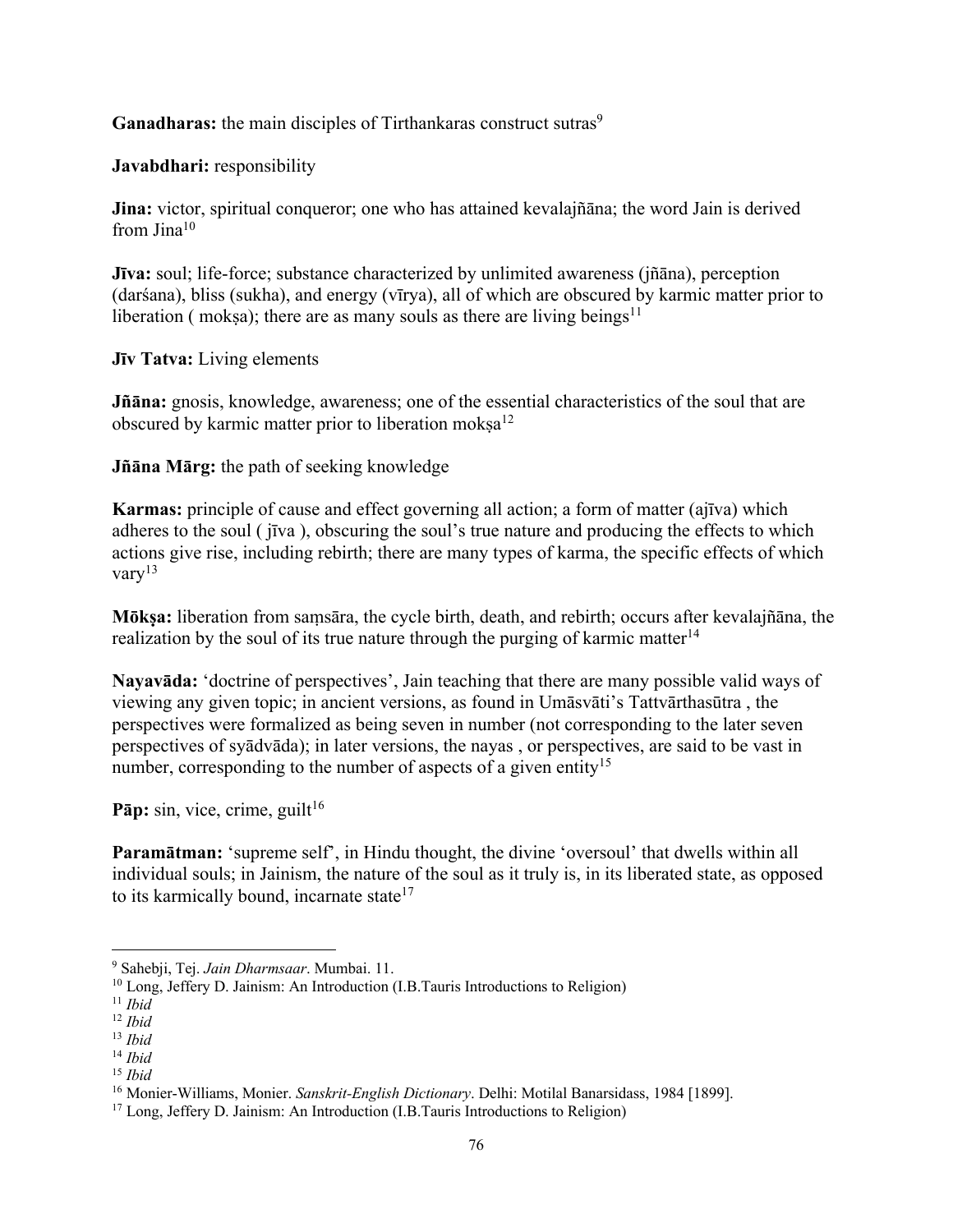**Pudgals:** Material objects including atoms<sup>18</sup>

**Sachai:** Truth

**Samana:** male member of an 'intermediate' order of Jain ascetics who live a life stricter than that of a Jain person, but not as strict as that of a Jain monk or nun; this order was established in 1980 by Ācārya Tulsī to minister to the Jain community living outside of India (given the strictures against travel that more traditional Jain ascetics must observe)<sup>19</sup>

**Sāmkhya:** Sāṅkhya (often spelled Sāṁkhya) is one of the major "orthodox" (or Hindu) Indian  $philosophies<sup>20</sup>$ 

**Samyak:** conduct<sup>21</sup>

Ś**ramana:** 'striver', one who achieves spiritual progress through individual (usually ascetic) effort, in contrast with a Brahmin, who is believed to be holy by birth; the śramaṇas and their lay supporters were strong critics of Brahmanical spiritual claims; Jainism and Buddhism are the only śrama n a movements that survive to the present<sup>22</sup>

**Sūtra:** An excerpt of a scripture

**Svabhava:** Nature

**Śvatantra:** Śva: one's own Tantra: self-dependence, independence, self-will, freedom<sup>23</sup>

**Syāvāda**:'maybe doctrine' or doctrine of conditional predication; the Jain doctrine that all statements (prior to the attainment of enlightenment) are only relatively true, their truth being dependent upon the aspect of a topic that is under consideration; the possible truth values of any claim are seven in number, according to this doctrine, which is therefore also known as the saptabha ṅginaya (sevenfold perspective); these seven truth values are distinct from the seven perspectives traditionally articulated in nayavāda<sup>24</sup>

**Tattvārtha Sūtra:** 'Text on the True Nature of Reality', also called the Tattvārthadhigamasūtra; written by Umāsvāti (c. 100–200 CE); the one text that is taken as authoritative by all Jain sects; articulates the worldview shared by the various Jain communities<sup>25</sup>

<sup>18</sup> Monier-Williams, Monier. *Sanskrit-English Dictionary*. Delhi: Motilal Banarsidass, 1984 [1899].

<sup>&</sup>lt;sup>19</sup> Long, Jeffery D. Jainism: An Introduction (I.B.Tauris Introductions to Religion)<br><sup>20</sup> Internet Encyclopedia of Philosophy. Accessed April 24, 2019. https://www.iep.utm.edu/sankhya/

<sup>21</sup> Monier-Williams, Monier. *Sanskrit-English Dictionary*. Delhi: Motilal Banarsidass, 1984 [1899].

<sup>22</sup> Long, Jeffery D. Jainism: An Introduction (I.B.Tauris Introductions to Religion)

<sup>23</sup> Monier-Williams, Monier. *Sanskrit-English Dictionary*. Delhi: Motilal Banarsidass, 1984 [1899].

<sup>24</sup> Long, Jeffery D. Jainism: An Introduction (I.B.Tauris Introductions to Religion) 25 *Ibid*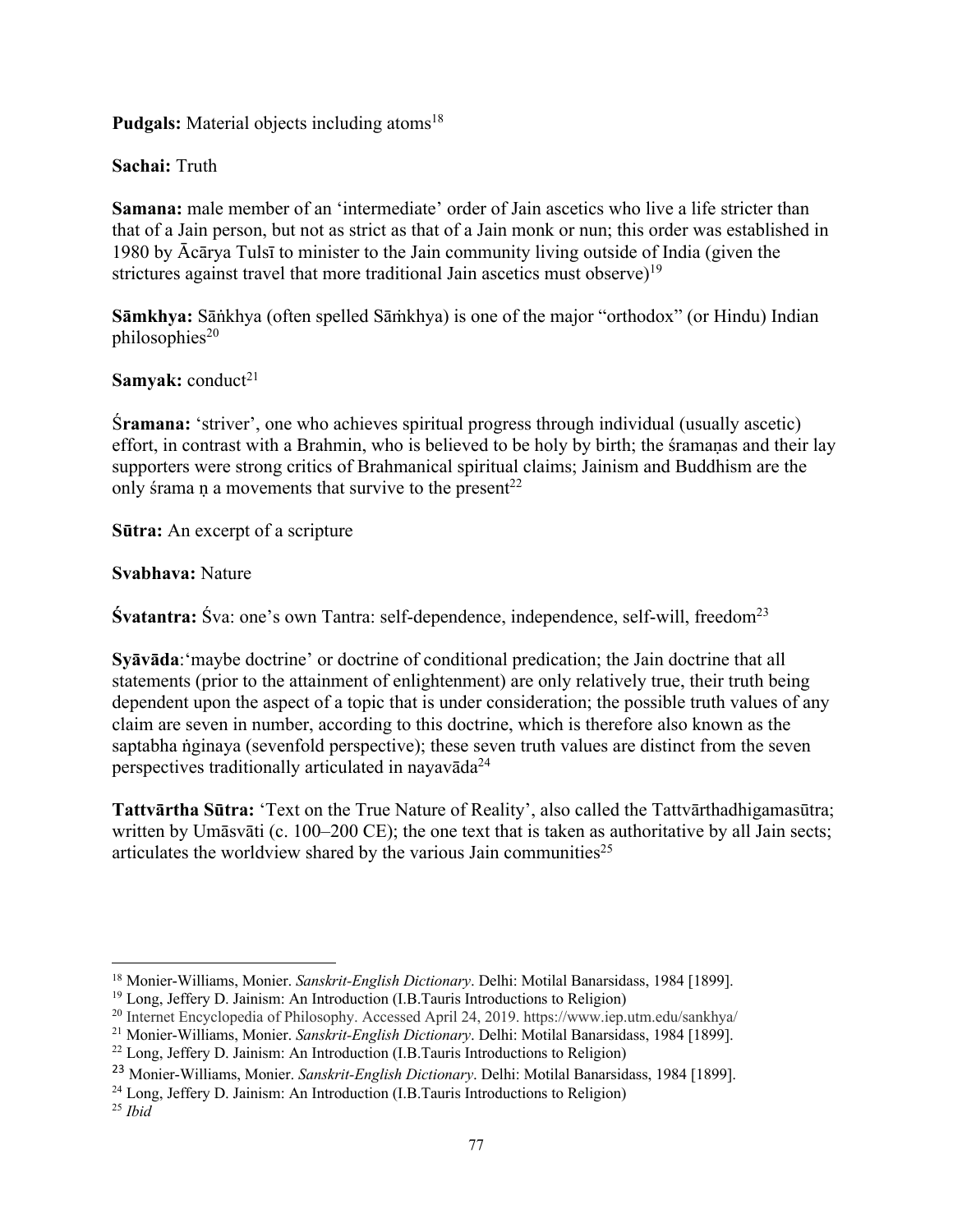**Tīrthaṅkara:** 'ford-maker', Jina who creates a path to liberation for beings trapped in the realm of samsara, 24 Tīrthaṅkaras appear in each cosmic cycle; Mahāvīra is the 24th tīrthaṅkara of our current cosmic cycle26

**Upaniṣads:** The Upaniṣads are ancient texts from India that were composed orally in Sanskrit between about 700 B.C.E. and 300 B.C.E. There are thirteen major Upaniṣads, many of which were likely composed by multiple authors and are comprised of a variety of styles. As part of a larger group of texts, known as the Vedas, the Upaniṣads were composed in a ritual context, yet they mark the beginning of a reasoned enquiry into a number of perennial philosophical questions concerning the nature of being, the nature of the self, the foundation of life, what happens to the self at the time of death, the good life, and ways of interacting with others<sup>27</sup>

**Upayoga:** Employment, use, application<sup>28</sup>

**Vedas:** Hindu texts

<sup>26</sup> *Ibid*

<sup>27</sup> Internet Encyclopedia of Philosophy. Accessed April 24, 2019. https://www.iep.utm.edu/upanisad/

<sup>28</sup> Monier-Williams, Monier. *Sanskrit-English Dictionary*. Delhi: Motilal Banarsidass, 1984 [1899].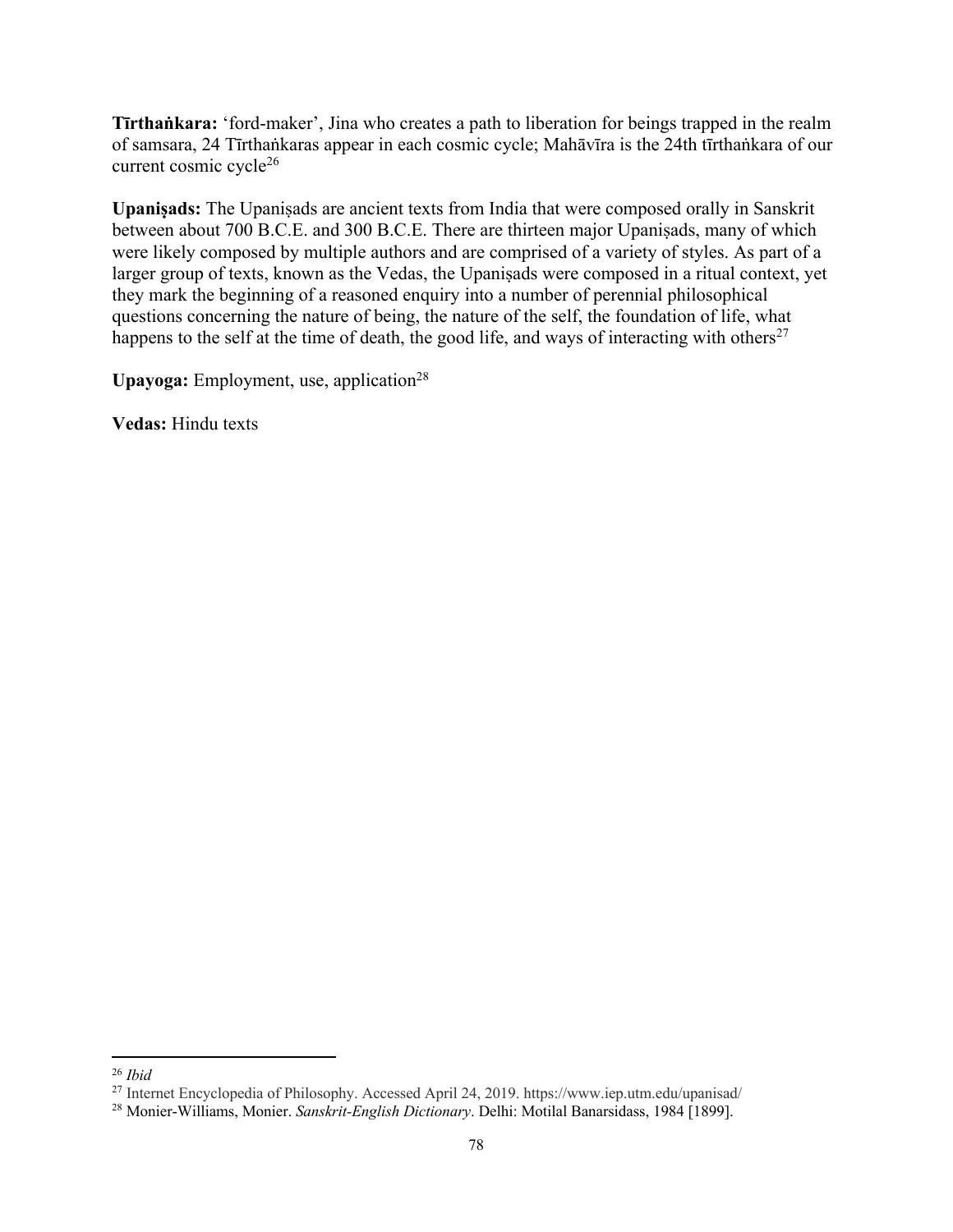## **Bibliography:**

- Allen, Nick. "The common origin approach to comparing Indian and Greek philosophy" in *Universe and Inner Self in Early Indian and Early Greek Thought,* edited by Richard Seaford. Edinburgh: Edinburgh University Press, 2016.
- Bhadrabahuvijay. *Guidelines of Jainism*. Gandhinagar, India: Shri Mahavir Jain Aradhana Kendra, 2012.
- Bullivant, Stephen Sebastian, and Lois Lee, eds. 2016. *A Dictionary of Atheism*. Oxford: Oxford University Press.
- Chaudhuri, Haridas. "Existentialism and Vedānta." *Philosophy East and West* 12, no. 1 (1962).
- Curry, William. "Atheism." Nietzsche Quotes: Atheism. Accessed February 8, 2019. https://www.theperspectivesofnietzsche.com/nietzsche/nath.html.
- Dr Kokila Hemchand Shah,pg 122, Prabudhh Jeevan, March 2015, Published by Shri Jain Yuvak Sangh, Mumbai
- Dundas, Paul. 2002. *The Jains* (version 2nd ed.). 2nd ed. Library of Religious Beliefs and Practices. London: Routledge.
- Durkheim Émile. 1995. *The Elementary Forms of Religious Life*. Translated by Karen E Fields. New York: Free Press.
- Guy, John. "Worshipping the Jina: Jain Art in The Metropolitan Museum of Art." Internet Encyclopedia of Philosophy. Accessed February 24, 2019. https://www.iep.utm.edu/descarte/.
- Internet Encyclopedia of Philosophy. Accessed April 24, 2019. https://www.iep.utm.edu/advveda/.
- Jaini, Jagmanderlal. "THEOLOGY." Chapter. In *Outlines of Jainism*, edited by F. W. Thomas, 1–6. Cambridge: Cambridge University Press, 2013. 4
- Joshi, L. R. 1966. "A New Interpretation of Indian Atheism." *Philosophy East and West* 16 (3/4).

Kupperman, Joel J. "Investigations of the Self." *Philosophy East and West* 34, no. 1 (1984).

- Long, Jeffery D. Jainism: An Introduction (I.B.Tauris Introductions to Religion) (Kindle Locations 4660-4661). I.B.Tauris. Kindle Edition.
- Monier-Williams, Monier. *Sanskrit-English Dictionary*. Delhi: Motilal Banarsidass, 1984 [1899].